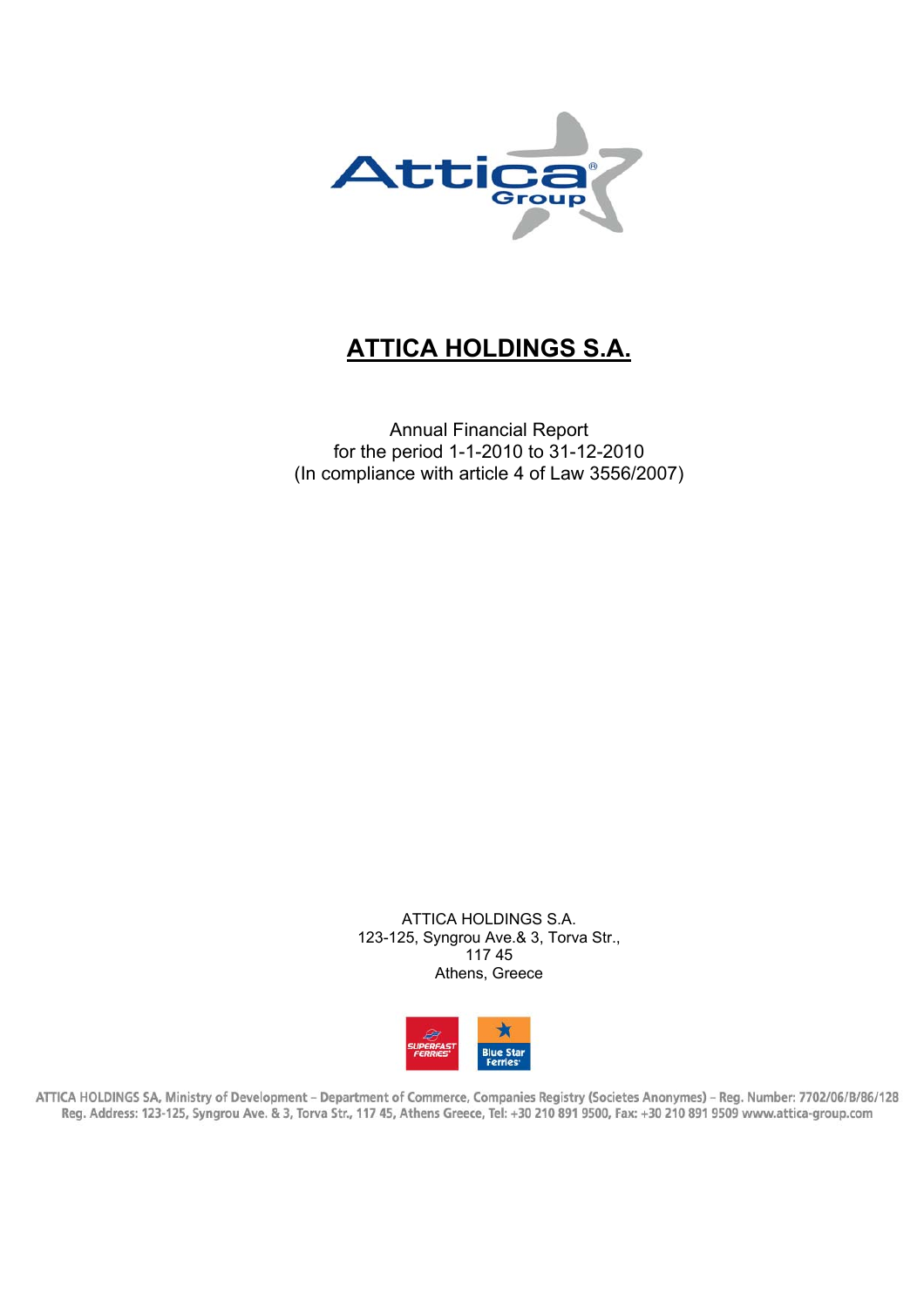

|         | Annual consolidated and company financial statements for the fiscal year 2010           |  |
|---------|-----------------------------------------------------------------------------------------|--|
|         | Statement of comprehensive income for the period ended December 31 2010 & 2009  10      |  |
|         | Statement of financial position as at 31st of December 2010 and at December 31, 2009 11 |  |
|         |                                                                                         |  |
|         |                                                                                         |  |
|         | Statement of changes in equity of the Company (period 1-1 to 31-12-2010)  14            |  |
|         | Statement of changes in equity of the Company (period 1-1 to 31-12-2010)  15            |  |
|         |                                                                                         |  |
|         |                                                                                         |  |
| 1.      |                                                                                         |  |
| 2.      |                                                                                         |  |
| 2.1.    |                                                                                         |  |
| 2.1.1.  | Major accounting judgements and main sources of uncertainty for accounting              |  |
|         |                                                                                         |  |
| 2.2.    |                                                                                         |  |
| 2.2.1.  |                                                                                         |  |
| 2.2.2.  |                                                                                         |  |
| 2.2.3.  |                                                                                         |  |
| 2.3.    |                                                                                         |  |
| 2.4.    |                                                                                         |  |
| 2.5.    |                                                                                         |  |
| 2.6.    |                                                                                         |  |
| 2.7.    |                                                                                         |  |
| 2.8.    |                                                                                         |  |
| 2.9.    |                                                                                         |  |
| 2.10.   |                                                                                         |  |
| 2.11.   |                                                                                         |  |
| 2.12.   |                                                                                         |  |
| 2.12.1. |                                                                                         |  |
| 2.12.2. |                                                                                         |  |
| 2.12.3. |                                                                                         |  |
| 2.12.4. |                                                                                         |  |
|         |                                                                                         |  |
|         |                                                                                         |  |
| 2.13.   | Accounting for Government grants and disclosure of Government assistance 23             |  |
| 2.13.1. |                                                                                         |  |
|         |                                                                                         |  |
| 2.14.   |                                                                                         |  |
| 2.15.   |                                                                                         |  |
| 2.15.1. |                                                                                         |  |
|         |                                                                                         |  |
|         |                                                                                         |  |
|         |                                                                                         |  |
|         |                                                                                         |  |
|         |                                                                                         |  |
|         |                                                                                         |  |
|         |                                                                                         |  |
|         |                                                                                         |  |
|         |                                                                                         |  |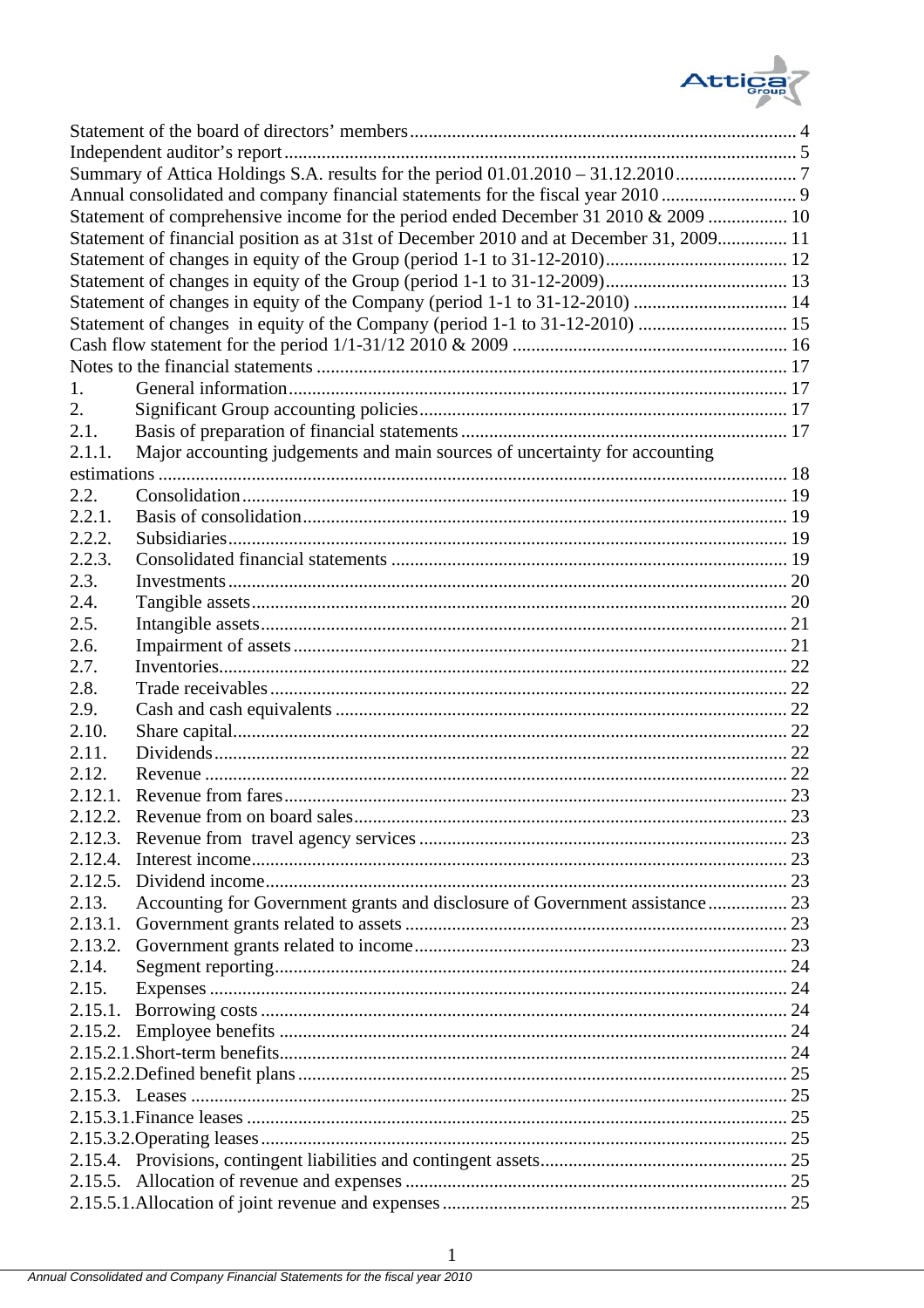

| 2.16.          |                                                                                                |      |
|----------------|------------------------------------------------------------------------------------------------|------|
| 2.16.1.        |                                                                                                |      |
| 2.16.2.        |                                                                                                |      |
| 2.16.3.        |                                                                                                |      |
| 2.17.          |                                                                                                |      |
| 2.18.          |                                                                                                |      |
| 2.19.          |                                                                                                |      |
| 2.20.          | Changes in Accounting Principles (Amendments to publicized standards effective from            |      |
| 2010)          |                                                                                                | 27   |
| 2.21.          | Standards, amendments to the standards and the interpretations to already existing             |      |
|                | standards that are either not effective yet, or have not been adopted by the European Union 29 |      |
| 3.             |                                                                                                |      |
| 3.1.           |                                                                                                |      |
| 3.1.1.         |                                                                                                |      |
| 3.1.2.         |                                                                                                |      |
| 3.1.3.         |                                                                                                |      |
| 3.1.4.         |                                                                                                |      |
| 3.1.5.         |                                                                                                |      |
| 3.1.6.         |                                                                                                |      |
| 3.1.7.         |                                                                                                |      |
| 3.2.           |                                                                                                |      |
| 4.             |                                                                                                |      |
| 4.1.           |                                                                                                |      |
| 4.1.1.         | Intercompany relations with other companies of MARFIN INVESTMENT GROUP 43                      |      |
| 4.1.2.         | Intercompany transactions between ATTICA HOLDINGS S.A. and MARFIN                              |      |
|                |                                                                                                |      |
|                | POPULAR BANK.                                                                                  | . 43 |
| 4.2.           | Participation of the members of the Board of Directors to the Board of Directors of other      |      |
|                |                                                                                                |      |
| 4.3.           |                                                                                                |      |
| 4.4.           |                                                                                                |      |
| 5.             |                                                                                                |      |
| 5.1.           |                                                                                                |      |
| 5.2.           |                                                                                                |      |
| 5.3.           |                                                                                                |      |
| 5.4.           |                                                                                                |      |
| 5.5.           |                                                                                                |      |
| 5.6.           |                                                                                                |      |
| 5.7.           |                                                                                                |      |
| 5.8.           |                                                                                                |      |
| 5.9.           |                                                                                                |      |
| 5.10.          |                                                                                                |      |
| 5.11.          |                                                                                                |      |
| 5.12.          |                                                                                                |      |
| 5.13.          |                                                                                                |      |
| 5.14           |                                                                                                |      |
| 5.15.          |                                                                                                |      |
| 5.16.          |                                                                                                |      |
| 5.17.          |                                                                                                |      |
| 5.18.          |                                                                                                |      |
| 5.19.<br>5.20. |                                                                                                |      |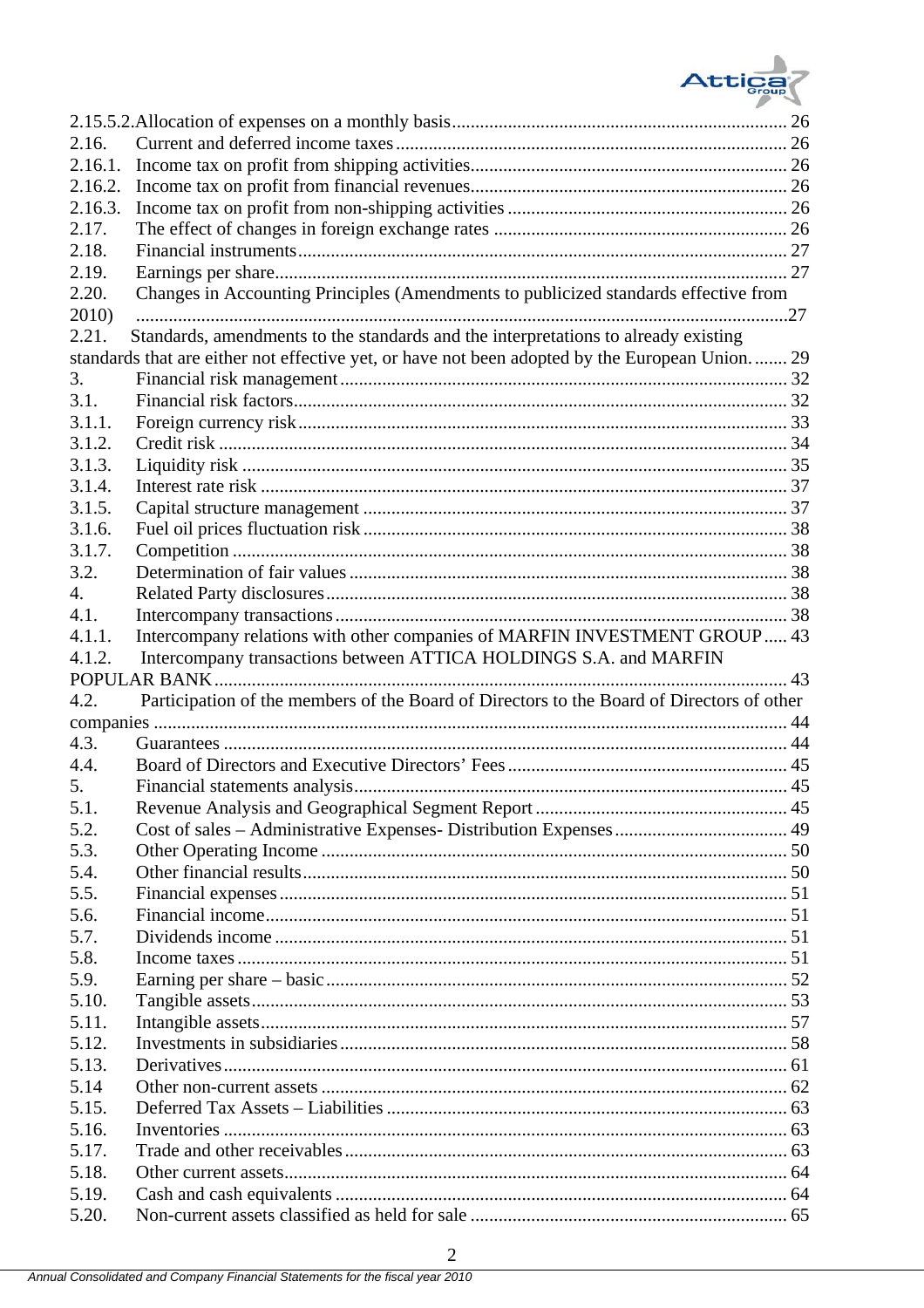

| 5.21. |  |
|-------|--|
| 5.22. |  |
| 5.23. |  |
| 5.24. |  |
| 5.25. |  |
| 5.26. |  |
| 5.27. |  |
| 5.28. |  |
| 5.29. |  |
| 5.30. |  |
| 6.    |  |
| 7.    |  |
| 8.    |  |
|       |  |
| 9.    |  |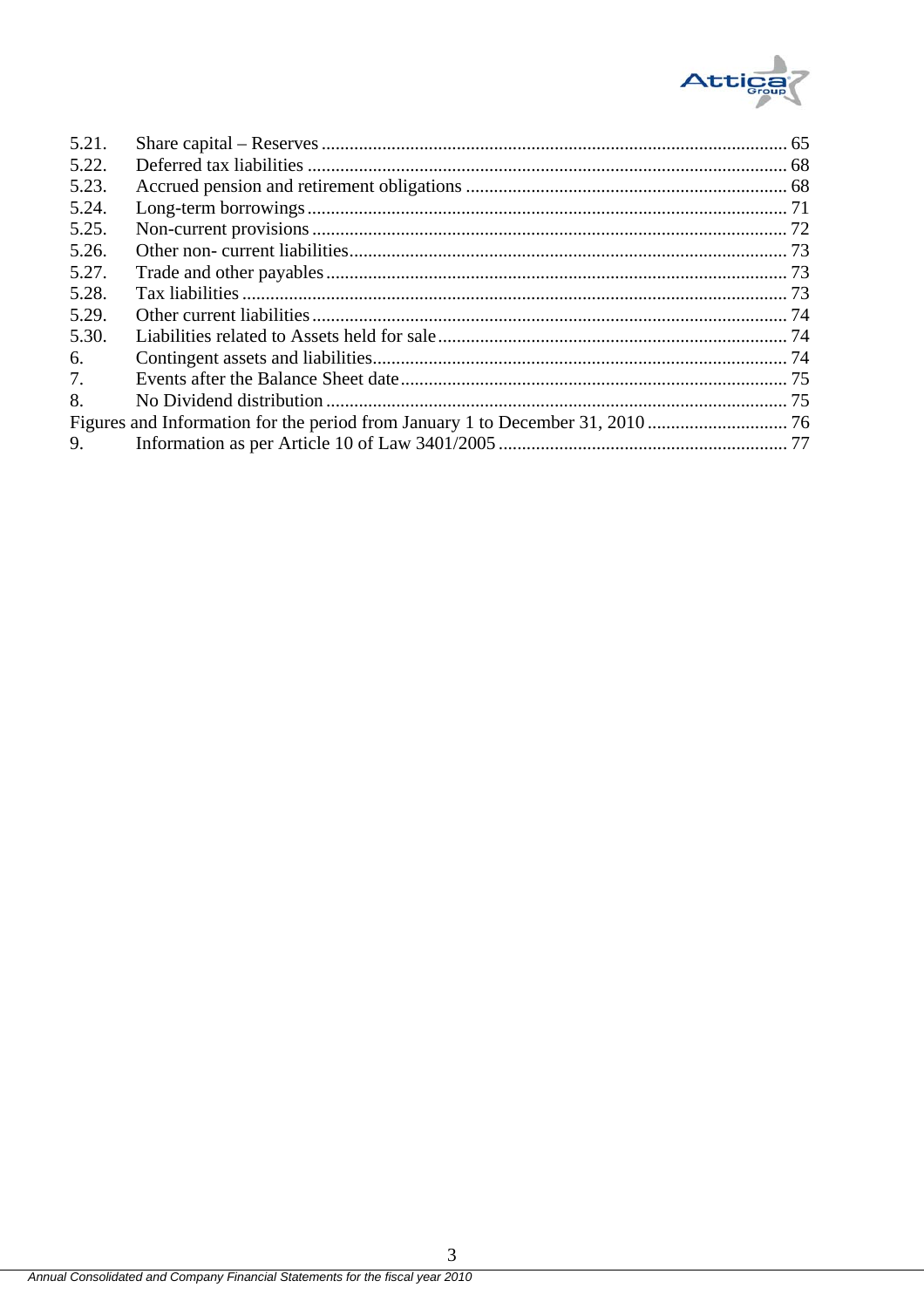

# **STATEMENT OF THE BOARD OF DIRECTORS' MEMBERS (In accordance with article 4, par. 2 of Law 3556/2007)**

The members of the Board of Directors of ATTICA HOLDINGS S.A. :

- 1. Charalambos Paschalis, Chairman,
- 2. Petros Vettas, Managing Director and
- 3. Spiros Paschalis, Director, having been specifically assigned by the Board of Directors,

In our above mentioned capacity declare that:

a) the enclosed financial statements of ATTICA HOLDINGS S.A. for the period of 1.1.2010 to 31.12.2010 drawn up in accordance with the applicable accounting standards, reflect in a true manner the assets and liabilities, equity and results of ATTICA HOLDINGS S.A. as well as of the businesses included in Group consolidation, taken as a whole.

b) the enclosed report of the Board of Directors reflects in a true manner the development, performance and financial position of ATTICA HOLDINGS S.A., and of the businesses included in Group consolidation, taken as a whole, including the description of the principal risks and uncertainties.

Athens, 23 March 2011

Confirmed by

| <b>Charalambos S. Paschalis</b> | <b>Petros M. Vettas</b>  | <b>Spiros Ch. Paschalis</b> |  |  |
|---------------------------------|--------------------------|-----------------------------|--|--|
| Chairman of the B.O.D.          | <b>Managing Director</b> | Member of the B.O.D.        |  |  |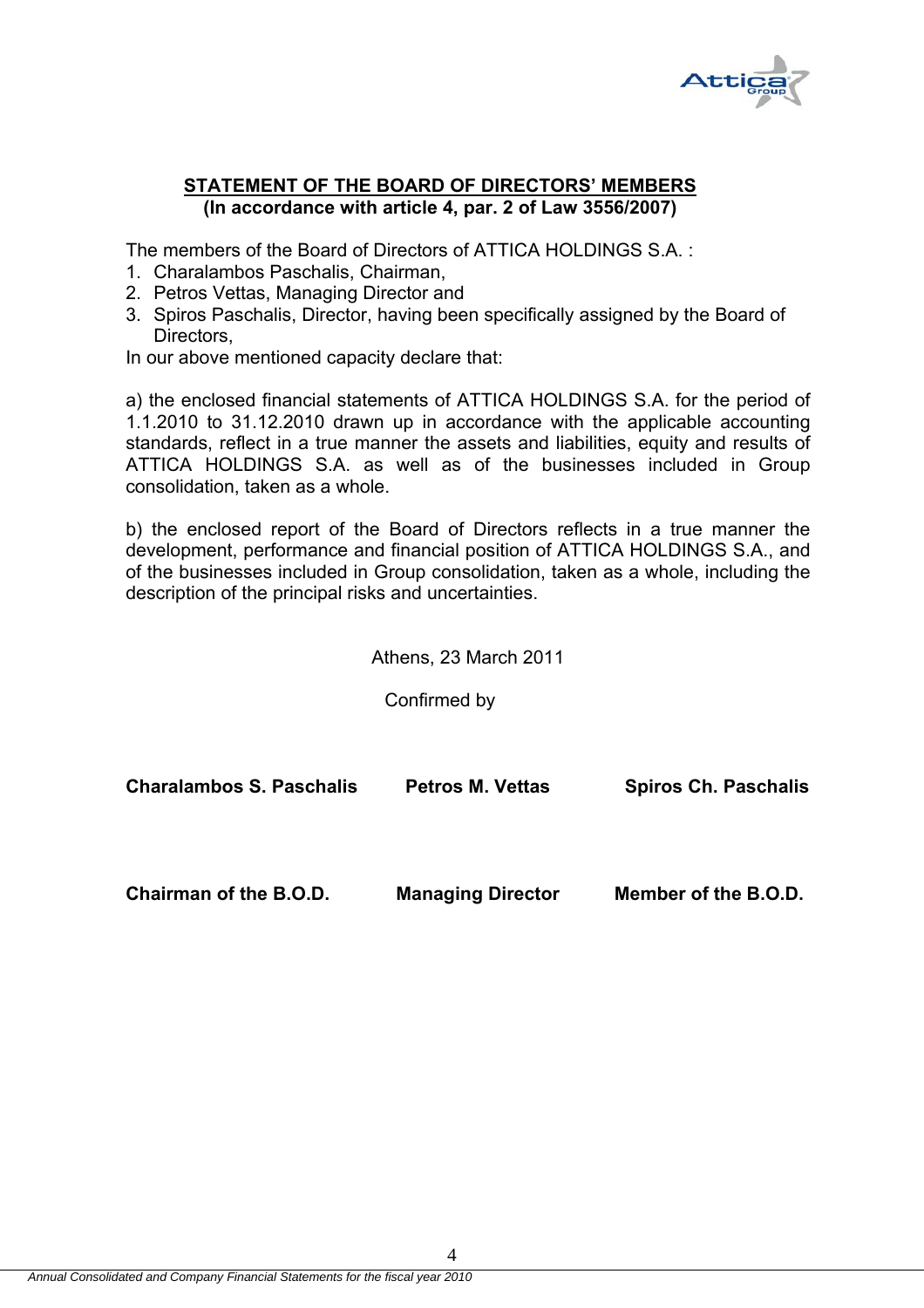

# **INDEPENDENT AUDITOR'S REPORT**

# To the Shareholders of **ATTICA HOLDINGS S.A**

# **Report on the Financial Statements**

We have audited the accompanying financial statements of ATTICA HOLDINGS SA. ( "the Company" ) as well as the consolidated Financial Statements of the Company and its subsidiaries, which comprise of the individual and consolidated Statement of Financial Position as at December 31, 2010, and the Statement of Comprehensive Income, changes in equity and cash flows for the year then ended and a summary of significant accounting policies and other explanatory information.

### *Management's Responsibility for the Financial Statements*

Management is responsible for the preparation and fair presentation of these individual and consolidated financial statements in accordance with International Financial Reporting Standards as adopted by European Union, and for such internal control as management determines is necessary to enable the preparation of individual and consolidated financial statements that are free from material misstatement, whether due to fraud or error.

### *Auditor's Responsibility*

Our responsibility is to express an opinion on these individual and consolidated financial statements based on our audit. We conducted our audit in accordance with International Standards on Auditing. Those standards require that we comply with ethical requirements and plan and perform the audit to obtain reasonable assurance about whether the individual and consolidated financial statements are free from material misstatement. An audit involves performing procedures to obtain audit evidence about the amounts and disclosures in the individual and consolidated financial statements. The procedures selected depend on the auditor's judgment, including the assessment of the risks of material misstatement of the individual and consolidated financial statements, whether due to fraud or error. In making those risk assessments, the auditor considers internal control relevant to the entity's preparation and fair presentation of the individual and consolidated financial statements in order to design audit procedures that are appropriate in the circumstances but not for the purpose of expressing an opinion on the effectiveness of the company's internal control. An audit also includes evaluating the appropriateness of accounting policies used and the reasonableness of accounting estimates made by management, as well as evaluating the overall presentation of the individual and consolidated financial statements.

We believe that the audit evidence we have obtained is sufficient and appropriate to provide a basis for our audit opinion.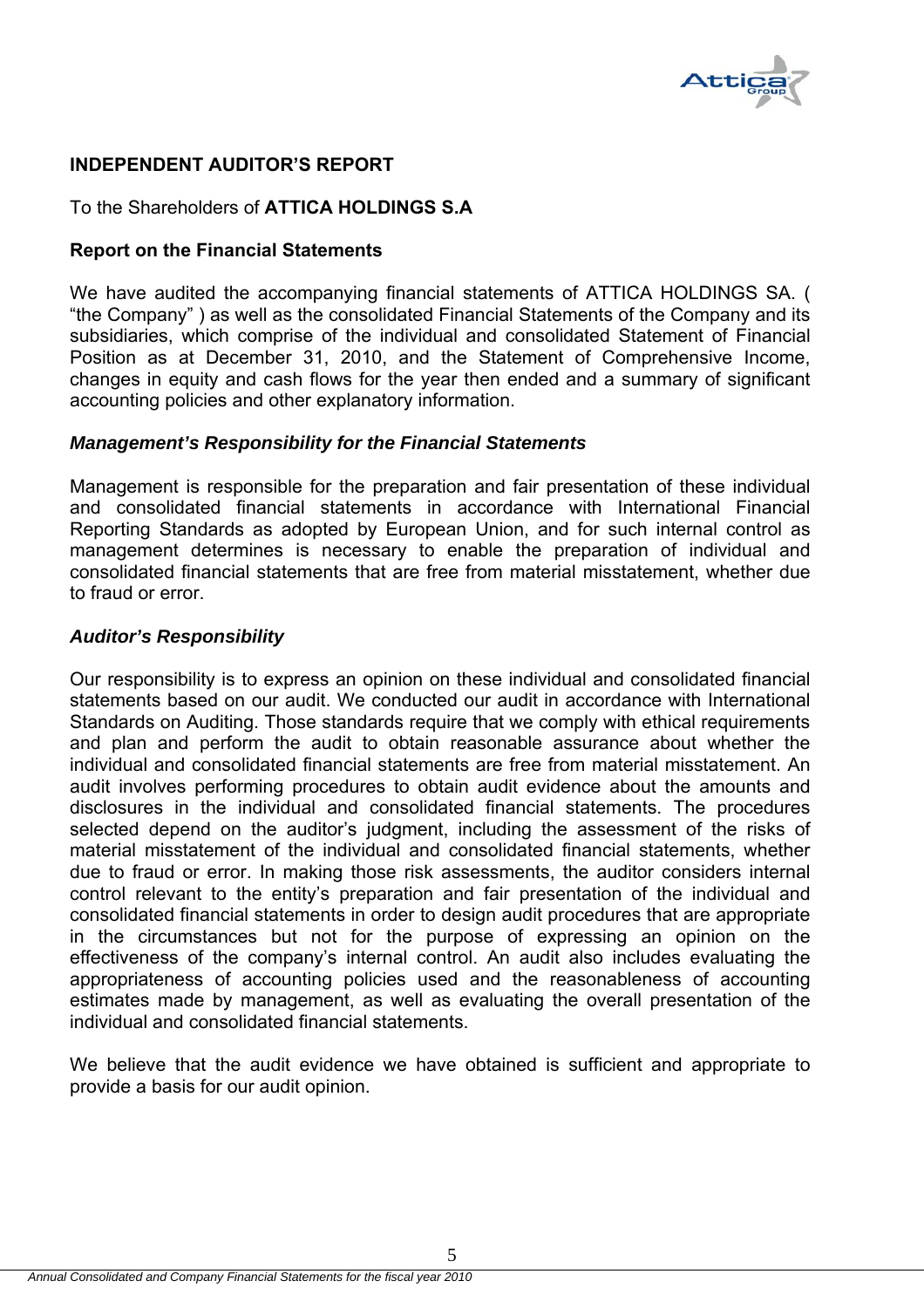

# *Opinion*

In our opinion, the individual and consolidated financial statements present fairly, in all material respects, the financial position of the Company and its subsidiaries as at December 31, 2010, and the financial performance and the cash flows of the Company and its subsidiaries for the year then ended in accordance with International Financial Reporting Standards that have been adopted by the European Union.

# **Report on Other Legal and Regulatory Requirements**

a) The Director's Report includes a statement of Corporate Governance, which comprises the information as defined by paragraph 3d of article 43a, of Codified Law 2190/1920. b) We confirm that the information given in the Director's Report is consistent with the accompanying separate and consolidated financial statements and complete in the context of the requirements of articles 43a, 108 and 37 of Codified Law 2190/1920.

Athens, 24 March, 2011

The Chartered Accountant

Manolis Michalios SOEL Reg. No. 25131



**Chartered Accountants Management Consultants** 56, Zefirou str., 175 64, Palaio Faliro, Greece Registry Number SOEL 127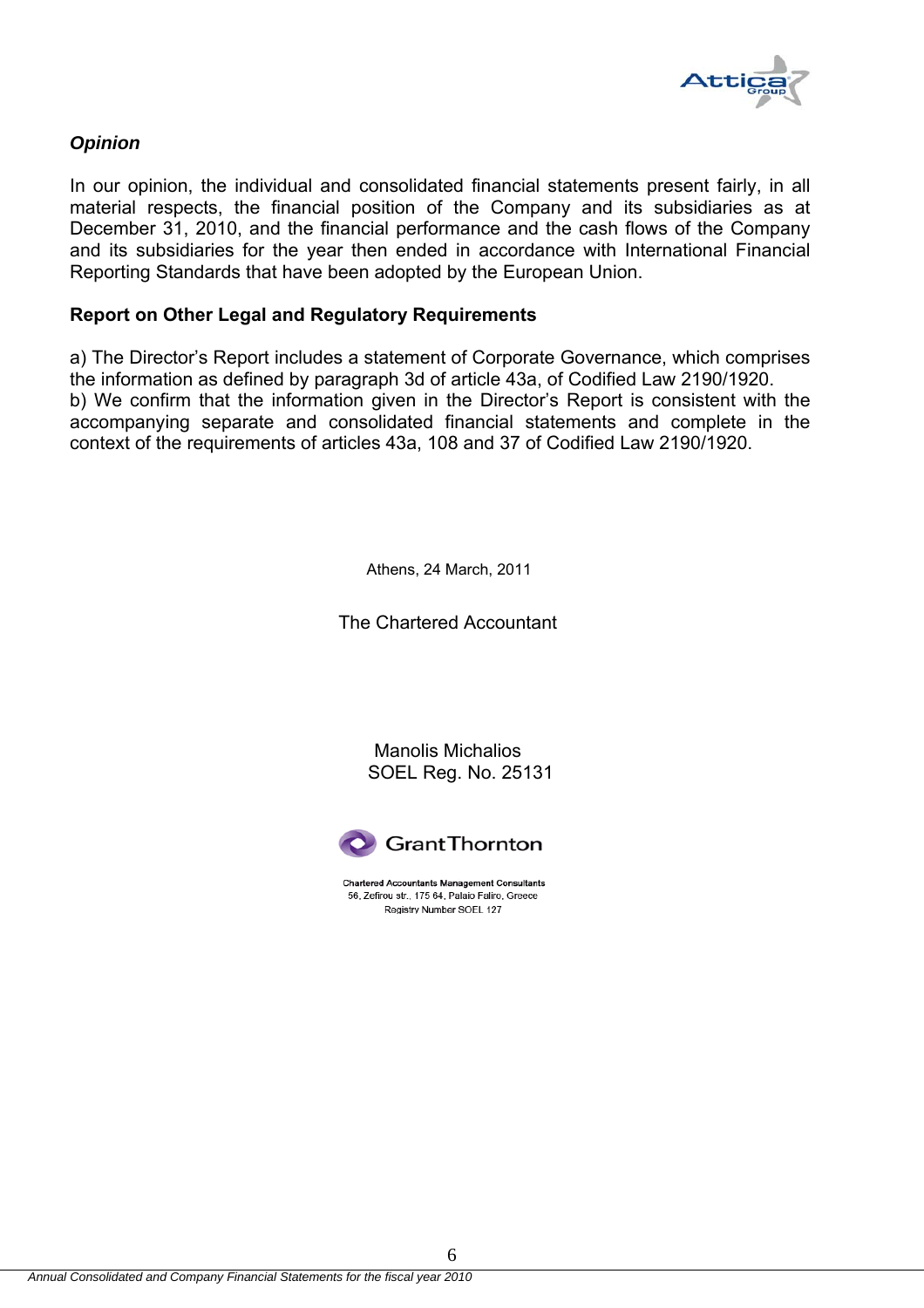

# **Summary of Attica Holdings S.A. results for the period 01.01.2010 – 31.12.2010**

### FINANCIAL RESULTS

The Board of Directors of Attica Holdings S.A. (Attica Group) announces the Group's full year 2010 financial results which show consolidated Revenues of Euro 271.5mln (Euro 302.5mln in 2009) and Losses before taxes, investing and financial results, depreciation and amortisation (EBITDA) of Euro 2.5mln (Profit Euro 29.1mln).

Attica's consolidated results which include an extraordinary expense of Euro 4.5mln from special social responsibility taxes, show after tax annual Losses of Euro 49.3mln against Consolidated after Tax Losses of Euro 27.5mln in the period January to December 2009.

The sharp rise in the world price of fuel and the USD/Euro parity from which Attica's fleet bunker costs are derived affected significantly the operating costs of the vessels and hence the Group's results. Expressed in Euro, the fuel cost per metric ton went up by 32%. In addition to the above, the continuing adverse financial environment caused a further reduction in traffic on all routes operated by Attica's vessels.

Attica's results are reported under International Financial Reporting Standards (IFRS) and as at 31<sup>st</sup> December, 2010, show Total Equity of Euro 471.04mln (Euro 471.05mln as at 31<sup>st</sup> December, 2009) and Fixed Assets (ships) at Euro 738.24mln (Euro 738.06mln as at 31<sup>st</sup> December, 2009). As at 31<sup>st</sup> December, 2010 Attica's cash balances stood at Euro 26.49mln (Euro 16.87mln).

The Group's 2010 results include Interest and other Financial Expenses Paid of Euro 10.49mln against Euro 15.80mln in 2009 and depreciation charges of Euro 27.01mln against Euro 28.41mln in 2009.

# TRAFFIC VOLUMES – MARKET SHARES

Attica Group operates in the Greece-Italy routes in the Adriatic Sea and in the Greek domestic sea routes. According to traffic data derived from the Greek Port Authorities, the total traffic in all the Greece-Italy routes in the Adriatic Sea, dropped by 1% in passengers, by 6% in freight units and grew by 1% in private vehicles with 14% less departures.

In these routes, Attica's vessels Superfast I, Superfast II, Superfast V (until she was sold in Feb. 10), Superfast VI and Superfast XI, with 21% less departures, carried 593,994 passengers (16% decrease), 116,932 freight units (14% decrease) and 135,019 private vehicles and motos (9% decrease) maintaining the leading position in the passenger and cargo traffic with market shares of 29% in passengers and 30% in freight units on the total passenger and freight unit traffic in the Greece-Italy routes in the Adriatic Sea in 2010. The market shares are derived from statistical data of the Greek Port Authorities.

In the domestic ferry routes to the islands, (Piraeus and Rafina to the Cycladic islands, Piraeus to the Dodekanese islands, Piraeus-Herakleion, Crete and since April 2010 Piraeus-Chania, Crete route), the Group's vessels, Blue Star 1, Blue Star 2, Blue Star Paros, Blue Star Naxos, Blue Star Ithaki, Superferry II, Diagoras, Superfast XII and the Blue Horizon, carried 3,863,827 passengers, (6% increase), 150,645 freight units (4% increase) and 533,096 private vehicles (12% increase) in 9% more sailings compared to 2009 due to the rerouting of Blue Horizon from the Adriatic Sea to the new Piraeus-Chania, Crete route.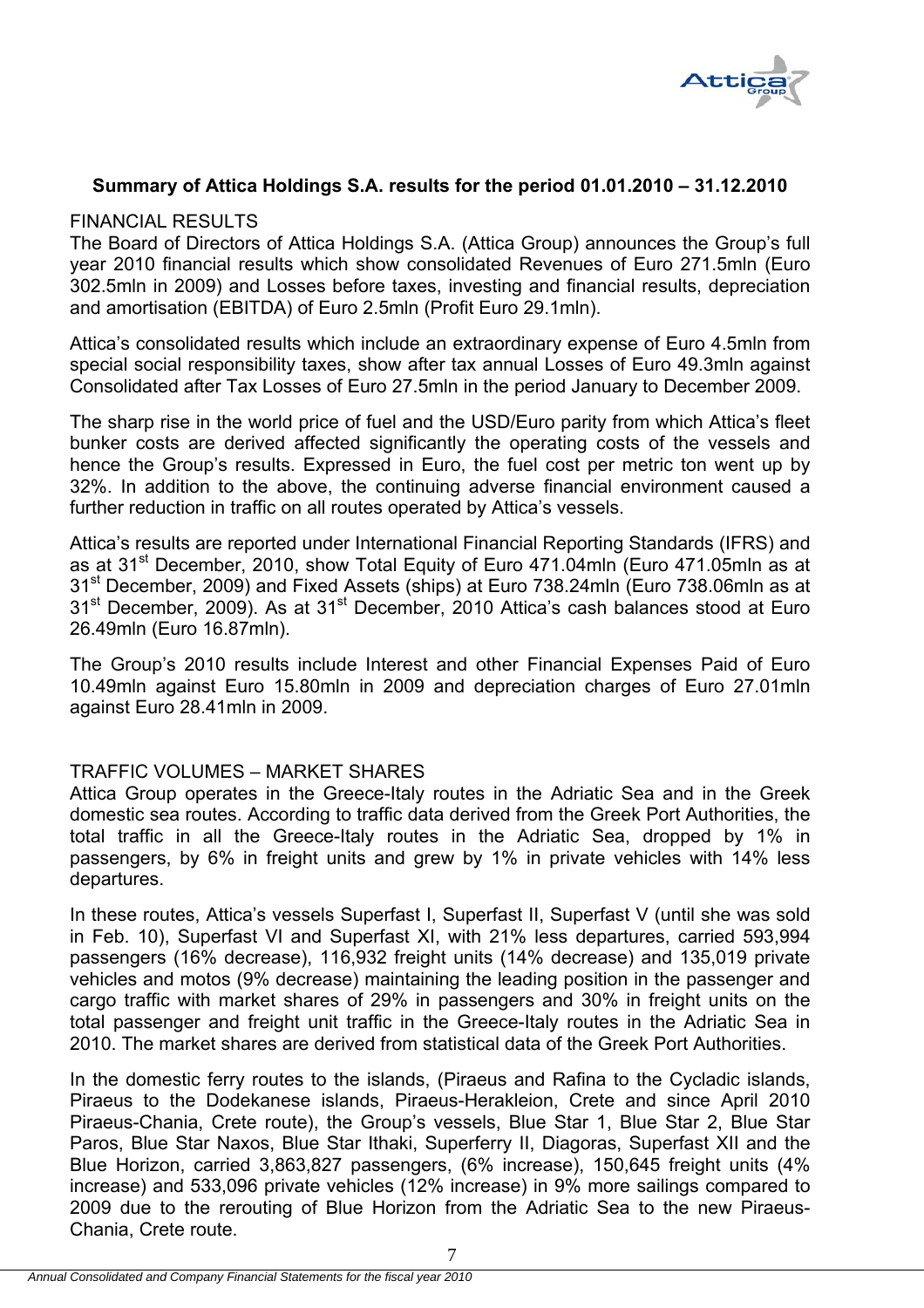

# RECENT DEVELOPMENTS

#### LAUNCHING IN KOREA OF NEWBUILDING TO BE NAMED BLUE STAR DELOS

The first of the pair of ultramodern monohull type, fast car-passenger ferries ordered by Attica at Daewoo Shipbuilding and Marine Engineering Co. (DSME) in June 2009, was launched on Saturday 20<sup>th</sup> November, 2010 in Korea.

The vessel which is scheduled to be delivered in May 2011 will be named Blue Star Delos and is expected to commence trading in the Greek island routes in June 2011. Her sister vessel is due to be delivered in January 2012.

# EURO 24.3MLN CAPITAL INCREASE–100% SUBSCRIBED

Attica's recent share capital increase was completed at the beginning of January 2010. The proceeds of the share capital increase which was fully subscribed amounted to Euro 24.27mln. Following the above, Attica's share capital consists of 191,660,320 shares of nominal value Euro 0.83/share with the main shareholders Marfin Investment Group Holding S.A. holding directly and indirectly 89.4% of the shares of Attica Holdings S.A.

The proceeds of the share capital increase will be used in the first half of 2011 to repay bank debt and as working capital of the Group.

#### SALE OF SUPERFERRY II

On 20<sup>th</sup> December 2010, Attica Holdings S.A. came to an agreement to sell to the Greek company Golden Star Ferries the RoPax vessel Superferry II for a total cash consideration of Euro 4.65mln. The completion of the transaction and the delivery of the 1974-built Superferry II to her new owners took place on 1<sup>st</sup> March, 2011.

From the sale of Superferry II, Attica Group booked capital gains of approximately Euro 3.9mln which will be included in this year's  $1<sup>st</sup>$  quarter financial results, and its cash balances increased by about Euro 2.6mln.

The disposal of Superferry II is part of Attica's strategy for rationalisation of its fleet ahead of the deliveries of the brand new vessels Blue Star Delos in May 2011 and Blue Star Patmos in January 2012.

Attica is the only company in Greece that continues to invest in the modernisation of its fleet, owning the most modern fleet of car passenger ferries in the SE Mediterranean, and remains committed to continue providing high quality services to its customers.

Athens, March 28<sup>th</sup>, 2011

The Board of Directors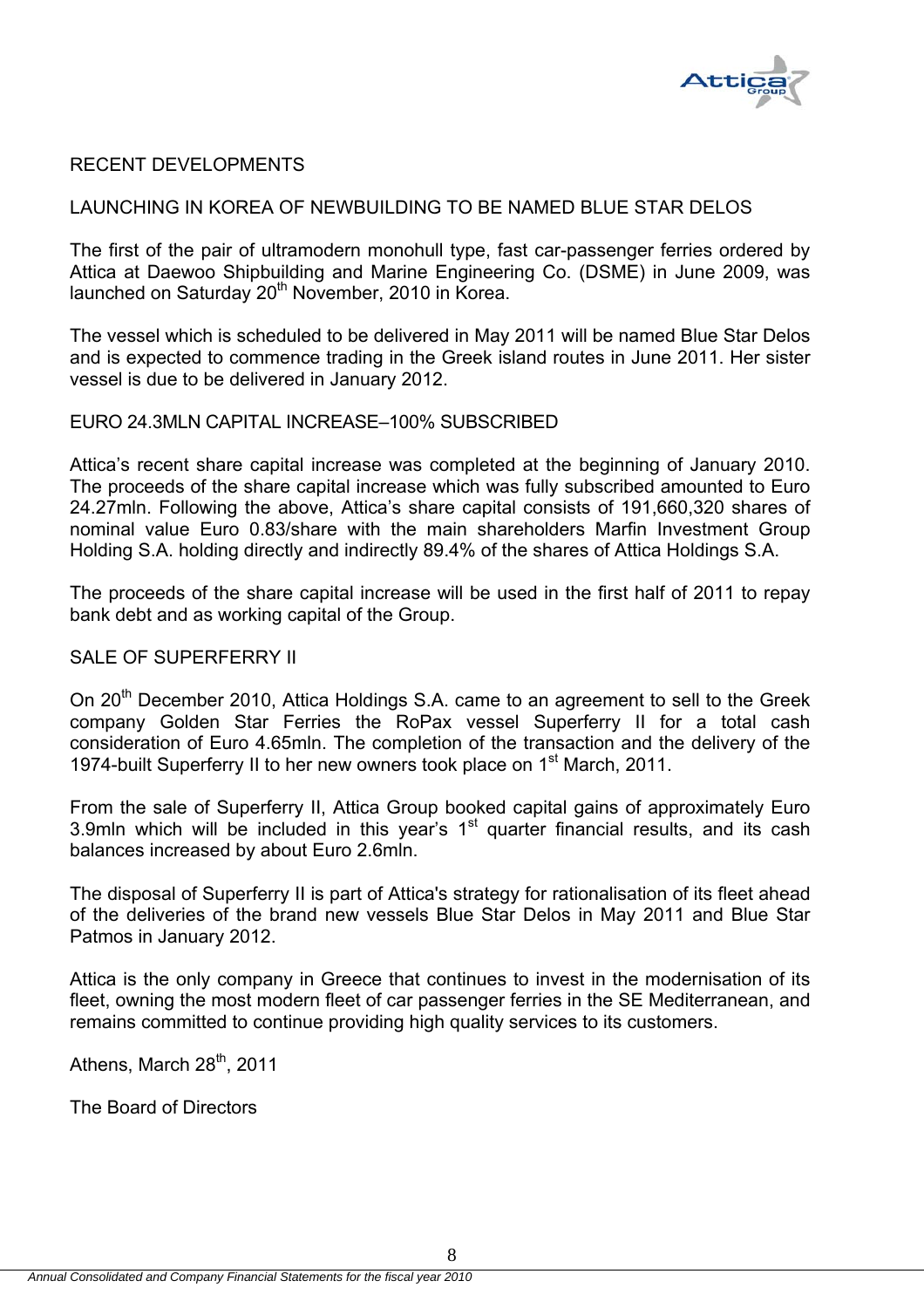

# **ANNUAL CONSOLIDATED AND COMPANY FINANCIAL STATEMENTS FOR THE FISCAL YEAR 2010**

The Annual Financial Report for the fiscal year 2010 was compiled in compliance with Article 4 of Law 3556/2007, was approved by the Board of Directors of Attica Holdings S.A. on March 23, 2011 and is available in the internet on the web address www.attica-group.com. and on the Athens Exchange website where they will be available to investors for at least five (5) years since their compilation and publication date.

It is underscored that the brief financial data and information published in the Press, deriving from the financial statements, aim at providing readers with general information on the Company's financial situation and results but do not offer an integrated picture of its financial status, the Company and Group financial performance and cash flows, according to the International Financial Reporting Standards.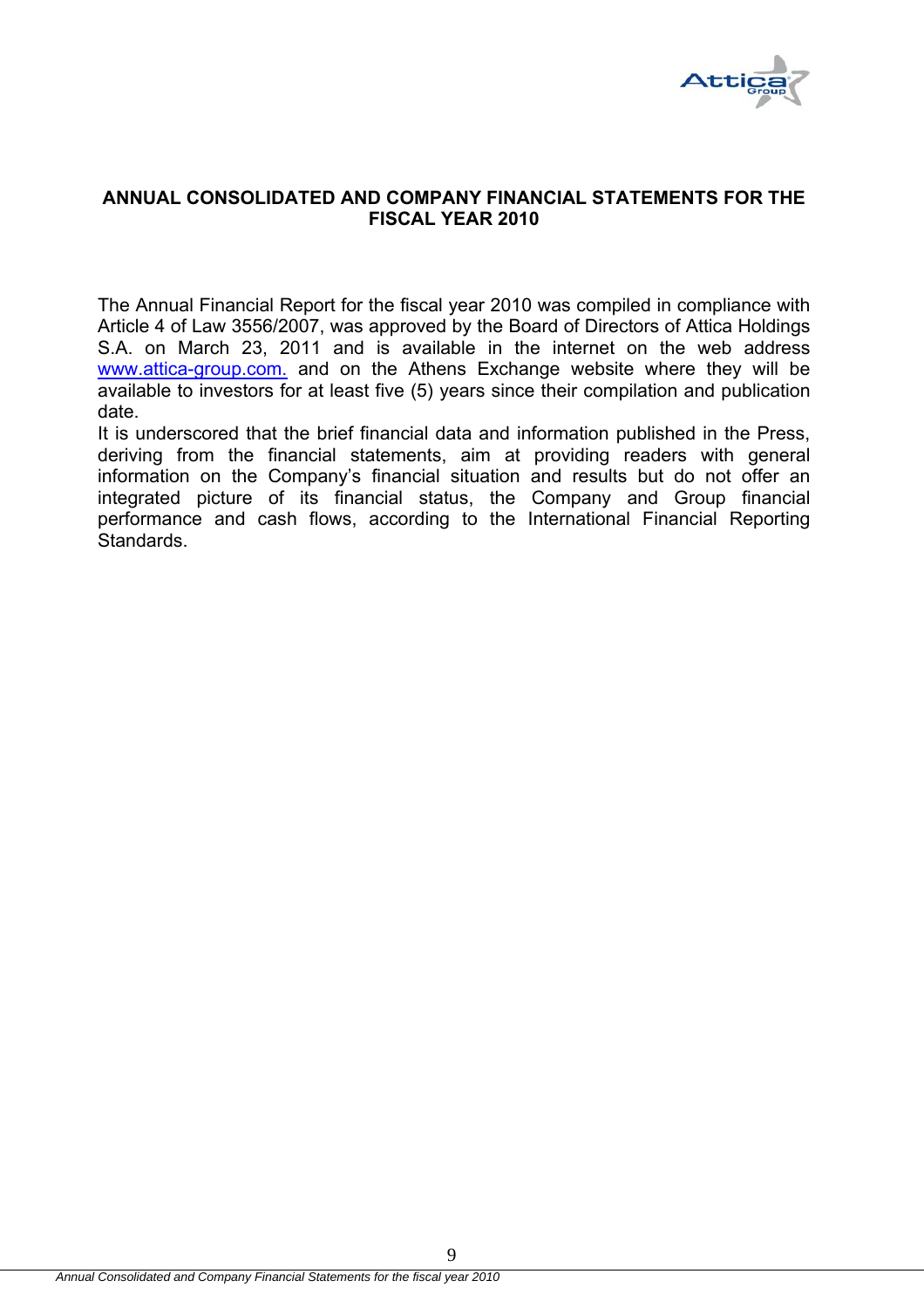

#### **STATEMENT OF COMPREHENSIVE INCOME**

For the period ended December 31 2010 & 2009

|                                                         |     | <b>GROUP</b>    |                 | <b>COMPANY</b>  |                 |  |
|---------------------------------------------------------|-----|-----------------|-----------------|-----------------|-----------------|--|
|                                                         |     | 1.01-31.12.2010 | 1.01-31.12.2009 | 1.01-31.12.2010 | 1.01-31.12.2009 |  |
| Sales                                                   | 5.1 | 271.521         | 302.478         |                 |                 |  |
| Cost of sales                                           | 5.2 | $-247.597$      | $-246.183$      |                 |                 |  |
| <b>Gross profit</b>                                     |     | 23.924          | 56.295          |                 |                 |  |
| Administrative expenses                                 | 5.2 | $-26.194$       | $-26.492$       | $-1.903$        | $-1.615$        |  |
| Distribution expenses                                   | 5.2 | $-28.152$       | $-30.154$       |                 |                 |  |
| Other operating income                                  | 5.3 | 946             | 1.015           |                 | 126             |  |
| Other operating expenses                                |     |                 |                 |                 |                 |  |
| Profit / (loss) before taxes, financing and             |     |                 |                 |                 |                 |  |
| investment activities                                   |     | $-29.476$       | 664             | $-1.903$        | $-1.488$        |  |
| Other financial results                                 | 5.4 | $-1.624$        | $-6.233$        | $-4.233$        | $-21.019$       |  |
| <b>Financial expenses</b>                               | 5.5 | $-14.033$       | $-16.098$       | -9              | $-26$           |  |
| Financial income                                        | 5.6 | 733             | 1.321           | 359             | 659             |  |
| Income from dividends                                   | 5.7 |                 |                 | 5.479           | 45.292          |  |
| Share in net profit (loss) of companies consolidated    |     |                 |                 |                 |                 |  |
| with the equity method                                  |     |                 |                 |                 |                 |  |
| Profit/ (loss) from sale of assets                      |     |                 | $-3.534$        |                 |                 |  |
| Profit before income tax                                |     | $-44.400$       | $-23.880$       | $-308$          | 23.419          |  |
| Income taxes                                            | 5.8 | $-4.926$        | $-3.569$        | $-1.953$        | $-2.987$        |  |
| Profit for the period                                   |     | -49.326         | -27.449         | $-2.261$        | 20.431          |  |
|                                                         |     |                 |                 |                 |                 |  |
| Attributable to:                                        |     |                 |                 |                 |                 |  |
|                                                         |     | $-49.326$       | $-27.449$       | $-2.261$        | 20.431          |  |
| Equity holders of the parent                            |     |                 |                 |                 |                 |  |
| Non-controlling interests                               |     |                 |                 |                 |                 |  |
| Earnings After Taxes per Share - Basic (in $\epsilon$ ) | 5.9 | $-0,3055$       | $-0,1938$       | $-0,0140$       | 0,1443          |  |
| Proposed dividend payable per share (in $\epsilon$ )    |     |                 |                 |                 |                 |  |
| Net profit for the period                               |     | $-49.326$       | $-27.449$       | $-2.261$        | 20.431          |  |
| Other comprehensive income:                             |     |                 |                 |                 |                 |  |
| Cash flow hedging:                                      |     |                 |                 |                 |                 |  |
| - current period gains /(losses)                        | 5.4 | 5.628           | $-5.327$        | $-68.210$       | $-2.998$        |  |
| - reclassification to profit or loss                    | 5.4 | 2.363           | 10.821          | $-4.787$        | 4.887           |  |
|                                                         |     |                 |                 |                 |                 |  |
| Exchange differences on translating foreign             |     |                 | 85              |                 |                 |  |
| operations                                              |     |                 |                 |                 |                 |  |
| Fair value's measurement transfer to earnings           |     |                 |                 |                 | 15.873          |  |
| Related parties' measurement using the fair value       |     |                 |                 |                 |                 |  |
| method                                                  |     |                 |                 |                 | $-81.005$       |  |
| Other comprehensive income for the period               |     |                 |                 |                 |                 |  |
| before tax                                              |     | 7.991           | 5.579           | $-72.997$       | $-63.243$       |  |
| Income tax relating to components of other              |     |                 |                 |                 |                 |  |
| comprehensive income                                    |     |                 |                 |                 |                 |  |
| Other comprehensive income for the period, net          |     | 7.991           | 5.579           | $-72.997$       | $-63.243$       |  |
| of tax                                                  |     |                 |                 |                 |                 |  |
| Total comprehensive income for the period after         |     | $-41.335$       |                 | $-75.258$       | $-42.812$       |  |
| tax                                                     |     |                 | $-21.870$       |                 |                 |  |
|                                                         |     |                 |                 |                 |                 |  |
| Attributable to:                                        |     |                 |                 |                 |                 |  |
| Owners of the parent                                    |     | $-41.335$       | $-21.870$       | $-75.258$       | $-42.812$       |  |
| Non-controlling interests                               |     |                 |                 |                 |                 |  |

The Notes on pages 17 to 84 are an integral part of these Annual Financial Statements.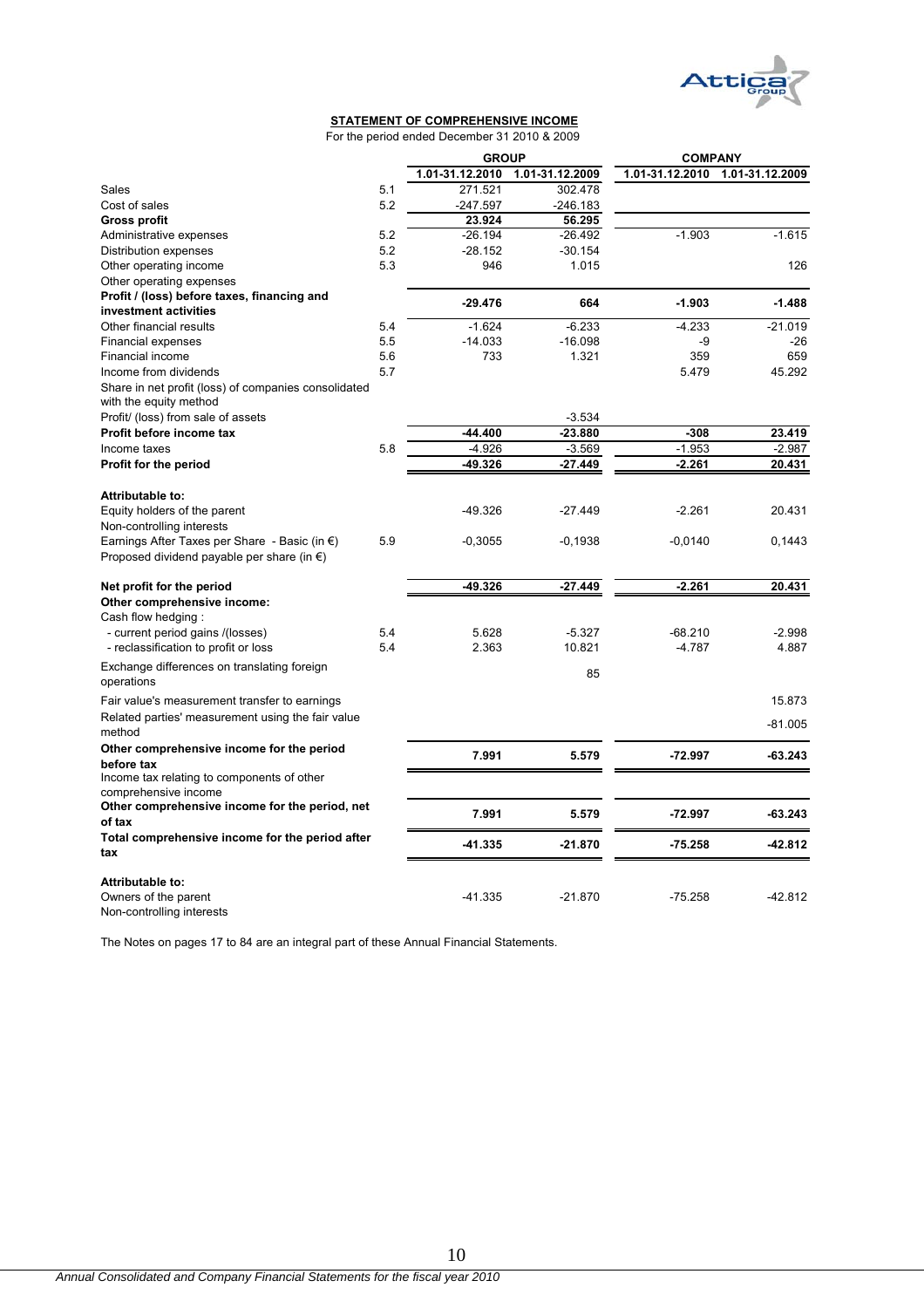

#### **STATEMENT OF FINANCIAL POSITION**

As at 31st of December 2010 and at December 31, 2009

|                                                                   |              | <b>GROUP</b>         |                  | <b>COMPANY</b>   |                   |
|-------------------------------------------------------------------|--------------|----------------------|------------------|------------------|-------------------|
|                                                                   | <b>Notes</b> | 31/12/2010           | 31/12/2009       | 31/12/2010       | 31/12/2009        |
| <b>ASSETS</b>                                                     |              |                      |                  |                  |                   |
| <b>Non-current assets</b>                                         |              |                      |                  |                  |                   |
| Tangible assets                                                   | 5.10         | 738.240              | 738.055          | 210              | 272               |
| Intangible assets                                                 | 5.11         | 1.357                | 1.595            | 96               | 122               |
| Investments in subsidiaries                                       | 5.12         |                      |                  | 441.987          | 508.671           |
| Derivatives                                                       | 5.13         | 2.392                |                  |                  |                   |
| Other non current assets                                          | 5.14         | 3.355                | 2.071            | 1.284            | 1.284             |
| Deferred tax assets                                               | 5.15         |                      | 288              |                  |                   |
| <b>Total</b>                                                      |              | 745.344              | 742.009          | 443.578          | 510.349           |
| <b>Current assets</b>                                             |              |                      |                  |                  |                   |
| Inventories                                                       | 5.16         | 11.381               | 4.874            |                  |                   |
| Trade and other receivables                                       | 5.17         | 55.011               | 57.438           | 35               | 18                |
| Other current assets                                              | 5.18         | 16.597               | 25.301           | 5.697            | 538               |
| Derivatives                                                       | 5.13         | 2.757                |                  | 588              |                   |
| Cash and cash equivalents                                         | 5.19         | 26.491               | 16.870           | 4.066            | 7.391             |
| <b>Total</b>                                                      |              | 112.237              | 104.483          | 10.386           | 7.947             |
| Non-current assets classified as held for sale                    | 5.20         | 682                  | 81.500           |                  |                   |
| <b>Total assets</b>                                               |              | 858.263              | 927.992          | 453.963          | 518.296           |
|                                                                   |              |                      |                  |                  |                   |
| <b>EQUITY AND LIABILITIES</b>                                     |              |                      |                  |                  |                   |
| <b>Equity</b>                                                     |              |                      | 117.539          |                  |                   |
| Share capital                                                     | 5.21         | 134.812              |                  | 134.812          | 117.539           |
| Share premium<br>Fair value reserves                              | 5.21<br>5.21 | 290.614              | 266.560          | 290.614          | 266.560           |
|                                                                   | 5.21         | 4.561<br>111.170     | $-3.430$         | $-7.428$         | 65.569<br>3.221   |
| Other reserves                                                    |              |                      | 87.286           | 23.652           |                   |
| Retained earnings<br>Equity attributable to parent's shareholders |              | $-70.116$<br>471.041 | 3.094<br>471.049 | 7.689<br>449.339 | 30.381<br>483.270 |
| <b>Minority interests</b>                                         |              |                      |                  |                  |                   |
| <b>Total equity</b>                                               |              | 471.041              | 471.049          | 449.339          | 483.270           |
|                                                                   |              |                      |                  |                  |                   |
| <b>Non-current liabilities</b>                                    |              |                      |                  |                  |                   |
| Deferred tax liability                                            | 5.22         | 286                  | 288              | 271              | 271               |
| Accrued pension and retirement obligations                        | 5.23         | 2.352                | 1.881            | 119              | 104               |
| Long-term borrowings                                              | 5.24         | 295.032              | 328.491          |                  |                   |
| Derivatives                                                       | 5.25         |                      | 1.113            |                  |                   |
| <b>Non-Current Provisions</b>                                     | 5.26         | 1.038                | 589              | 128              | 128               |
| Other non current liabilities                                     |              | 300                  |                  |                  |                   |
| <b>Total</b>                                                      |              | 299.008              | 332.362          | 518              | 503               |
| <b>Current liabilities</b>                                        |              |                      |                  |                  |                   |
| Trade and other payables                                          | 5.27         | 24.453               | 23.857           | 51               | 26.800            |
| <b>Tax liabilities</b>                                            | 5.28         | 155                  | 143              | 20               | 20                |
| Short-term debt                                                   | 5.24         | 41.043               | 35.025           |                  |                   |
| Derivatives                                                       |              |                      | 5.431            |                  | 3.725             |
| Other current liabilities                                         | 5.29         | 20.633               | 18.923           | 4.035            | 3.978             |
| <b>Total</b>                                                      |              | 86.284               | 83.379           | 4.106            | 34.523            |
| Liabilities related to Assets held for sale                       | 5.30         | 1.930                | 41.202           |                  |                   |
| <b>Total liabilities</b>                                          |              | 387.222              | 456.943          | 4.624            | 35.026            |
| <b>Total equity and liabilities</b>                               |              | 858.263              | 927.992          | 453.963          | 518.296           |
|                                                                   |              |                      |                  |                  |                   |

The Notes on pages 17 to 84 are an integral part of these Annual Financial Statements.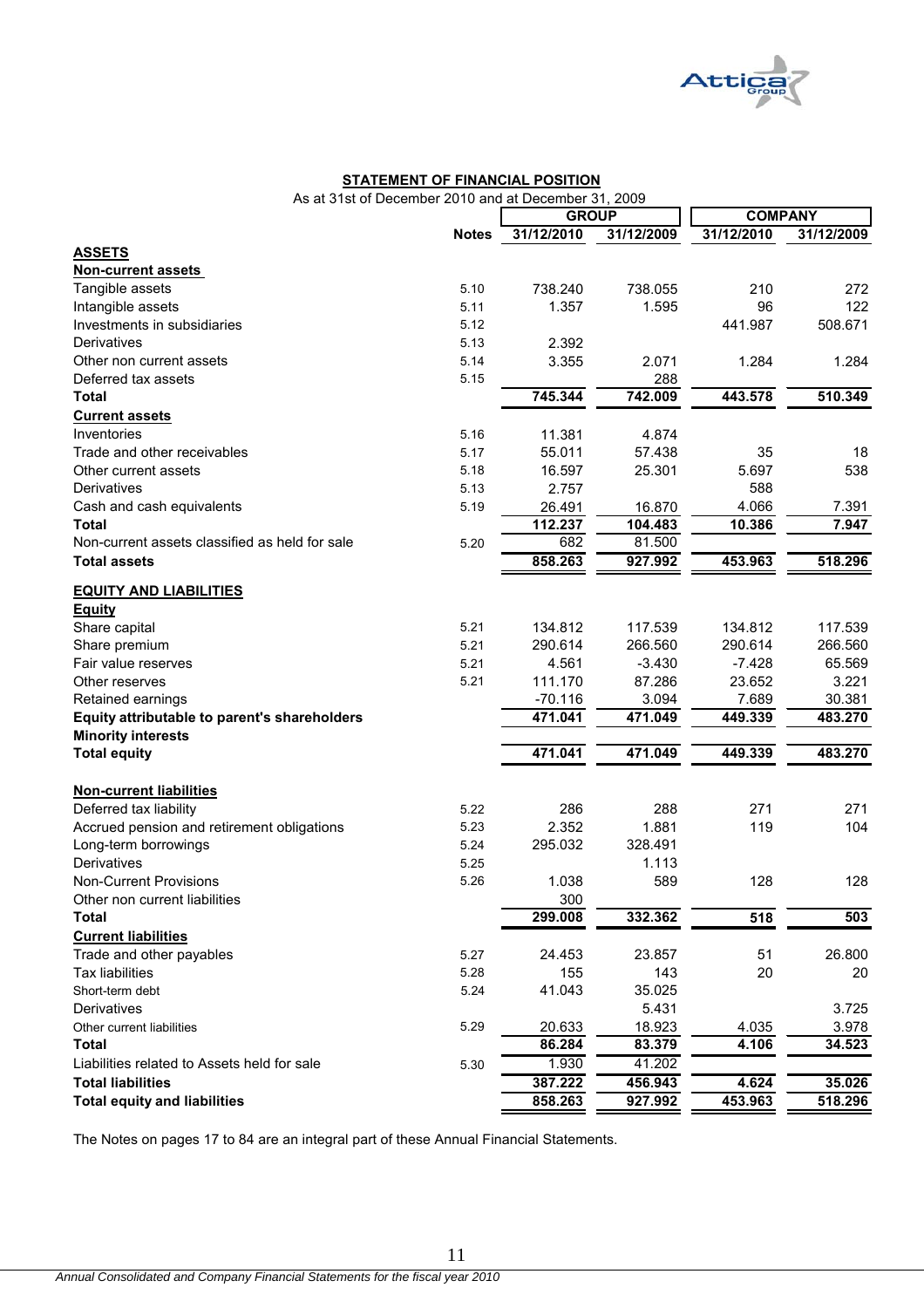

#### **Statement of Changes in Equity**

For the Period 1/01-31/12/2010

|                                                        | Number of<br>shares | <b>Share</b><br>capital | <b>Share</b><br>premium | <b>Revaluation of</b><br>financial<br>instruments | <b>Other</b><br>reserves | <b>Retained</b><br>earnings | Total<br><b>Equity</b> |
|--------------------------------------------------------|---------------------|-------------------------|-------------------------|---------------------------------------------------|--------------------------|-----------------------------|------------------------|
| <b>Balance at 1/1/2010</b>                             | 141.613.700 117.539 |                         | 266.560                 | $-3.430$                                          | 87.286                   | 3.094                       | 471.049                |
| Changes in accounting policies                         |                     |                         |                         |                                                   |                          |                             |                        |
| <b>Restated balance</b>                                | 141.613.700 117.539 |                         | 266,560                 | $-3.430$                                          | 87.286                   | 3.094                       | 471.049                |
| Loss for the period                                    |                     |                         |                         |                                                   |                          | $-49.326$                   | $-49.326$              |
| Other comprehensive income                             |                     |                         |                         |                                                   |                          |                             |                        |
| <b>Cash flow hedges:</b>                               |                     |                         |                         |                                                   |                          |                             |                        |
| Current period gains/(losses)                          |                     |                         |                         | 5.628                                             |                          |                             | 5.628                  |
| Reclassification to profit or loss                     |                     |                         |                         | 2.363                                             |                          |                             | 2.363                  |
| Available for sale financial assets:                   |                     |                         |                         |                                                   |                          |                             |                        |
| Exchange differences on translating foreign operations |                     |                         |                         |                                                   |                          |                             |                        |
| Other comprehensive income after tax                   |                     |                         |                         | 7.991                                             |                          | $-49.326$                   | $-41.335$              |
| Share capital issue                                    | 20.810.300          | 17.273                  | 24.348                  |                                                   |                          |                             | 41.621                 |
| <b>Dividends</b>                                       |                     |                         |                         |                                                   |                          |                             |                        |
| Capitalisation of share premium                        |                     |                         |                         |                                                   |                          |                             |                        |
| Transfer between reserves and retained earnings        |                     |                         |                         |                                                   | 23.884                   | $-23.884$                   |                        |
| Expenses related to share capital increase             |                     |                         | -294                    |                                                   |                          |                             | -294                   |
| <b>Balance at 31/12/2010</b>                           | 162.424.000         | 134.812                 | 290.614                 | 4.561                                             | 111.170                  | $-70.116$                   | 471.041                |

**GROUP**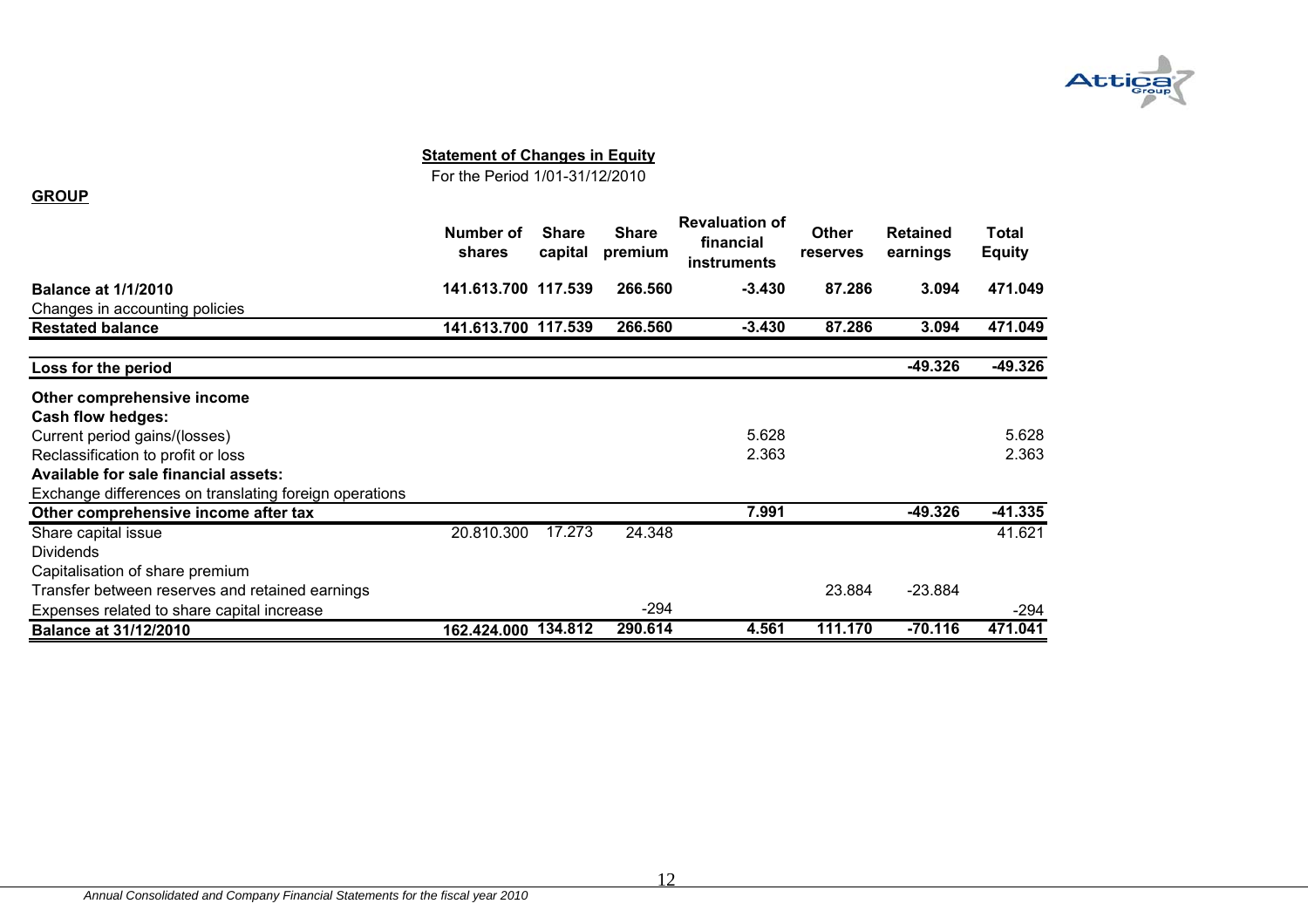

#### **Statement of Changes in Equity**

For the Period 1/01-31/12/2009

#### **GROUP**

|                                                 | Number of<br>shares | <b>Share</b><br>capital | <b>Share</b><br>premium | <b>Revaluation</b><br>of financial<br>instruments | <b>Other</b><br>reserves | <b>Retained</b><br>earnings | <b>Total Equity</b> |
|-------------------------------------------------|---------------------|-------------------------|-------------------------|---------------------------------------------------|--------------------------|-----------------------------|---------------------|
| <b>Balance at 1/1/2009</b>                      | 141.613.700         | 117.539                 | 266,560                 | $-8.924$                                          | 62.250                   | 65.407                      | 502.832             |
| Changes in accounting policies                  |                     |                         |                         |                                                   |                          |                             |                     |
| <b>Restated balance</b>                         | 141.613.700         | 117.539                 | 266.560                 | $-8.924$                                          | 62.250                   | 65.407                      | 502.832             |
| Loss for the period                             |                     |                         |                         |                                                   |                          | $-27.449$                   | $-27.449$           |
| Other comprehensive income                      |                     |                         |                         |                                                   |                          |                             |                     |
| <b>Cash flow hedges:</b>                        |                     |                         |                         |                                                   |                          |                             |                     |
| Current period gains/(losses)                   |                     |                         |                         | $-5.327$                                          |                          |                             | $-5.327$            |
| Reclassification to profit or loss              |                     |                         |                         | 10.821                                            |                          |                             | 10.821              |
| Available for sale financial assets             |                     |                         |                         |                                                   |                          |                             |                     |
| Exchange differences on translating foreign     |                     |                         |                         |                                                   |                          |                             |                     |
| operations                                      |                     |                         |                         |                                                   | 85                       |                             | 85                  |
| Other comprehensive income after tax            |                     |                         |                         | 5.494                                             | 85                       | $-27.449$                   | $-21.870$           |
| <b>Dividends</b>                                |                     |                         |                         |                                                   |                          | $-9.913$                    | $-9.913$            |
| Transfer between reserves and retained earnings |                     |                         |                         |                                                   | 24.951                   | $-24.951$                   |                     |
| <b>Balance at 31/12/2009</b>                    | 141.613.700         | 117.539                 | 266,560                 | $-3.430$                                          | 87.286                   | 3.094                       | 471.049             |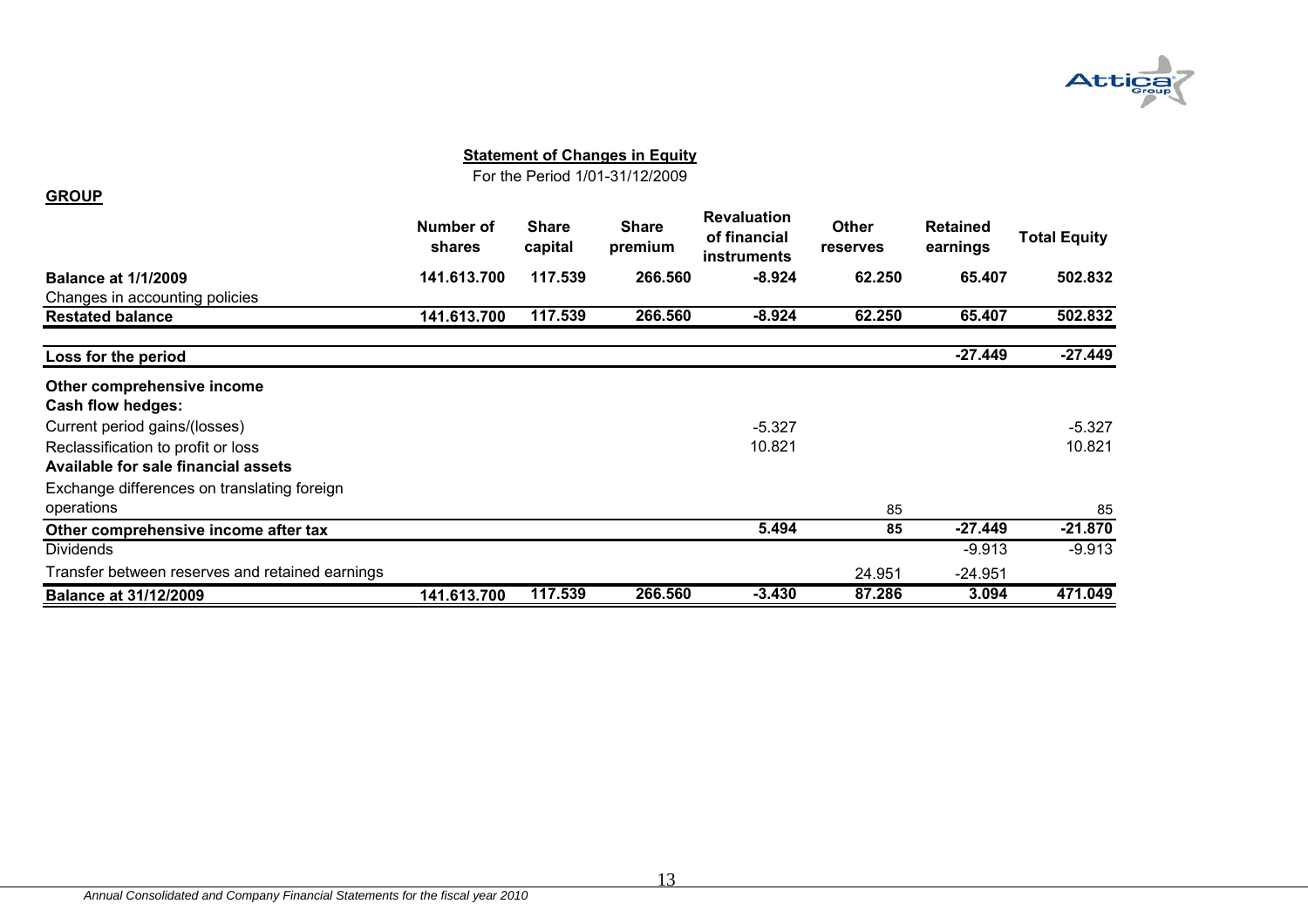

# **Statement of Changes in Equity**

For the Period 1/01-31/12/2010

#### **COMPANY**

|                                                   | Number of<br><b>shares</b> | <b>Share</b><br>capital | <b>Share</b><br>premium | <b>Revaluation of</b><br>non-current<br>assets | <b>Revaluation</b><br>of financial<br>instruments | <b>Other</b><br>reserves | <b>Retained</b><br>earnings | Total<br><b>Equity</b> |
|---------------------------------------------------|----------------------------|-------------------------|-------------------------|------------------------------------------------|---------------------------------------------------|--------------------------|-----------------------------|------------------------|
| <b>Balance at 1/1/2010</b>                        | 141.613.700                | 117.539                 | 266,560                 | 65.569                                         |                                                   | 3.221                    | 30.381                      | 483.270                |
| Changes in accounting policies                    |                            |                         |                         |                                                |                                                   |                          |                             |                        |
| <b>Restated balance</b>                           | 141.613.700                | 117.539                 | 266.560                 | 65.569                                         |                                                   | 3.221                    | 30.381                      | 483.270                |
| Loss for the period                               |                            |                         |                         |                                                |                                                   |                          | $-2.261$                    | $-2.261$               |
| Other comprehensive income                        |                            |                         |                         |                                                |                                                   |                          |                             |                        |
| <b>Cash flow hedges:</b>                          |                            |                         |                         |                                                |                                                   |                          |                             |                        |
| Current period gains/(losses)                     |                            |                         |                         |                                                |                                                   |                          |                             |                        |
| Reclassification to profit or loss                |                            |                         |                         |                                                |                                                   |                          |                             |                        |
| Fair value's measurement                          |                            |                         |                         |                                                |                                                   |                          |                             |                        |
| Transferred to profit or loss for the period      |                            |                         |                         | $-4.787$                                       |                                                   |                          |                             | -4.787                 |
| Related parties' measurement using the fair value |                            |                         |                         |                                                |                                                   |                          |                             |                        |
| method                                            |                            |                         |                         | $-68.210$                                      |                                                   |                          |                             | $-68.210$              |
| Other comprehensive income after tax              |                            |                         |                         | $-72.997$                                      |                                                   |                          | $-2.261$                    | $-75.258$              |
| Share capital issue                               | 20.810.300                 | 17.273                  | 24.348                  |                                                |                                                   |                          |                             | 41.621                 |
| <b>Dividends</b>                                  |                            |                         |                         |                                                |                                                   |                          |                             |                        |
| Capitalisation of share premium                   |                            |                         |                         |                                                |                                                   |                          |                             |                        |
| Transfer between reserves and retained earnings   |                            |                         |                         |                                                |                                                   | 20.431                   | $-20.431$                   |                        |
| Expenses related to share capital increase        |                            |                         | $-294$                  |                                                |                                                   |                          |                             | -294                   |
| <b>Balance at 31/12/2010</b>                      | 162.424.000                | 134.812                 | 290.614                 | $-7.428$                                       |                                                   | 23.652                   | 7.689                       | 449.339                |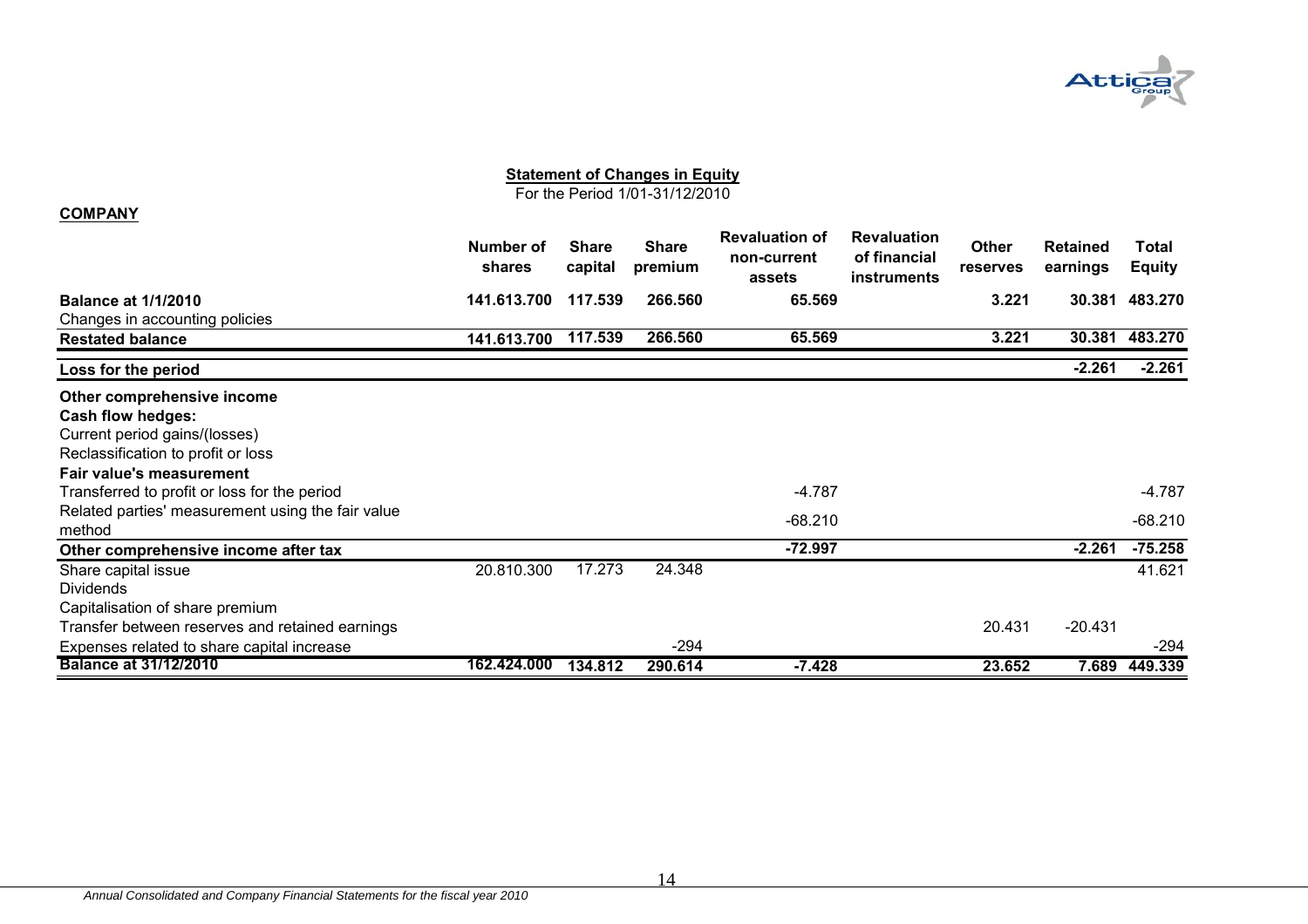

#### **Statement of Changes in Equity** For the Period 1/01-31/12/2009

#### **COMPANY**

|                                                   | Number of<br>shares | <b>Share</b><br>capital | <b>Share</b><br>premium | <b>Revaluation of</b><br>non-current<br>assets | <b>Revaluation of</b><br>financial<br><b>instruments</b> | <b>Other</b><br><b>reserves</b> | <b>Retained</b><br>earnings | Total<br><b>Equity</b> |
|---------------------------------------------------|---------------------|-------------------------|-------------------------|------------------------------------------------|----------------------------------------------------------|---------------------------------|-----------------------------|------------------------|
| <b>Balance at 1/1/2009</b>                        | 141.613.700         | 117.539                 | 266,560                 | 130.701                                        | $-1.889$                                                 | $-21.045$                       | 44.129                      | 535.995                |
| Changes in accounting policies                    |                     |                         |                         |                                                |                                                          |                                 |                             |                        |
| <b>Restated balance</b>                           | 141.613.700         | 117.539                 | 266.560                 | 130.701                                        | $-1.889$                                                 | $-21.045$                       | 44.129                      | 535.995                |
| <b>Profit for the period</b>                      |                     |                         |                         |                                                |                                                          |                                 | 20.431                      | 20.431                 |
| Other comprehensive income                        |                     |                         |                         |                                                |                                                          |                                 |                             |                        |
| <b>Cash flow hedges:</b>                          |                     |                         |                         |                                                |                                                          |                                 |                             |                        |
| Current period gains/(losses)                     |                     |                         |                         |                                                | $-2.998$                                                 |                                 |                             | $-2.998$               |
| Reclassification to profit or loss                |                     |                         |                         |                                                | 4.887                                                    |                                 |                             | 4.887                  |
| Fair value's measurement                          |                     |                         |                         |                                                |                                                          |                                 |                             |                        |
| Transfer to earnings                              |                     |                         |                         | 15.873                                         |                                                          |                                 |                             | 15.873                 |
| Related parties' measurement using the fair value |                     |                         |                         |                                                |                                                          |                                 |                             |                        |
| method                                            |                     |                         |                         | $-81.005$                                      |                                                          |                                 |                             | $-81.005$              |
| Other comprehensive income after tax              |                     |                         |                         | $-65.132$                                      | 1.889                                                    |                                 | 20.431                      | $-42.812$              |
| <b>Dividends</b>                                  |                     |                         |                         |                                                |                                                          |                                 | $-9.913$                    | $-9.913$               |
| Transfer between reserves and retained earnings   |                     |                         |                         |                                                |                                                          | 24.266                          | $-24.266$                   |                        |
| <b>Balance at 31/12/2009</b>                      | 141.613.700         | 117.539                 | 266.560                 | 65.569                                         |                                                          | 3.221                           | 30.381                      | 483.270                |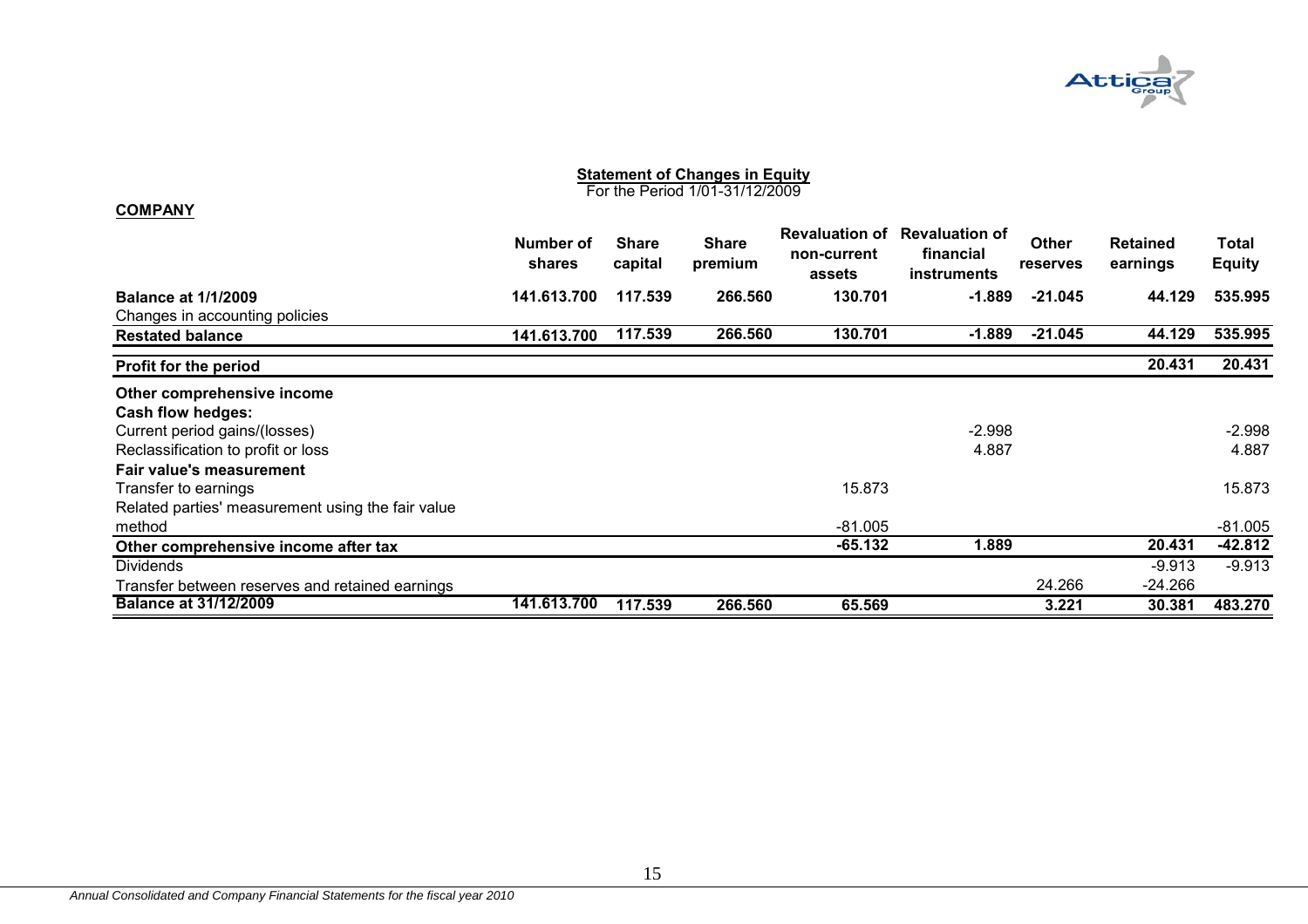

#### **CASH FLOW STATEMENT**

For the period 1/1-31/12 2010 & 2009

|                                                           |             | <b>GROUP</b>                  |            | <b>COMPANY</b> |                               |  |
|-----------------------------------------------------------|-------------|-------------------------------|------------|----------------|-------------------------------|--|
|                                                           | Notes       | 1/1-31/12/2010 1/1-31/12/2009 |            |                | 1/1-31/12/2010 1/1-31/12/2009 |  |
| <b>Cash flow from Operating Activities</b>                |             |                               |            |                |                               |  |
| Profit/(loss) before taxes                                |             | $-44.400$                     | $-23.880$  | $-308$         | 23.419                        |  |
| <b>Adjustments for:</b>                                   |             |                               |            |                |                               |  |
| Depreciation & amortization                               | 5.10 & 5.11 | 27.013                        | 28.407     | 87             | 78                            |  |
| Devaluation of investments                                |             |                               | 2.034      | 4.787          |                               |  |
| Deferred tax expense                                      |             |                               |            |                |                               |  |
| Provisions                                                |             | 3.157                         | 1.354      | 15             | 15                            |  |
| Foreign exchange differences                              | 5.4         | $-151$                        | $-207$     | $-10$          | 258                           |  |
| Net (profit)/loss from investing activities               |             | 595                           | 6.619      | $-6.381$       | $-24.532$                     |  |
| Interest and other financial expenses                     | 5.5         | 13.895                        | 15.981     | 3              | $-633$                        |  |
| Plus or minus for working capital changes:                |             |                               |            |                |                               |  |
| Decrease/(increase) in inventories                        |             | $-6.507$                      | $-1.162$   |                |                               |  |
| Decrease/(increase) in receivables                        |             | 7.742                         | $-7.253$   | 259            | 789                           |  |
| (Decrease)/increase in payables (excluding banks)         |             | $-3.842$                      | $-977$     | $-29.738$      | $-5.236$                      |  |
| Less:                                                     |             |                               |            |                |                               |  |
| Interest and other financial expenses paid                |             | $-10.493$                     | $-15.796$  | $-3$           | $-19$                         |  |
| Taxes paid                                                |             | $-3.000$                      | $-235$     | $-2.626$       | -39                           |  |
| Operating cash flows of discontinued operations           |             |                               |            |                |                               |  |
| Total cash inflow/(outflow) from operating activities (a) |             | $-15.991$                     | 4.885      | $-33.915$      | $-5.900$                      |  |
| <b>Cash flow from Investing Activities</b>                |             |                               |            |                |                               |  |
| Acquisition of subsidiaries, associated companies, joint  |             |                               |            |                |                               |  |
| ventures and other investments                            |             |                               |            | $-37.046$      | $-106.525$                    |  |
| Purchase of tangible and intangible assets                | 5.10 & 5.11 | $-27.642$                     | $-105.073$ |                | -98                           |  |
| Proceeds from sale of tangible and intangible assets      |             | 81.500                        |            |                |                               |  |
| Derivatives settlement                                    |             |                               |            |                |                               |  |
| Acquisition/Sale of subsidiaries (less cash)              |             |                               |            |                |                               |  |
| Interest received                                         |             | 733                           | 1.321      | 359            | 659                           |  |
| Dividends received                                        |             |                               |            |                | 45.292                        |  |
| Investing cash flows of discontinued operations           |             |                               |            |                |                               |  |
| Total cash inflow/(outflow) from investing activities (b) |             | 54.591                        | $-103.752$ | $-36.687$      | $-60.672$                     |  |
|                                                           |             |                               |            |                |                               |  |
| <b>Cash flow from Financing Activities</b>                |             |                               |            |                |                               |  |
| Proceeds from issue of share capital                      |             | 41.621                        |            | 41.621         |                               |  |
| Payments of share capital decrease                        |             |                               |            |                |                               |  |
| Additional equity offering costs                          |             | -294                          |            | $-294$         |                               |  |
| Proceeds from borrowings                                  |             | 6.000                         | 53.600     |                | 8.000                         |  |
| Proceeds from capital return of subsidiary companies      |             |                               |            | 25.946         | 32.704                        |  |
| Payments of borrowings                                    | 5.19        | $-75.981$                     | $-46.775$  |                | $-8.000$                      |  |
| Payments of finance lease liabilities                     | 5.19        | $-369$                        | $-356$     |                |                               |  |
| Dividends paid                                            |             |                               | $-9.913$   |                | $-9.913$                      |  |
| Equity return to shareholders                             |             |                               |            |                |                               |  |
| Financing cash flows of discontinued operations           |             |                               |            |                |                               |  |
| Total cash inflow/(outflow) from financing activities (c) |             | $-29.023$                     | $-3.444$   | 67.273         | 22.791                        |  |
| Net increase/(decrease) in cash and cash equivalents      |             |                               |            |                |                               |  |
| $(a)+(b)+(c)$                                             |             | 9.577                         | $-102.311$ | $-3.329$       | -43.781                       |  |
| Cash and cash equivalents at beginning of period          |             | 16.870                        | 119.124    | 7.390          | 51.429                        |  |
| Exchange differences in cash and cash equivalents         |             | 44                            | 57         | 5              | $-258$                        |  |
| Cash and cash equivalents at end of period                |             | 26.491                        | 16.870     | 4.066          | 7.390                         |  |

The method used for the preparation of the above Cash Flow Statement is the Indirect Method. The Notes on pages 17 to 84 are an integral part of these Annual Financial Statements.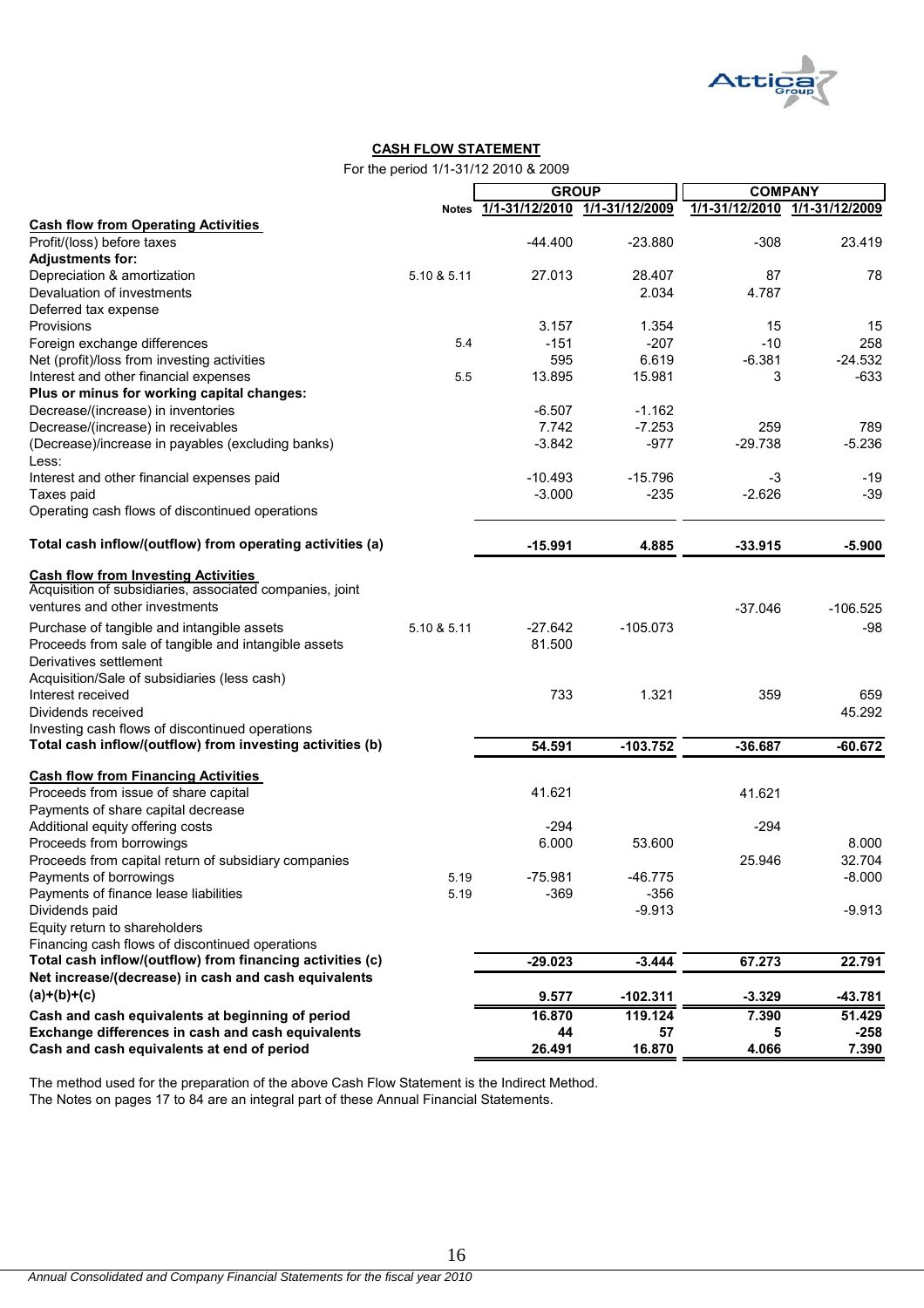

# **NOTES TO THE FINANCIAL STATEMENTS**

# **1. General information**

ATTICA HOLDINGS S.A. ("ATTICA GROUP") is a Holding Company and as such does not have trading activities of its own. The Company, through its subsidiaries, mainly operates in passenger shipping and in travel agency services.

The headquarters of the Company are in Athens, Greece, 123-125, Syngrou Avenue & 3, Torva Street, 11745.

The number of employees, at period end, was 6 for the parent company and 1.214 for the Group, while at 31/12/2009 was 6 and 1.313 respectively.

Attica Holdings S.A. shares are listed in the Athens Stock Exchange under the ticker symbol ATTICA.

The corresponding ticker symbol for Bloomberg is ATTEN GA and for Reuters is EPA.AT.

The total number of common registered voting shares, after the share capital increase (see § 5.21), outstanding as at 31 December 2010 was 162.424.000 while the weighted average number of shares was 161.454.753 (see § 5.9). The total market capitalization was  $\epsilon$  107.200 thousand approximately. The total market capitalization has been calculating in accordance with the number of shares after the share capital increased due to the fact that the new Attica shares started trading in Athens Stock Exchange on 2<sup>nd</sup> February 2010.

The financial statements of Attica Holdings S.A. are included, directly, in the consolidated financial statements of MARFIN INVESTMENT GROUP HOLDINGS S.A. whose total participation in the Group (directly & indirectly) was 88,81%.

The financial statements of the Company and the Group for the fiscal year 2010 were approved by the Board of Directors on March 23, 2011.

*Due to rounding there may be minor differences in some amounts.* 

#### **2. Significant Group accounting policies**

The accounting policies used by the Group for the preparation of the financial statements for the period 1/1 – 31/12/2010 are the same with those used for the preparation of the financial statements for the fiscal year 2009.

# 2.1. Basis of preparation of financial statements

Accounting estimations are required to be used for the preparation of the financial statements in accordance with the International Financial Reporting Standards (IFRS). Furthermore, requires judgements to be made by management when formulating the Group's accounting policies. Cases which concern a greater point of judgement and complexity or cases where the accounting estimates and assumptions could materially affect the consolidated financial statements are provided in note 2.1.1.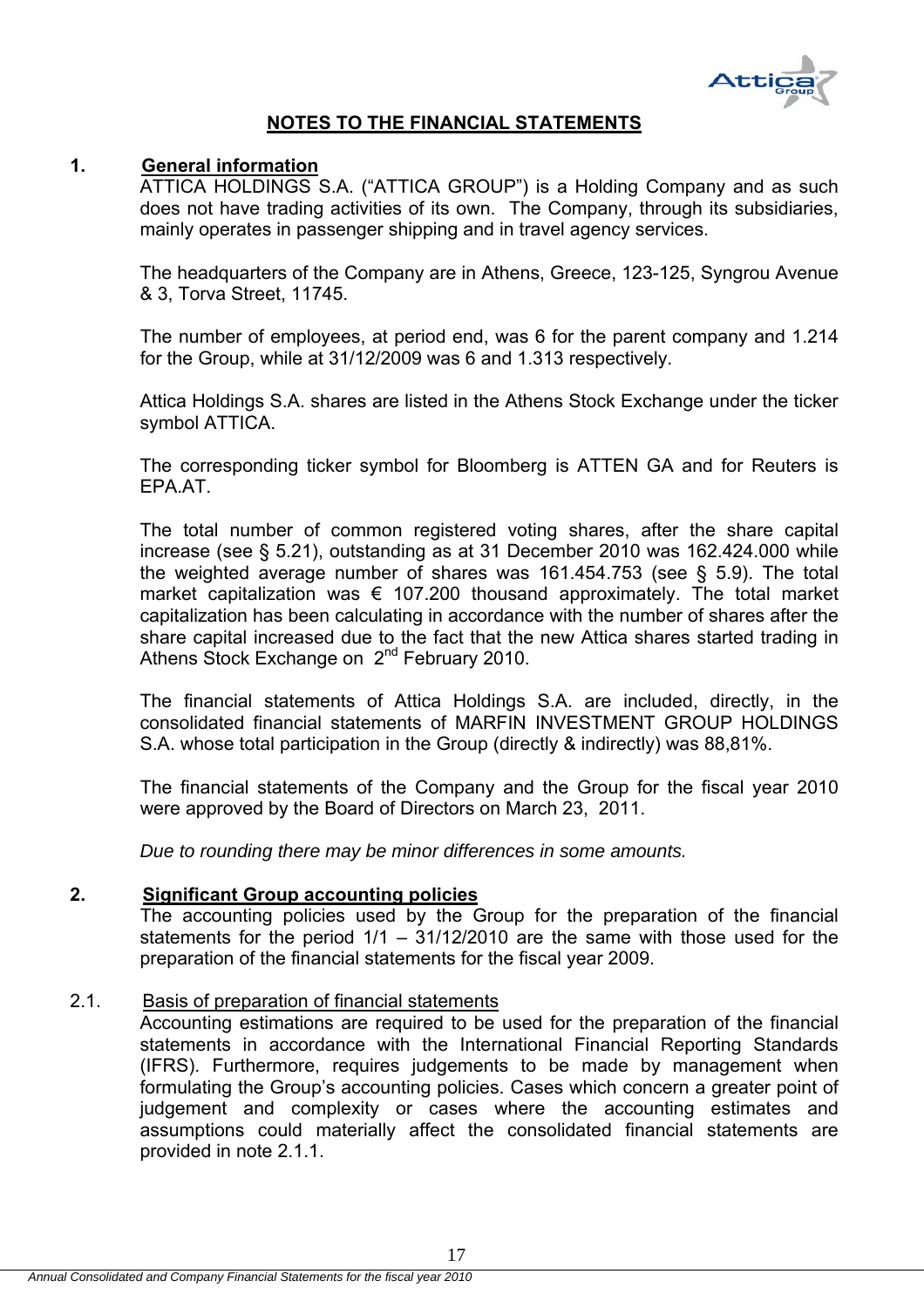

In 2003 and 2004, the International Accounting Standards Board (IASB) established the "IFRS Stable Platform 2005" of new International Financial Reporting Standards (IFRS) and revised International Accounting Standards (IAS) in relation with non revised International Accounting Standards (IAS) which have been established from International Accounting Committee. The "IFRS Stable Platform 2005" is applicable by the Group from 1 January 2005.

The Group has prepared the financial statements in compliance with the historical cost principle, the going concern principle, the accrual basis principle, the consistency principle, the materiality principle and the accrual basis of accounting.

The recognition of sales and purchases is effected at the transaction date and not at the settlement date.

The expenses are recognized in the income statement based on the direct relation of the expense to the specific income that is recognized.

In preparing its financial statements for the period ending 31 December 2010, the Group has chosen to apply accounting policies which secure that the financial statements comply with all the requirements of each applicable Standard or Interpretation.

The Management of the Group considers that the financial statements present fairly the company's financial position, financial performance and cash flows. The General Meeting of Shareholders has the right to modify these financial statements.

#### 2.1.1. Major accounting judgements and main sources of uncertainty for accounting estimations

The Management must make judgements and estimates regarding the value of assets and liabilities which are uncertain. Estimates and associated assumptions are based mainly on past experience. Actual results may differ from these estimates. Estimates and associated assumptions are continually reviewed.

The accounting judgements that the Management has made in implementing the Company's accounting policies and which have the greatest impact on Company financial statements are:

On a yearly basis, Management examines whether it is an indication of impairment on the value of investments in subsidiaries, and if so, assesses the extent pursuant to the Company's accounting policy on this subject. The recoverable amount of the examined cash generating unit is determined on the basis of value in use and is based on estimates and underlying assumptions.

In addition, on an annual basis the Management examines, on the basis of assumptions and estimates the following items:

- useful lives and recoverable vessels' values
- the amount of provisions for staff retirement compensation, for disputes in litigation and for labour law disputes.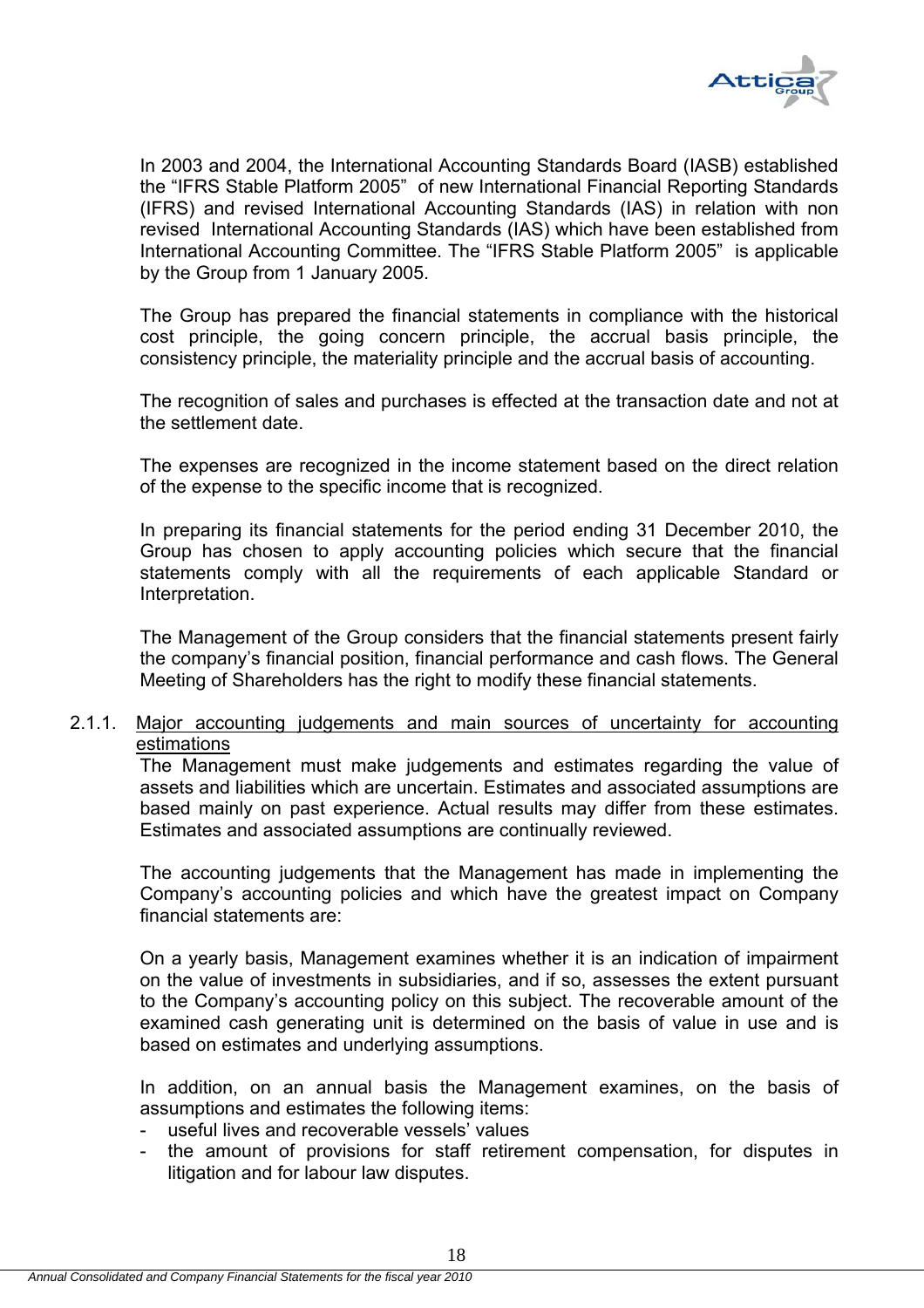

On the financial statements preparation date, the sources of uncertainty for the Company, which may have impact on the stated assets and liabilities values, concern:

- Unaudited years of the Company, insofar as it is possible that the future audits will result in additional taxes and charges being imposed that cannot be estimated at the time with reasonable accurancy.
- Estimates on the recoverability of contingent losses from pending court cases and doubtful debts.

 The above estimates are based οn the knowledge and the information available to the Management of the Group until the date of approval of the financial statements for the period ended December 31, 2010.

#### 2.2. Consolidation

#### 2.2.1. Basis of consolidation

The purchase method is used for the consolidation.

An acquisition is recognised at cost. The cost of an acquisition is measured as the fair value of the assets acquired, the equity instruments issued and the liabilities incurred or assumed at the date of the transaction, plus any cost directly attributable to the acquisition. Subsequently, investments in subsidiaries are measured using the fair value method.

#### 2.2.2. Subsidiaries

Subsidiaries are the entities which are controlled by another Company. Control exists when a Company has the power to govern the financial and operating policies of an entity.

Investments in subsidiaries are initially recognized at cost, while subsequently are measured using the fair value method.

#### 2.2.3. Consolidated financial statements

The consolidated financial statements include the Company and its subsidiaries. The financial statements of the subsidiaries are included in the consolidated financial statements from the date that control commences until the date that the parent company ceases to control the subsidiary.

Intercompany transactions, balances and gains or losses on transactions between companies of the Group are eliminated unless the transaction relates to an asset which provides evidence of impairment.

The subsidiaries' accounting policies are consistent with the policies adopted by the Group.

Minority interests are presented separately from the shareholders' equity of the Group.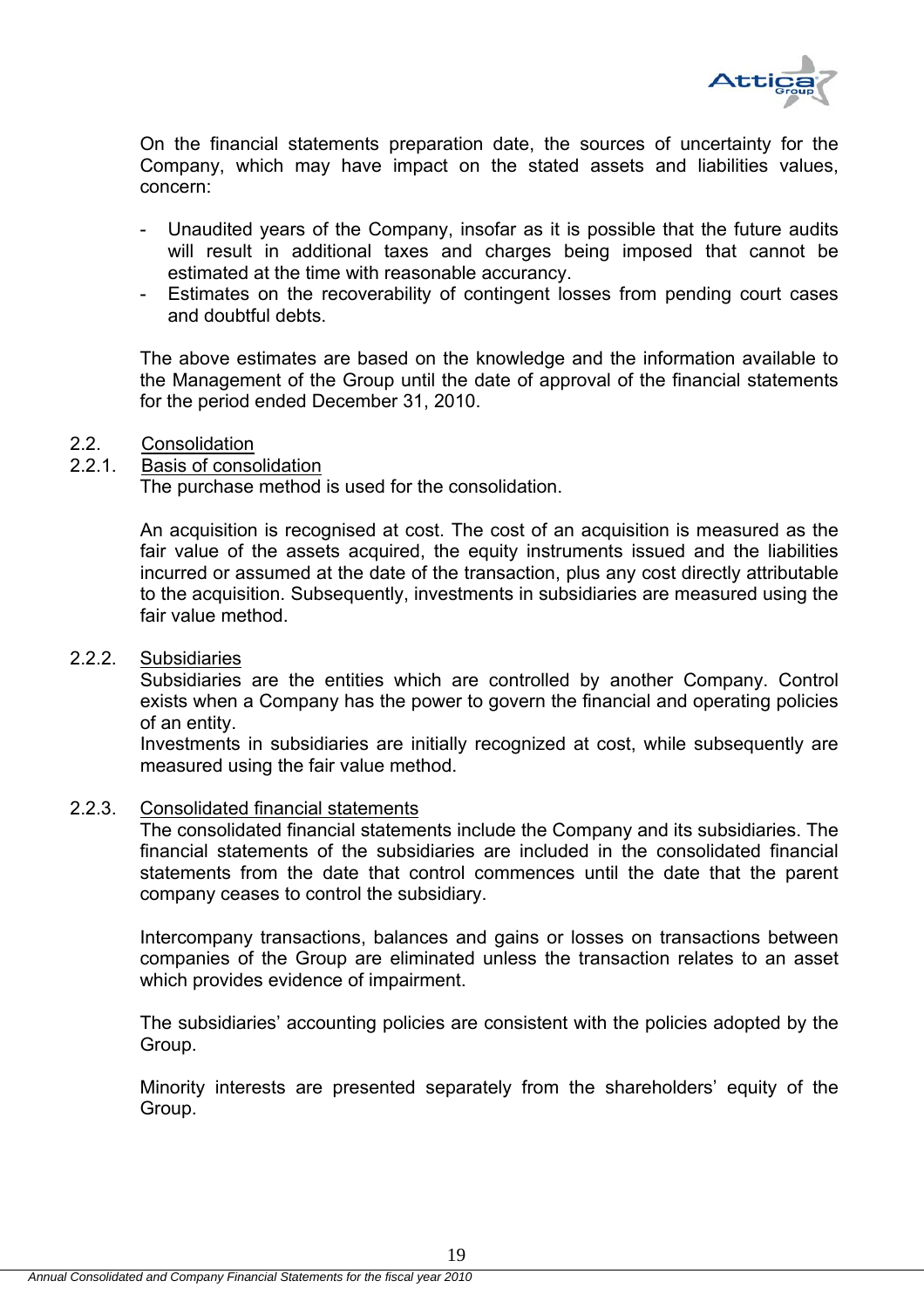

# 2.3. Investments

The investments are classified according to their scope as follows:

#### a) Long-term investments

These investments are recognised at cost plus any cost directly attributable to the investment and are reported as non-current assets. The company, annually, shall assess whether there is any indication that an investment need to be impaired.

If any such indication exists, impairment losses are recognised in the shareholders' equity.

#### b) Investments held for sale (short-term investments)

These investments are initially recorded at cost plus any cost attributable to the investment. Subsequently, these investments are re-measured at fair value and gains or losses are recorded under shareholders' equity until these are disposed of or considered impaired. When these are disposed of or considered impaired, gains or losses are recognised in the income statement.

#### 2.4. Tangible assets

Tangible assets are stated at acquisition cost less accumulated depreciation and any impairment loss.

Acquisition cost includes expenses that are directly attributable to the acquisition of the assets.

Subsequent costs are added in the asset's carrying amount or recognised as a separate asset, only when it is probable that additional future economic benefits, associated with the asset, will arise for the Group.

All other expenses are charged to the income statement as they are considered as repairs and maintenance.

Land is not depreciated.

Depreciation is calculated on a straight line basis over the estimated useful life of each asset.

The estimated useful lives are as follows:

| 1. Conventional vessels           | 30 years |
|-----------------------------------|----------|
| 2. High-speed vessels (Catamaran) | 15 years |
| 3. Buildings                      | 60 years |
| 4. Harbor establishments          | 10 years |
| 5. Motor Vehicles                 | 5 years  |
| 6. Furniture and fixtures         | 5 years  |
| 7. Hardware equipment             | 3 years  |
|                                   |          |

The residual value of the vessels is estimated at 20% of the acquisition cost. For the other fixed assets no residual value is calculated. The residual value and the useful life of fixed assets are reviewed annually.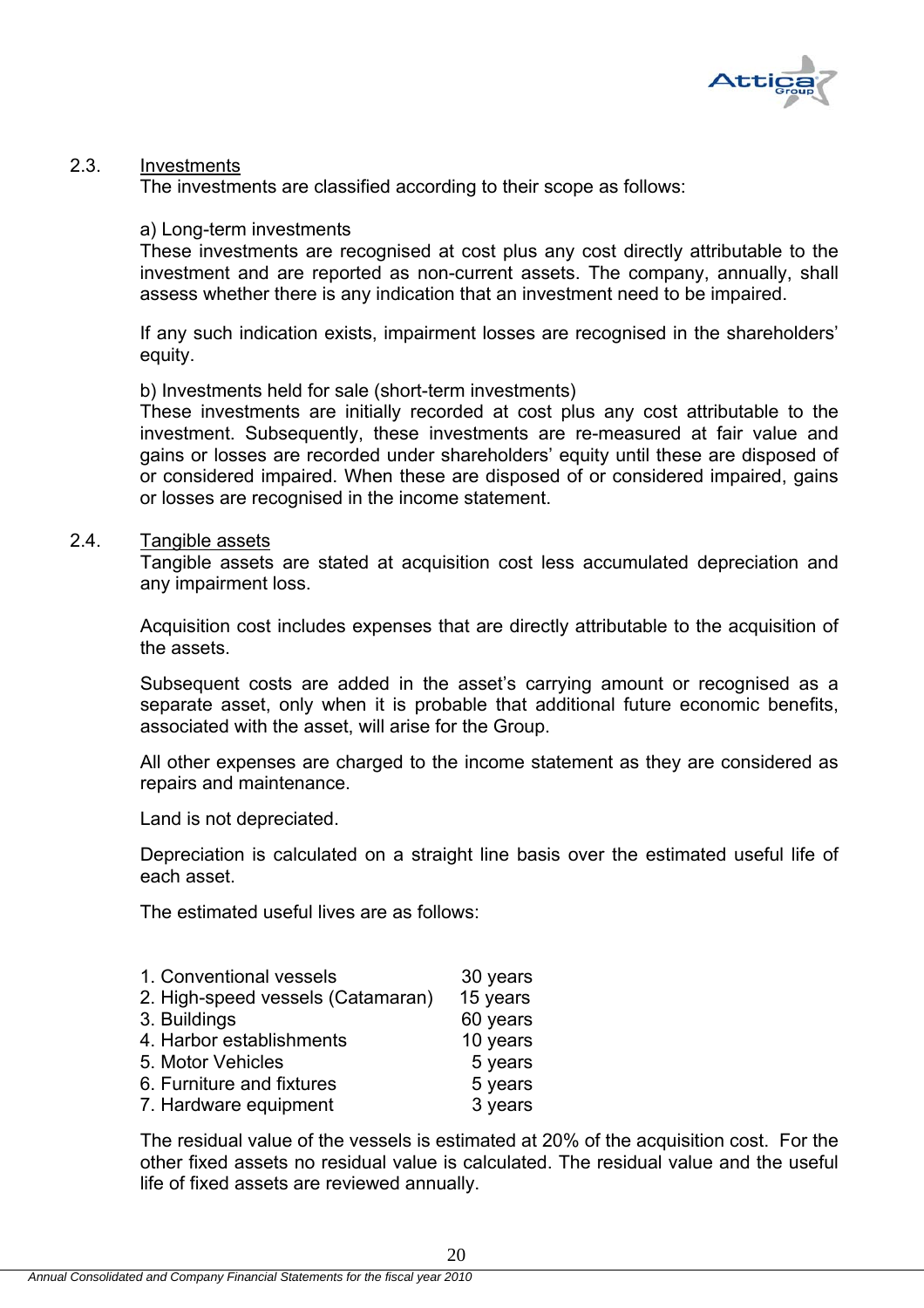

Costs incurred subsequent to the acquisition of a vessel for the purpose of increasing the future economic benefits from the operation of the vessel or for compliance with new safety rules and regulations, are capitalised separately and are depreciated over 5 years. Furthermore, costs incurred subsequent to extensive additions and improvements of the vessels, are capitalised separately and are depreciated over 5 years.

Once the sale of a tangible asset is completed, the difference between the selling price and the net book value less any expenses related to the sale, is recognised as gain or loss in the income statement.

#### 2.5. Intangible assets

The Group considers that the useful life of its intangible assets is not indefinite. The intangible assets of the Group are the following:

#### a) Trademarks

Trademarks are recognised at cost less accumulated depreciation and any impairment loss.

The cost of trademarks includes expenses related to the development and registration of the trademarks in Greece and abroad.

The useful life of trademarks is 15 years and depreciation is calculated on a straight line basis.

#### b) Computer software

Computer software programs are recognised at cost less accumulated depreciation and any impairment loss.

The initial cost includes, in addition to the licenses, all installation, customizing and development expenses.

Subsequent expenses which enhance or extend the performance of computer software programs beyond their original specifications are recognised as capital expenditure and are added to the original cost of the software.

Useful life of computer software is 8 years and depreciation is calculated on a straight line basis.

#### 2.6. Impairment of assets

At each reporting date the assets are assessed as to whether there is any indication that an asset may be impaired.

If any such indication exists, the entity estimates the recoverable amount of the asset, namely the present value of the estimated future cash flows that are expected to flow into the entity by the use of the asset.

The recoverable amount of an asset or a cash generating unit is the higher of its fair value less associated costs of selling the asset and its value when used by the entity.

As a cash generating unit is defined the geographical segment to which each vessel operates, as it is reported in paragraph 2.16.

Impairment losses are recognised in the income statement.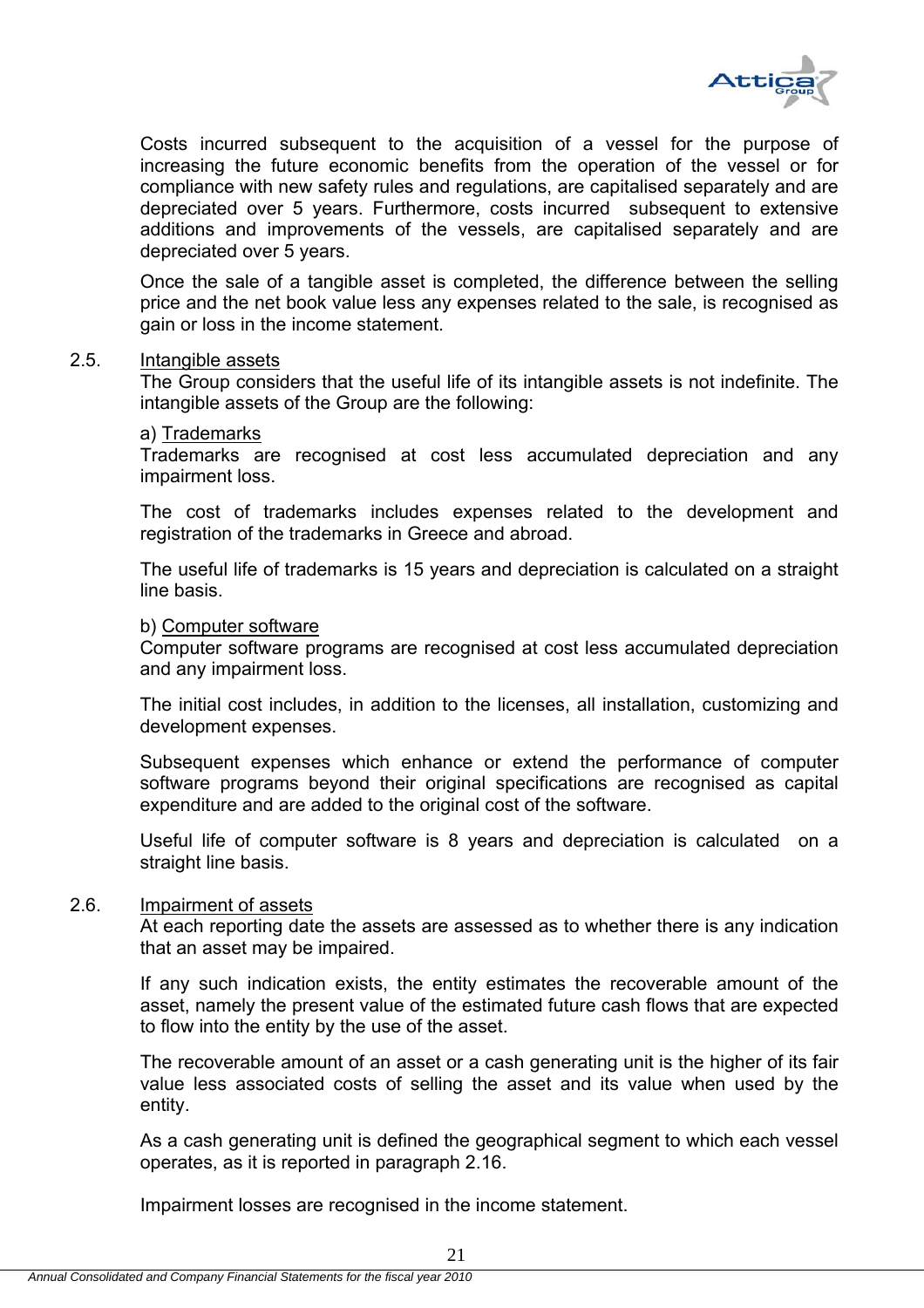

# 2.7. Inventories

Inventories are stated at the lower value between cost and net realizable value. Net realizable value is the estimated selling price less applicable variable selling expenses. The cost of inventories is determined using the weighted average method.

#### 2.8. Trade receivables

Trade receivables are short-term receivables to be collected in less than 12 months from the date of recognition and are initially recognised at fair value.

Subsequently, if the collection is delayed, trade receivables are measured at amortized cost using the effective interest rate, less any impairment loss.

Impairment loss is established when there is objective evidence that the Group will not be able to collect all the amounts due.

The amount of the provision calculated when there is a delay in collection of a trade receivable, is the difference between the asset's carrying amount and the present value of estimated future cash flows.

The discounting of the above difference is calculated using the effective interest rate.

The amount of the provision is recognised in the income statement.

# 2.9. Cash and cash equivalents

Cash and cash equivalents include cash in hand, deposits in banks, other short-term highly liquid investments maturing within three months and bank overdrafts.

#### 2.10. Share capital

Share capital consists of common bearer or nominal shares and is included in shareholders' equity.

Costs directly attributable to the issuance of new shares are shown in equity as a deduction from the share premium, net of tax.

Costs directly attributable to the issuance of new shares for the acquisition of a new entity are recognised in the cost of the acquired entity.

The cost of treasury stock is deducted from equity until the shares are cancelled or disposed of. In this case profit or loss, net from direct costs, is included in shareholders' equity.

# 2.11. Dividends

Dividends payable are recognised as a liability when these are approved by the Shareholders' General Assembly.

# 2.12. Revenue

The revenue of the Group is derived from cargo, passengers and vehicles fares, from on board sales of goods and services, as well as from travel agency services. The Group also has income from credit interest and dividends.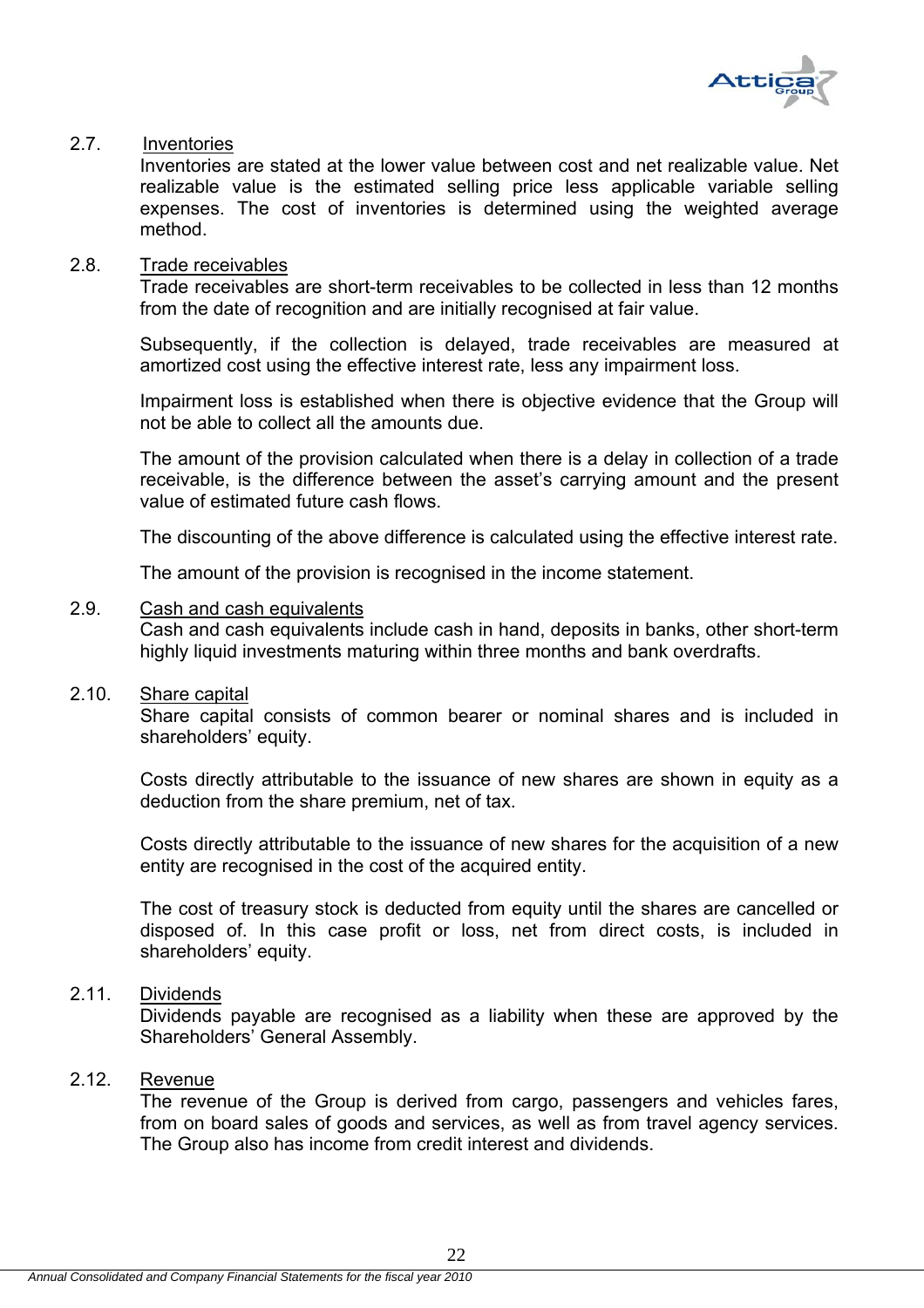

# 2.12.1. Revenue from fares

Revenue from fares is recognised as follows:

a) For international routes: when the customer travels.

b) For domestic routes: when the ticket is issued.

The above difference to the recognition of income between international and domestic routes is due to the fact that tickets for domestic routes issued in a specific month that are due to travel in a subsequent month are not of a substantial amount compared to total income. Besides this, the cost of tracking changes of tickets for the period from the date of issuance to the date of traveling would be very significant compared with the benefit of such information.

### 2.12.2. Revenue from on board sales

Revenue from sales of goods and services on board is recognised upon delivery of goods or services.

Regarding the services provided by the Group through concessions, revenue is recognised when the invoice is issued for services relating to the period. All the above revenue is recognised when the collection of the related receivables is reasonably assured.

# 2.12.3. Revenue from travel agency services

Revenue from sales of air tickets are the sales commissions which the Group receives from airline companies and is recognised when the invoice is issued.

Revenue from tour operating packages is recognised when the appropriate invoice is issued.

All the above revenue is recognised when the collection of the related receivables is reasonably assured.

# 2.12.4. Interest income

Interest income is recognised on an accrual basis using the effective interest method.

#### 2.12.5. Dividend income

Dividend income is recognised as revenue on the date the dividends are approved from the Shareholders' General Assembly of the entity which declares these.

#### 2.13. Accounting for Government grants and disclosure of Government assistance

### 2.13.1. Government grants related to assets

Government grants that relate to assets are those that are provided to entities subject to the condition that the entity will purchase or construct long-term assets.

Government grants are recognised when it is certain that:

a) The entity will comply with the conditions attached to these grants.

b) The grants will be received.

Government grants related to assets are recognised as deferred income, on a systematic basis, during the useful life of a non-current asset.

# 2.13.2. Government grants related to income

Government grants related to income are recognised as income over the accounting periods, on a systematic basis, in order to match the relevant costs.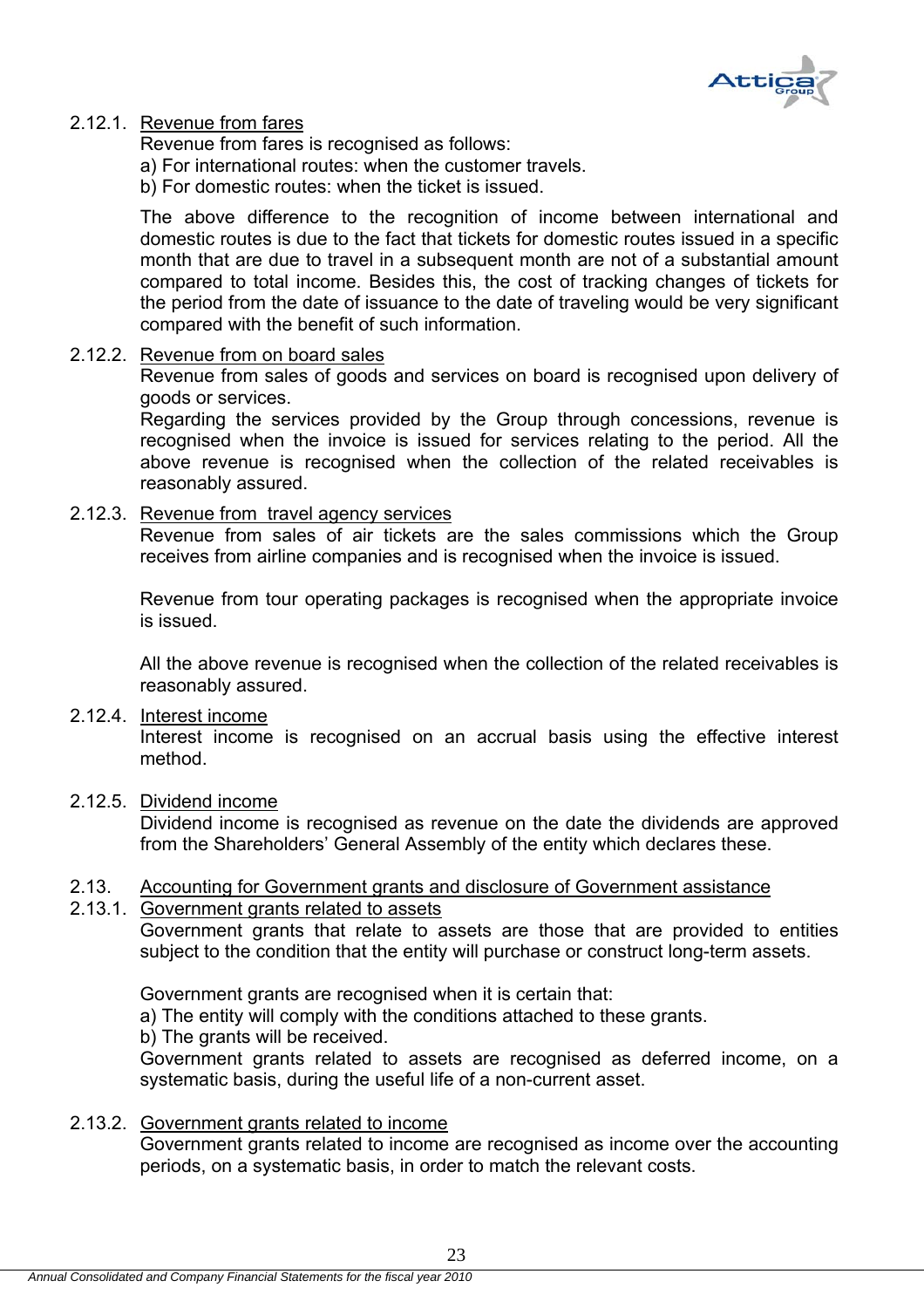

#### 2.14. Segment reporting

A business segment is a distinguishable component of an entity that is engaged in providing an individual product or service or a group of related products or services which are subject to risks and returns that are different from those of other business segments.

A geographical segment is a distinguishable component of an entity that is engaged in providing products or services within a particular economic environment and which is subject to risks and returns that are different from those of components operating in other economic environments.

The Group operates in sea transportation services for passengers, private vehicles and cargo in several geographical areas.

For this reason geographical segmentation is used.

The Group's geographical segments for the fiscal year 2010 are the following:

- a) Greek Domestic Market
- b) Adriatic Sea

The Group's vessels provide transportation services to passengers, private vehicles and cargo. The Company's sales are highly seasonal. The highest traffic for passengers and vehicles is observed during the months July, August and September while the lowest traffic for passengers and vehicles is observed between November and February. On the other hand, cargo sales are not affected significantly by seasonality.

# 2.15. Expenses

# 2.15.1. Borrowing costs

Borrowing costs are interest and other costs incurred by an entity in connection with the borrowing of funds.

Borrowing costs include:

a) Interest on bank overdrafts and interest on short-term and long-term borrowings.

b) Amortisation of discount or premium occurring out of the issuance or repayment of borrowings.

c) Amortisation of ancillary costs incurred in connection with the arrangement of borrowings.

d) Finance charges in respect of finance leases recognised in accordance with IAS 17 "Leases".

e) Exchange differences arising from foreign currency borrowings to the extent that these are regarded as an additional cost to interest costs.

# 2.15.2. Employee benefits

# 2.15.2.1.Short-term benefits

The current obligations of the Group towards its personnel, in cash or in nonmonetary items are recognised as expenses as soon as they are incurred unless these relate to services that are included in the cost of an asset.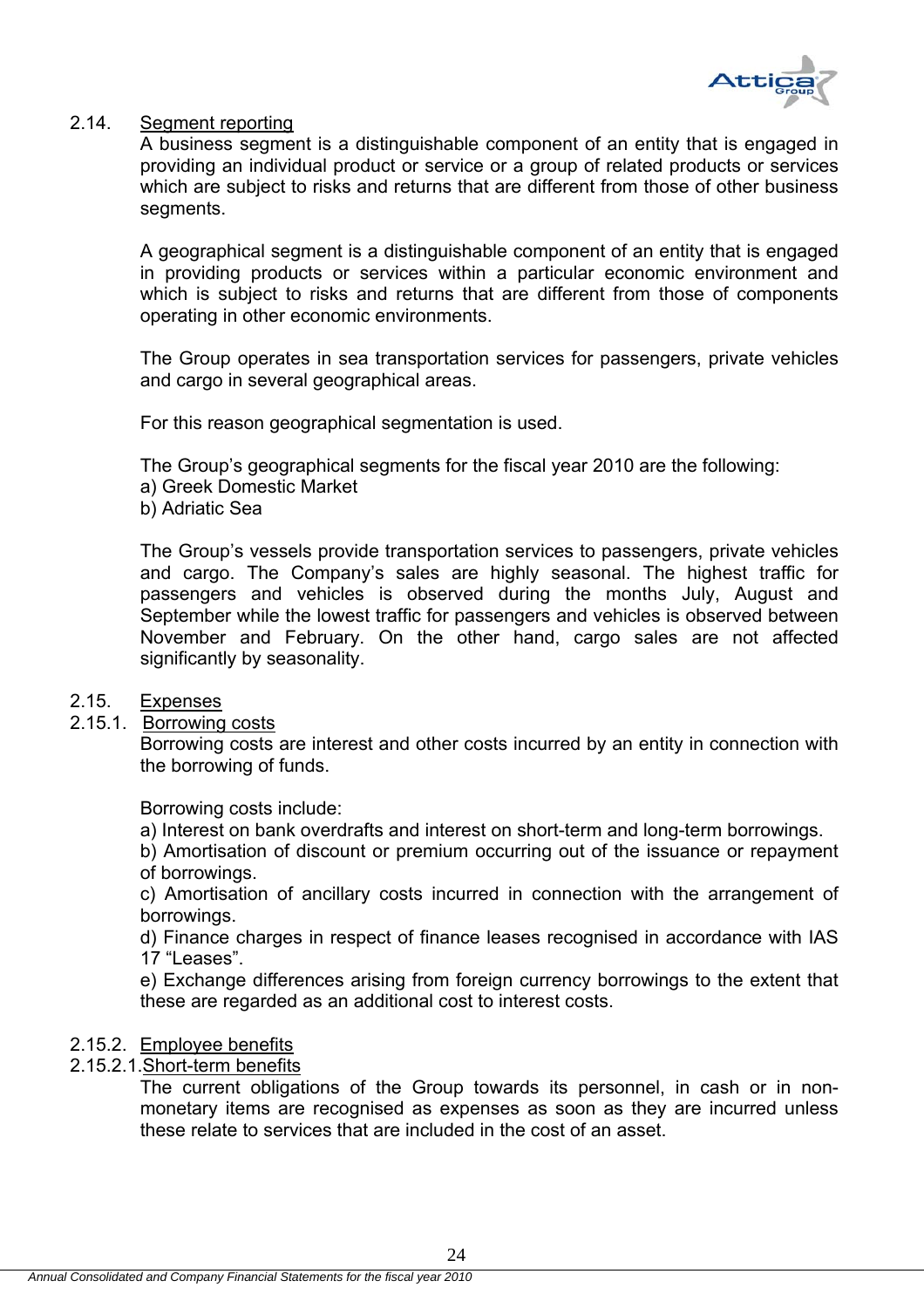

# 2.15.2.2.Defined benefit plans

Defined benefit plan is a legal obligation of the Group that defines an amount of pension benefit that an employee will receive on retirement. The defined benefit obligation is calculated annually based on actuarial valuation performed by independent actuaries using the projected unit credit method. Actuarial gains or losses are recognised in the income statement.

# 2.15.3. Leases

# 2.15.3.1.Finance leases

Finance leases are recognised as assets and liabilities at amounts equal to the fair value of the leased property or, if lower, to the present value of the minimum lease payments.

The depreciation method used for leased assets, when at the end of the leasing period the ownership remains to the Company, is similar to the method used for the other assets of the Company. Depreciation is calculated in accordance with IAS 16 "Property, plant and equipment" and IAS 38 "Intangible assets". Therefore, paragraphs 2.5. "Tangible assets", 2.6. "Intangible assets" and 2.7. "Impairment of assets" refer. When at the end of the leasing period the ownership does not remain to the Company, the depreciation is calculated by using the shorter period between the duration of the lease and the useful life of the asset.

### 2.15.3.2.Operating leases

The lease payments for an operating lease are recognised as an expense and are charged to the income statement. In case that according to the leasing contract, at the end of the lease period repairs are required on damages occurred out of usual wear and tear of the leased asset then these expenses are recognised in the income statement of the year when the lease contract is terminated.

#### 2.15.4. Provisions, contingent liabilities and contingent assets

Provisions are recognised when:

a) The Group has a present obligation, legal or construed, as result of a past event. b) It is probable that an outflow of resources embodying economic benefits will be required to settle an obligation.

c) A reliable estimation of the obligation can be made.

Provisions should be reviewed at each balance sheet date.

Contingent liabilities or contingent assets are not recognised in the financial statements, but they are disclosed in the notes to the financial statements, when the possibility of an outflow or inflow of economic benefit is remote.

### 2.15.5. Allocation of revenue and expenses

# 2.15.5.1.Allocation of joint revenue and expenses

As reported in paragraph 4.1 the consolidated Joint Venture and management company of the Group, transfer all revenue and expenses related to specific companies to these shipowning companies. This means that when revenue or expenses are incurred which are not related to specific shipowning companies, these expenses are allocated to the shipowning companies based on gross registered tonnage of each vessel.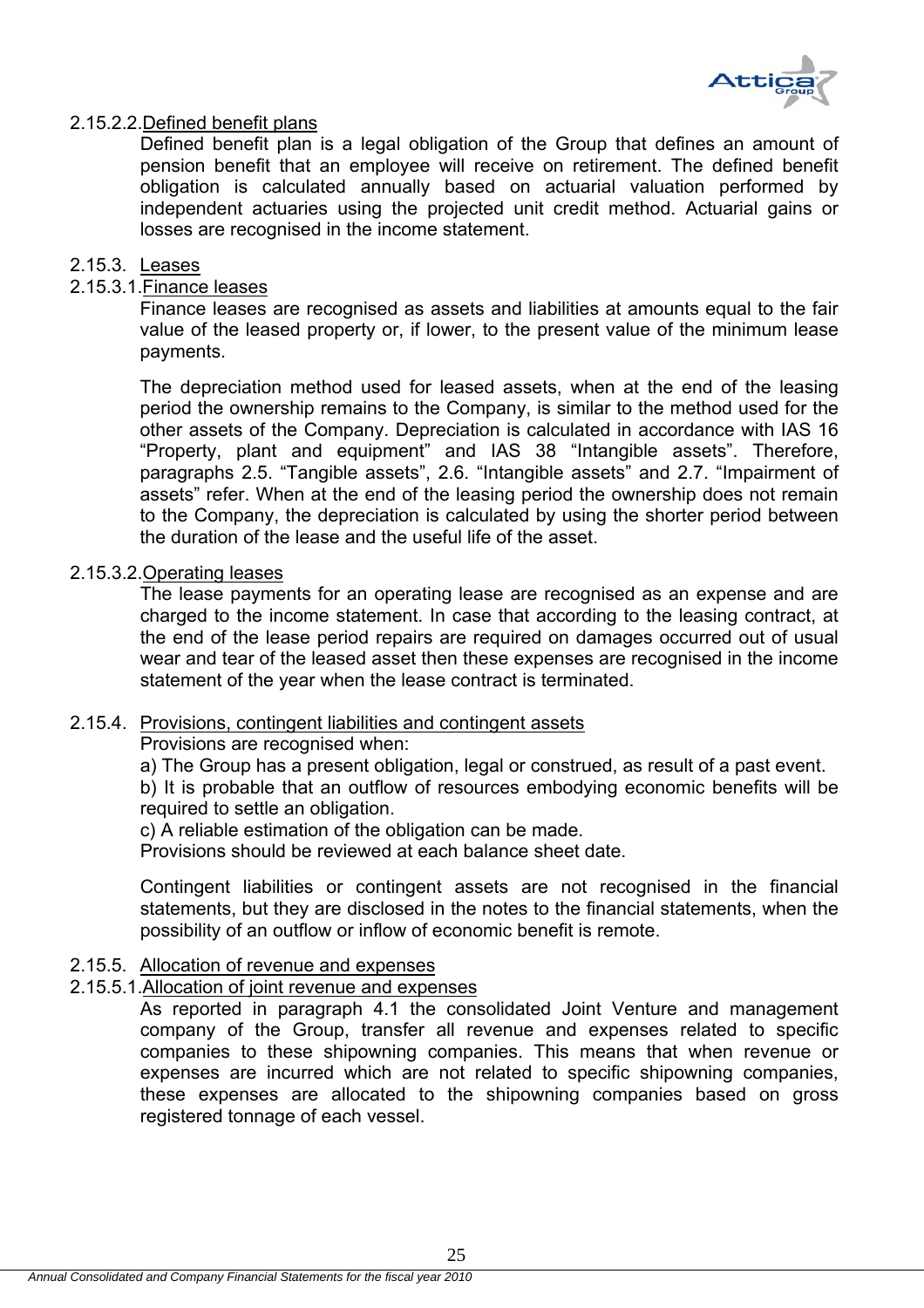

### 2.15.5.2.Allocation of expenses on a monthly basis

The Group recognises insurance expenses and annual survey (dry docking) expenses in the income statement on a monthly basis because the above expenses are incurred once every year but relate to a complete fiscal year of operation.

2.16. Current and deferred income taxes For a better understanding of the way in which the Group's income is taxed, the profits are classified based on their origin.

#### 2.16.1. Income tax on profit from shipping activities

According to Law 27/1975, article 6, the shipowning companies whose vessels are carrying the Greek flag pay taxes based on the gross tonnage of the vessels, regardless of profits or losses. This tax is in effect an income tax which is readjusted according to the above law.

The payment of the above tax covers all obligations which are related to income tax with regard to shipping activities.

In this case, a permanent difference exists between taxable and accounting results, which will not be taken into consideration for the calculation of deferred taxation.

#### 2.16.2. Income tax on profit from financial revenues

This category includes financial revenue which is recognised as taxable when it is distributed or capitalised. For the portion of the revenue which will not be distributed, a temporary tax difference will result and a deferred tax liability will be recognised until the distribution of these revenues.

The following sources of revenue are exempted:

a) The interest on deposits which is taxable under the general taxation rules.

b) The dividends received from other companies which are not subject to taxation and therefore are not taken into account for the calculation of deferred tax.

# 2.16.3. Income tax on profit from non-shipping activities In that case, the profits are subject to the provisions of the tax law. When calculation of deferred tax is required, it will be done in accordance with IAS 12.

#### 2.17. The effect of changes in foreign exchange rates The functional currency of the Group is Euro.

Transactions in foreign currencies are translated into Euro at the exchange rate applying at the date of the transaction.

At each balance sheet date:

a) Monetary items are translated using the closing rate of that date.

Exchange differences arising in the above case are recognised in profit or loss in the period in which they arise.

 b) Non-monetary items in foreign currency that are measured using historical cost are translated by using the exchange rate at the date of transaction. These items at each balance sheet date are translated into home currency by using the closing rate of that date.

Exchange differences arising on the settlement of non-monetary items are recognised directly in shareholders' equity.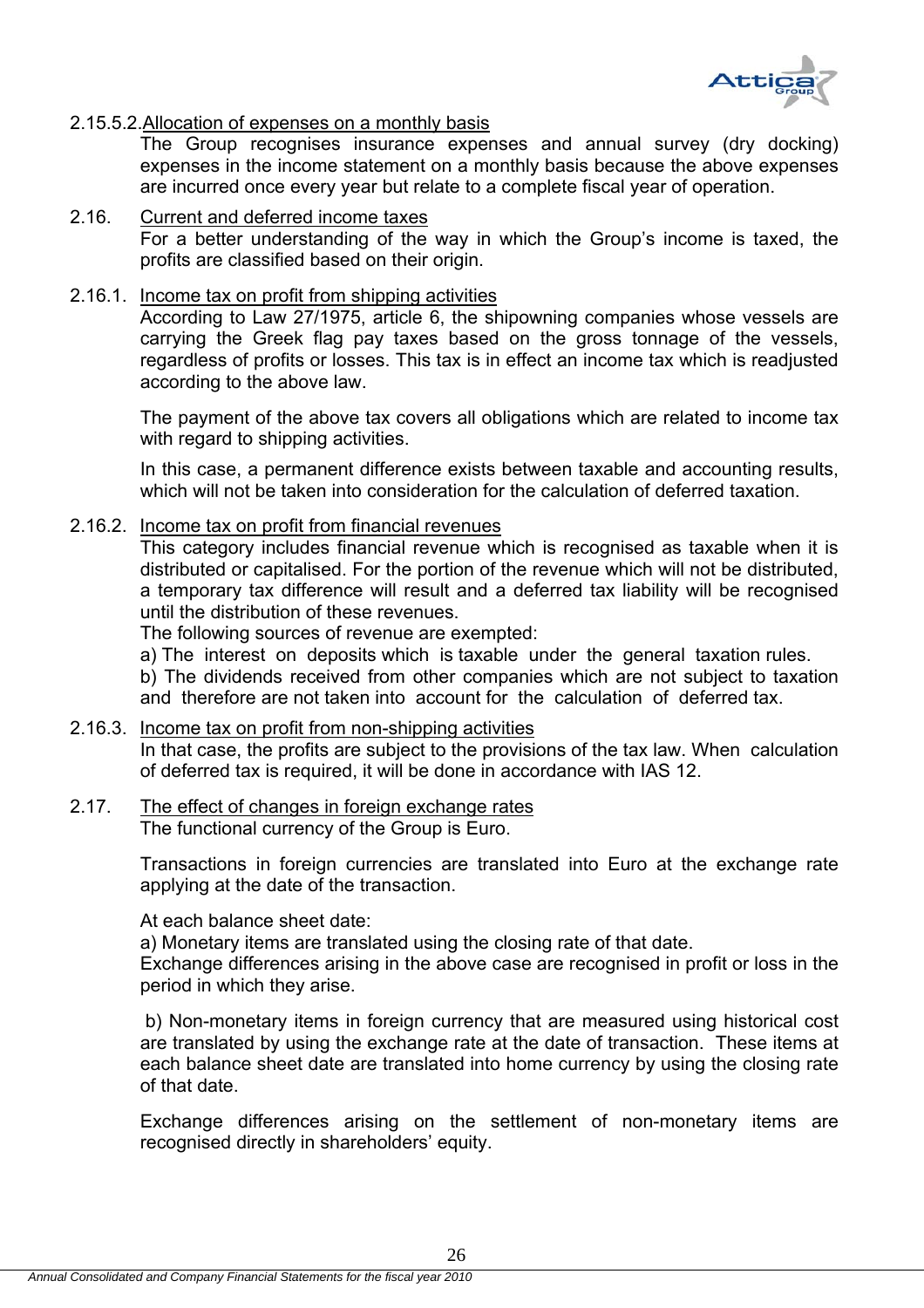

# 2.18. Financial instruments

The basic financial instruments of the Group are:

a) Cash, bank deposits, short-term receivables and payables.

Given the short-term nature of these instruments, the Group's Management considers that their fair value is essentially identical to the value at which these are recorded in the accounting books of the Group.

#### b) Bank loans

In periods where the interest rates are in a fixed process, the Group considers that the interest rates of bank loans are almost equal to current market interest rates and therefore, it is not appropriate to adjust the value of these liabilities.

In the contrary in periods with changes of the interest rates the Group adjust the bank loan value according to the interest rate issued at 31/12/2008.

#### c) Bond loans

Bond loans are initially recognised at cost which is the fair value of the actual amount received including issuance expenses. Subsequently these are valued at the carrying amount as it is calculated by the application of the effective interest rate method.

Any difference between the amount received at the issuance date, net of related expenses, and the amount that is finally repaid is recognised in the income statement using the effective interest rate method over the period of the Bond Loan.

### d) Hedging financial instruments

When Group uses hedging financial instruments, the fair value of each instrument is measured at the end of each period and the difference, that arised from the initial recognition, is recognized in the income statement or in equity. For each instrument there is an estimation about the hedging relationship. If it is fair value hedge or cash flow hedges.

#### 2.19. Earnings per share

Basic earnings per share are calculated by dividing the profit or loss for the period, attributable to ordinary equity shareholders, adjusted for the payment of dividends to preferred shares, by the weighted average number of ordinary shares outstanding during the period.

For the purpose of calculating basic earnings per share for the consolidated financial statements the numerator includes profit or loss attributable to equity shareholders of the parent company and the denominator includes the weighted average number of ordinary shares outstanding during the period.

### 2.20. Changes in Accounting Principles (Amendments to publicized standards effective from 2010)

The changes in the accounting principles are analyzed as follows:

# **Annual improvements to International Accounting Standards 2009**

During 2009, IASB issued the annual improvements to IFRS for 2009, a series of adjustments to 12 Standards, as a part of the annual improvement program. The annual improvement program of IASB aims to make necessary but not urgent adjustments to IFRSs and will not be a part of bigger revision program.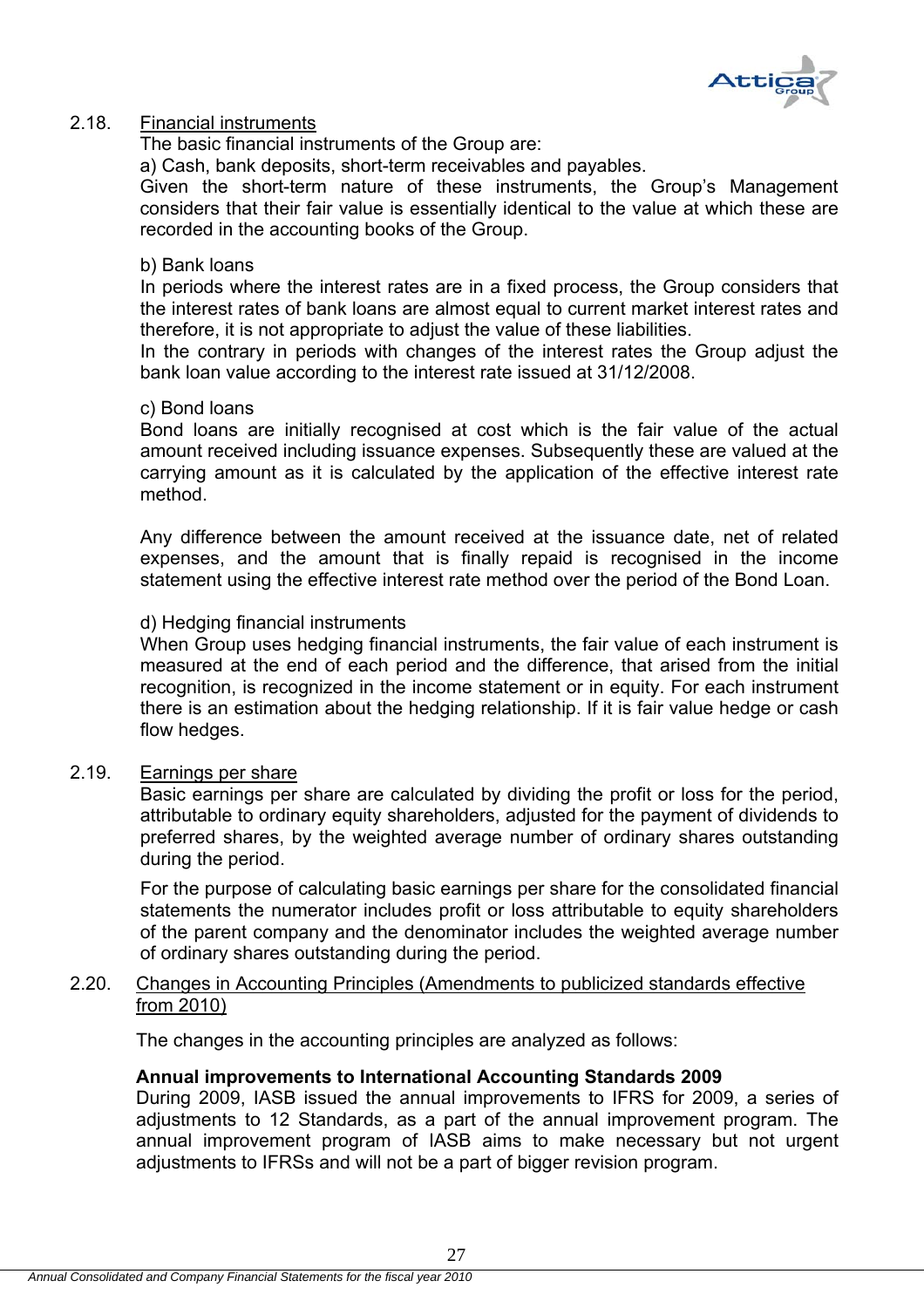

# **Annual Improvements to International Accounting Standards 2008**

IFRS 5 « Non-current Assets Held for Sale and Discontinued Operations»: It is clarified that all assets and liabilities of a subsidiary are classified as held for sale in accordance with the provisions of IFRS 5, even if after the sale, the company retains non-controlling interest in the subsidiary.

# **Amendment to IFRS 1 "First-time Adoption of International Financial Reporting Standards"**

The amendment provides guidance on the retrospective application of the IFRSs with reference to the measurement of financial assets in oil, natural gas and leasing sectors. The amendment is applicable for annual accounting period starting on or after 01/01/2010 and does not apply to the Group operations .

### **Amendments to IFRS 2 "Share based Payments"**

The IASB issued amendments to IFRS 2. The amendments clarify how an individual subsidiary in a group should account for some share-based payment arrangements in its own financial statements. The Management estimates that amendments to IFRS 2 will not affect the Group accounting policies.

# **Adoption of IFRS 3: "Business Combinations" and revised IAS 27: «Consolidated Financial Statements and Accounting for Investment in Subsidiaries»**

The revised IFRS 3 introduces significant amendments for the application of the acquisition method for business combinations. Among other changes the standard introduces the possibility of non-controlling interests being measured at fair value. Furthermore, the revised standard requires that the acquirer of a subsidiary recognizes the assets acquired and liabilities assumed as a transaction with owners of the business and any difference should be recognized in equity. The amended IAS 27 requires that transactions leading to changes in participations in subsidiaries to be recognized in equity. Moreover, the amended standard changes the accounting treatment of losses incurred by a subsidiary in respect of the loss of control over Notes to the Consolidated Financial Statements of the subsidiary. All the changes to the above standards will be applied subsequently and will affect future acquisitions and transactions with minority shareholders. The revised standards are expected to affect the accounting treatment of business combinations for future periods while this effect will be estimated when the above business combinations are realized.

# **Amendment to IAS 39, Financial instruments: Recognition and Measurement: Instruments which qualify as hedging instruments**

IAS 39 amendment allows an entity to define as hedged element a portion of the change in the fair value, or the fluctuation of a financial instrument's cash flow. An entity can define the changes in fair value or cash flows linked to a single risk, as the hedged element, in an effective hedging relationship. The amendment is not expected to have a significant effect on the Group Financial Statements.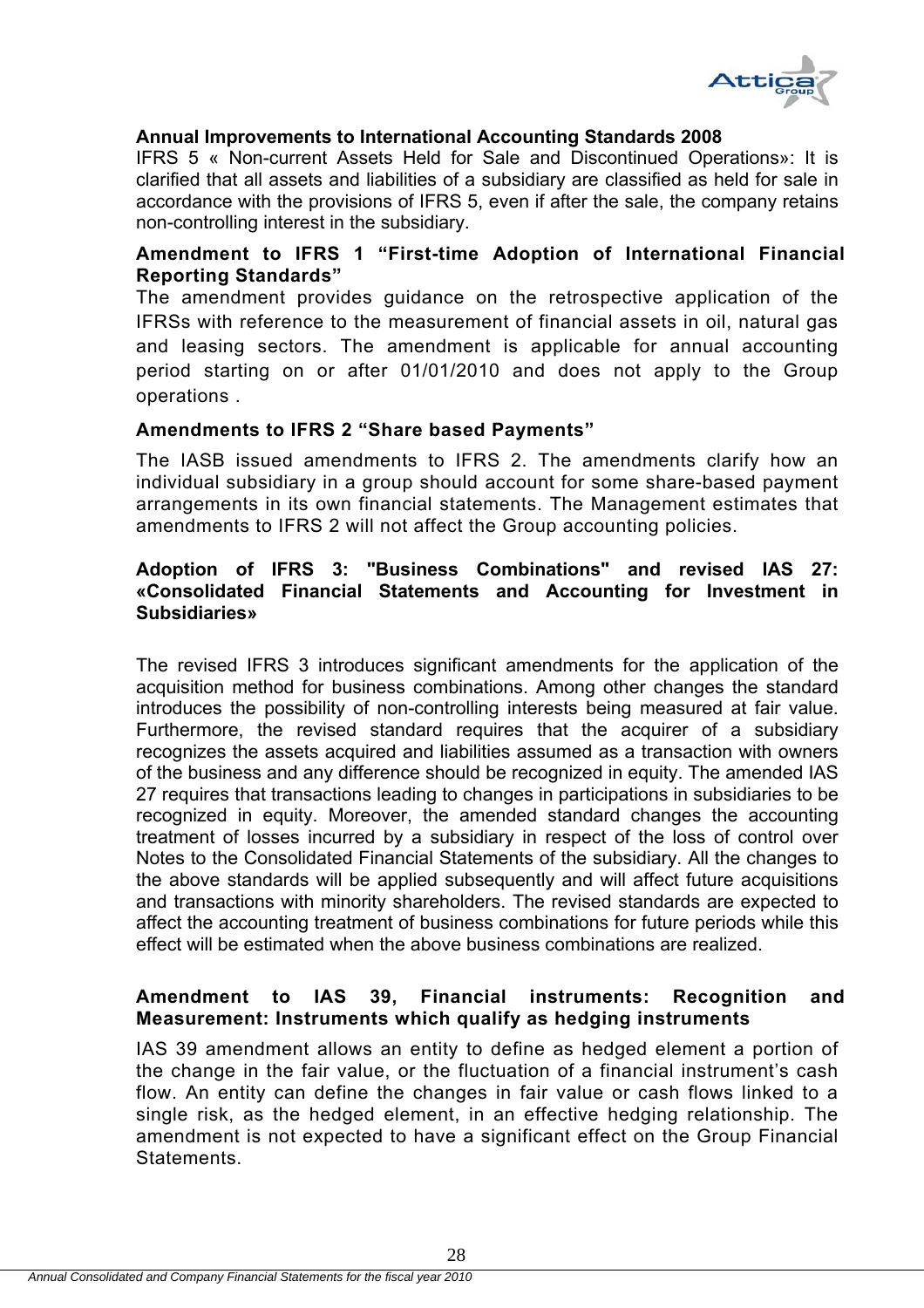

# **IFRIC 17 "Distributions of Non-cash Assets to Owners"**

When an entity announces distribution and has the obligation to distribute assets to its owners, it must recognize a liability for these payable dividends.

IFRIC 17 specifies the following issues: a dividend payable should be recognized when the dividend is appropriately approved and is no longer at the discretion of the entity; the company should measure the dividend payable at the fair value of the net assets to be distributed; the company should recognize the difference between the dividend paid and the assets' book value distributed in profit or loss.

# **IFRIC 18 "Transfers of Assets from Customers"**

This interpretation is particularly relevant for entities or organizations in the utility sector. IFRIC 18 clarifies the requirements of IFRS for agreements in which an entity receives from a customer an item of property, plant and equipment that the entity must then use either to connect the customer to a network or to provide the customer with ongoing access to a supply of goods or services (such as a supply of electricity, gas or water).

In some cases, the entity receives cash from a customer that must be used only to acquire or construct the item of property, plant, and equipment in order to connect the customer to a network or provide the customer with ongoing access to a supply of goods or services (or to do both). The Interpretation provides guidance on cases where the definition of an asset is met, as well as on the recognition and measurement of initial costs. It also provides guidance on how to identify the entity's obligation to provide one or more separately identifiable services in exchange for the transferred asset as well as how to recognise revenue and accounting for cash received by clients.

2.21. Standards, amendments to the standards and the interpretations to already existing standards that are either not effective yet, or have not been adopted by the European Union.

Furthermore, the IASB has proceeded with the issue of the following new IFRSs, amendments and interpretations which are not mandatory for these financial statements and as at the date of issue of these financial statements have not been adopted by the E.U.

# **IFRS 9: «Financial Instruments»**

The IASB is planning to fully replace IAS 39 «Financial Instruments: Recognition and Measurement» by the end of 2010, that will be put in force for annual financial periods starting at 01/01/2013. IFRS 9 constitutes the first stage of the ongoing project for the replacement of IAS 39. The main stages of the project are as follows: 1st stage: Recognition and and Measurement, 2nd stage: Impairment method, 3rd stage: Hedge accounting

Furthermore, an additional stage concerns issues related with derecognition. IFRS 9 aims to reduce complexity in the accounting treatment of financial instruments by offering fewer categories of financial assets and a principle based on the approach for their classification. According to the new Standard, the entity classifies financial assets either at amortised cost or at fair value based on: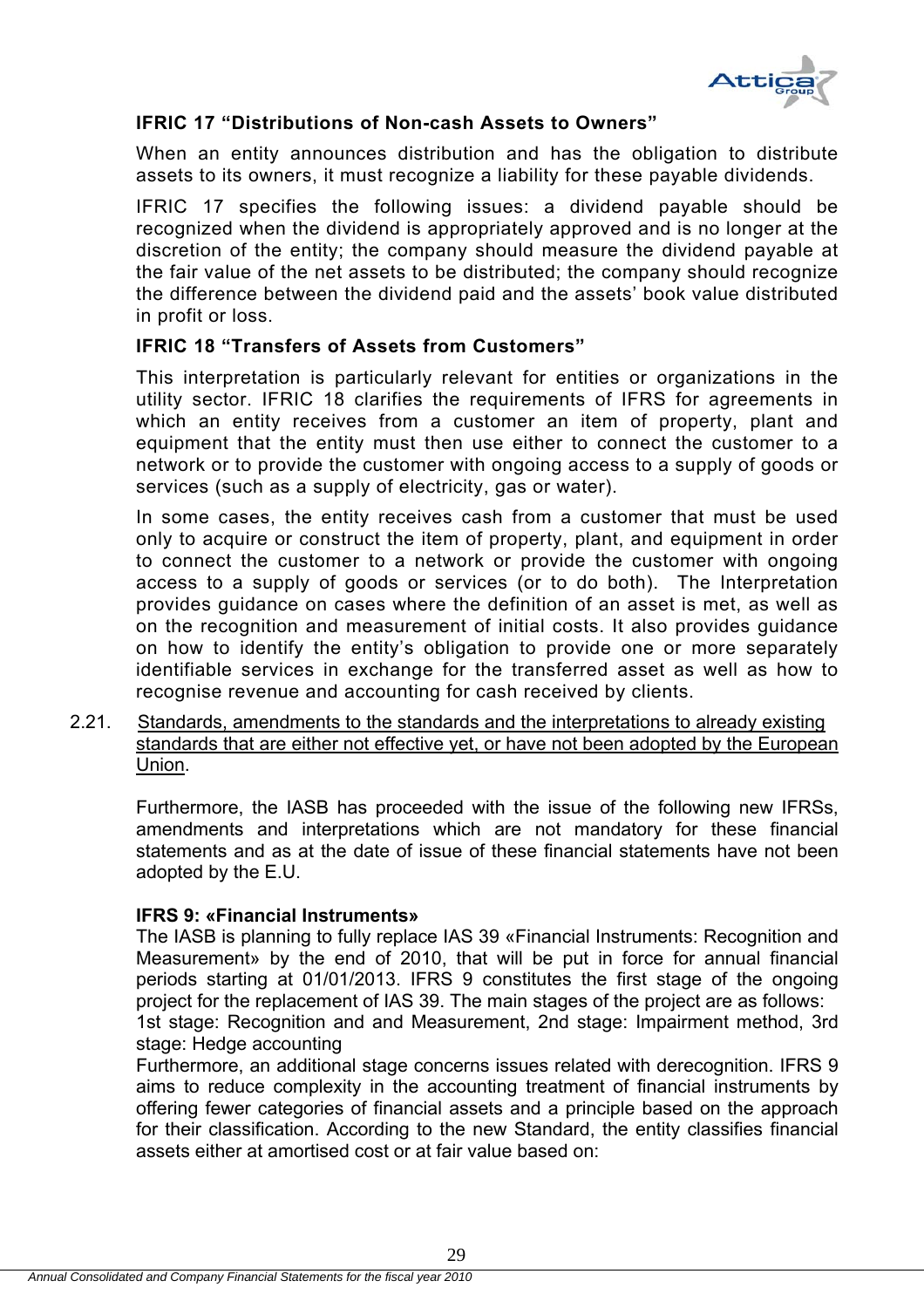

a) the entity's business model for managing financial assets, b) the characteristics of the contractual terms of the financial asset give rise on specified dates to cash flows (if it has decided not to appoint the financial asset at fair value through profit and loss).

The division of all financial assets into two categories – amortised cost and fair value – means that only one impairment model will be required in the context of the new standard, thus reducing complexity.

The standard is applied for annual period starting on or after 01/01/2013 and has not been approved by the European Union yet.

# **Amendment to IFRS 1 "First-time Adoption of International Financial Reporting Standards" - limited exemption from Comparative IFRS 7 Disclosures for First-time Adopters**

The current amendment provides limited exemptions to IFRS first time adopters from provision of comparative information pertaining to disclosures required by IFRS 7 «Financial Instruments: Disclosures». The amendment applies to annual accounting periods starting on or after July 1, 2010 and has been adopted by the European Union. This amendment does not apply to the Group.

# **IAS 24: "Related Party Disclosures (revision)»**

The aforementioned amendment clarifies the definition of related parties and reduces disclosures regarding related parties of the State. In particular, it rescinds the obligation of State entities to disclose details of all transactions with other State parties, it clarifies and simplifies the definition of a related party and endorses the disclosure not only of transactions and balances between related parties, but also undertakings, both in separate and consolidated statements. The aforementioned amendment has been endorsed by the European Union and has obligatory adoption from 01/01/2011. This amendment is not expected to have significant impact on the financial statements.

# **IFRIC 14 (Amendment) "Minimum Funding Requirements Payments"**

The amendment has been issued to raise the limitations that an entity had on the recognition of an asset deriving from voluntary prepaid contributions for minimum funding requirements. The amendment is applicable for annual accounting period starting on or after 01/07/2011 and has been approved by the European Union. The amendment is not applicable to the Group.

# **IFRIC 19: «Extinguishing Financial Liabilities with Equity Instruments»**

IFRIC 19 considers the accounting treatment when an entity renegotiates the terms of a financial liability with its creditor and the creditor agrees to accept the entity's shares or other equity instruments to settle the financial liability fully or partially. The amendment is applicable for annual accounting periods commencing on or after 01/07/2010 and was approved by the European Union. The Interpretation is not applicable to the Group.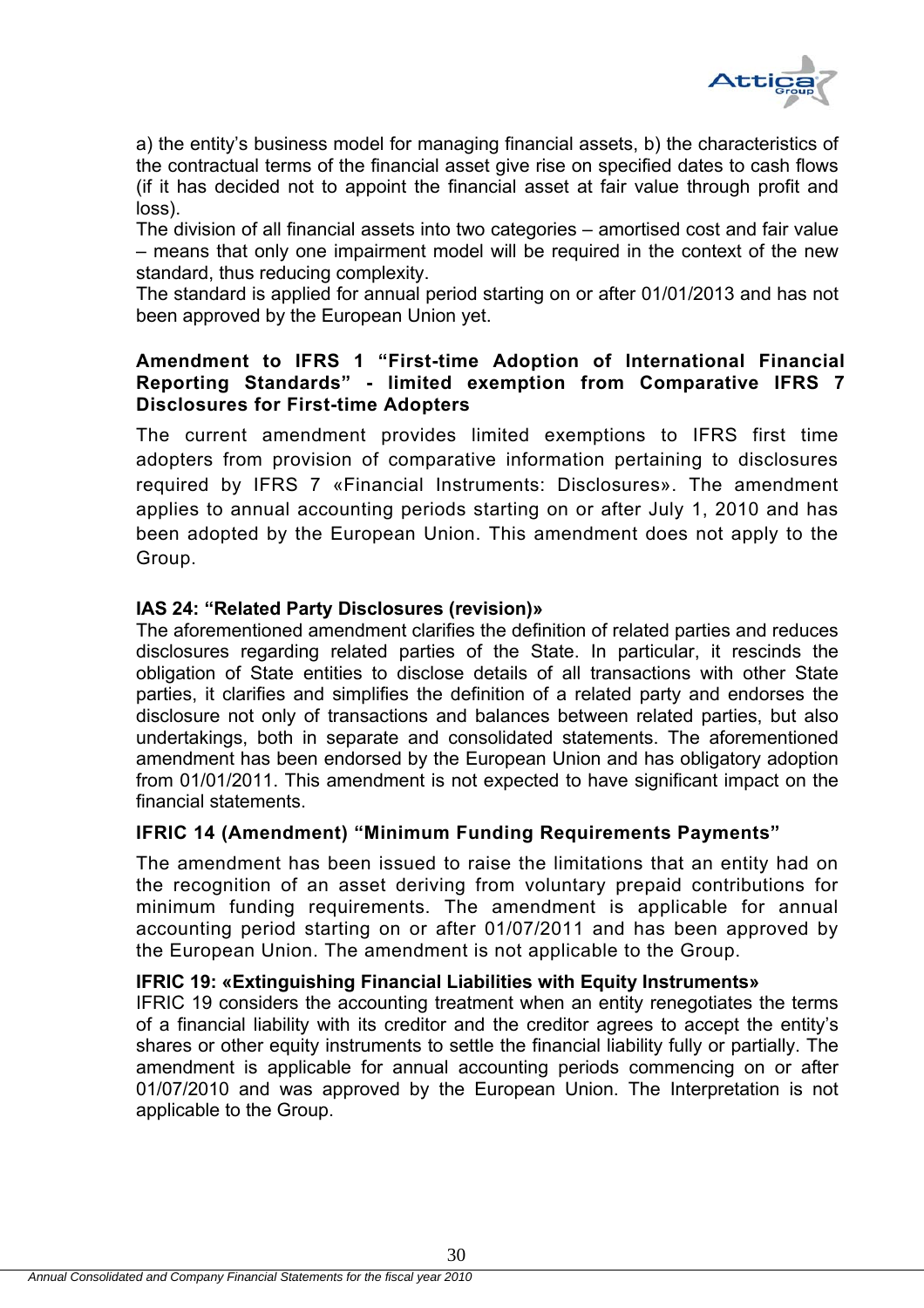

#### **Amendment to IAS 32 "Financial Instruments: Disclosure and Presentation" - Classification of Rights as Equity.**

The amendment revises the definition of financial liabilities as provided in IAS 23, with respect to classification of rights issues (rights, options or warrants) as equity. The amendment is applicable for annual accounting periods commencing on or after 01/02/2010 and was approved by the European Union. The amendment is not expected to affect the Group Financial Statements.

# **Amendment to IAS 12 «Deferred tax» - «Recovery of Assets» (effective for annual periods beginning on or after 1 January 2012)**

The amendment introduces a practical guidance on the recovery of the carrying amount of assets held at fair value or adjusted in accordance with the requirements of IAS 40 "Investment Property".

Under this amendment the future recovery of the carrying amount of such assets is presumed to be carried out through the future sale of the asset. The amendment is effective for annual periods beginning on or after 01/01/2012 and it will be examined whether its implementation will have an impact on the Group consolidated Financial Statements. This amendment has not been approved by the European Union.

# **Amendment to IFRS 1 «First-time Adoption of International Financial Reporting Standards» - Removal of Fixed Dates for First-time Adopters.**

The Amendment removes the use of fixed transition date (01 January 2004) and replaces it with the actual date of transition to IFRS. At the same time, it removes the requirements for derecognition of transactions that had taken place before the scheduled transition date. The amendment is effective for annual periods beginning on or after 01/07/2011, and the earlier application is permitted. The implementation of the amendment will have no effect on the Group consolidated Financial Statements. This amendment has not been approved by the European Union.

# **Amendment to IFRS 1 «First-time Adoption of International Financial Reporting Standards» - Severe Hyperinflation.**

The amendment proposes guidance on how an entity should resume presenting financial statements in accordance with International Financial Reporting Standards (IFRSs) after a period when the entity was unable to comply with IFRSs because its functional currency was subject to severe hyperinflation. . The amendment is effective for annual periods beginning on or after 01/07/2011, and it can be implemented retrospectively. The implementation of the amendment will not affect the Group consolidated Financial Statements. This amendment has not been approved by the European Union.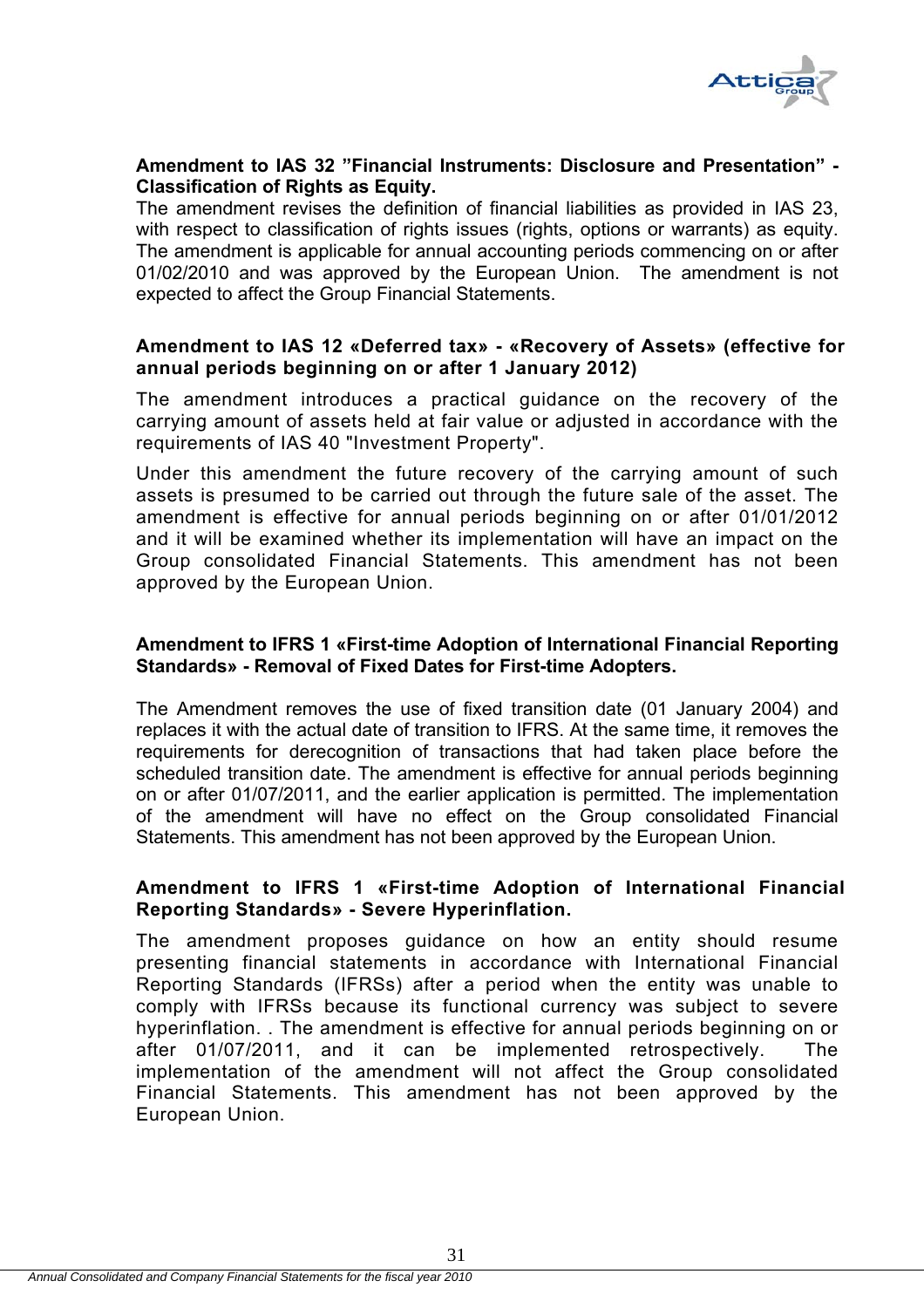

# **Amendment to IFRS 7 «Financial Instruments: Disclosures» - Transfer of Financial Assets» (effective for annual periods beginning on or after 1 July 2011)**

The amendment will allow users of financial statements to improve their understanding of transfer transactions of financial assets (for example, securitisations), including understanding the possible effects of any risks that may remain with the entity that transferred the assets. The amendment also requires additional disclosures if a disproportionate amount of transfer transactions are undertaken around the end of a reporting period. The amendment is effective for annual periods beginning on or after 01/07/2011, and it can be implemented retrospectively. The implementation of the amendment will not have effect on the Group consolidated Financial Statements. This amendment has not been approved by the European Union.

### **Annual improvements to International Accounting Standards 2010**

In 2010, the IASB issued annual improvements to IFRSs 2010 - a series of adjustments to 7 standards - which is part of the program for annual improvements to the Standards. This is the series of amendments issued under the annual improvements process, which is designed to make necessary, but non-urgent, amendments to IFRSs and will not be part of a larger revision project. Most improvements are effective for annual periods beginning on or after 01/01/2011, and earlier application is permitted. Annual improvements have not been adopted by the European Union.

The Company does not intend to apply any of the Standards or Interpretations earlier. Based on the existing Group structure and accounting policies followed, the Management does not except material effects (unless mentioned otherwise) on the financial statements of the company arising from the implementation of the aforementioned Standards and Interpretations as they become effective.

# **3. Financial risk management**

# 3.1. Financial risk factors

The Group is exposed to a series of financial risks, including market risk (unexpected volatility of exchange rates and interest rates) and credit risk. Consequently, the Group uses a risk management program which seeks to minimize potential adverse effects.

Risk management relates to identifying, evaluating and hedging financial risks. The Group's policy is not to undertake any transactions of a speculative nature.

The Group's financial instruments consist mainly of deposits with banks, receivables and payables, loans, repos, finance leases and derivatives.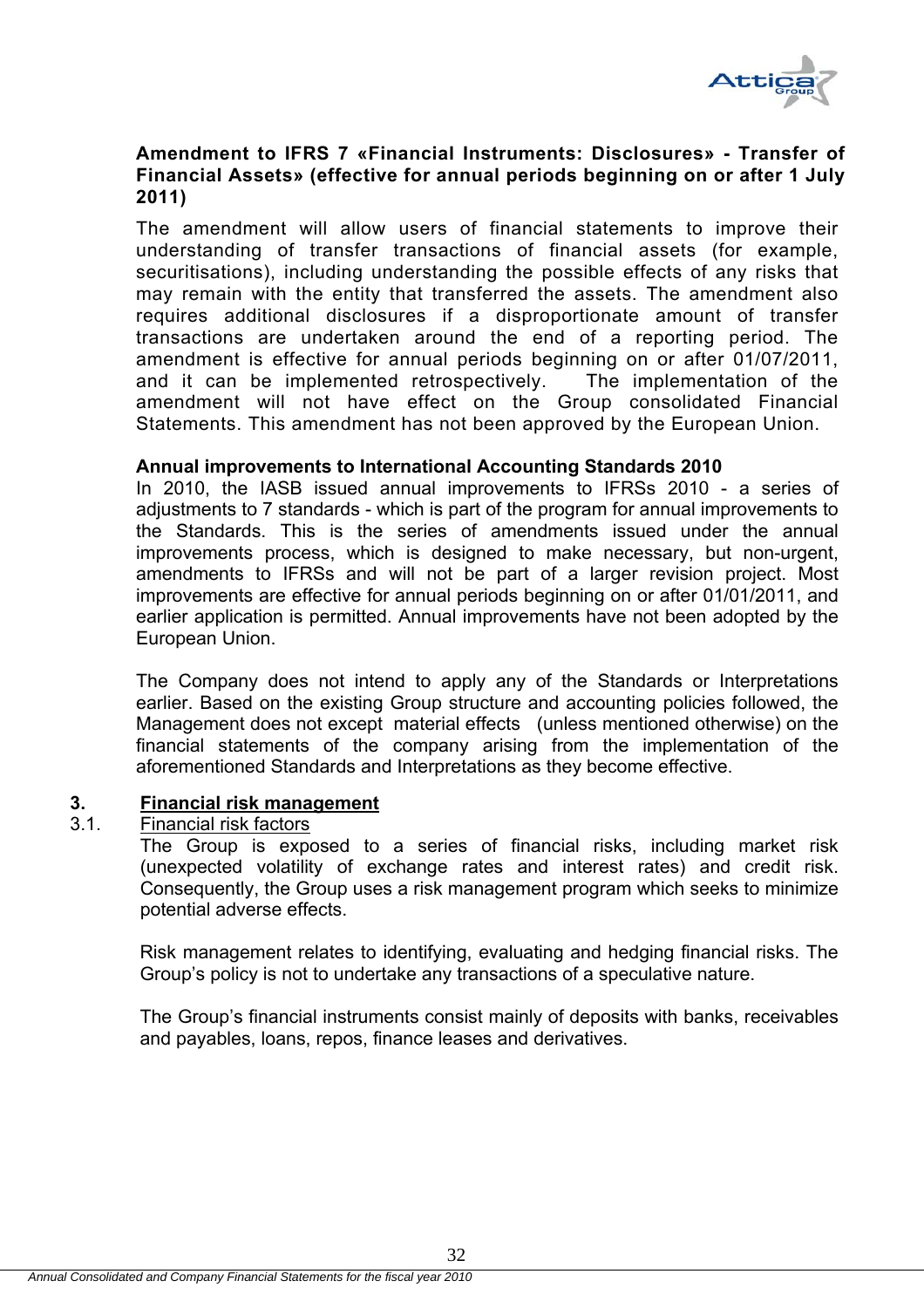

# 3.1.1. Foreign currency risk

**GROUP**

The functional currency of the Group is EURO.

|                              | 31/12/2010     |                          |                              |                  | 31/12/2009 |            |            |              |  |
|------------------------------|----------------|--------------------------|------------------------------|------------------|------------|------------|------------|--------------|--|
|                              | <b>EUR</b>     | <b>USD</b>               |                              | <b>GBP OTHER</b> | <b>EUR</b> | <b>USD</b> | <b>GBP</b> | <b>OTHER</b> |  |
| <b>Notional amounts</b>      |                |                          |                              |                  |            |            |            |              |  |
| <b>Financial assets</b>      | 26.104         | 360                      | 16                           | 11               | 16.800     | 43         | 10         | 17           |  |
| <b>Financial liabilities</b> |                |                          |                              |                  |            | 1.113      |            |              |  |
| Short-term exposure          | 26.104         | 360                      | 16                           | 11               | 16.800     | 1.156      | 10         | 17           |  |
|                              |                |                          |                              |                  |            |            |            |              |  |
| <b>Financial assets</b>      |                |                          |                              |                  |            |            |            |              |  |
| <b>Financial liabilities</b> |                |                          |                              |                  |            |            |            |              |  |
| Long-term exposure           | $\blacksquare$ | ۰                        | ۰                            |                  |            |            |            |              |  |
| <b>COMPANY</b>               |                |                          |                              |                  |            |            |            |              |  |
|                              | 31/12/2010     |                          |                              |                  | 31/12/2009 |            |            |              |  |
|                              | <b>EUR</b>     | <b>USD</b>               |                              | <b>GBP OTHER</b> | <b>EUR</b> | <b>USD</b> | <b>GBP</b> | <b>OTHER</b> |  |
| <b>Notional amounts</b>      |                |                          |                              |                  |            |            |            |              |  |
| <b>Financial assets</b>      | 3.946          | 120                      |                              |                  | 7.391      |            |            |              |  |
| <b>Financial liabilities</b> |                | -                        |                              |                  |            |            |            |              |  |
|                              |                |                          | $\qquad \qquad$              |                  |            |            |            |              |  |
| Short-term exposure          | 3.946          | 120                      | ٠                            |                  | 7.391      | ٠          | ٠          |              |  |
| <b>Financial assets</b>      |                |                          |                              |                  |            |            |            |              |  |
| <b>Financial liabilities</b> |                | $\overline{\phantom{0}}$ | $\qquad \qquad \blacksquare$ |                  |            |            |            |              |  |

#### **TABLE OF FINANCIAL ASSETS AND LIABILITIES**

The table below presents the sensitivity of the period's result and owner's equity to a reasonable change in the interest rate equal to +/-10% in relation to the financial assets, financial liabilities and the transactional currency EURO/USD and EURO/GBP.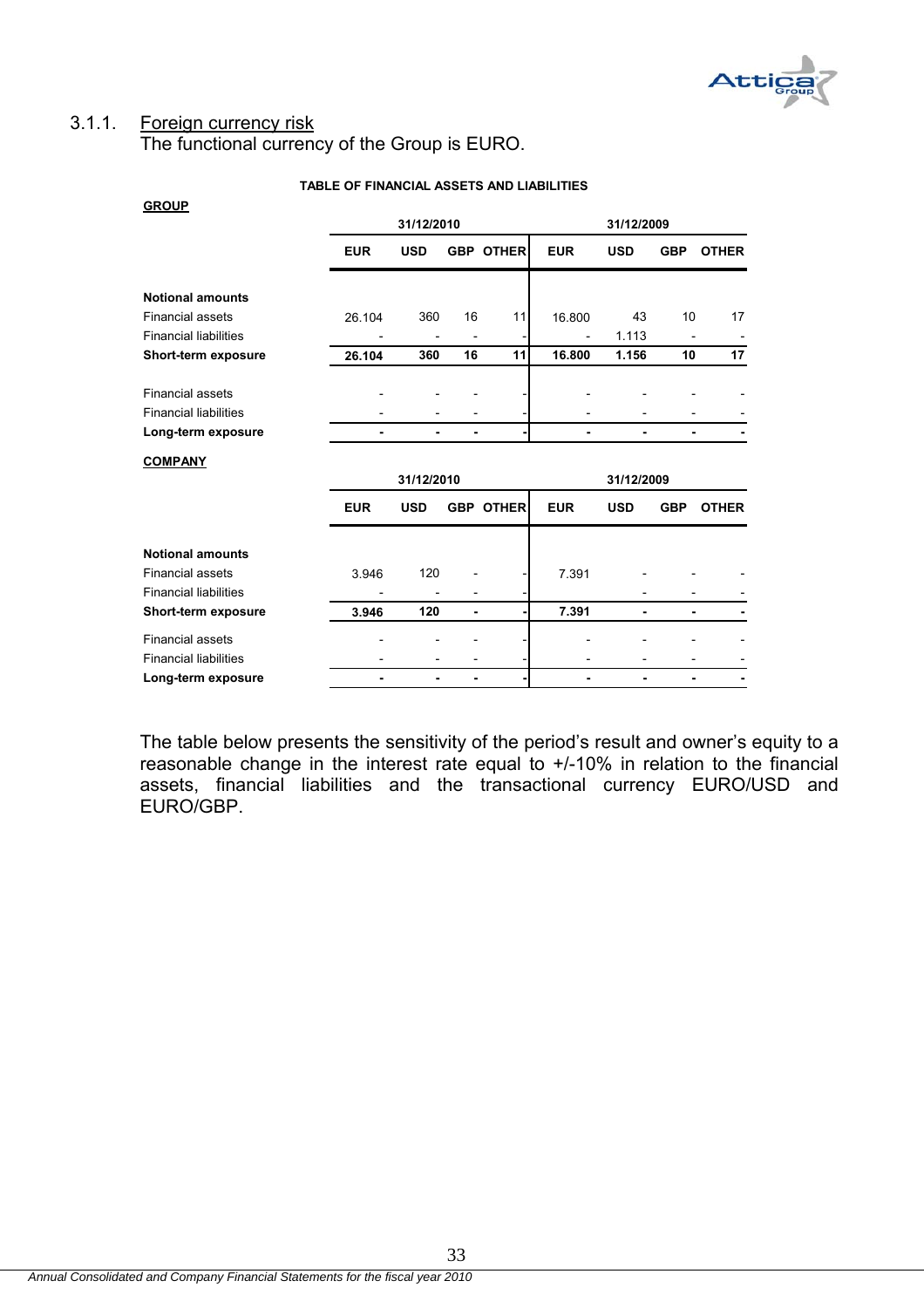

| <b>GROUP</b>                              |     | Sensitivity factor |     | Sensitivity factor |     | Sensitivity factor |          | Sensitivity factor |     | Sensitivity factor | Sensitivity factor |        |
|-------------------------------------------|-----|--------------------|-----|--------------------|-----|--------------------|----------|--------------------|-----|--------------------|--------------------|--------|
|                                           | 10% | $-10%$             | 10% | $-10%$             | 10% | $-10%$             | 10%      | $-10%$             | 10% | $-10%$             | 10%                | $-10%$ |
|                                           |     |                    |     | 31/12/2010         |     |                    |          |                    |     | 31/12/2009         |                    |        |
|                                           |     | <b>USD</b>         |     | <b>GBP</b>         |     | Λοιπά              |          | <b>USD</b>         |     | <b>GBP</b>         | Λοιπά              |        |
|                                           |     |                    |     |                    |     |                    |          |                    |     |                    |                    |        |
| Profit for the fiscal year (before taxes) | 33  | $-33$              |     | $-1$               |     | $-1$               | 4        | $-4$               |     | $-1$               | $\overline{2}$     | $-2$   |
| Net position                              | 33  | $-33$              |     | $-1$               | 1   | $-1$               | $-7.067$ | 7.067              |     | $-1$               | 2                  | $-2$   |
| <b>COMPANY</b>                            |     | Sensitivity factor |     | Sensitivity factor |     | Sensitivity factor |          | Sensitivity factor |     | Sensitivity factor | Sensitivity factor |        |
|                                           | 10% | $-10%$             | 10% | $-10%$             | 10% | $-10%$             | 10%      | $-10%$             | 10% | $-10%$             | 10%                | $-10%$ |
|                                           |     |                    |     | 31/12/2010         |     |                    |          |                    |     | 31/12/2009         |                    |        |
|                                           |     | <b>USD</b>         |     | <b>GBP</b>         |     | Λοιπά              |          | <b>USD</b>         |     | <b>GBP</b>         | Λοιπά              |        |
|                                           |     |                    |     |                    |     |                    |          |                    |     |                    |                    |        |
| Profit for the fiscal year (before taxes) | 11  | $-11$              |     |                    |     |                    |          |                    |     |                    |                    |        |
| Net position                              | 11  | $-11$              |     |                    |     |                    |          |                    |     |                    |                    |        |

In June 2009 the Group agreed with Daewoo Shipbuilding and Marine Engineering Co. Ltd. (DSME), Korea for the building of two new fast car-passenger ferries. The agreement consideration is in USD and stood at \$ 180.500 thousand.

The shipowning companies of the under construction vessels, Blue Star Ferries M.C. and Blue star M.C., have made exchange forward agreements purchasing in USD. As a result, the Group's exposure to foreign currency risk, after its payment in June 2010, has been covered almost to 100%.

#### 3.1.2. Credit risk

The Group has established credit control procedures in order to minimize credit risk.

With respect to credit risk arising from other financial assets, the Group's exposure to credit risk arises from default of the counterparty, with a maximum exposure equal to the carrying amount of the financial assets.

The Group has defined credit limits and specific credit policies for all of its customers.

Furthermore, the Group has obtained bank guarantees from major customers, in order to secure its trade receivables.

The exposure of the Group as regards credit risk is restricted to the financial assets broken down as follows at the balance sheet date:

|                             | <b>GROUP</b> |            | <b>COMPANY</b> |            |  |  |
|-----------------------------|--------------|------------|----------------|------------|--|--|
|                             | 31/12/2010   | 31/12/2009 | 31/12/2010     | 31/12/2009 |  |  |
| Trading porfolio            | -            | -          | -              |            |  |  |
| Cash and cash equivalents   | 26.491       | 16.870     | 4.066          | 7.391      |  |  |
| Trade and other reseivables | 55.011       | 57.438     | 35             | 18         |  |  |
| Total                       | 81.502       | 74.308     | 4.101          | 7.409      |  |  |

As for trade and other receivables, the Group is not exposed to any significant credit risks due to the estimation of the Management that there is no considerable concentration of trade .

The credit risk for cash and cash equivalents is considered negligent.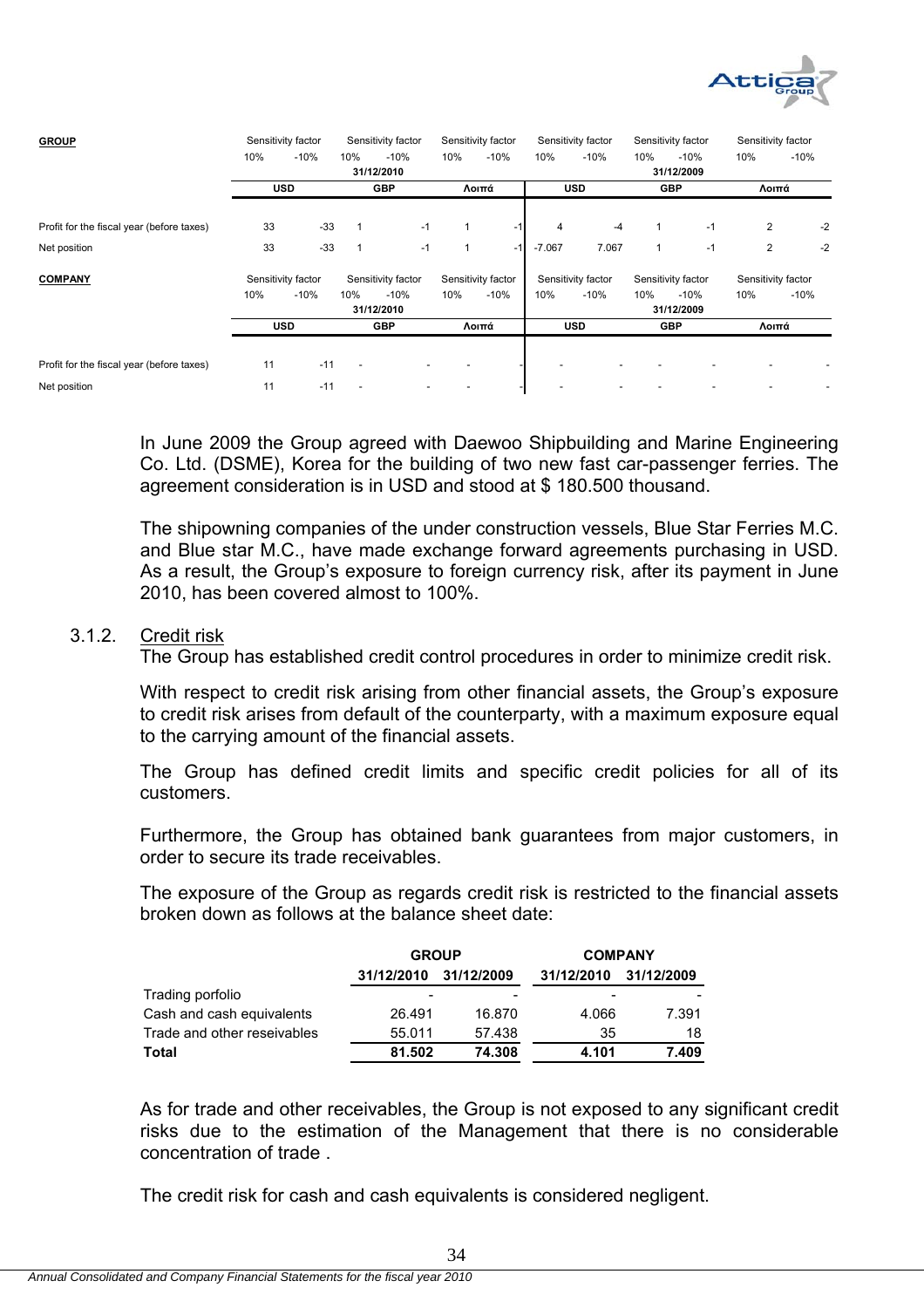

The table below presents the receivables mainly from the Greek State.

|                                                 | <b>Aging analysis</b> |            |  |  |  |  |
|-------------------------------------------------|-----------------------|------------|--|--|--|--|
|                                                 | 31/12/2010            | 31/12/2009 |  |  |  |  |
| 91 - 180 days<br>181 - 360 days<br>$>$ 360 days | 1.446<br>356          | 4.136      |  |  |  |  |
| Total                                           | 1.802                 | 4.136      |  |  |  |  |

#### 3.1.3. Liquidity risk

The Group monitors its risk to a shortage of funds by watching carefully the maturity of both its assets and liabilities.

The Group's objective is to maintain a balance between continuity of funding and flexibility through its high credit rating from banks.

The Group, in order to increase its liquidity and its share capital for two new RoPax vessels increased the share capital of the parent company by 41.620 thousand.

Furthermore, in February 2010 the Group has concluded the sale and delivery of its RoPax vessel Superfast V to Bretagne Angleterre Irlande of Roscoff. The total sale proceeds of Superfast V of Euro 81,50 mln generated for Attica Group additional cash of  $\in$  38.8 mln.

In addition, due to the difficult financial environment in which has its operation, the Group decided with the Extraordinary General Shareholders' Meeting on 29/11/10 the share capital increase. The share capital increase stood at  $\epsilon$  24.266 thousand and has been completed on 21/1/2011.

The Group monitors its risk in relation with the financial derivative instruments and assets used to manage liquidity.

The financial assets and liabilities measured at fair value in the Statement of Financial Position are grouped according to the hierarchy of fair value as follows:

| <b>Financial Assets at fair value</b>                                                       | 31/12/2010 | Level 1 | Level 2 | Level 3 |
|---------------------------------------------------------------------------------------------|------------|---------|---------|---------|
| Derivatives<br>Available for sale financial assets                                          | 5.149      |         | 5.149   |         |
| <b>Total</b>                                                                                | 5.149      |         | 5.149   |         |
|                                                                                             | 31/12/2009 | Level 1 | Level 2 | Level 3 |
|                                                                                             |            |         |         |         |
| <b>Financial Assets at fair value</b><br>Derivatives<br>Available for sale financial assets | 1.113      |         | 1.113   |         |

#### **Fair Value Measurement at year end**

The Group's current policy is that not more than 15% of borrowings should mature in the next 12 month period.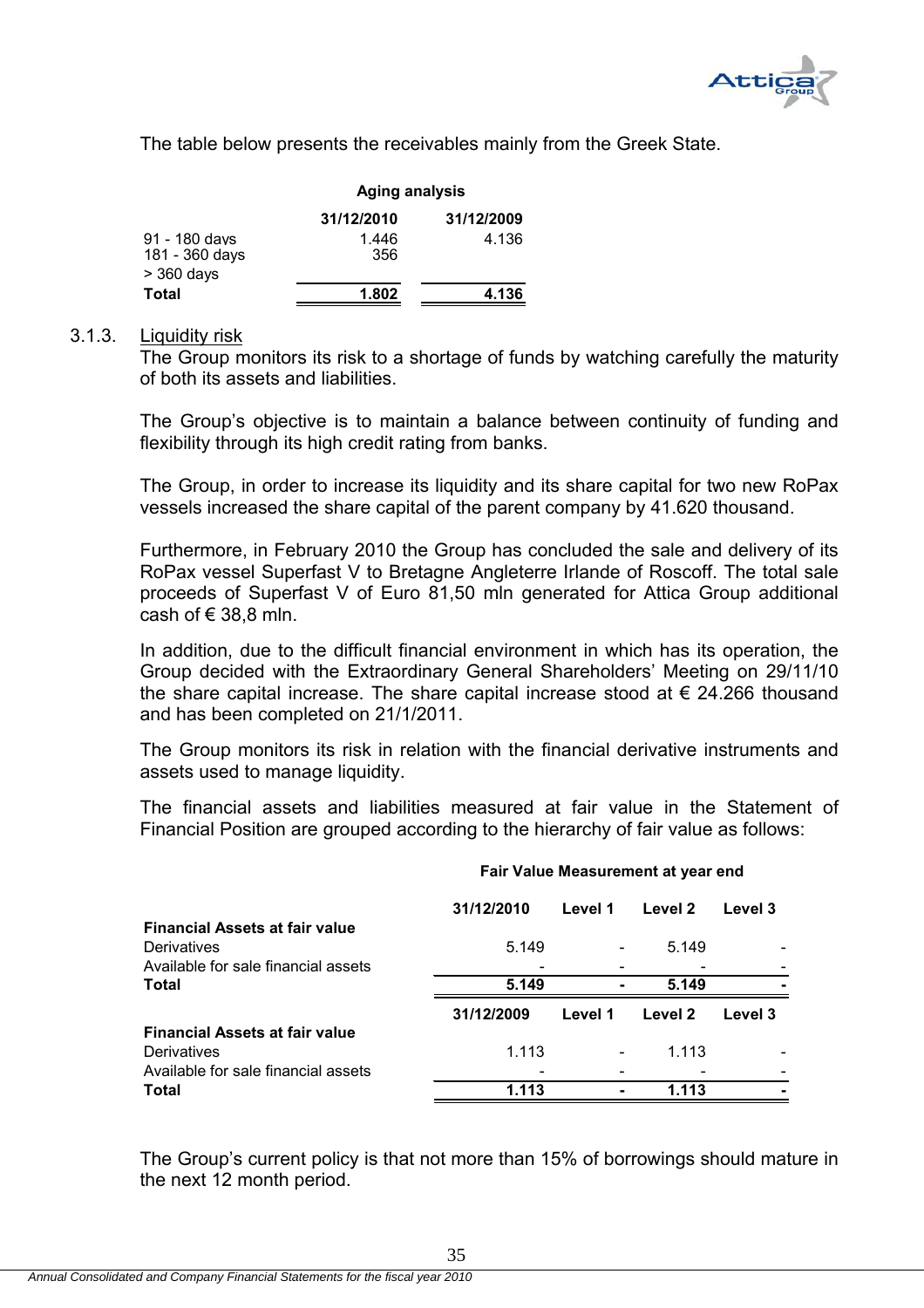

The table below demonstrates the maturity of financial liabilities of the Group on 31 December 2010 and 2009 on the basis of the constructive, non discounted payments and does not includes assets held for sale or discontinued operations when they exist.

|                                                      | <b>GROUP</b><br>31/12/2010 |                |                          |                          |  |  |  |
|------------------------------------------------------|----------------------------|----------------|--------------------------|--------------------------|--|--|--|
|                                                      | Short-term                 |                |                          | Long-term                |  |  |  |
|                                                      | <b>Whithin 6 months</b>    | 6 to 12 months | 1 to 5 years             | more than 5 years        |  |  |  |
| Long-term borrowing                                  | $\overline{\phantom{0}}$   |                | 226.881                  | 68.096                   |  |  |  |
| Liabilities relating to opearing lease<br>agreements | 169                        | 169            | 55                       |                          |  |  |  |
| Trade payables                                       | 24.453                     |                | $\overline{\phantom{a}}$ | $\overline{\phantom{a}}$ |  |  |  |
| Other short-term liabilities                         | 20.788                     |                | $\overline{\phantom{0}}$ | $\overline{\phantom{a}}$ |  |  |  |
| Short-term borrowing                                 | 20.352                     | 20.353         | $\overline{\phantom{a}}$ | $\overline{\phantom{a}}$ |  |  |  |
| Derivative financial instruments                     | $\overline{\phantom{0}}$   |                | $\overline{\phantom{a}}$ |                          |  |  |  |
| <b>Total</b>                                         | 65.762                     | 20.522         | 226.936                  | 68.096                   |  |  |  |

|                                                      |                          |                | 31/12/2009               |                          |
|------------------------------------------------------|--------------------------|----------------|--------------------------|--------------------------|
|                                                      | Short-term               |                |                          | Long-term                |
|                                                      | <b>Whithin 6 months</b>  | 6 to 12 months | 1 to 5 years             | more than 5 years        |
| Long-term borrowing                                  | $\overline{\phantom{a}}$ |                | 251.452                  | 76.750                   |
| Liabilities relating to opearing lease<br>agreements | 161                      | 160            | 288                      |                          |
| Trade payables                                       | 23.857                   |                |                          | $\overline{\phantom{0}}$ |
| Other short-term liabilities                         | 19.065                   |                | $\overline{\phantom{0}}$ | $\overline{\phantom{a}}$ |
| Short-term borrowing                                 | 17.352                   | 17.353         | $\overline{\phantom{0}}$ | -                        |
| Derivative financial instruments                     | 5.431                    |                | 1.113                    | $\overline{\phantom{0}}$ |
| <b>Total</b>                                         | 65.866                   | 17.513         | 252.853                  | 76.750                   |

**COMPANY 31/12/2010**

|                              |                          |                          | 31/12/2010               |                   |                          |
|------------------------------|--------------------------|--------------------------|--------------------------|-------------------|--------------------------|
|                              | Short-term               |                          | Long-term                |                   |                          |
|                              | <b>Whithin 6 months</b>  | 6 to 12 months           | 1 to 5 years             | more than 5 years |                          |
| Trade payables               | 51                       | $\overline{\phantom{a}}$ | $\overline{\phantom{a}}$ |                   | $\overline{\phantom{0}}$ |
| Other short-term liabilities | 4.055                    |                          | $\overline{\phantom{a}}$ |                   | $\overline{\phantom{a}}$ |
| Derivatives                  | $\overline{\phantom{0}}$ | $\overline{\phantom{0}}$ | $\overline{\phantom{0}}$ |                   | $\overline{\phantom{a}}$ |
| Total                        | 4.106                    |                          |                          |                   |                          |
|                              |                          |                          |                          |                   |                          |
|                              |                          |                          | 31/12/2009               |                   |                          |

|                              |                  |                              | -            |                                                      |  |  |
|------------------------------|------------------|------------------------------|--------------|------------------------------------------------------|--|--|
|                              | Short-term       |                              | Long-term    |                                                      |  |  |
|                              | Whithin 6 months | 6 to 12 months               | 1 to 5 years | more than 5 years                                    |  |  |
| Trade payables               | 26.800           |                              |              | -                                                    |  |  |
| Other short-term liabilities | 3.999            | $\overline{\phantom{0}}$     |              | $\overline{\phantom{0}}$<br>$\overline{\phantom{0}}$ |  |  |
| Derivatives                  | 3.725            | $\qquad \qquad \blacksquare$ |              | $\overline{\phantom{0}}$<br>$\overline{\phantom{0}}$ |  |  |
| Total                        | 34.524           |                              |              |                                                      |  |  |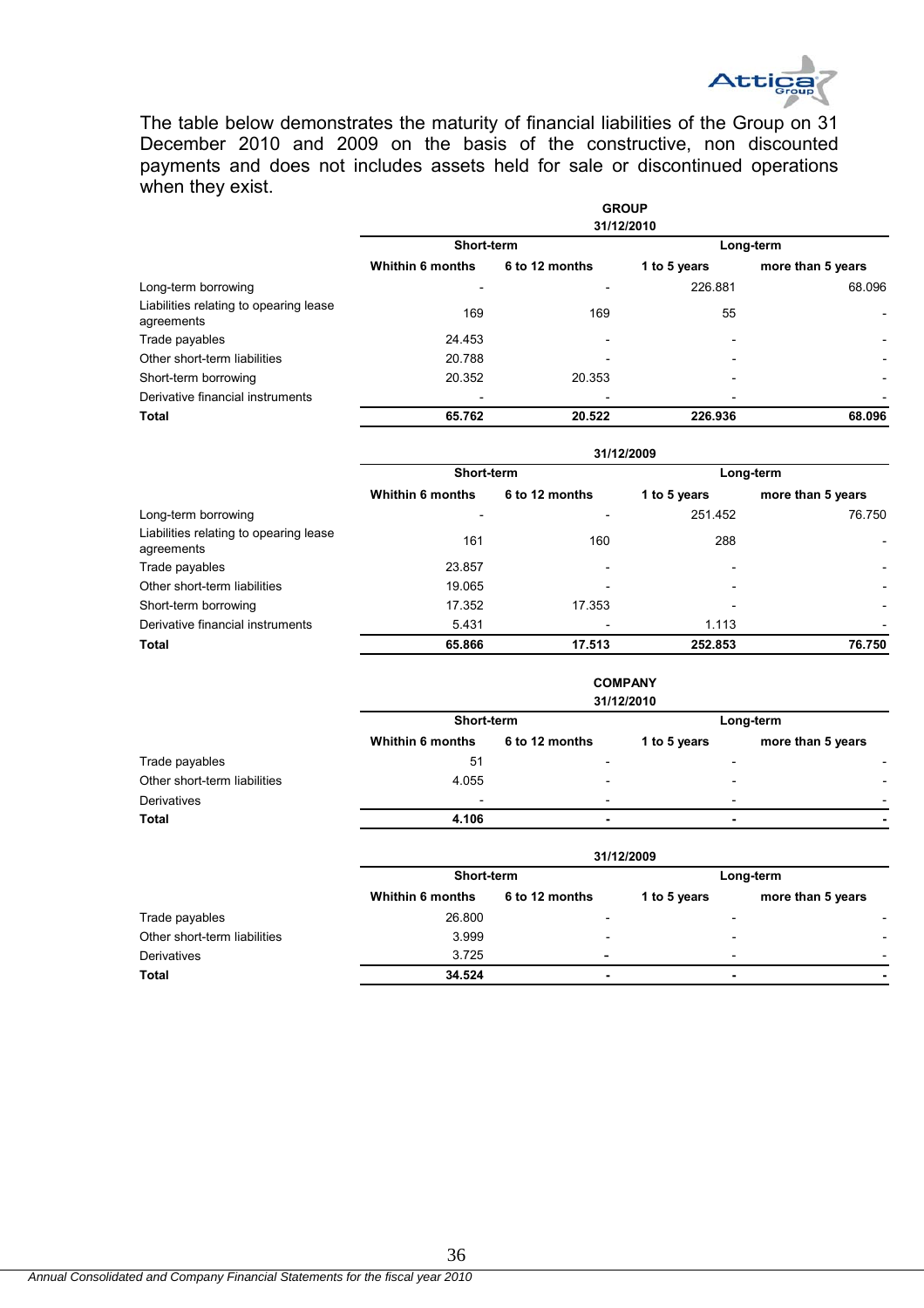

## 3.1.4. Interest rate risk

The Group was exposed to variations of market as regards bank loans, which are subject to variable interest rate (see note 5.24).

The Group's policy consists in minimizing its exposure to the interest rate risk as regards long-term financing.

The table below presents the sensitivity of the period's result and owner's equity to a reasonable change in the interest rate equal to +1% or -1%. It is estimated that changes in interest rates are within a reasonable range in relation to the recent market circumstances.

### **Sensitivity analysis**

|                                                  | Sensitivity factor |        | Sensitivity factor |        |  |
|--------------------------------------------------|--------------------|--------|--------------------|--------|--|
|                                                  | $1\%$              | $-1\%$ | 1%                 | $-1\%$ |  |
|                                                  | 31/12/2010         |        | 31/12/2009         |        |  |
| Profit for the financial year (before)<br>taxes) | $-3.360$           | 3.360  | $-3.639$           | 3.639  |  |
| Net position                                     | $-3.360$           | 3.360  | $-3.639$           | 3.639  |  |

### 3.1.5. Capital structure management

The Group's objective when managing its capital structure is to safeguard the Group's ability to continue as a going concern in order to provide returns for shareholders and benefits for other parties related to the Group and maintain an optimal capital structure to reduce the cost of capital.

To maintain or adjust the capital structure, the Group may adjust its dividend policy, issue new shares or sell assets. No changes were made in the objectives, policies or processes during the years ending 31 December 2010 and 31 December 2009.

The Group monitors capital using a gearing ratio. The ratio is calculated as net debt divided by total capital employed. Net debt is calculated as "Total borrowings" (including "current and non-current borrowings" as shown in the balance sheet) less "Cash and cash equivalents" less "Available for sale financial assets". Total capital employed is calculated as "Equity" as shown in the balance sheet plus net debt.

The Group's objective is the improvement of capital structure through the right management of its resources.

During 2010, just as 2009, the Group's strategy was to maintain the gearing ratio between 20% - 45%. The gearing ratios at 31 December 2010 and 2009 were as follows:

|                                     | 31/12/2010 | 31/12/2009 |
|-------------------------------------|------------|------------|
| <b>Total Borrowings</b>             | 336.075    | 363.516    |
| Less: Cash and Cash Equivalents     | 26.491     | 16.870     |
| Available for sale financial assets |            |            |
| Net debt                            | 309.584    | 346.646    |
| Equity                              | 471.041    | 471.049    |
| <b>Total capital employed</b>       | 780.625    | 817.695    |
| Gearing ratio                       | 40%        | 42%        |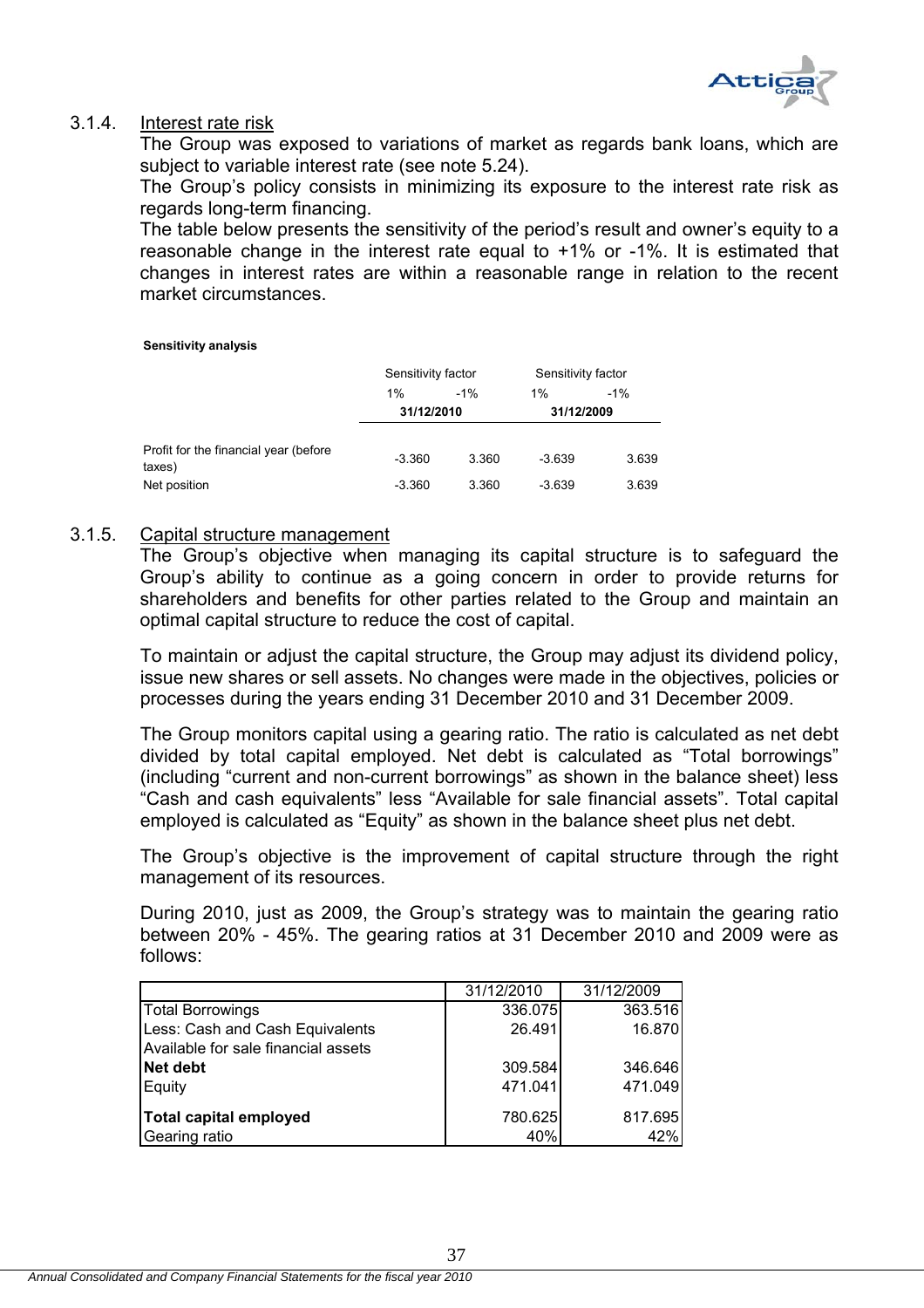

# 3.1.6. Fuel oil prices fluctuation risk

The Group such as all the shipping companies, are affected significantly by the volatility of fuel oil prices. Must be noted that the cost of fuel oil and lubricants is the most significant operating cost and represents the 48% of Attica Group's operating expenses for the fiscal year 2010.

The table below presents the sensitivity of the period's result and owner's equity to a change in fuel oil prices equal to  $\epsilon$  10 per metric tone in a full year basis.

| Increase/ (Decrease)<br>in fuel oil prices | Effect on profit<br>before taxes | Effect on equity |
|--------------------------------------------|----------------------------------|------------------|
| +/- € 10 / MT                              | $-1 + 3.037$                     | $-43.037$        |

## 3.1.7. Competition

The Group is operating on routes that are characterized by intense competition. The table below contains the routes with intense competition where the Group was active as well as the most significant competitors.

| <b>ROUTE</b>         | <b>COMPETITORS</b>                                   |
|----------------------|------------------------------------------------------|
| Patras - Ancona      | Minoan Lines / Anek Lines                            |
| Patras - Bari        | Agoudimos Lines / Endeavor Lines / Ventouris Ferries |
| Piraeus - Cyclades   | Hellenic Seaways / NEL Lines / Anek Lines            |
| Rafina - Cyclades    | Hellenic Seaways / Agoudimos Lines / Fast Ferries    |
| Piraeus - Dodecanese | <b>Anek Lines</b>                                    |
| Piraeus - Crete      | Minoan Lines / Anek Lines                            |

### 3.2. Determination of fair values

The fair value of financial instruments which are negotiable in active markets is calculated by using the closing price published in each market at the balance sheet date.

The asking price is used for the determination of the fair value of the financial assets and the bid price is used for the financial liabilities.

Nominal value of trade receivables, after related provisions, is approaching their fair value.

# **4. Related Party disclosures**

### 4.1. Intercompany transactions

The most significant companies of the Group which create intercompany transactions are Attica Ferries MC & Co Joint Venture, the management companies Superfast Ferries S.A. and Blue Star Ferries S.A. and the 100% subsidiary company Attica Premium S.A.

a) Attica Ferries MC & Co Joint Venture co-ordinate all the shipowning companies of the Group for a common service in international and domestic routes.

Specifically, Attica Ferries MC & Co Joint Venture is responsible, under a contractual agreement with the shipowning companies of the Group, for the revenue and common expenses of the vessels that operate in international and domestic routes.

At the end of each month the above mentioned revenue and expenses are transferred to the shipowning companies.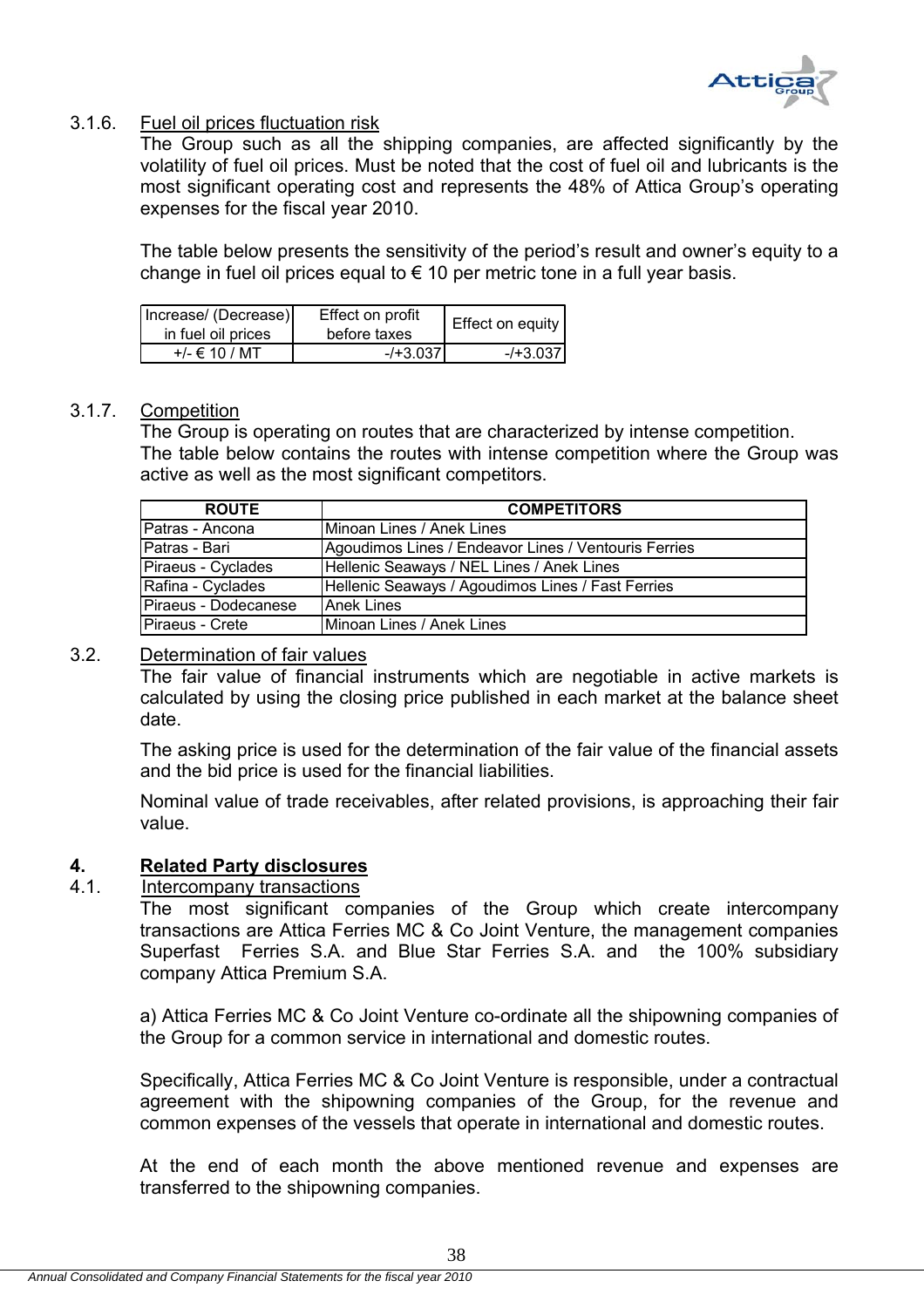

b) The Management Companies Superfast Ferries S.A. and Blue Star Ferries S.A. are responsible, under a contractual agreement with the shipowning companies of the Group, for other expenses of the vessels that operate in international routes. At the end of each month the above mentioned expenses are transferred to the shipowning companies.

The Management Companies Superfast Ferries S.A. and Blue Star Ferries S.A. are 100% subsidiaries of ATTICA HOLDINGS S.A.

c) Attica Premium S.A., a 100% subsidiary of Attica Holdings S.A., is, according to a contractual agreement Premium Sales Agent for Superfast and Blue Star. For these sales, Attica Premium S.A. receives commission which result in intercompany transactions.

The intercompany balances as at 31/12/2010 between the Group's companies arising from its corporate are the following:

The parent company has an amount of  $\epsilon$  5.479 thousand as receivable dividend arising from its 100% subsidiary company Blue Star Ferries Maritime S.A. The above amount is written-off in the consolidated accounts of ATTICA GROUP.

The parent company participated in the share capital increase of its 100% subsidiaries Blue Star M.C., Blue Star Ferries M.C., Superfast Exi Inc. and Attica Premium S.A. with the amount of Euro 13.300 thousand, Euro 13.250 thousand, Euro 8.496 thousand and Euro 2.000 thousand respectively.

Furthermore, the 100% subsidiaries Superfast Ennea M.C, Attica Shield LTD, Superfast Pente Inc. and Superfast Dodeka Inc. have decided to return part of their share capital to their parent company Attica Holdings S.A. due to their share capital decrease. The capital return amounts € 25.946 thousand.

The intercompany balances as at 31/12/2010 are presented in the following tables.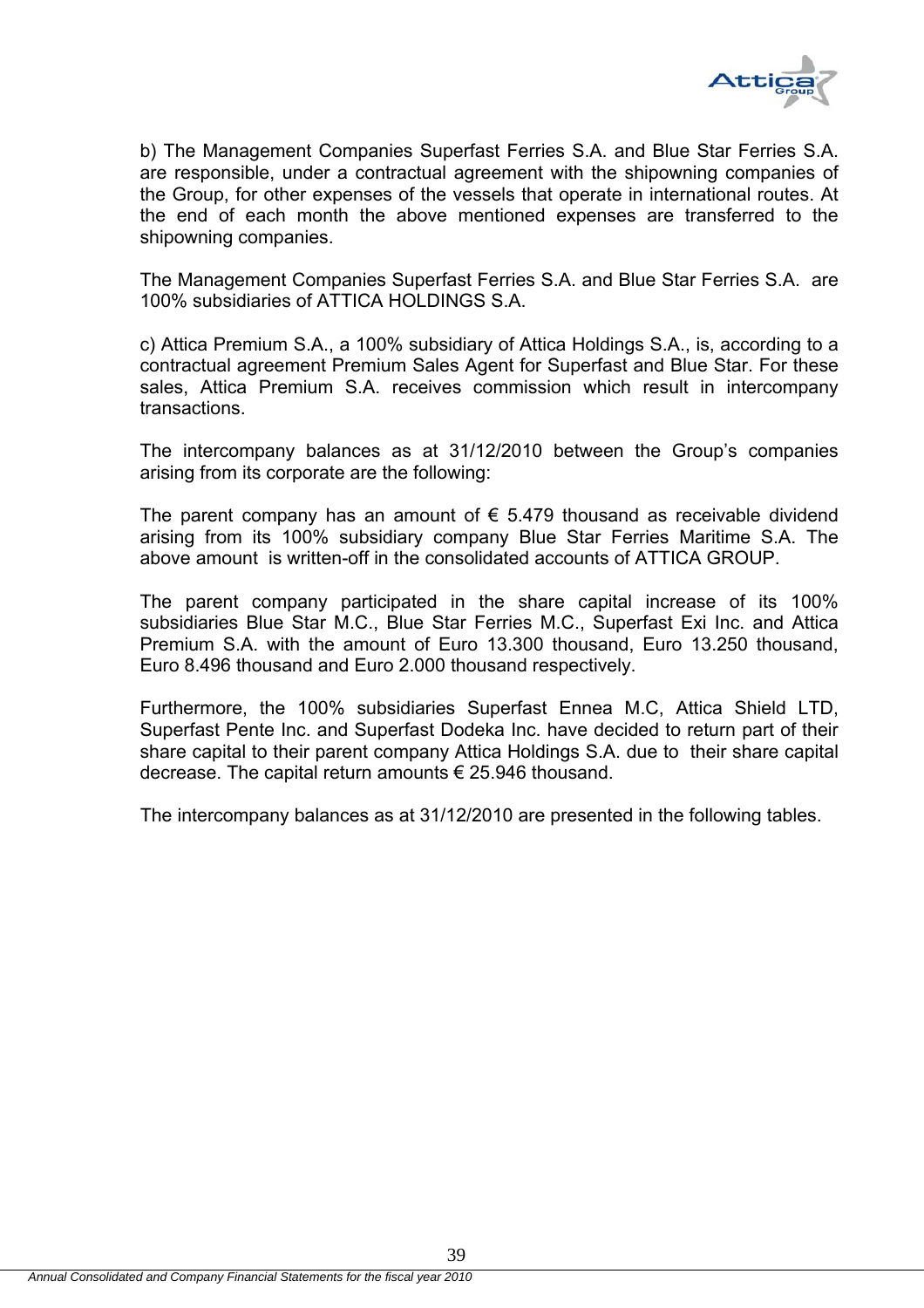

### Intercompany balances of SUPERFAST Group

| <b>COMPANY</b>                   | SUPERFAST PENTE<br>INC. |               | <b>SUPERFAST</b><br>PENTE (HELLAS)<br>INC. |               | <b>SUPERFAST</b><br>EXI INC. |               | <b>SUPERFAST EXI</b><br>(HELLAS) INC. |               |
|----------------------------------|-------------------------|---------------|--------------------------------------------|---------------|------------------------------|---------------|---------------------------------------|---------------|
|                                  | <b>DEBIT</b>            | <b>CREDIT</b> | <b>DEBIT</b>                               | <b>CREDIT</b> | <b>DEBIT</b>                 | <b>CREDIT</b> | <b>DEBIT</b>                          | <b>CREDIT</b> |
| SUPERFAST PENTE INC.             |                         |               |                                            | 34            |                              |               |                                       |               |
| SUPERFAST PENTE (HELLAS) INC.    | 34                      |               |                                            |               |                              |               |                                       |               |
| SUPERFAST EXI INC.               |                         |               |                                            |               |                              |               | 15.714                                |               |
| SUPERFAST EXI (HELLAS) INC.      |                         |               |                                            |               |                              | 15.714        |                                       |               |
| <b>SUPERFAST EPTA MC.</b>        |                         |               |                                            |               |                              |               |                                       |               |
| <b>SUPERFAST OKTO MC.</b>        |                         |               |                                            |               |                              |               |                                       |               |
| SUPERFAST ENNEA MC.              |                         |               |                                            |               |                              |               |                                       |               |
| SUPERFAST DEKA MC.               |                         |               |                                            |               |                              |               |                                       |               |
| SUPERFAST ENDEKA INC.            |                         |               |                                            |               |                              |               |                                       |               |
| SUPERFAST ENDEKA (HELLAS) INC.   |                         |               |                                            |               |                              |               |                                       |               |
| SUPERFAST DODEKA INC.            |                         |               |                                            |               |                              |               |                                       |               |
| SUPERFAST DODEKA (HELLAS) INC.   |                         |               |                                            |               |                              |               |                                       |               |
| SUPERFAST ONE INC.               |                         |               |                                            |               |                              |               |                                       |               |
| SUPERFAST ONE (HELLAS)INC.       |                         |               |                                            |               |                              |               |                                       |               |
| SUPERFAST TWO INC.               |                         |               |                                            |               |                              |               |                                       |               |
| SUPERFAST TWO (HELLAS)INC.       |                         |               |                                            |               |                              |               |                                       |               |
| NORDIA MC                        |                         |               |                                            |               |                              |               |                                       |               |
| MARIN MC.                        |                         |               |                                            |               |                              |               |                                       |               |
| ATTICA CHALLENGE LTD.            |                         |               |                                            |               |                              |               |                                       |               |
| ATTICA SHIELD LTD.               |                         |               |                                            |               |                              |               |                                       |               |
| SUPERFAST FERRIES S.A.           |                         | 125           |                                            |               |                              | 1.034         |                                       |               |
| SUPERFAST DODEKA (HELLAS) INC. & |                         |               |                                            |               |                              |               |                                       |               |
| <b>CO JOINT VENTURE</b>          |                         |               | 33                                         |               |                              |               | 80                                    |               |
| <b>TOTAL</b>                     | 34                      | 125           | 33                                         | 34            |                              | 16.749        | 15.795                                |               |

| <b>COMPANY</b>                                      | SUPERFAST EPTA<br>MC. |               |              | SUPERFAST OKTO<br>MC. |              | <b>SUPERFAST</b><br><b>ENNEA MC.</b> |              | SUPERFAST DEKA<br>MC. |  |
|-----------------------------------------------------|-----------------------|---------------|--------------|-----------------------|--------------|--------------------------------------|--------------|-----------------------|--|
|                                                     | <b>DEBIT</b>          | <b>CREDIT</b> | <b>DEBIT</b> | <b>CREDIT</b>         | <b>DEBIT</b> | <b>CREDIT</b>                        | <b>DEBIT</b> | <b>CREDIT</b>         |  |
| SUPERFAST PENTE INC.                                |                       |               |              |                       |              |                                      |              |                       |  |
| SUPERFAST PENTE (HELLAS) INC.                       |                       |               |              |                       |              |                                      |              |                       |  |
| SUPERFAST EXI INC.                                  |                       |               |              |                       |              |                                      |              |                       |  |
| SUPERFAST EXI (HELLAS) INC.                         |                       |               |              |                       |              |                                      |              |                       |  |
| SUPERFAST EPTA MC.                                  |                       |               |              |                       |              |                                      |              |                       |  |
| SUPERFAST OKTO MC.                                  |                       |               |              |                       |              |                                      |              |                       |  |
| SUPERFAST ENNEA MC.                                 |                       |               |              |                       |              |                                      |              |                       |  |
| SUPERFAST DEKA MC.                                  |                       |               |              |                       |              |                                      |              |                       |  |
| SUPERFAST ENDEKA INC.                               |                       |               |              |                       |              |                                      |              |                       |  |
| SUPERFAST ENDEKA (HELLAS) INC.                      |                       |               |              |                       |              |                                      |              |                       |  |
| SUPERFAST DODEKA INC.                               |                       |               |              |                       |              |                                      |              |                       |  |
| SUPERFAST DODEKA (HELLAS) INC.                      |                       |               |              |                       |              |                                      |              |                       |  |
| SUPERFAST ONE INC.                                  |                       |               |              |                       |              |                                      |              |                       |  |
| SUPERFAST ONE (HELLAS)INC.                          |                       |               |              |                       |              |                                      |              |                       |  |
| SUPERFAST TWO INC.                                  |                       |               |              |                       |              |                                      |              |                       |  |
| SUPERFAST TWO (HELLAS)INC.                          |                       |               |              |                       |              |                                      |              |                       |  |
| NORDIA MC.                                          |                       |               |              |                       |              |                                      |              |                       |  |
| MARIN MC.                                           |                       |               |              |                       |              |                                      |              |                       |  |
| ATTICA CHALLENGE LTD.                               |                       |               |              |                       |              |                                      |              |                       |  |
| ATTICA SHIELD LTD.                                  |                       |               |              |                       |              |                                      |              |                       |  |
| SUPERFAST FERRIES S.A.                              | 92                    |               | 79           |                       | 1.121        |                                      |              | 48                    |  |
| SUPERFAST DODEKA (HELLAS) INC.&<br>CO JOINT VENTURE |                       |               |              |                       |              |                                      |              |                       |  |
| <b>TOTAL</b>                                        | 92                    |               | 79           |                       | 1.121        |                                      |              | 48                    |  |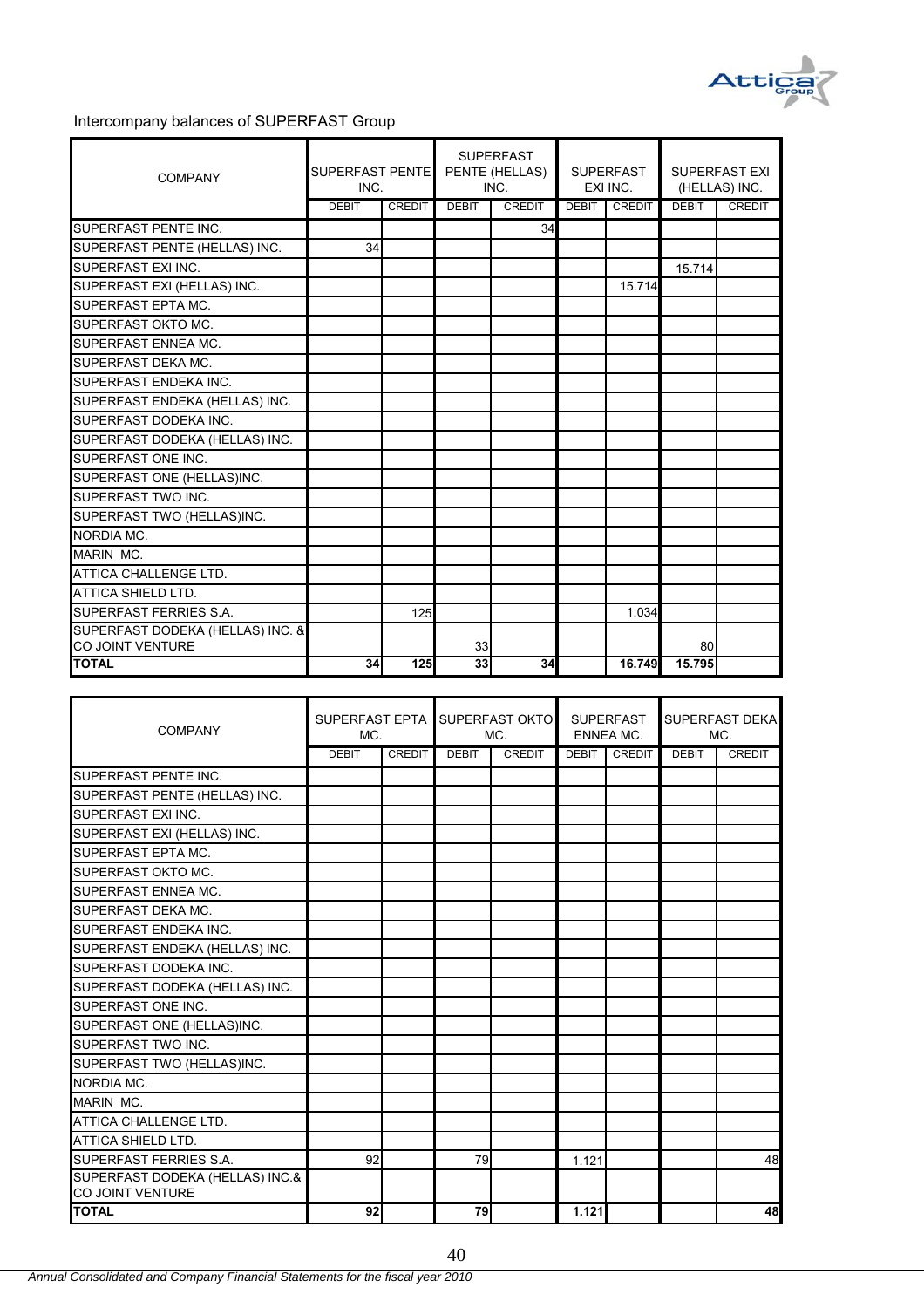

### Intercompany balances of SUPERFAST Group-Continued

| <b>COMPANY</b>                                                                                                                  | <b>SUPERFAST</b><br>ENDEKA INC. |               |              | <b>SUPERFAST</b><br><b>ENDEKA</b><br>(HELLAS) INC. |              | <b>SUPERFAST</b><br>DODEKA INC. |              | <b>SUPERFAST</b><br><b>DODEKA</b><br>(HELLAS) INC. |              | SUPERFAST ONE SUPERFAST ONE<br>INC. | (HELLAS) INC. |                                         |              | SUPERFAST TWO<br>INC. |
|---------------------------------------------------------------------------------------------------------------------------------|---------------------------------|---------------|--------------|----------------------------------------------------|--------------|---------------------------------|--------------|----------------------------------------------------|--------------|-------------------------------------|---------------|-----------------------------------------|--------------|-----------------------|
|                                                                                                                                 | <b>DEBIT</b>                    | CREDIT        | <b>DEBIT</b> | <b>CREDIT</b>                                      | <b>DEBIT</b> | <b>CREDIT</b>                   | <b>DEBIT</b> | <b>CREDIT</b>                                      | <b>DEBIT</b> | <b>CREDIT</b>                       | <b>DEBIT</b>  | <b>CREDIT</b>                           | <b>DEBIT</b> | <b>CREDIT</b>         |
| SUPERFAST EXI INC.                                                                                                              |                                 |               |              |                                                    |              |                                 |              |                                                    |              |                                     |               |                                         |              |                       |
| SUPERFAST EXI (HELLAS) INC.                                                                                                     |                                 |               |              |                                                    |              |                                 |              |                                                    |              |                                     |               |                                         |              |                       |
| SUPERFAST EPTA MC.                                                                                                              |                                 |               |              |                                                    |              |                                 |              |                                                    |              |                                     |               |                                         |              |                       |
| SUPERFAST OKTO MC.                                                                                                              |                                 |               |              |                                                    |              |                                 |              |                                                    |              |                                     |               |                                         |              |                       |
| SUPERFAST ENNEA MC.                                                                                                             |                                 |               |              |                                                    |              |                                 |              |                                                    |              |                                     |               |                                         |              |                       |
| SUPERFAST DEKA MC.                                                                                                              |                                 |               |              |                                                    |              |                                 |              |                                                    |              |                                     |               |                                         |              |                       |
| SUPERFAST ENDEKA INC.                                                                                                           |                                 |               | 2.411        |                                                    |              |                                 |              |                                                    |              |                                     |               |                                         |              |                       |
| SUPERFAST ENDEKA (HELLAS) INC.                                                                                                  |                                 | 2.411         |              |                                                    |              |                                 |              |                                                    |              |                                     |               |                                         |              |                       |
| SUPERFAST DODEKA INC.                                                                                                           |                                 |               |              |                                                    |              |                                 |              |                                                    |              |                                     |               |                                         |              |                       |
| SUPERFAST DODEKA (HELLAS) INC.                                                                                                  |                                 |               |              |                                                    |              |                                 |              |                                                    |              |                                     |               |                                         |              |                       |
| SUPERFAST ONE INC.                                                                                                              |                                 |               |              |                                                    |              |                                 |              |                                                    |              |                                     | 4.032         |                                         |              |                       |
| SUPERFAST ONE (HELLAS) INC.                                                                                                     |                                 |               |              |                                                    |              |                                 |              |                                                    |              | 4.032                               |               |                                         |              |                       |
| SUPERFAST TWO INC.                                                                                                              |                                 |               |              |                                                    |              |                                 |              |                                                    |              |                                     |               |                                         |              |                       |
| SUPERFAST TWO (HELLAS) INC.                                                                                                     |                                 |               |              |                                                    |              |                                 |              |                                                    |              |                                     |               |                                         | 160          |                       |
| NORDIA MC.                                                                                                                      |                                 |               |              |                                                    |              |                                 |              |                                                    |              |                                     |               |                                         |              |                       |
| MARIN MC.                                                                                                                       |                                 |               |              |                                                    |              |                                 |              |                                                    |              |                                     |               |                                         |              |                       |
| ATTICA CHALLENGE LTD.                                                                                                           |                                 |               |              |                                                    |              |                                 |              |                                                    |              |                                     |               |                                         |              |                       |
| ATTICA SHIELD LTD.                                                                                                              |                                 |               |              |                                                    |              |                                 |              |                                                    |              |                                     |               |                                         |              |                       |
| SUPERFAST FERRIES S.A.                                                                                                          |                                 | 4.059         |              |                                                    |              | 79                              |              |                                                    |              | 501                                 |               |                                         |              | 4.010                 |
| SUPERFAST DODEKA (HELLAS) INC.&                                                                                                 |                                 |               |              |                                                    |              |                                 |              |                                                    |              |                                     |               |                                         |              |                       |
| CO JOINT VENTURE                                                                                                                |                                 |               | 67           |                                                    |              |                                 |              | 27                                                 |              |                                     | 6             |                                         |              |                       |
| <b>TOTAL</b>                                                                                                                    |                                 | 6.470         | 2.478        |                                                    |              | 79                              |              | 27                                                 |              | 4.533                               | 4.037         |                                         | 160          | 4.010                 |
|                                                                                                                                 |                                 |               |              |                                                    |              |                                 |              |                                                    |              |                                     |               |                                         |              |                       |
|                                                                                                                                 | INC.                            | TWO (HELLAS)  |              | NORDIA MC.                                         |              | MARIN MC.                       |              | CHALLENGE<br><b>LTD</b>                            |              | <b>ATTICA SHIELD</b><br><b>LTD</b>  |               | <b>SUPERFAST</b><br><b>FERRIES S.A.</b> | INC. & CO    | <b>JOINT VENTURE</b>  |
|                                                                                                                                 | <b>DEBIT</b>                    | <b>CREDIT</b> |              | <b>DEBIT CREDIT</b>                                |              | <b>DEBIT CREDIT</b>             |              | <b>DEBIT CREDIT</b>                                | <b>DEBIT</b> | <b>CREDIT</b>                       |               | <b>DEBIT CREDIT</b>                     | <b>DEBIT</b> | <b>CREDIT</b>         |
| SUPERFAST PENTE INC.                                                                                                            |                                 |               |              |                                                    |              |                                 |              |                                                    |              |                                     | 125           |                                         |              |                       |
| SUPERFAST PENTE (HELLAS) INC.                                                                                                   |                                 |               |              |                                                    |              |                                 |              |                                                    |              |                                     |               |                                         |              | 33                    |
|                                                                                                                                 |                                 |               |              |                                                    |              |                                 |              |                                                    |              |                                     | 1.034         |                                         |              |                       |
| SUPERFAST EXI (HELLAS) INC.                                                                                                     |                                 |               |              |                                                    |              |                                 |              |                                                    |              |                                     |               |                                         |              | 80                    |
| SUPERFAST EPTA MC.                                                                                                              |                                 |               |              |                                                    |              |                                 |              |                                                    |              |                                     |               | 92                                      |              |                       |
| SUPERFAST OKTO MC.                                                                                                              |                                 |               |              |                                                    |              |                                 |              |                                                    |              |                                     |               | 79                                      |              |                       |
| SUPERFAST ENNEA MC.                                                                                                             |                                 |               |              |                                                    |              |                                 |              |                                                    |              |                                     |               | 1.121                                   |              |                       |
| SUPERFAST DEKA MC.                                                                                                              |                                 |               |              |                                                    |              |                                 |              |                                                    |              |                                     | 48            |                                         |              |                       |
| SUPERFAST ENDEKA INC.                                                                                                           |                                 |               |              |                                                    |              |                                 |              |                                                    |              |                                     | 4.059         |                                         |              |                       |
| SUPERFAST ENDEKA (HELLAS) INC.                                                                                                  |                                 |               |              |                                                    |              |                                 |              |                                                    |              |                                     |               |                                         |              | 67                    |
| SUPERFAST DODEKA INC.                                                                                                           |                                 |               |              |                                                    |              |                                 |              |                                                    |              |                                     | 79            |                                         |              |                       |
|                                                                                                                                 |                                 |               |              |                                                    |              |                                 |              |                                                    |              |                                     |               |                                         | 27           |                       |
|                                                                                                                                 |                                 |               |              |                                                    |              |                                 |              |                                                    |              |                                     | 501           |                                         |              |                       |
|                                                                                                                                 |                                 |               |              |                                                    |              |                                 |              |                                                    |              |                                     |               |                                         |              |                       |
| SUPERFAST EXI INC.<br>SUPERFAST DODEKA (HELLAS) INC.<br>SUPERFAST ONE INC.<br>SUPERFAST ONE (HELLAS) INC.<br>SUPERFAST TWO INC. |                                 | 160           |              |                                                    |              |                                 |              |                                                    |              |                                     | 4.010         |                                         |              | 6                     |
| SUPERFAST TWO (HELLAS) INC.                                                                                                     |                                 |               |              |                                                    |              |                                 |              |                                                    |              |                                     |               |                                         |              |                       |
| NORDIA MC.                                                                                                                      |                                 |               |              |                                                    |              |                                 |              |                                                    |              |                                     | 3             |                                         |              |                       |
|                                                                                                                                 |                                 |               |              |                                                    |              |                                 |              |                                                    |              |                                     |               | 2.282                                   |              |                       |
| MARIN MC.<br>ATTICA CHALLENGE LTD.                                                                                              |                                 |               |              |                                                    |              |                                 |              |                                                    |              |                                     |               | 4.766                                   |              |                       |
|                                                                                                                                 |                                 |               |              |                                                    |              |                                 |              |                                                    |              |                                     |               | 1.891                                   |              |                       |
| ATTICA SHIELD LTD.<br>SUPERFAST FERRIES S.A.<br>SUPERFAST DODEKA (HELLAS) INC.                                                  |                                 |               |              |                                                    | 2.282        |                                 | 4.766        |                                                    | 1.891        |                                     |               |                                         |              |                       |
| & CO JOINT VENTURE                                                                                                              |                                 |               |              |                                                    |              |                                 |              |                                                    |              |                                     |               |                                         |              |                       |
| <b>TOTAL</b><br>Reconciliation of intercompany balances:                                                                        |                                 | 160           |              | 3                                                  | 2.282        | $\mathbf 0$                     | 4.766        |                                                    | 1.891        |                                     | 9.859         | 10.231                                  | 27           | 186                   |

Total debit: 42.655

| i vuu uvuit.  | TL.UUJ |
|---------------|--------|
| Total credit: | 42.655 |
| Balance       |        |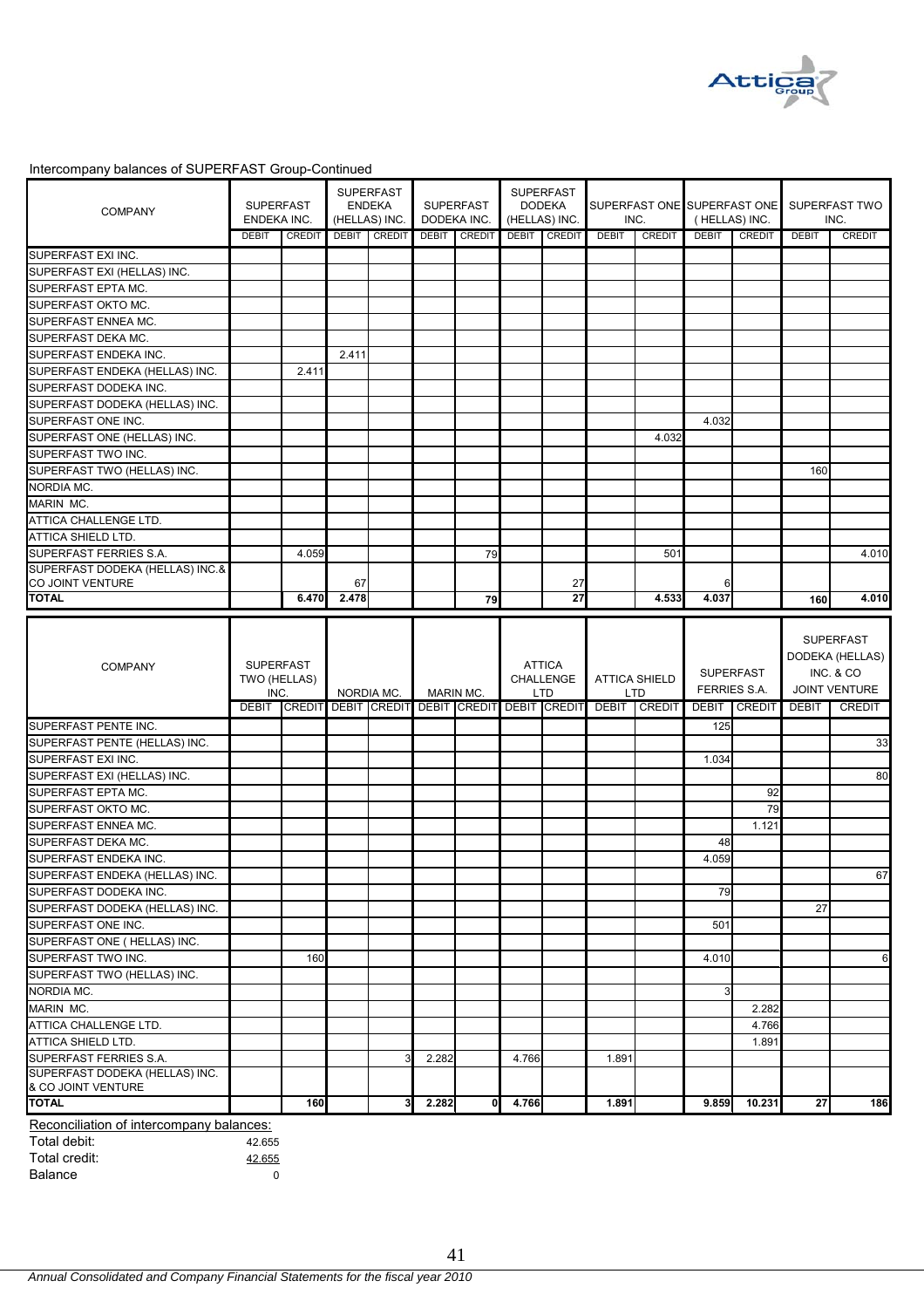

## **Intercompany Balances of Blue Star Group**

|                                        |                 | THELMO                   |                 | <b>WATERFRONT</b>  |              | <b>BLUE STAR</b>    |                 | <b>STRINTZIS LINES</b>   |              | <b>BLUE STAR FERRIES</b> |
|----------------------------------------|-----------------|--------------------------|-----------------|--------------------|--------------|---------------------|-----------------|--------------------------|--------------|--------------------------|
| <b>COMPANY</b>                         |                 | <b>MARINE S.A.</b>       |                 | NAVIGATION CO.     |              | <b>FERRIES S.A.</b> |                 | SHIPPING LTD.            |              | <b>JOINT VENTURE</b>     |
|                                        | <b>DEBIT</b>    | <b>CREDIT</b>            | <b>DEBIT</b>    | <b>CREDIT</b>      | <b>DEBIT</b> | <b>CREDIT</b>       | <b>DEBIT</b>    | <b>CREDIT</b>            | <b>DEBIT</b> | <b>CREDIT</b>            |
| THELMO MARINE S.A.                     |                 |                          |                 |                    |              | 77                  |                 |                          |              |                          |
| <b>WATERFRONT NAVIGATION CO.</b>       |                 |                          |                 |                    |              |                     |                 |                          |              |                          |
| <b>STRINTZIS LINES SHIPPING LTD.</b>   |                 |                          |                 |                    |              | 10                  |                 |                          |              |                          |
| BLUE STAR FERRIES MARITIME S.A.        |                 |                          |                 |                    | 3.342        |                     | 10 <sup>1</sup> |                          |              | 221                      |
| <b>BLUE STAR M.C.</b>                  |                 |                          |                 |                    |              | 281                 |                 |                          |              |                          |
| <b>BLUE STAR FERRIES M.C.</b>          |                 |                          |                 |                    |              | 337                 |                 |                          |              |                          |
| <b>BLUE STAR FERRIES S.A.</b>          | $\overline{77}$ |                          |                 |                    |              |                     | 10 <sup>1</sup> |                          |              |                          |
| <b>BLUE STAR FERRIES JOINT VENTURE</b> |                 |                          |                 |                    |              |                     |                 |                          |              |                          |
| <b>BLUE ISLAND SHIPPING INC.</b>       |                 |                          |                 |                    |              | 29                  |                 |                          |              |                          |
| <b>TOTAL</b>                           | 77              |                          | 1I              |                    | 3.342        | 734                 | 20              |                          |              | 221                      |
|                                        |                 |                          |                 |                    |              |                     |                 |                          |              |                          |
|                                        |                 | <b>BLUE STAR FERRIES</b> |                 | <b>BLUE ISLAND</b> |              |                     |                 | <b>BLUE STAR FERRIES</b> |              |                          |
| <b>COMPANY</b>                         |                 | <b>MARITIME S.A.</b>     |                 | SHIPPING INC.      |              | BLUE STAR M.C.      |                 | M.C.                     |              |                          |
|                                        | <b>DEBIT</b>    | <b>CREDIT</b>            | <b>DEBIT</b>    | <b>CREDIT</b>      | <b>DEBIT</b> | <b>CREDIT</b>       | <b>DEBIT</b>    | <b>CREDIT</b>            |              |                          |
|                                        |                 |                          |                 |                    |              |                     |                 |                          |              |                          |
| THELMO MARINE S.A.                     |                 |                          |                 |                    |              |                     |                 |                          |              |                          |
| <b>WATERFRONT NAVIGATION CO.</b>       |                 |                          |                 |                    |              |                     |                 |                          |              |                          |
| STRINTZIS LINES SHIPPING LTD.          |                 | 10                       |                 |                    |              |                     |                 |                          |              |                          |
| <b>BLUE STAR FERRIES MARITIME S.A.</b> |                 |                          |                 |                    |              |                     |                 |                          |              |                          |
| <b>BLUE STAR FERRIES S.A.</b>          |                 | 3.342                    | $\overline{29}$ |                    | 281          |                     | 337             |                          |              |                          |
| <b>BLUE STAR FERRIES JOINT VENTURE</b> | 221             |                          |                 |                    |              |                     |                 |                          |              |                          |
| <b>BLUE ISLAND SHIPPING INC.</b>       |                 |                          |                 |                    |              |                     |                 |                          |              |                          |
| <b>TOTAL</b>                           | 221             | 3.352                    | 29              |                    | 281          |                     | 337             |                          |              |                          |

## Reconciliation of Intercompany Balances

| Total debit : | 4.308 |
|---------------|-------|
| Total credit: | 4.308 |
| Balance       |       |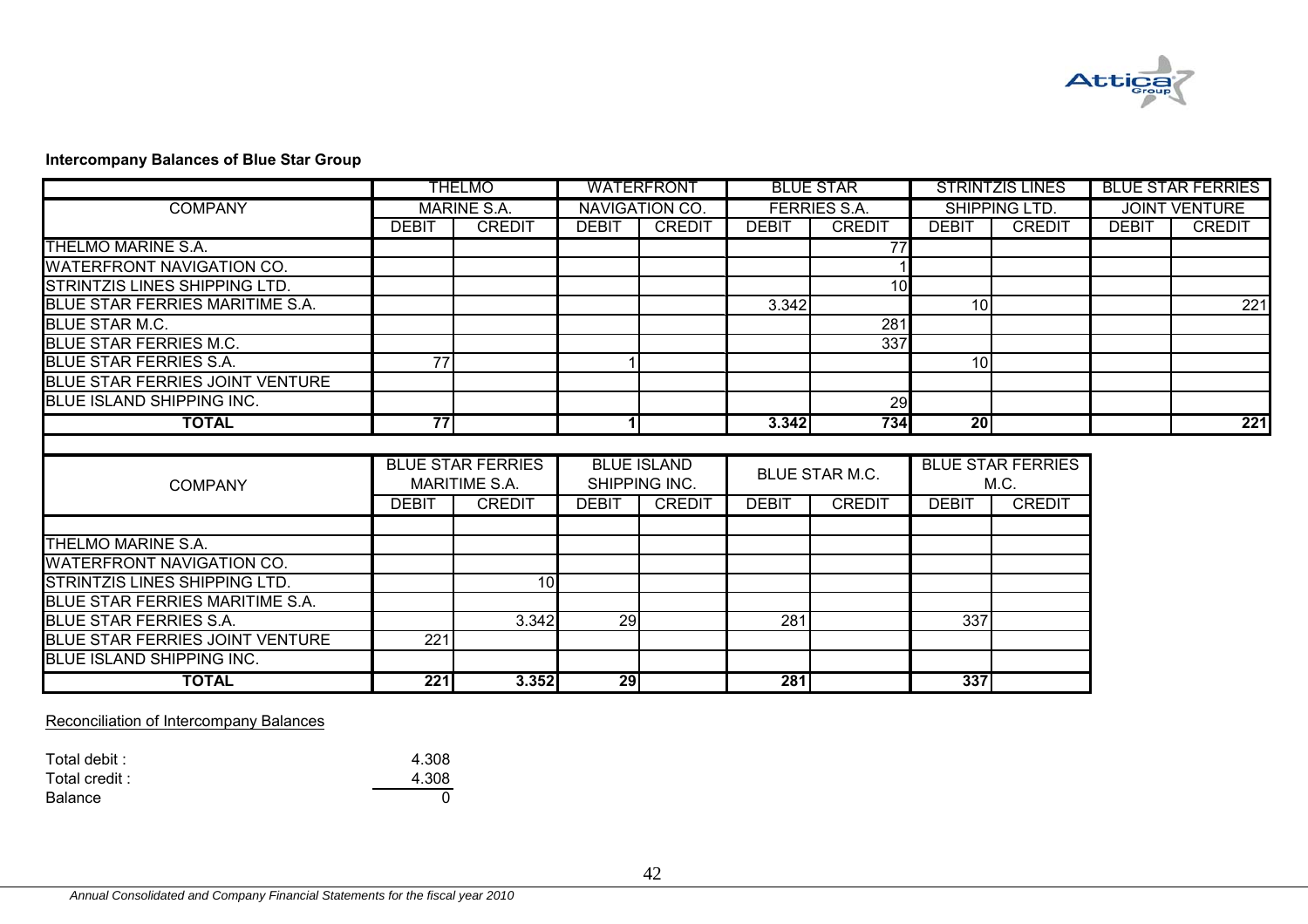

# **Attica Premium S.A.**

Reconciliation of intercompany balances:

|                                |       | 31/12/2010 | 31/12/2009 |           |  |
|--------------------------------|-------|------------|------------|-----------|--|
|                                | Debit | Credit     | Debit      | Credit    |  |
| <b>Superfast Companies</b>     |       |            |            |           |  |
| <b>Blue Star Companies</b>     |       |            |            |           |  |
| Attica Ferries MC &            |       |            |            |           |  |
| Co Joint Venture               |       | 1.631      |            | 7.476     |  |
| Attica Holdings S.A.           |       |            |            |           |  |
|                                |       |            |            |           |  |
|                                |       | 1.631      |            | 7.476     |  |
| Sales to associated companies: |       |            |            |           |  |
|                                |       |            |            |           |  |
|                                |       | 31/12/2010 | 31/12/2009 |           |  |
|                                | Sales | Purchases  | Sales      | Purchases |  |
| <b>Superfast Companies</b>     | 1     |            | 21         |           |  |
| <b>Blue Star Companies</b>     |       |            | 5          |           |  |
| Attica Ferries MC &            |       |            |            |           |  |

|                      | 1.568 | 18 | 4.953 | 178 |
|----------------------|-------|----|-------|-----|
| Attica Holdings S.A. |       |    |       | 5   |
| Co Joint Venture     | 1.566 | 13 | 4.927 | 173 |
| AUUU RUUUS IVIO U    |       |    |       |     |

The transactions between Attica Premium S.A. and the other companies of Attica Group have been priced with market terms.

Furthermore, there are intercompany transactions between Attica Ferries MC & Co Joint Venture and the ship owning companies of the Group amounting  $\epsilon$  45.436 thousand.

# 4.1.1. Intercompany relations with other companies of MARFIN INVESTMENT GROUP

| <b>COMPANIES</b>                  | Sales |       | Purchases Receivables from | Payables to |
|-----------------------------------|-------|-------|----------------------------|-------------|
| <b>GEFSIPLOIA S.A.</b>            | 6.656 | 192   | 424                        | 54          |
| <b>VIVARTIA</b>                   | 35    |       |                            |             |
| S. NENDOS S.A.                    | 5     | 43    |                            | 11          |
| <b>HELLENIC CATERING</b>          | 26    | 292   | 2                          | 77          |
| HELLENIC FOOD SERVICE PATRON S.A. |       | 606   |                            | 117         |
| SINGULARLOGIC S.A.                |       | 59    |                            | 26          |
| SINGULARLOGIC INTERGRATOR S.A.    |       | 68    |                            | 19          |
| Y-LOGIMED                         |       | 476   |                            | 31          |
| D.S.M.S. A.E.                     |       | 3     |                            |             |
| MIG REAL ESTATE S.A.              |       | 106   | 18                         |             |
|                                   | 6.722 | 1.845 | 444                        | 335         |

## 4.1.2. Intercompany transactions between ATTICA HOLDINGS S.A. and MARFIN POPULAR BANK

|                                                              | Group<br>31/12/2010 | Company<br>31/12/2010 |
|--------------------------------------------------------------|---------------------|-----------------------|
| Cash and cash equivalents<br><b>Borrowings</b><br>Receivable | 12.571<br>6.391     | 4.144                 |
| Financial income<br><b>Financial expenses</b>                | 572<br>77           | 356<br>6              |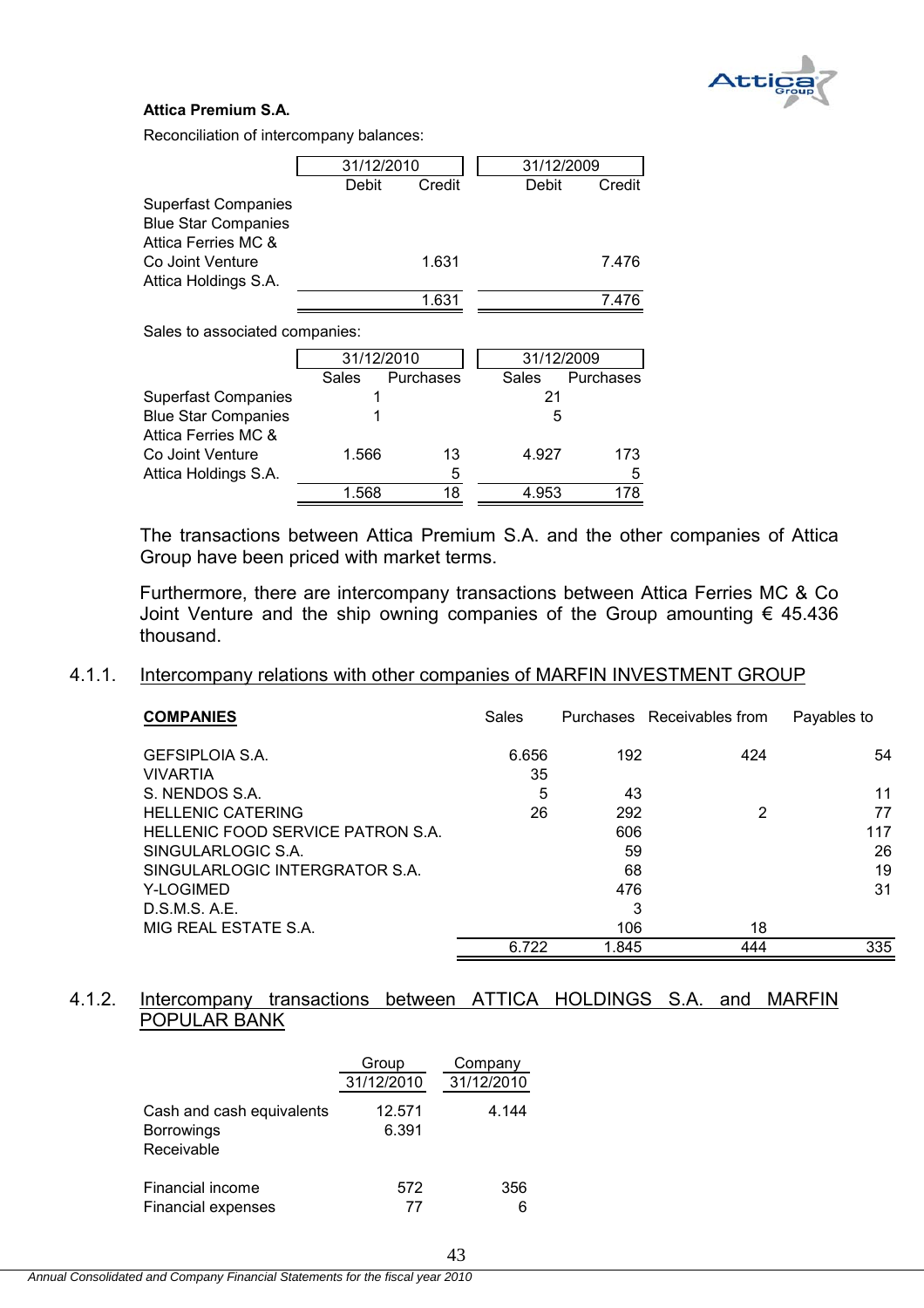

## 4.2. Participation of the members of the Board of Directors to the Board of Directors of other companies

 a) Participation of the executive members of the Board of Directors to the Board of Directors of other companies.

Mr. Petros Vettas (managing director, executive member) is president of Sivet Holding INC and Bariba Corporation. Mr. Petros Vettas is also member of the Board of Directors of Capes Investment Corporation and Olympic Air S.A. of Air Transportation.

Mr. Michael Sakellis (director, executive member) is member of Greek Shipowners' Association for Passenger Ships and was member of Hellenic Chamber of Shipping and also member of Association of Greek Coastal Shipping Companies.

Mr. Spiros Paschalis (director, executive member) is member of Greek Shipowners' Association for Passenger Ships.

b) Participation of the non-executive members of the Board of Directors to the Board of Directors of other companies as at 31/12/2010.

 Mr. Charalambos Paschalis, president, non-executive member participates only in the Board of Director of the Group.

Mr. Andreas Vgenopoulos, vice – president, non-executive member, Mr. Markos Foros, independent, non-executive member, Mrs. Areti Souvatzoglou, non-executive member and Mr. Alexandros Edipidis, independent, non-executive member, participate in the Board of Marfin Investment Group Holdings S.A. and participate in the Board of Directors of a number of companies where MIG has a participation percentage and in other companies (see paragraphs 4.1.1. and 4.1.2.).

Mr. Theofilos-Aristeidis Priovolos, non-executive member, is member of the Board of Directors of maritime and other companies. No other business exists between these companies and Attica Holdings S.A. except from these that are presenting in the financial statements (see paragraphs 4.1.1. and 4.1.2.).

# 4.3. Guarantees

 The parent company has guaranteed to lending banks the repayment of loans of the Group's vessels amounting € 329.116 thousand.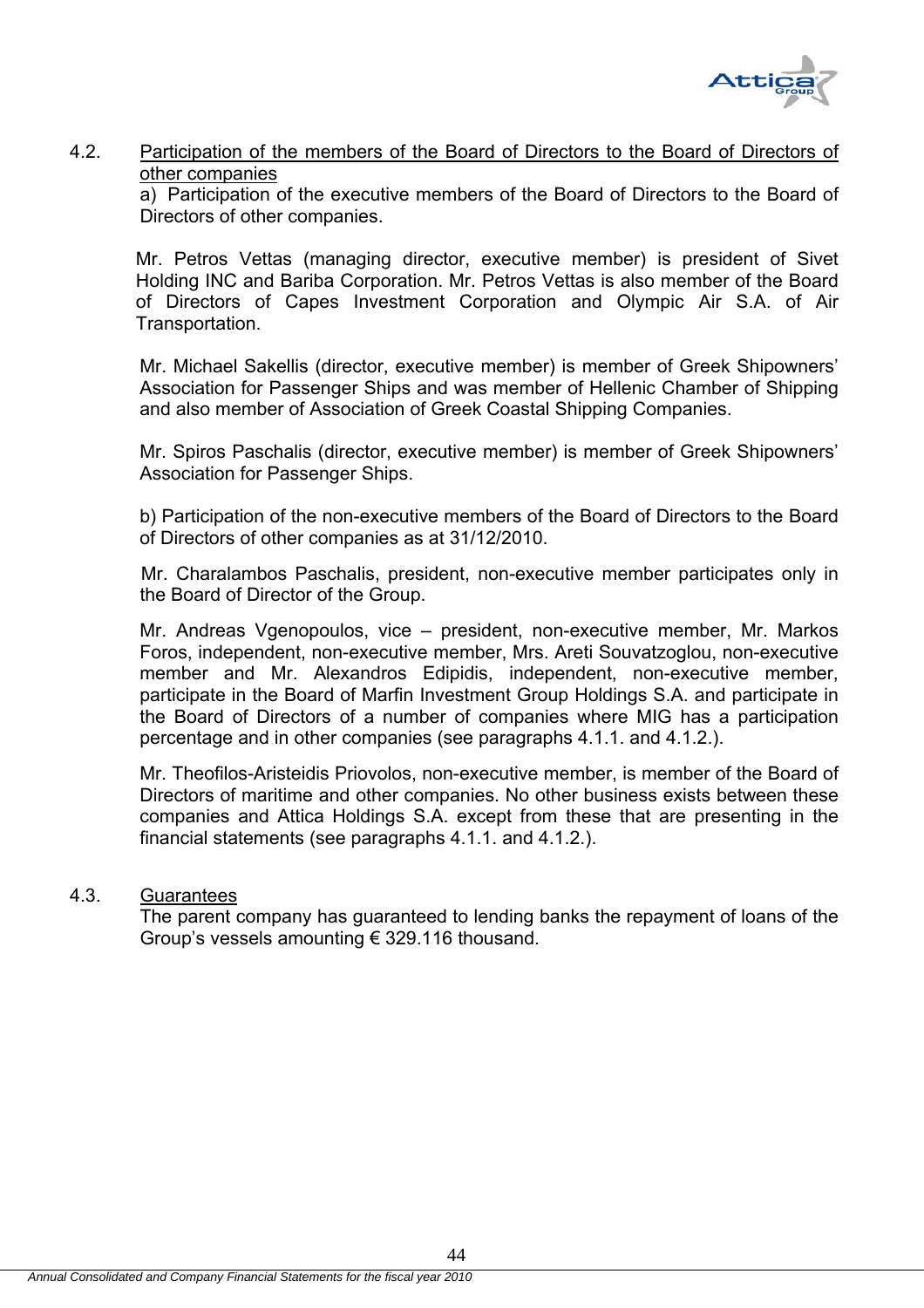

# 4.4. Board of Directors and Executive Directors' Fees

|                                                | 31/12/2010 | 31/12/2009 |
|------------------------------------------------|------------|------------|
| Salaries & other employees benefits            | 3.471      | 3.230      |
| Social security costs                          | 271        | 268        |
| B.O.D. Remuneration (fiscal years 2007 - 2006) |            |            |
| <b>Termination benefits</b>                    |            |            |
| Share-based payments                           |            |            |
| <b>Total</b>                                   | 3.742      | 3.498      |
|                                                | 31/12/2010 | 31/12/2009 |
| Number of key management personnel             | 14         | 14         |

During the fiscal year 2011 will not be paid any Board of Directors' fees. Key management personnel are those persons having authority and responsibility for planning, directing and controlling the activities of the entity, directly or indirectly, including any director (whether executive or otherwise) of that entity.

## **5. Financial statements analysis**

The figures of the period  $1/1 - 31/12/2010$  are not fully comparable with the corresponding figures of continuing operations of the previous year because:

- a) the vessel Superfast V operated in Adriatic Sea during the whole course of the fiscal year 2009, while in the present period was deployed until its sale on 16/2/2010.
- b) the vessel Superfast Two has been deployed in the present period while in the previous year began its deployment as of  $4<sup>th</sup>$  October 2009.
- c) the vessel Blue Horizon operated in Adriatic Sea during the whole course of the fiscal year 2009, while in the present period is deployed in domestic routes.
- d) as of 12th March, 2009, Superfast XII, which is rerouted from the Greece-Italy routes, commenced trading between Piraeus and Herakleion, Crete.

## 5.1. Revenue Analysis and Geographical Segment Report

The Group has decided to provide information based on the geographical segmentation of its operations.

The Group operates in the Greek Domestic Routes and in Adriatic Sea The Group's vessels provide transportation services to passengers, private vehicles and freight.

### **Seasonality**

The Group's sales are highly seasonal. The highest traffic for passengers and vehicles is observed during the months July, August and September while the lowest traffic for passengers and vehicles is observed between November and February. On the other hand, freight sales are not affected significantly by seasonality.

The Company, as a holding company, does not have any sales activity and for this reason there is no revenue analysis by geographical segment.

The consolidated results and other information per segment for the period  $1/1 -$ 31/12/2010 are as follows: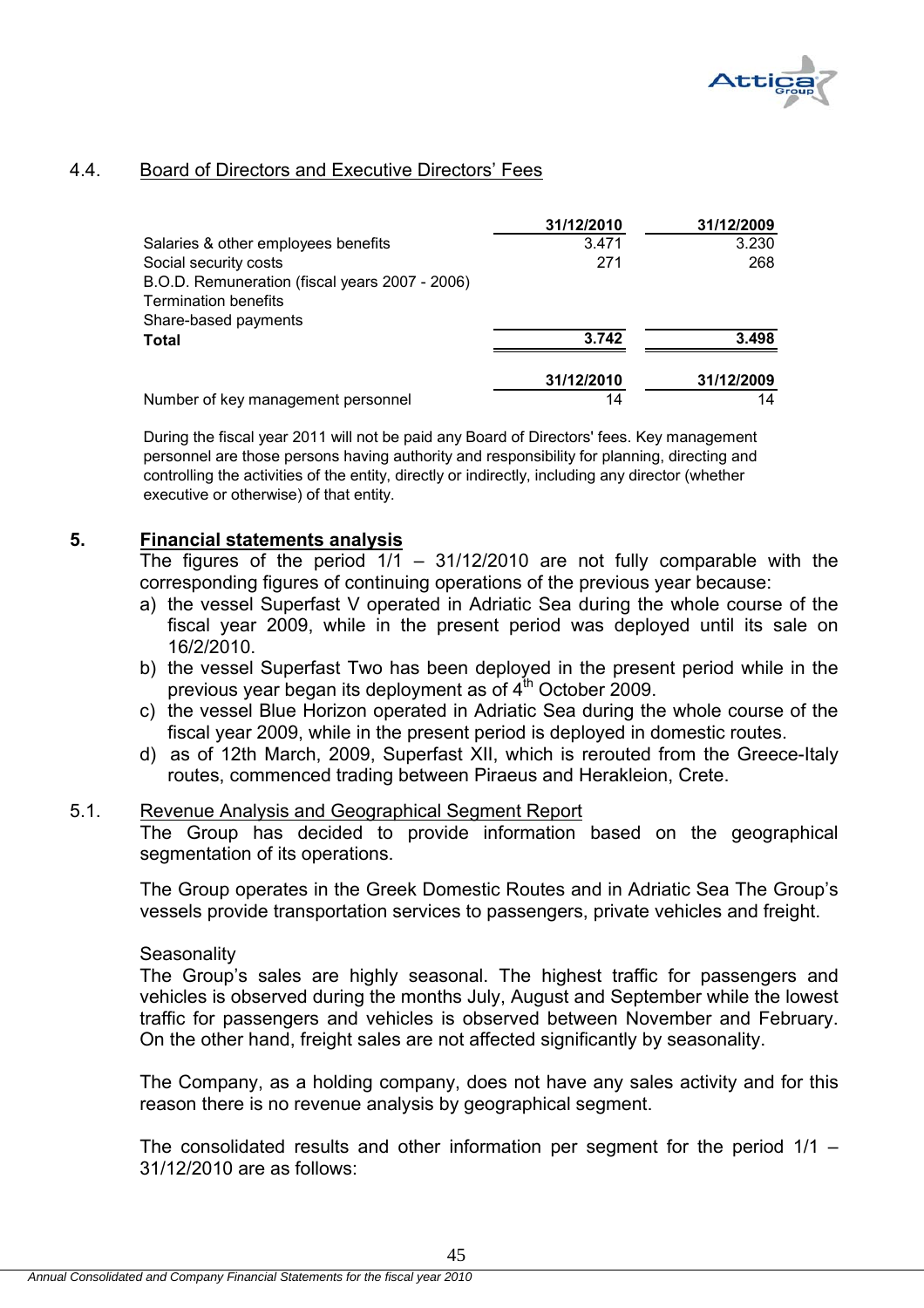

|                                                                                                                            | <b>GROUP</b>                        |                                |                          |                                |  |
|----------------------------------------------------------------------------------------------------------------------------|-------------------------------------|--------------------------------|--------------------------|--------------------------------|--|
|                                                                                                                            | 1/1-31/12/2010                      |                                |                          |                                |  |
| Geographical Segment                                                                                                       | Domestic<br>Routes                  | <b>Adriatic Seal</b>           | Other <sup>*</sup>       | Total                          |  |
| <b>Income elements</b>                                                                                                     |                                     |                                |                          |                                |  |
| Fares                                                                                                                      | 148.461                             | 97.121                         |                          | 245.582                        |  |
| <b>On-board Sales</b>                                                                                                      | 11.990                              | 13.875                         |                          | 25.865                         |  |
| Travel Agency Services (Intersector Sales)<br><b>Intersector Sales Write-offs</b>                                          |                                     |                                | 74                       | 74                             |  |
| <b>Total Revenue</b>                                                                                                       | 160.451                             | 110.996                        | 74                       | 271.521                        |  |
| <b>Operating Expenses</b><br>Management & Distribution Expenses<br>Other revenue / expenses                                | $-143.748$<br>$-31.881$<br>289      | $-103.828$<br>$-18.208$<br>440 | $-21$<br>$-4.257$<br>217 | $-247.597$<br>$-54.346$<br>946 |  |
| Earnings before taxes, investing and financial results                                                                     | $-14.889$                           | $-10.600$                      | $-3.987$                 | $-29.476$                      |  |
| <b>Financial results</b><br>Earnings before taxes, investing and financial results,                                        | $-7.841$                            | $-6.131$                       | $-952$                   | $-14.924$                      |  |
| depreciation and amortization                                                                                              | 2.137                               | $-660$                         | $-3.940$                 | $-2.463$                       |  |
| Profit/Loss before Taxes                                                                                                   | $-22.463$                           | $-16.998$                      | $-4.939$                 | $-44.400$                      |  |
| Income taxes                                                                                                               | $-1.870$                            | $-817$                         | $-2.239$                 | $-4.926$                       |  |
| Profit/Loss after Taxes                                                                                                    | $-24.332$                           | $-17.817$                      | $-7.177$                 | $-49.326$                      |  |
| Customer geographic distribution<br>Greece<br>Europe<br>Third countries<br><b>Total Fares &amp; Travel Agency Services</b> | 237.833<br>33.406<br>282<br>271.521 |                                |                          |                                |  |

|                                       | 1/1-31/12/2010     |              |         |           |
|---------------------------------------|--------------------|--------------|---------|-----------|
| Geographical Segment                  | Domestic<br>Routes | Adriatic Sea | Other * | Total     |
| <b>Assets and liabilities figures</b> |                    |              |         |           |
| Vessels' Book Value at 01/01          | 386.392            | 320.171      |         | 706.563   |
| Additions                             | 1.339              | 1.745        |         | 3.084     |
| Vessels' redeployment                 |                    |              |         |           |
| Assets classified as held for sale    | $-682$             |              |         | -682      |
| Depreciation for the Period           | $-16.144$          | $-9.959$     |         | $-26.103$ |
| Net Book Value of vessels at 31/12    | 370.905            | 311.957      |         | 682.862   |
| Other tangible Assets**               |                    |              | 55.378  | 55.378    |
| <b>Total Net Fixed Assets</b>         | 370.905            | 311.957      | 55.378  | 738.240   |
| Long-term and Short-term liabilities  | 168.369            | 161.706      | 6.000   | 336.075   |

\* The column "Other" includes the parent company, the 100% subsidiary ATTICA PREMIUM S.A. and the subsidiaries shipowning companies of the under construction vessels.

 Co. Ltd. (DSME), Korea. \*\* The row "Other tangible Assets" and the column "Other" include the amount € 53.085 thousand which concerns the building of two new car-passenger ferries at Daewoo Shipbuilding and Marine Engineering

46

### Agreements sheet of Assets and Liabilities at 31/12/2010

| Net Book Value of vessels            | € 738.240 |
|--------------------------------------|-----------|
| <b>Unallocated Assets</b>            | € 120.023 |
| <b>Total Assets</b>                  | € 858.263 |
| Long-term and Short-term liabilities | € 336.075 |
| <b>Unallocated Liabilities</b>       | € 51.147  |
| <b>Total Liabilities</b>             | € 387.222 |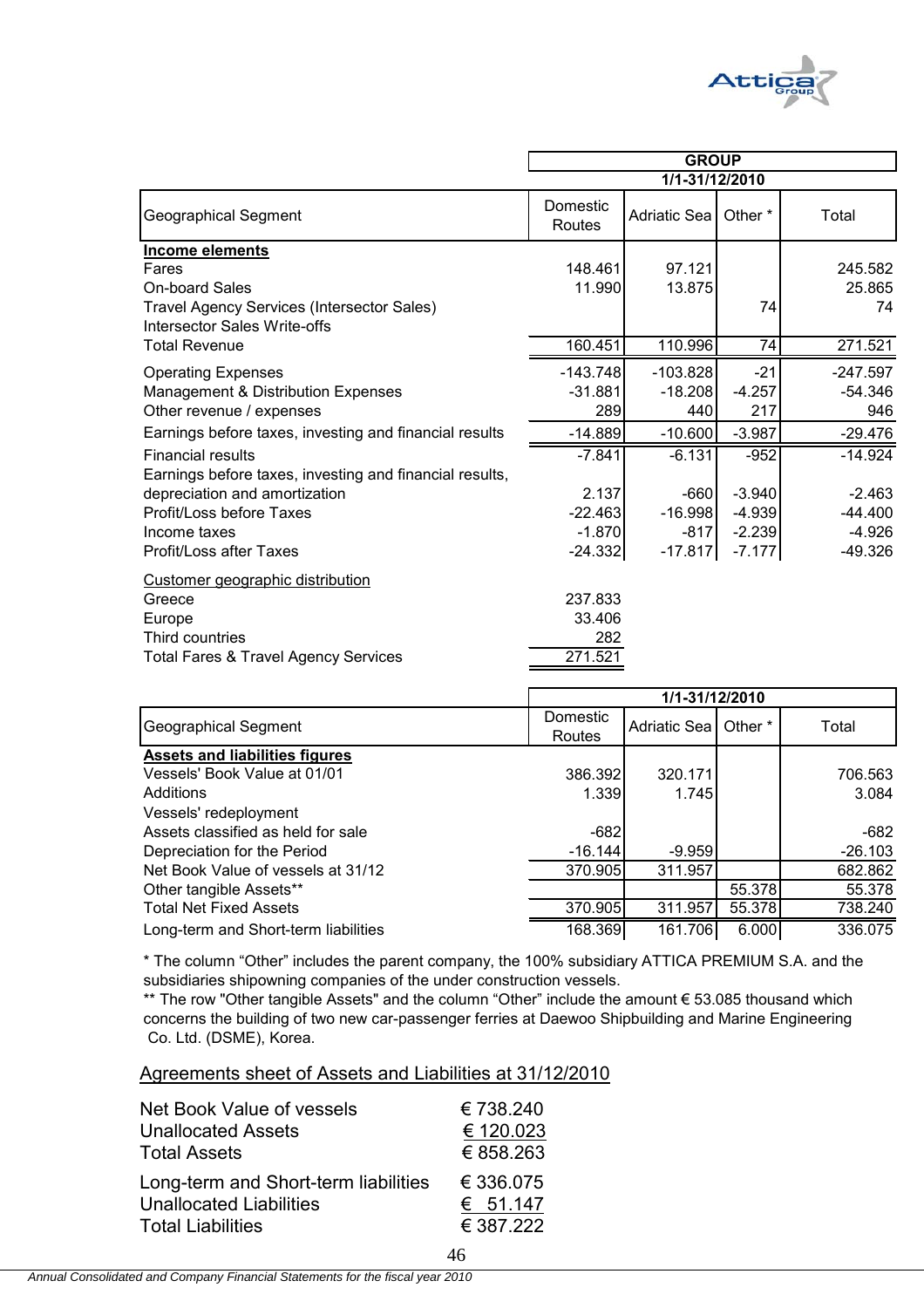

Revenue from Fares in Domestic routes includes the grants received for public services performed under contracts with the Ministry of Maritime Affairs, Islands and Fisheries amounting  $\epsilon$  10.798 thousand for the period 1/1 – 31/12/2010 and  $\epsilon$  8.817 thousand for the period  $1/1 - 31/12/2009$ .

There are no transactions related to income and expenses between segments.

The vessels' values represent the tangible assets in the geographical segments where the vessels operate in.

The consolidated results and other information per segment for the period 1/1 – 31/12/2009 are as follows: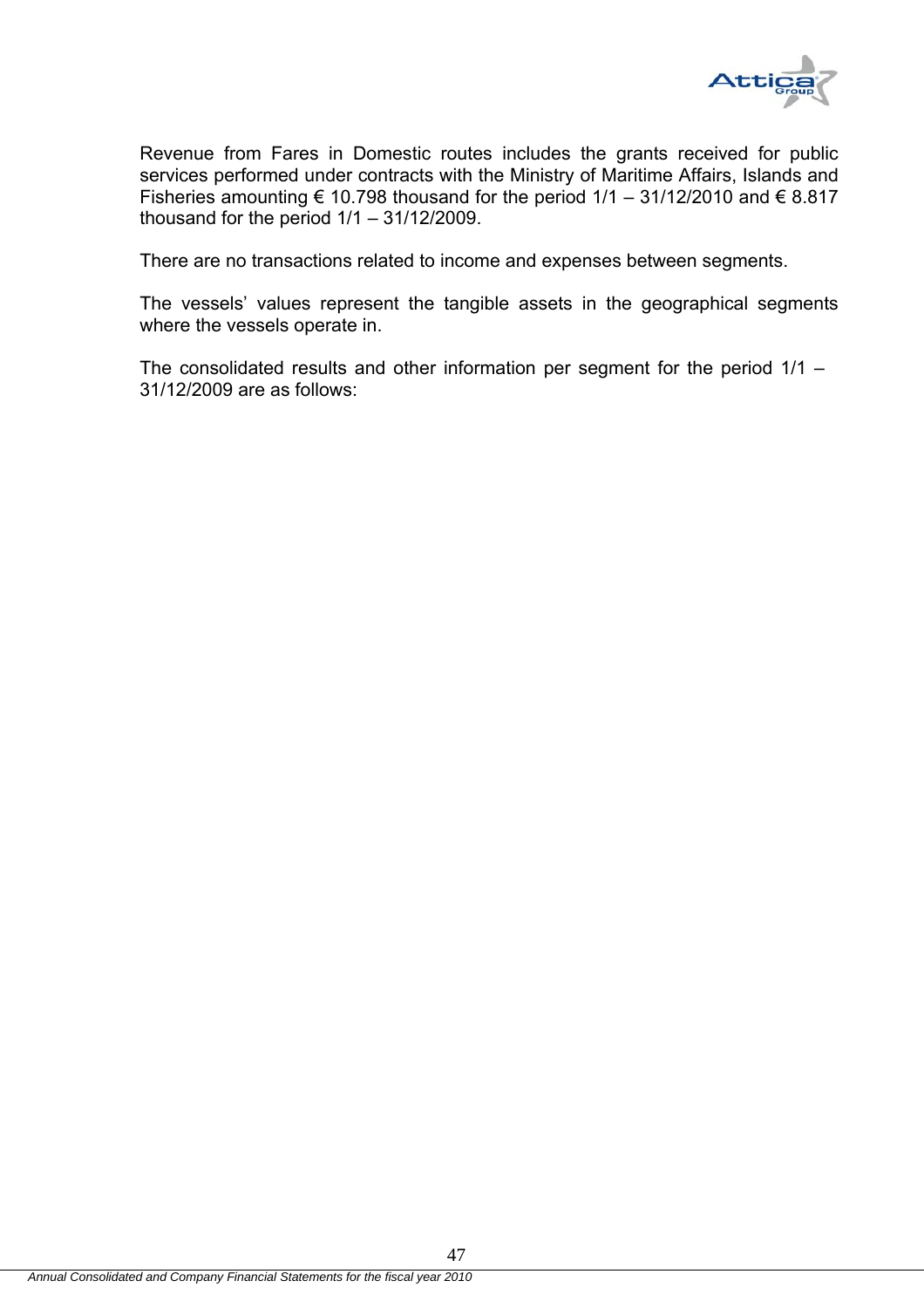

|                                                         | <b>GROUP</b>       |                     |                    |            |
|---------------------------------------------------------|--------------------|---------------------|--------------------|------------|
|                                                         |                    | 1/1-31/12/2009      |                    |            |
| <b>Geographical Segment</b>                             | Domestic<br>Routes | <b>Adriatic Sea</b> | Other <sup>*</sup> | Total      |
| <b>Income elements</b>                                  |                    |                     |                    |            |
| Fares                                                   | 150.264            | 122.753             |                    | 273.017    |
| <b>On-board Sales</b>                                   | 10.756             | 18.125              |                    | 28.881     |
| Travel Agency Services (Intersector Sales)              |                    |                     | 5.077              | 5.077      |
| <b>Intersector Sales Write-offs</b>                     |                    |                     | $-4.497$           | $-4.497$   |
| <b>Total Revenue</b>                                    | 161.020            | 140.878             | 580                | 302.478    |
| <b>Operating Expenses</b>                               | $-119.118$         | $-126.699$          | $-366$             | $-246.183$ |
| Management & Distribution Expenses                      | $-30.004$          | $-24.034$           | $-2.608$           | $-56.646$  |
| Other revenue / expenses                                | 707                | 136                 | 172                | 1.015      |
| Earnings before taxes, investing and financial results  | 12.605             | $-9.719$            | $-2.222$           | 664        |
| <b>Financial results</b>                                | $-6.725$           | $-11.484$           | $-2.801$           | $-21.010$  |
| Earnings before taxes, investing and financial results, |                    |                     |                    |            |
| depreciation and amortization                           | 27.915             | 3.256               | $-2.100$           | 29.071     |
| Profit/Loss before Taxes                                | 5.880              | $-24.737$           | $-5.023$           | $-23.880$  |
| Income taxes                                            | $-99$              | $-477$              | $-2.993$           | $-3.569$   |
| Profit/Loss after Taxes                                 | 5.781              | $-25.214$           | $-8.016$           | $-27.449$  |
| Customer geographic distribution                        |                    |                     |                    |            |
| Greece                                                  | 261.578            |                     |                    |            |
| Europe                                                  | 40.796             |                     |                    |            |
| Third countries                                         | 104                |                     |                    |            |
| <b>Total Fares &amp; Travel Agency Services</b>         | 302.478            |                     |                    |            |
|                                                         |                    | 1/1-31/12/2009      |                    |            |
| <b>Geographical Segment</b>                             | Domestic<br>Routes | <b>Adriatic Sea</b> | Other*             | Total      |
| <b>Assets and liabilities figures</b>                   |                    |                     |                    |            |
| Vessels' Book Value at 01/01                            | 212.728            | 526.322             |                    | 739.050    |
| Additions                                               | 665                | 1.879               |                    | 2.544      |
| Vessels' redeployment                                   | 189.269            | $-189.269$          |                    |            |
| Vessel acquisitions in the present period               |                    | 76.000              |                    | 76.000     |
| Non-current assets classified as held for sale          |                    | $-81.500$           |                    | $-81.500$  |
| Vessels' Disposals                                      |                    |                     |                    |            |

Other tangible Assets\*\* 1.339 1.300 28.853 31.492 Total Net Fixed Assets 387.731 321.471 28.853 Long-term and Short-term liabilities 186.833 176.124 559 363.516 Engineering Co. Ltd. (DSME), Korea. prepayment for the building of two new car-passenger ferries at Daewoo Shipbuilding and Marine \* The column "Other" includes the parent company and the 100% subsidiary ATTICA PREMIUM S.A. \*\* The row "Other tangible Assets" and the column "Other" include the amount € 25.942 thousand as a

Depreciation for the Period **COV** -16.270 -13.261 -13.261 -13.261 -29.531 Net Book Value of vessels at 31/12<br>
Other tangible Assets\*\* discussed: 1.339 1.339 1.300 28.853 31.492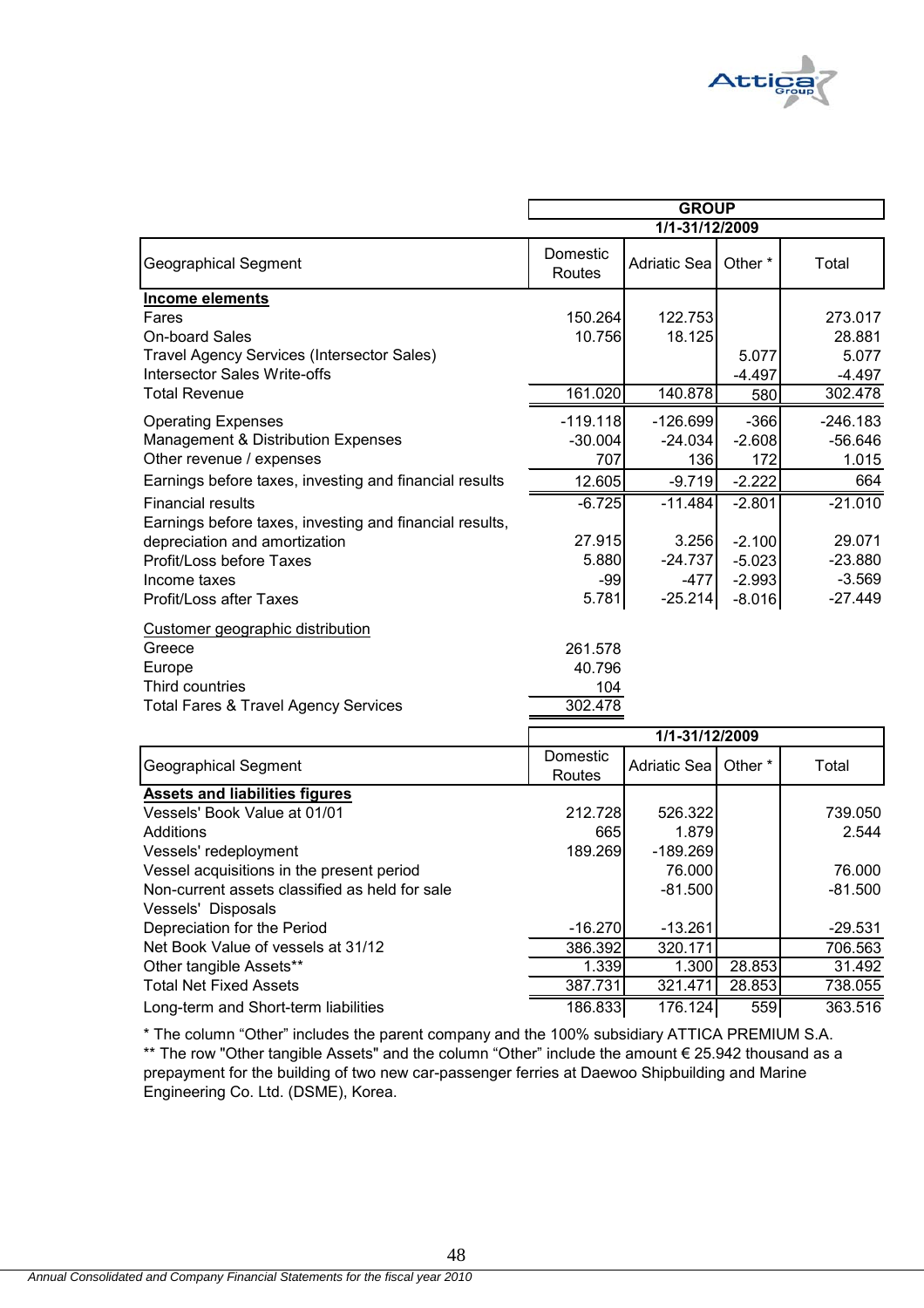

# Agreements sheet of Assets and Liabilities at 31/12/2009

| <b>Net Book Value of vessels</b>     | €738.055  |
|--------------------------------------|-----------|
| <b>Unallocated Assets</b>            | € 189.937 |
| <b>Total Assets</b>                  | € 927.992 |
| Long-term and Short-term liabilities | € 363.516 |
| <b>Unallocated Liabilities</b>       | € 93.427  |
| <b>Total Liabilities</b>             | €456.943  |

# 5.2. Cost of sales – Administrative Expenses- Distribution Expenses

Below can be obtained the Cost of sales analysis, administrative expenses and distribution expenses analysis as stated in the Income Statement for the period ended 31/12 2010 and 2009.

| <b>GROUP</b><br><b>Retirement benefits</b> |               | 31/12/2010                 |                                 |              |               | 31/12/2009                        |                                 |              |
|--------------------------------------------|---------------|----------------------------|---------------------------------|--------------|---------------|-----------------------------------|---------------------------------|--------------|
|                                            | Cost of sales | Administrative<br>expenses | <b>Distribution</b><br>expenses | <b>Total</b> | Cost of sales | <b>Administrative</b><br>expenses | <b>Distribution</b><br>expenses | <b>Total</b> |
|                                            |               | 636                        |                                 | 636          |               | 351                               |                                 | 351          |
| Wages and Other employee benefits          | 53.112        | 18.853                     |                                 | 71.965       | 53.557        | 18.201                            |                                 | 71.758       |
| Inventory cost                             | 5.864         |                            |                                 | 5.864        | 6.264         |                                   |                                 | 6.264        |
| Tangible Assets depreciation               | 26.103        | 543                        |                                 | 26.646       | 27.497        | 501                               |                                 | 27.998       |
| Intangible Assets depreciation             |               | 367                        |                                 | 367          |               | 409                               |                                 | 409          |
| Third party expenses                       |               | 937                        |                                 | 937          |               | 1.451                             |                                 | 1.451        |
| Third party benefits                       |               | 314                        |                                 | 314          |               | 470                               |                                 | 470          |
| <b>Telecommunication Expenses</b>          |               | 252                        |                                 | 252          |               | 336                               |                                 | 336          |
| Operating leases rentals                   |               | 1.833                      |                                 | 1.833        |               | 1.766                             |                                 | 1.766        |
| Taxes & Duties                             |               | 134                        |                                 | 134          |               | 32                                |                                 | 32           |
| Fuels - Lubricant                          | 119.466       |                            |                                 | 119.466      | 110.184       |                                   |                                 | 110.184      |
| Provisions                                 |               |                            | 2.384                           | 2.384        |               |                                   | 1.531                           | 1.531        |
| Insurance                                  | 3.380         | 37                         |                                 | 3.417        | 3.509         | 25                                |                                 | 3.534        |
| Repairs and maintenance                    | 22.050        | 956                        |                                 | 23.006       | 25.527        | 1.225                             |                                 | 26.752       |
| Other advertising and promotion expenses   |               |                            | 4.578                           | 4.578        |               |                                   | 5.580                           | 5.580        |
| Sales commission                           |               |                            | 21.190                          | 21.190       |               |                                   | 22.464                          | 22.464       |
| Port expenses                              | 12.941        |                            |                                 | 12.941       | 14.034        |                                   |                                 | 14.034       |
| Other expenses                             |               | 1.061                      |                                 | 1.061        | 366           | 1.537                             | 579                             | 2.482        |
| Donations                                  |               | 16                         |                                 | 16           |               | 60                                |                                 | 60           |
| Transportation expenses                    |               | 95                         |                                 | 95           |               | 128                               |                                 | 128          |
| Consumables                                | 4.681         | 160                        |                                 | 4.841        | 5.245         |                                   |                                 | 5.245        |
| Total costs from continuing operations     | 247.597       | 26.194                     | 28.152                          | 301.943      | 246.183       | 26.492                            | 30.154                          | 302.829      |
| Total costs from discontinued operations   |               |                            |                                 |              |               |                                   |                                 |              |
| <b>Total</b>                               | 247.597       | 26.194                     | 28.152                          | 301.943      | 246.183       | 26.492                            | 30.154                          | 302.829      |

The effect of change in fuel oil prices in the income statement of the Group and the hedging risk reaction are presented in paragraph 3.1.6.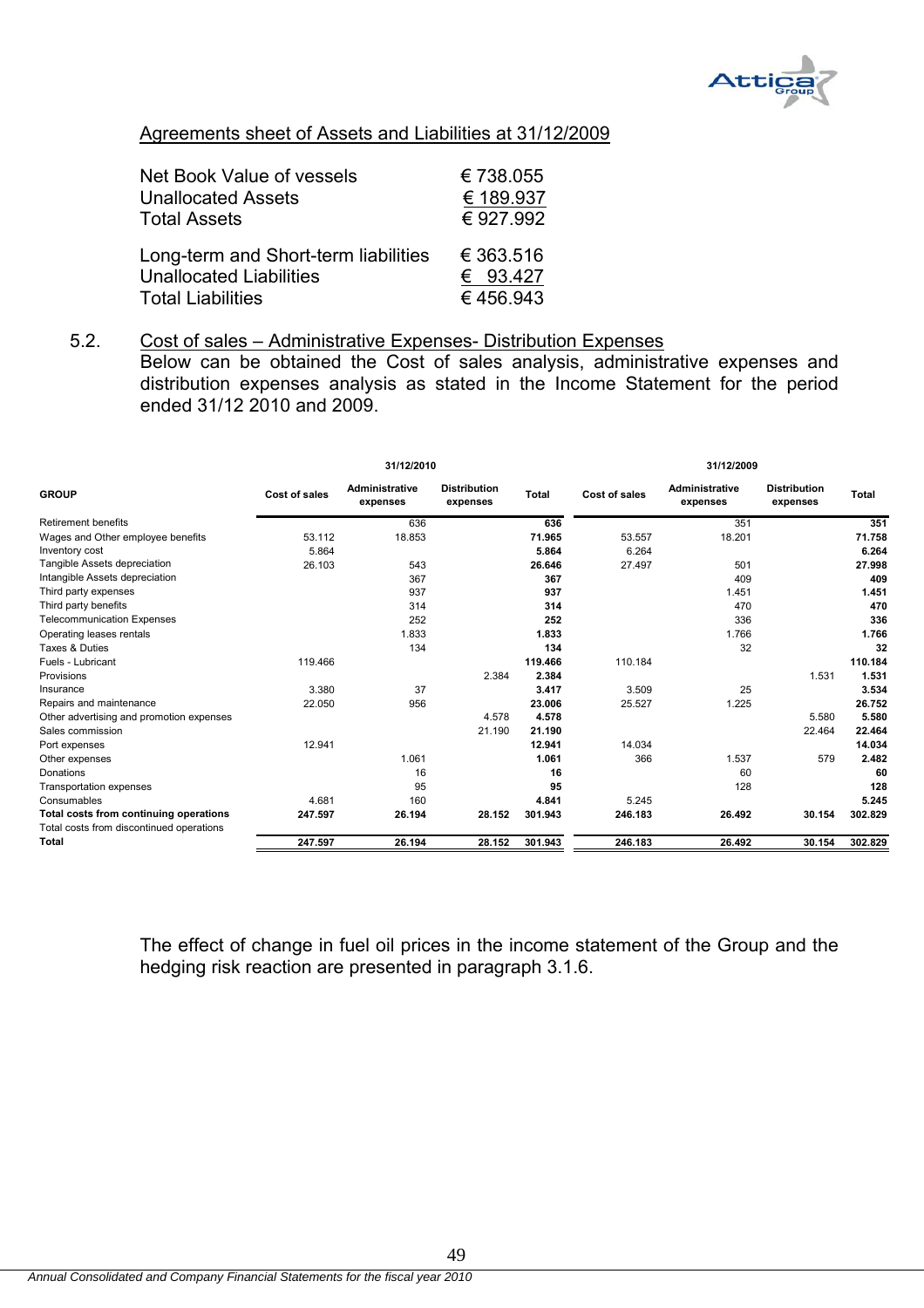

| <b>COPMANY</b>                           | Cost of<br>sales | Administrative<br>expenses | <b>Distribution</b><br>expenses | Total        | Cost of<br>sales | Administrative<br>expenses | <b>Distribution</b><br>expenses | <b>Total</b> |
|------------------------------------------|------------------|----------------------------|---------------------------------|--------------|------------------|----------------------------|---------------------------------|--------------|
| <b>Retirement benefits</b>               |                  | 9                          |                                 | 9            |                  | 15                         |                                 | 15           |
| Wages and Other employee benefits        |                  | 1.018                      |                                 | 1.018        |                  | 674                        |                                 | 674          |
| Inventory cost                           |                  |                            |                                 |              |                  |                            |                                 |              |
| Tangible Assets depreciation             |                  | 62                         |                                 | 62           |                  | 50                         |                                 | 50           |
| Intangible Assets depreciation           |                  | 25                         |                                 | 25           |                  | 28                         |                                 | 28           |
| Third party expenses                     |                  | 326                        |                                 | 326          |                  | 345                        |                                 | 345          |
| Third party benefits                     |                  |                            |                                 |              |                  |                            |                                 |              |
| <b>Telecommunication Expenses</b>        |                  | 4                          |                                 | 4            |                  | 9                          |                                 | 9            |
| Operating leases rentals                 |                  | 294                        |                                 | 294          |                  | 284                        |                                 | 284          |
| Taxes & Duties                           |                  | 4                          |                                 | 4            |                  | 8                          |                                 | 8            |
| Fuels - Lubricant                        |                  |                            |                                 |              |                  |                            |                                 |              |
| Provisions                               |                  |                            |                                 |              |                  |                            |                                 |              |
| Impairment of assets                     |                  |                            |                                 |              |                  |                            |                                 |              |
| Insurance                                |                  | 13                         |                                 | 13           |                  |                            |                                 | 1            |
| Repairs and maintenance                  |                  | $\overline{2}$             |                                 | $\mathbf{2}$ |                  | 8                          |                                 | 8            |
| Other advertising and promotion expenses |                  |                            |                                 |              |                  |                            |                                 |              |
| Sales commission                         |                  |                            |                                 |              |                  |                            |                                 |              |
| Port expenses                            |                  |                            |                                 |              |                  |                            |                                 |              |
| Other expenses                           |                  | 146                        |                                 | 146          |                  | 193                        |                                 | 193          |
| Donations                                |                  |                            |                                 |              |                  |                            |                                 |              |
| <b>Transportation expenses</b>           |                  |                            |                                 |              |                  |                            |                                 |              |
| Consumables                              |                  |                            |                                 |              |                  |                            |                                 |              |
| Total costs from continuing operations   |                  | 1.903                      |                                 | 1.903        |                  | 1.615                      |                                 | 1.615        |
| Total costs from discontinued operations |                  |                            |                                 |              |                  |                            |                                 |              |
| Total                                    | 0                | 1.903                      | 0                               | 1.903        | 0                | 1.615                      | 0                               | 1.615        |
|                                          |                  |                            |                                 |              |                  |                            |                                 |              |

# 5.3. Other Operating Income

Other operating income analysis can be obtained below, as stated in the Income Statement for the period ended 31/12 2010 and 2009.

|                                                     | <b>GROUP</b> |            |            | <b>COMPANY</b> |
|-----------------------------------------------------|--------------|------------|------------|----------------|
|                                                     | 31/12/2010   | 31/12/2009 | 31/12/2010 | 31/12/2009     |
| Rent income                                         | 11           | 136        |            |                |
| Income from subsidies                               | 56           | 24         |            |                |
| Compensations                                       | 283          | 210        |            |                |
| Sales commission income                             |              |            |            |                |
| Income from reversal of unrealized provisions       | 448          | 645        |            | 126            |
| Other income                                        | 148          |            |            |                |
| Reversal of provisions                              |              |            |            |                |
| Other operating income from continuing operations   | 946          | 1.015      | 0          | 126            |
| Other operating income from discontinued operations |              |            |            |                |
| Total other opeating income                         | 946          | 1.015      |            | 126            |
|                                                     |              |            |            |                |

# 5.4. Other financial results

|                                                              | <b>GROUP</b> |            | <b>COMPANY</b> |            |
|--------------------------------------------------------------|--------------|------------|----------------|------------|
|                                                              | 31/12/2010   | 31/12/2009 | 31/12/2010     | 31/12/2009 |
| Fair value's measurement transfer to earnings                |              |            | -4.787         | $-15.873$  |
| Fair value of derivatives                                    |              |            |                |            |
| Derivatives:                                                 |              |            |                |            |
| -Cash flow hedge (transferred in Equity)                     | $-2.363$     | $-6.440$   | -44            |            |
| - Results from non-hedging derivatives                       | 588          |            | 588            | $-4.888$   |
| Results from derivatives (oils)                              |              |            |                |            |
| Foreign exchange gains                                       | 321          | 4.460      | 33             | 2.182      |
| Foreign exchange losses                                      | $-170$       | $-4.253$   | $-22$          | $-2.440$   |
| Other financial results                                      |              |            |                |            |
| Other financial results income from continuing<br>operations | $-1.624$     | $-6.233$   | $-4.233$       | $-21.019$  |
| Other financial results income from discontinued operations  |              |            |                |            |
| <b>Total other financial results</b>                         | $-1.624$     | $-6.233$   | $-4.233$       | $-21.019$  |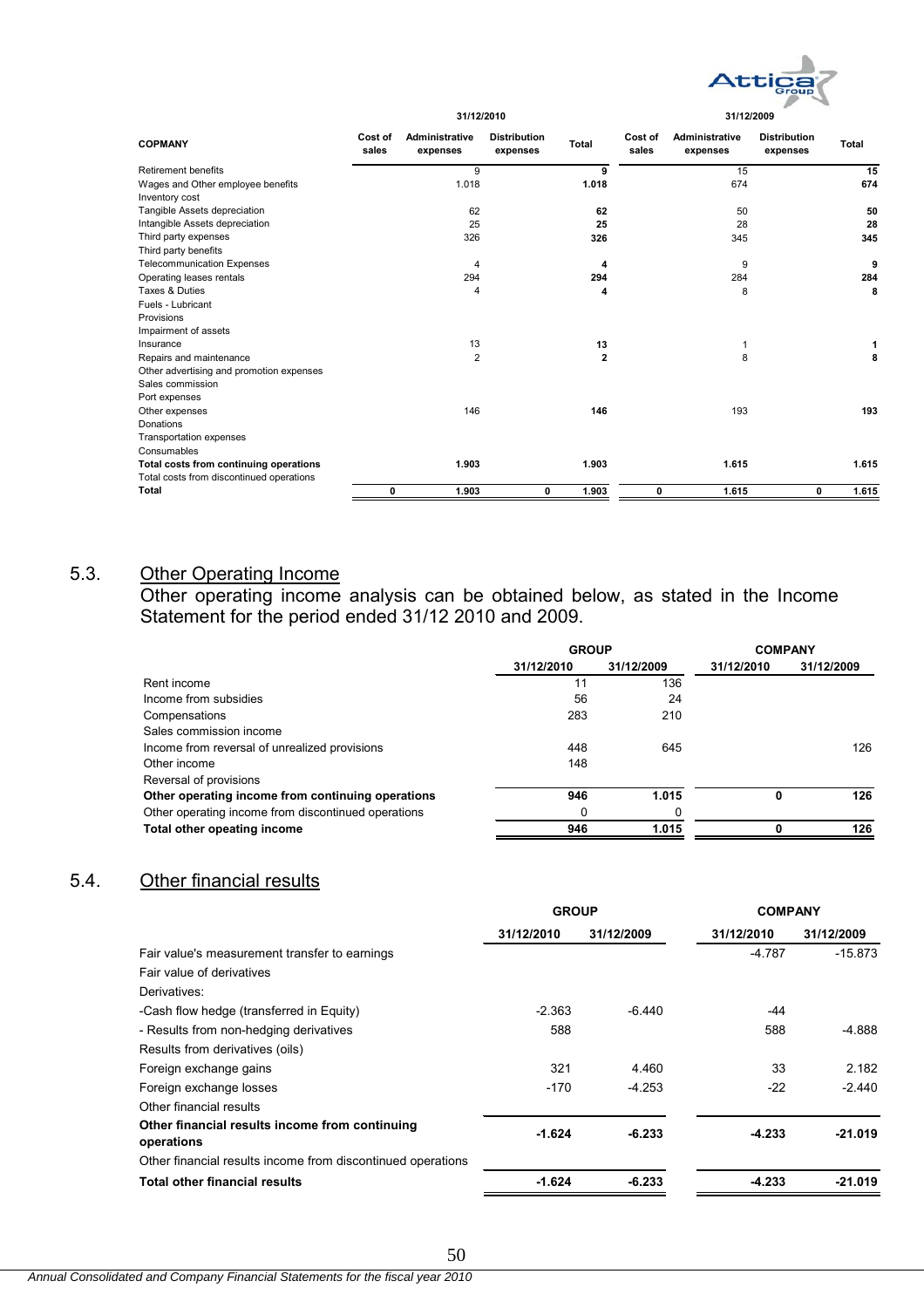

During 2010, the amount of loss resulting from the above hedge is  $\epsilon$  2.363 thousand.

Furthermore, Group's Income Statement includes the total amount of  $\epsilon$  7.991 thousand as cash flow hedge from derivatives.

### Foreign Exchange Differences

They were created from the revaluation at 31/12/2010 of the balances of the cash and cash equivalents, receivables and payables in foreign currencies.

### 5.5. Financial expenses

|                                                       | <b>GROUP</b> |            | <b>GROUP</b> |            |
|-------------------------------------------------------|--------------|------------|--------------|------------|
|                                                       | 31/12/2010   | 31/12/2009 | 31/12/2010   | 31/12/2009 |
| Interest expenses from long-term loans                | 5.249        | 7.739      |              |            |
| Interest expenses from short-term loans               |              |            |              |            |
| Interest expenses from bonds                          | 5.040        | 4.602      |              |            |
| Interest expenses from discount rate                  | 3.237        | 3.272      |              |            |
| Finance charges payable under finance leases and hire |              |            |              |            |
| purchase contracts                                    | 19           | 46         |              |            |
| Interest from Bank overdraft accounts                 |              |            |              |            |
| Charge from retirement employee benefits              | 138          | 117        | 6            | 7          |
| Commission for guaranties                             | 46           | 60         |              | 13         |
| Other interest related expenses                       | 304          | 261        | 3            | 6          |
| Interest from derivatives                             |              |            |              |            |
| Financial expenses from continuing operations         | 14.033       | 16.098     | 9            | 26         |
| Financial expenses from discontinued operations       |              |            |              |            |
| <b>Total financial expenses</b>                       | 14.033       | 16.098     | 9            | 26         |

# 5.6. Financial income

|                                               | <b>GROUP</b> |            | <b>COMPANY</b> |            |
|-----------------------------------------------|--------------|------------|----------------|------------|
|                                               | 31/12/2010   | 31/12/2009 | 31/12/2010     | 31/12/2009 |
| <b>Bank interest</b>                          | 733          | 1.321      | 359            | 659        |
| Other interest related incomes                |              |            |                |            |
| Financial income from continuing operations   | 733          | 1.321      | 359            | 659        |
| Financial income from discontinued operations |              |            |                |            |
| <b>Total financial income</b>                 | 733          | 1.321      | 359            | 659        |

### 5.7. Dividends income

The company received as dividend of fiscal year 2009 the amount of  $\epsilon$  5.479 thousand from its 100% subsidiary Blue Star Ferries Maritime S.A. The above amount is written-off in the consolidated accounts of ATTICA GROUP.

## 5.8. Income taxes

Special taxation policies apply on the Group's profits. Consequently, it is believed that the following analysis provides a better understanding of the income taxes.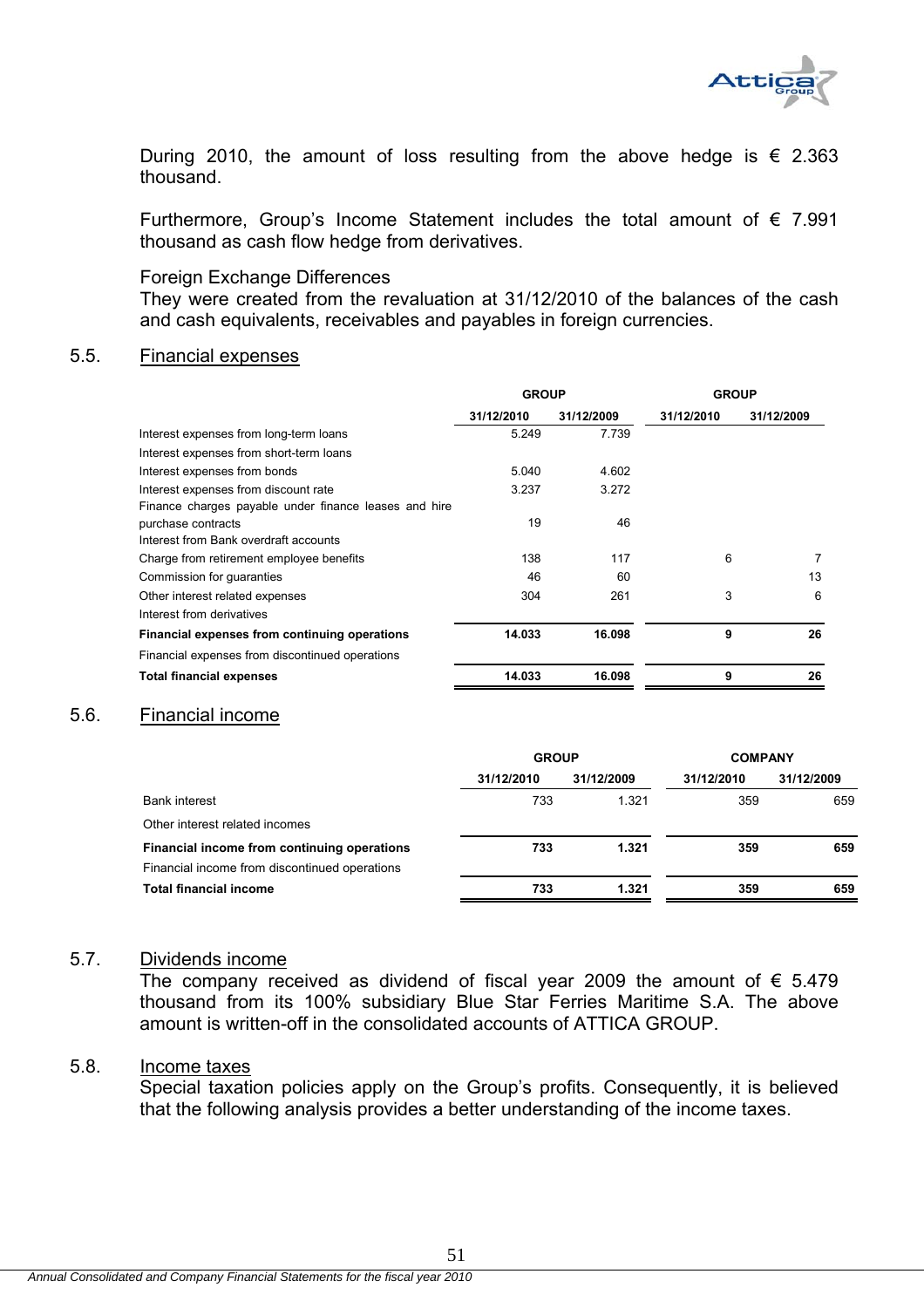

|                                      | <b>GROUP</b> |            | <b>COMPANY</b> |            |
|--------------------------------------|--------------|------------|----------------|------------|
|                                      | 31/12/2010   | 31/12/2009 | 31/12/2010     | 31/12/2009 |
| Dividend distribution Tax            | 11           | 450        |                | 327        |
| Property Tax                         |              |            |                |            |
| Tax according to Law 27/75           | 88           | 99         |                |            |
| Provision for unaudited fiscal years |              |            |                |            |
| Taxes charged from the taxation      |              |            |                |            |
| audit                                |              | 98         |                | 35         |
| Special lump sum contribution L.     |              |            |                |            |
| 3845/2010                            | 4.541        | 2.922      | 1.953          | 2.625      |
| Deferred tax expense                 | 286          |            |                |            |
| Total                                | 4.926        | 3.569      | 1.953          | 2.987      |
|                                      |              |            |                |            |

A comparison between the annual tax rates is not possible, because, as already stated in paragraph 2.16, the income tax is related to the profits that do not stem from the shipping operation. The Group uses different depreciation policies from those that the tax law determines. This differentiation does not create any deferred tax receivable or liability due to the fact that most of the Group's subsidiaries operate exclusively in passenger shipping.

The above amounts include the special lump sum contribution L.3845/2010.

The parent company has been audited by tax authorities until the fiscal year 2007.

All the companies included in the consolidation of Superfast Group have been audited by tax authorities until the fiscal year 2006.

All the companies included in the consolidation of Blue Star Group has been audited by tax authorities until the fiscal year 2007. The only exception to the above is the subsidiary company Blue Star Ferries S.A. which has been audited by tax authorities until the fiscal year 2008.

The subsidiary company Attica Premium S.A. has been audited by tax authorities until the fiscal year 2005.

The subsidiaries of ATTICA HOLDINGS S.A. have already made a tax provision of  $\epsilon$ 155 thousand for the unaudited fiscal years. The parent company has made a tax provision of  $\epsilon$  20 thousand. For the subsidiaries registered outside the European Union, which do not have an establishment in Greece, there is no obligation for taxation audit.

### 5.9. Earning per share – basic

Earning per share – basic are calculated by dividing the profit or loss attributable to shareholders of the parent company, by the weighted average number of ordinary shares in issue during the year.

|                                                                    | 2010        | 2009        |
|--------------------------------------------------------------------|-------------|-------------|
| profit / (loss) attributable to shareholders of the parent company | $-49.326$   | -27.4491    |
| the weighted average number of ordinary shares                     | 161.454.753 | 141.613.700 |
| Earnings Per Share - basic (in €)                                  | $-0.3055$   | $-0.1938$   |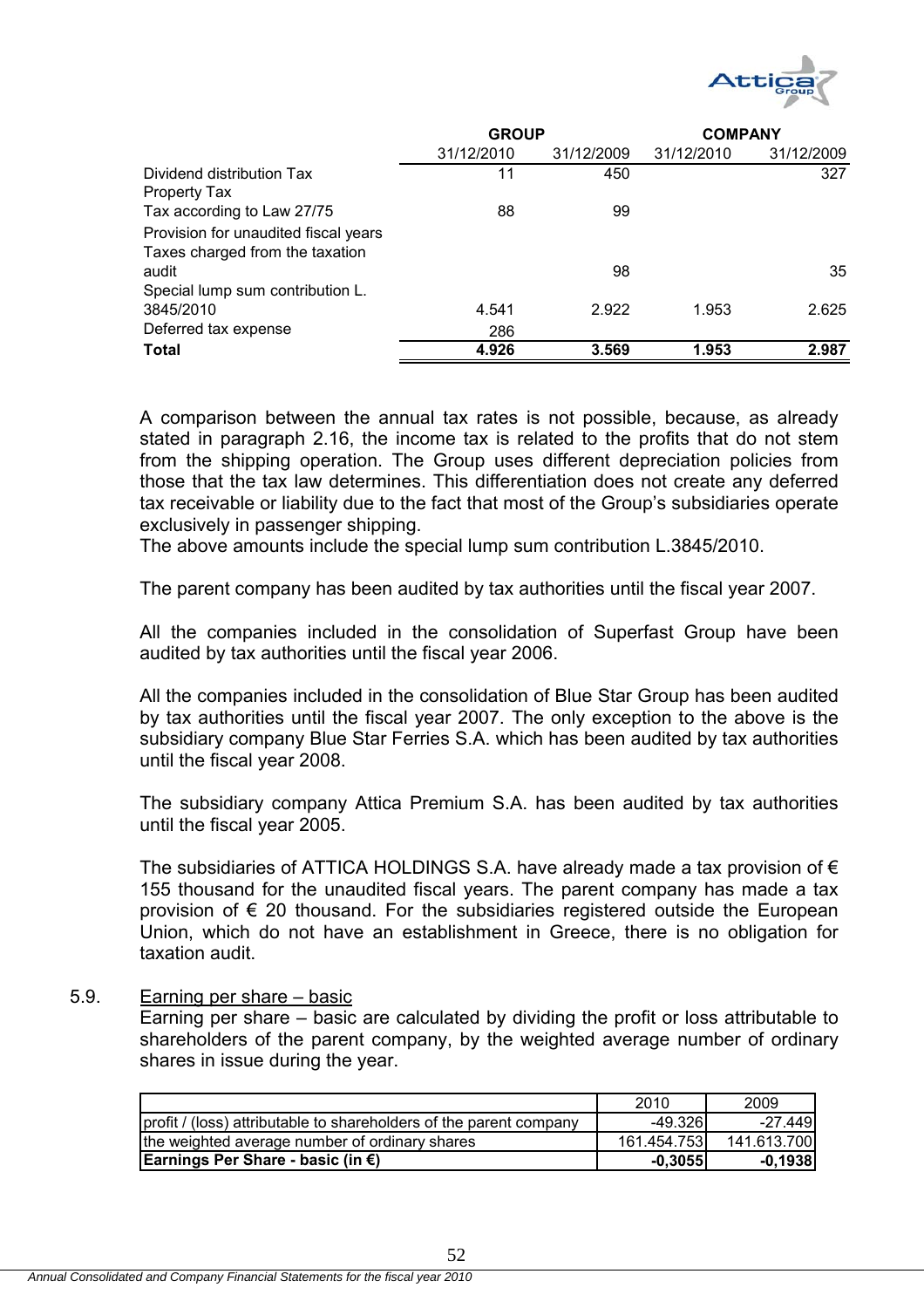

161.454.753

|            | Calculation of the weighted average number of shares |          |                  |                                   |  |  |  |  |  |  |
|------------|------------------------------------------------------|----------|------------------|-----------------------------------|--|--|--|--|--|--|
| Date       | Dates circulation                                    | Weighing | Number of shares | Weighted average number of shares |  |  |  |  |  |  |
| 01/01/2010 |                                                      | 0.047    | 141.613.700      | 6.595.706                         |  |  |  |  |  |  |
| 18/01/2010 | 348                                                  | 0.953    | 162.424.000      | 154.859.047                       |  |  |  |  |  |  |

### 5.10. Tangible assets

The vessels of the Group have been mortgaged as security of the long-term borrowings for the amount of € 777.780 thousand.

There is no indication of impairment for the below-mentioned tangible assets.

The depreciation analysis can be found in following table.

|         | <b>GROUP</b> |            | <b>COMPANY</b> |            |
|---------|--------------|------------|----------------|------------|
|         | 31/12/2010   | 31/12/2009 | 31/12/2010     | 31/12/2009 |
| Vessels | 26.103       | 27.497     |                |            |
| Office  | 910          | 910        | 87             | 78         |
| Total   | 27.013       | 28.407     | 87             | 78         |

In tangible assets table, the figure "Additions" in the column "Vessels", refers mainly to the vessels' improvements, as already stated in paragraph 2.4, while in the same column the figure "Assets classified as held for sale" includes mainly the sold vessel Superferry II and in balance sheet of 31.12.2010 is included in the figure "Non-current assets classified as held for sale".

Furthermore, the figure "Additions" in the column "Construction in progress" refers mainly to the prepayment for the building of two monohull-type, fast car-passenger ferries at Daewoo Shipbulding and Marine Engineering Co, Korea.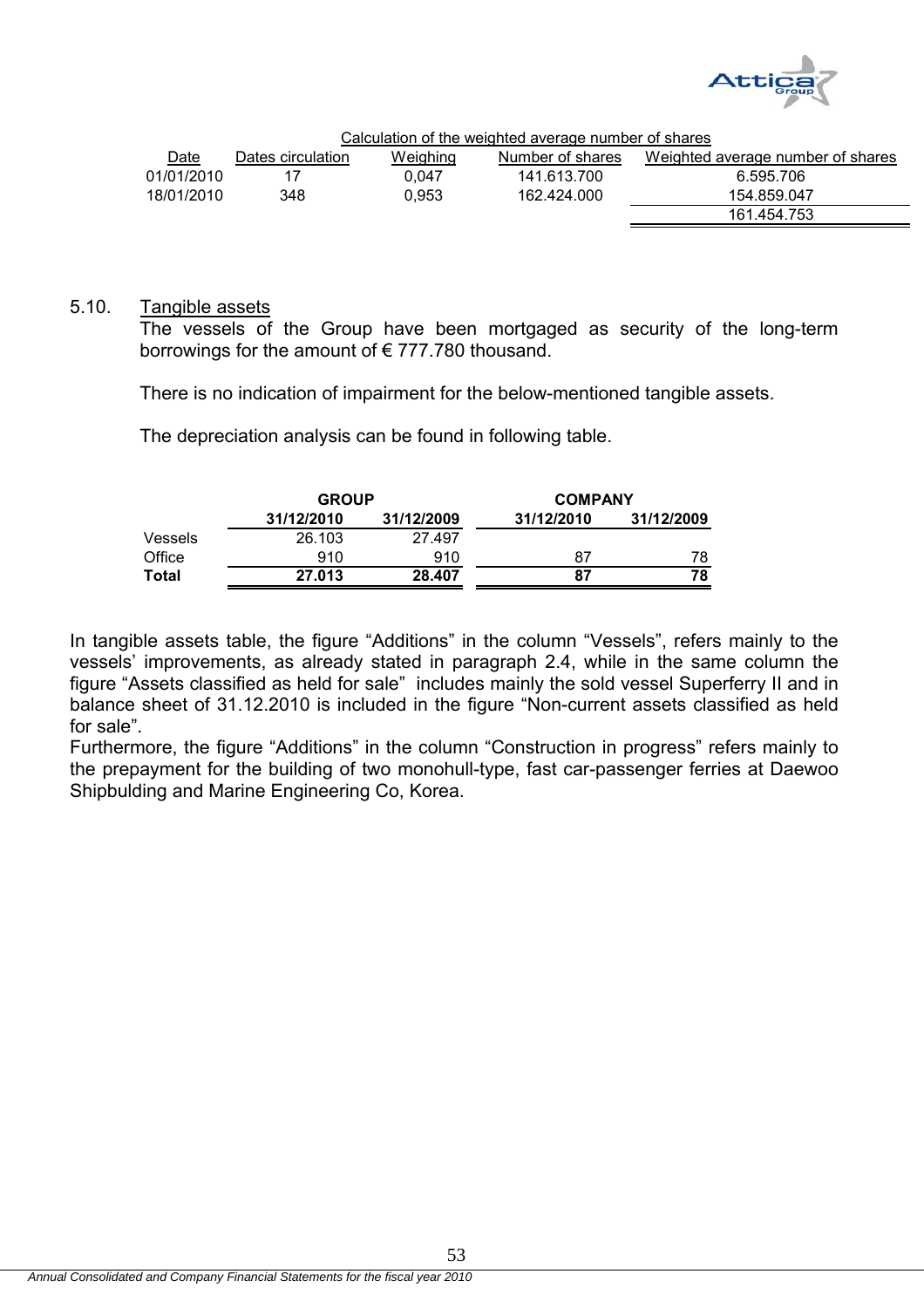

#### **GROUP TANGIBLE ASSETS**

|                                                      | <b>Vessels</b> | Land | <b>Buildings</b> | <b>Machinery</b> | <b>Vehicles</b> | <b>Furniture &amp;</b><br><b>Fittings</b> | <b>Construction in</b><br>progress | <b>Total</b> |
|------------------------------------------------------|----------------|------|------------------|------------------|-----------------|-------------------------------------------|------------------------------------|--------------|
| Cost of valuation at 1/1/2009                        | 905.630        |      | 2.333            |                  | 81              | 7.972                                     | 3.479                              | 919.495      |
| Accumulated depreciation                             | $-166.579$     |      | $-999$           |                  | $-44$           | $-7.153$                                  |                                    | $-174.775$   |
| Net Book Value at 1/1/2009                           | 739.051        |      | 1.334            |                  | 37              | 819                                       | 3.479                              | 744.720      |
| Additions                                            | 78.544         |      | 162              |                  |                 | 219                                       | 25.942                             | 104.867      |
| Assets classified as held for sale                   | -108.928       |      |                  |                  |                 |                                           |                                    | $-108.928$   |
| Reclassifications                                    |                |      |                  |                  |                 |                                           |                                    |              |
| Depreciation charge                                  | $-27.497$      |      | $-215$           |                  | $-15$           | $-272$                                    |                                    | $-27.999$    |
| Assets classified as held for sale<br>(depreciation) | 25.394         |      |                  |                  |                 |                                           |                                    | 25.394       |
| Cost of valuation at 31/12/2009                      | 875.246        |      | 2.495            |                  | 81              | 8.191                                     | 29.421                             | 915.434      |
| Accumulated depreciation                             | $-168.682$     |      | $-1.214$         |                  | $-59$           | $-7.425$                                  |                                    | -177.380     |
| Net book value at 31/12/2009                         | 706.564        |      | 1.281            |                  | 22              | 766                                       | 29.421                             | 738.055      |

|                                                      | <b>Vessels</b> | Land | <b>Buildings</b> | <b>Machinery</b> | <b>Vehicles</b> | <b>Furniture &amp;</b><br><b>Fittinas</b> | Construction in<br>progress | <b>Total</b> |
|------------------------------------------------------|----------------|------|------------------|------------------|-----------------|-------------------------------------------|-----------------------------|--------------|
| Book value at $1/1/2010$                             | 875.246        |      | 2.495            |                  | 81              | 8.191                                     | 29.421                      | 915.434      |
| Accumulated depreciation                             | -168.682       |      | $-1.214$         |                  | $-59$           | $-7.425$                                  |                             | $-177.380$   |
| Net book value at 1/1/2010                           | 706.564        |      | 1.281            |                  | 22              | 766                                       | 29.421                      | 738.055      |
| Additions                                            | 3.084          |      |                  |                  |                 | 147                                       | 24.281                      | 27.513       |
| Disposals                                            | $-7.282$       |      |                  |                  |                 |                                           |                             | $-7.282$     |
| Depreciation charge                                  | $-26.103$      |      | $-231$           |                  | $-15$           | $-297$                                    |                             | $-26.646$    |
| Assets classified as held for sale<br>(depreciation) | 6.600          |      |                  |                  |                 |                                           |                             | 6.600        |
| Cost of valuation at 31/12/2010                      | 871.048        |      | 2.496            |                  | 81              | 8.338                                     | 53.702                      | 935.665      |
| Accumulated depreciation                             | -188.185       |      | $-1.445$         |                  | $-74$           | $-7.722$                                  |                             | -197.426     |
| Net book value at 31/12/2010                         | 682.863        |      | 1.051            |                  |                 | 616                                       | 53.702                      | 738.240      |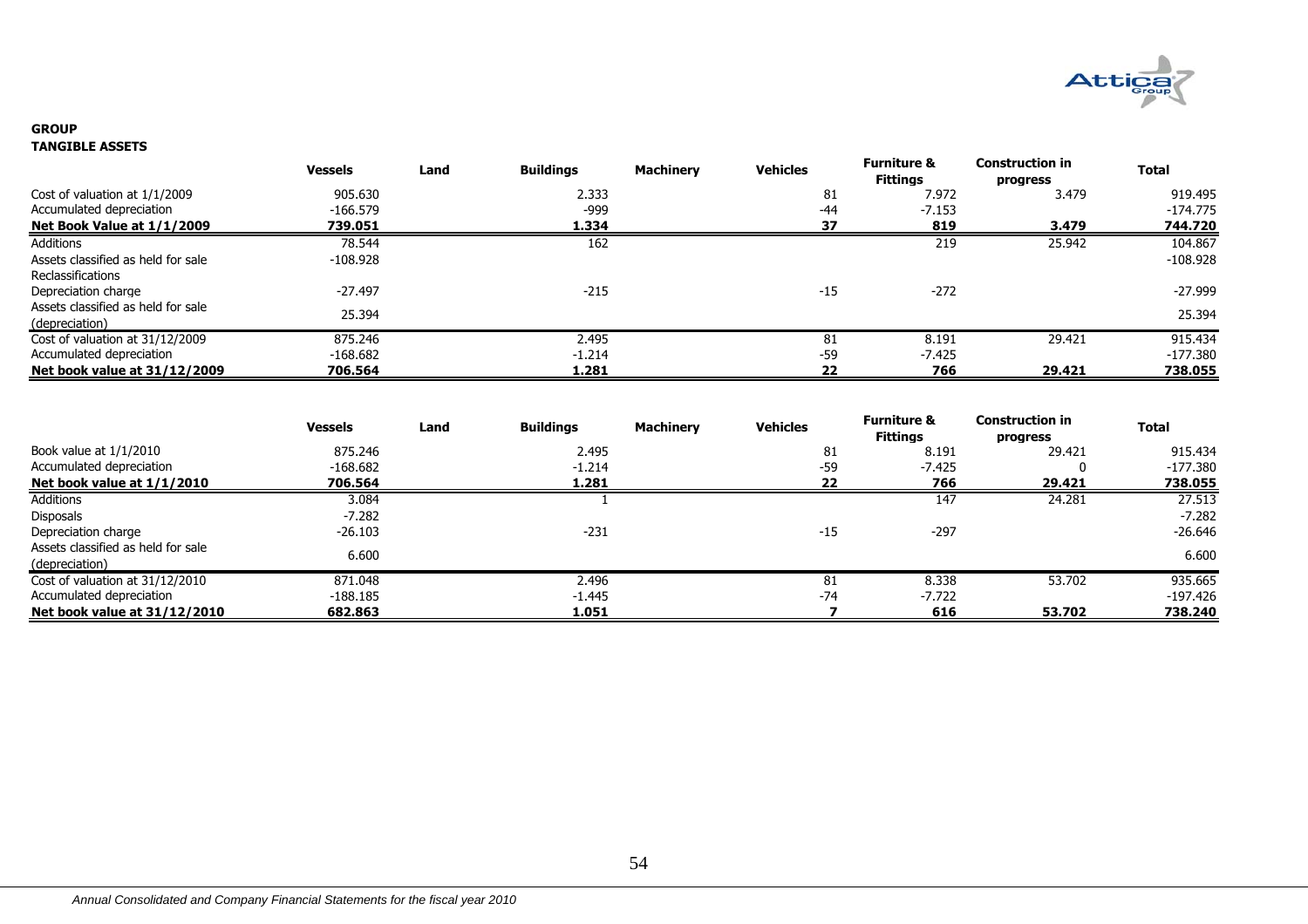

### **COMPANY TANGIBLE ASSETS**

|                                 | <b>Vessels</b> | Land | <b>Buildings</b> | <b>Machinery</b> | <b>Vehicles</b> | <b>Furniture &amp;</b><br><b>Fittings</b> | <b>Construction in</b><br>progress | <b>Total</b>  |
|---------------------------------|----------------|------|------------------|------------------|-----------------|-------------------------------------------|------------------------------------|---------------|
| Cost of valuation at 1/1/2009   |                |      | 24               |                  | 22              | 283                                       |                                    | 329           |
| Accumulated depreciation        |                |      | -1               |                  | $-13$           | $-88$                                     |                                    | $-102$        |
| Net Book Value at 1/1/2009      |                |      | 23               |                  | q               | 195                                       |                                    | 227           |
| <b>Additions</b>                |                |      | 95               |                  |                 |                                           |                                    | 95            |
| Disposals                       |                |      | $-5$             |                  | $-3$            | $-42$                                     |                                    | $-50$         |
| Reclassifications               |                |      |                  |                  |                 |                                           |                                    |               |
| Depreciation charge             |                |      |                  |                  |                 |                                           |                                    |               |
| Depreciation of disposals       |                |      |                  |                  |                 |                                           |                                    |               |
| Cost of valuation at 31/12/2009 |                |      | 119              |                  | 22              | 283                                       |                                    | 424           |
| Accumulated depreciation        |                |      | -6               |                  | $-16$           | $-130$                                    |                                    | $-152$        |
| Net book value at 31/12/2009    |                |      | 113              |                  |                 | 153                                       |                                    | 272           |
|                                 |                |      |                  |                  |                 |                                           |                                    |               |
|                                 |                |      |                  |                  |                 |                                           |                                    |               |
|                                 | <b>Vessels</b> | Land | <b>Buildings</b> | <b>Machinery</b> | <b>Vehicles</b> | <b>Furniture &amp;</b><br><b>Fittings</b> | <b>Construction in</b><br>progress | <b>Total</b>  |
| Book value at 1/1/2010          |                |      | 119              |                  | 22              | 283                                       |                                    | 424           |
| Accumulated depreciation        |                |      | -6               |                  | $-16$           | $-130$                                    |                                    | $-152$        |
| Net book value at 1/1/2010      |                |      | 113              |                  | 6               | 153                                       |                                    | 272           |
| Additions                       |                |      |                  |                  |                 |                                           |                                    |               |
| Depreciation charge             |                |      | $-18$            |                  | $-3$            | $-41$                                     |                                    | $-62$         |
| Depreciation of disposals       |                |      |                  |                  |                 |                                           |                                    |               |
| Depreciation of acquisitions    |                |      |                  |                  |                 |                                           |                                    |               |
| Cost of valuation at 31/12/2010 |                |      | 119              |                  | $\overline{22}$ | 283                                       |                                    | 424           |
| Accumulated depreciation        |                |      | $-24$            |                  | $-19$           | $-171$                                    |                                    | $-214$<br>210 |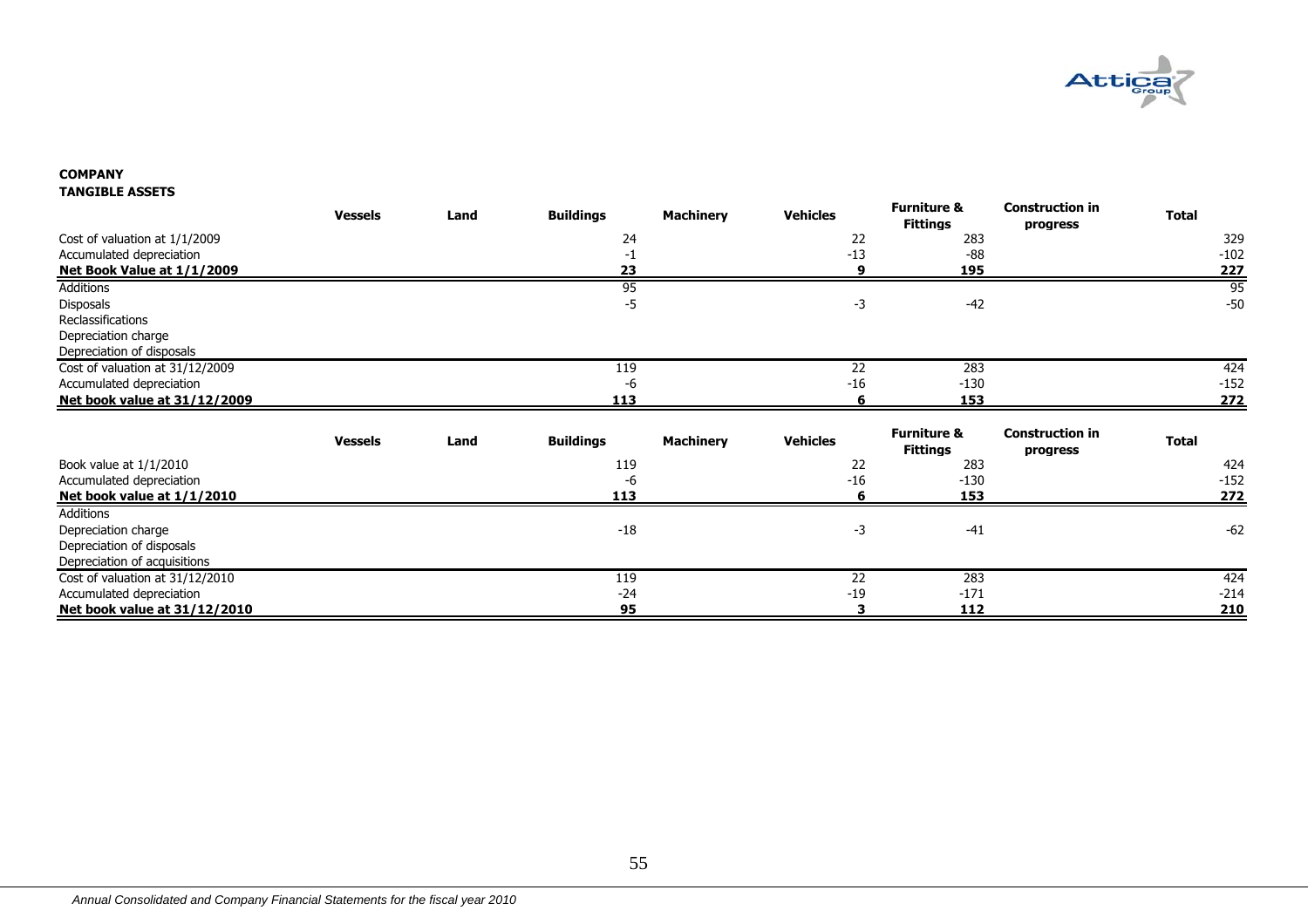

#### **GROUP**

**Tangible assets (held under Finance Lease)**

|                                 | <b>Vessels</b> | Land | <b>Buildings</b> | <b>Vehicles</b> | <b>Furniture &amp;</b><br><b>Fittings</b> | <b>Construction in</b><br>progress | <b>Total</b>     |
|---------------------------------|----------------|------|------------------|-----------------|-------------------------------------------|------------------------------------|------------------|
| Cost of valuation at 1/1/2009   | 784            |      |                  | 57              | 1.050                                     |                                    | 1,891            |
| Accumulated depreciation        | -696           |      |                  | $-21$           | $-238$                                    |                                    | -955             |
| Net Book Value at 1/1/2009      | 88             |      |                  | 36              | 812                                       |                                    | <u>936</u>       |
| Additions                       | 70             |      |                  |                 |                                           |                                    | 70               |
| Depreciation charge             | -70            |      |                  | $-14$           | $-164$                                    |                                    | $-248$           |
| Cost of valuation at 31/12/2009 | 854            |      |                  | 57              | 1.050                                     |                                    | 1.961            |
| Accumulated depreciation        | -766           |      |                  | $-35$           | $-402$                                    |                                    | $-1.203$         |
| Net book value at 31/12/2009    | 88             |      |                  | 22              | 648                                       |                                    | <u>758</u>       |
|                                 |                |      |                  |                 |                                           |                                    |                  |
|                                 | <b>Vessels</b> | Land | <b>Buildings</b> | <b>Vehicles</b> | <b>Furniture &amp;</b><br><b>Fittings</b> | <b>Construction in</b><br>progress | <b>Total</b>     |
| <b>Book value at 1/1/2010</b>   | 854            |      |                  | 57              | 1.050                                     |                                    | 1.961            |
| Accumulated depreciation        | $-766$         |      |                  | $-35$           | $-402$                                    |                                    | $-1.203$         |
| Net book value at $1/1/2010$    | 88             |      |                  | 22              | 648                                       |                                    | <u>758</u>       |
| Additions                       | 143            |      |                  |                 |                                           |                                    | $\overline{143}$ |
| Depreciation charge             | $-58$          |      |                  | $-14$           | $-139$                                    |                                    | $-211$           |
| Cost of valuation at 31/12/2010 | 997            |      |                  | 57              | 1.050                                     |                                    | 2.104            |
| Accumulated depreciation        | -824           |      |                  | $-49$           | $-541$                                    |                                    | $-1.414$         |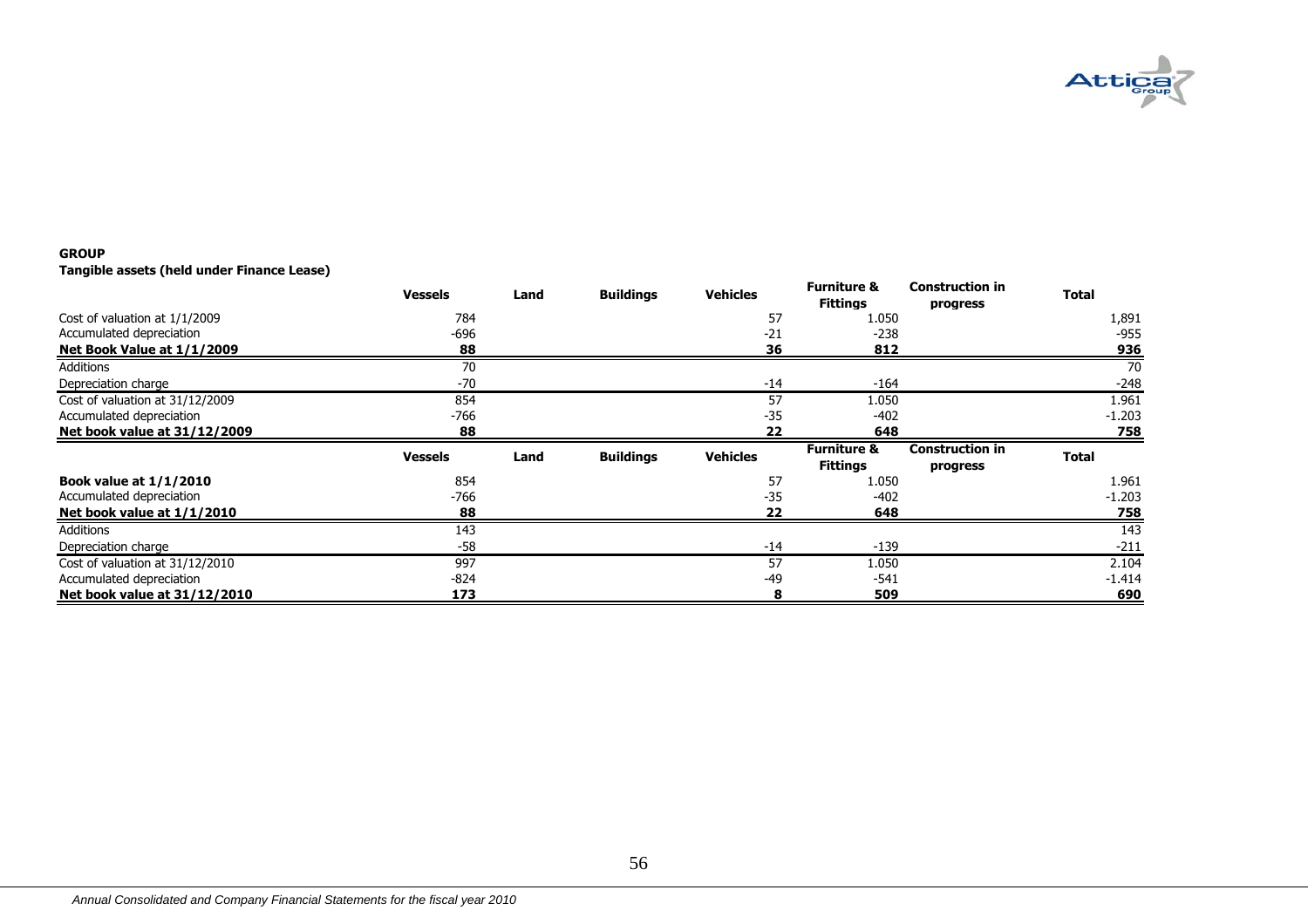

# 5.11. Intangible assets

There is no indication of impairment for the following intangible assets.

#### **GROUP Intangible assets**

| 150<br>Cost of valuation at 1/1/2009<br>10.252<br>10.402<br>Accumulated depreciation<br>-92<br>$-8.604$<br>$-8.512$<br>Net Book Value at 1/1/2009<br>58<br>1.740<br>1.798<br>Additions<br>3<br>203<br>206<br><b>Disposals</b><br>Reclassifications<br>Depreciation charge<br>$-13$<br>-409<br>-396<br>Depreciation of disposals<br>153<br>Cost of valuation at 31/12/2009<br>10.455<br>10.608<br>Accumulated depreciation<br>$-8.908$<br>-105<br>$-9.013$<br>Net book value at 31/12/2009<br>48<br>1.595<br>1.547<br><b>Trademarks</b><br><b>Computer Software</b><br>Total<br>Book value at 1/1/2010<br>153<br>10.455<br>10.608<br>Accumulated depreciation<br>$-105$<br>$-9.013$<br>$-8.908$<br>Net book value at 1/1/2010<br>48<br>1.547<br>1.595<br><b>Additions</b><br>129<br>129<br>$-10$<br>Depreciation charge<br>$-357$<br>-367<br>Depreciation of disposals<br>Cost of valuation at 31/12/2010<br>10.737<br>153<br>10.584<br>Accumulated depreciation<br>$-115$<br>$-9.265$<br>$-9.380$<br>Net book value at 31/12/2010<br>38<br>1.357<br>1.319<br><b>COMPANY</b><br><b>Intangible assets</b><br><b>Trademarks</b><br><b>Computer Software</b><br>Total<br>331<br>Cost of valuation at 1/1/2009<br>150<br>181<br>Accumulated depreciation<br>-92<br>-92<br>$-184$<br>89<br>Net Book Value at 1/1/2009<br>58<br>147<br>Additions<br>3<br>3<br>Acquisitions through business combinations<br><b>Disposals</b><br>Reclassifications<br>Depreciation charge<br>-13<br>$-15$<br>-28<br>Subsidiary's accumulated depreciation<br>Depreciation of disposals<br>Cost of valuation at 31/12/2009<br>153<br>181<br>334<br>Accumulated depreciation<br>$-105$<br>$-107$<br>$-212$<br>Net book value at 31/12/2009<br>48<br>74<br>122<br>Λογισμικά<br>Σύνολα<br><b>Trademarks</b><br>Προγράμματα<br>Book value at 1/1/2010<br>334<br>153<br>181<br>Accumulated depreciation<br>$-105$<br>$-107$<br>$-212$<br>Net book value at 1/1/2010<br>74<br>122<br>48<br><b>Additions</b><br>Acquisitions through business combinations<br><b>Disposals</b><br>Depreciation charge<br>$-10$<br>-15<br>-25<br>Depreciation of disposals<br>Subsidiary's accumulated depreciation<br>Cost of valuation at 31/12/2010<br>153<br>181<br>334<br>Accumulated depreciation<br>$-115$<br>$-122$<br>$-237$<br>Net book value at 31/12/2010<br>59<br>38 | <b>Trademarks</b> | <b>Computer Software</b> | Total |
|----------------------------------------------------------------------------------------------------------------------------------------------------------------------------------------------------------------------------------------------------------------------------------------------------------------------------------------------------------------------------------------------------------------------------------------------------------------------------------------------------------------------------------------------------------------------------------------------------------------------------------------------------------------------------------------------------------------------------------------------------------------------------------------------------------------------------------------------------------------------------------------------------------------------------------------------------------------------------------------------------------------------------------------------------------------------------------------------------------------------------------------------------------------------------------------------------------------------------------------------------------------------------------------------------------------------------------------------------------------------------------------------------------------------------------------------------------------------------------------------------------------------------------------------------------------------------------------------------------------------------------------------------------------------------------------------------------------------------------------------------------------------------------------------------------------------------------------------------------------------------------------------------------------------------------------------------------------------------------------------------------------------------------------------------------------------------------------------------------------------------------------------------------------------------------------------------------------------------------------------------------------------------------------------------------------------------------|-------------------|--------------------------|-------|
|                                                                                                                                                                                                                                                                                                                                                                                                                                                                                                                                                                                                                                                                                                                                                                                                                                                                                                                                                                                                                                                                                                                                                                                                                                                                                                                                                                                                                                                                                                                                                                                                                                                                                                                                                                                                                                                                                                                                                                                                                                                                                                                                                                                                                                                                                                                                  |                   |                          |       |
| 97                                                                                                                                                                                                                                                                                                                                                                                                                                                                                                                                                                                                                                                                                                                                                                                                                                                                                                                                                                                                                                                                                                                                                                                                                                                                                                                                                                                                                                                                                                                                                                                                                                                                                                                                                                                                                                                                                                                                                                                                                                                                                                                                                                                                                                                                                                                               |                   |                          |       |
|                                                                                                                                                                                                                                                                                                                                                                                                                                                                                                                                                                                                                                                                                                                                                                                                                                                                                                                                                                                                                                                                                                                                                                                                                                                                                                                                                                                                                                                                                                                                                                                                                                                                                                                                                                                                                                                                                                                                                                                                                                                                                                                                                                                                                                                                                                                                  |                   |                          |       |
|                                                                                                                                                                                                                                                                                                                                                                                                                                                                                                                                                                                                                                                                                                                                                                                                                                                                                                                                                                                                                                                                                                                                                                                                                                                                                                                                                                                                                                                                                                                                                                                                                                                                                                                                                                                                                                                                                                                                                                                                                                                                                                                                                                                                                                                                                                                                  |                   |                          |       |
|                                                                                                                                                                                                                                                                                                                                                                                                                                                                                                                                                                                                                                                                                                                                                                                                                                                                                                                                                                                                                                                                                                                                                                                                                                                                                                                                                                                                                                                                                                                                                                                                                                                                                                                                                                                                                                                                                                                                                                                                                                                                                                                                                                                                                                                                                                                                  |                   |                          |       |
|                                                                                                                                                                                                                                                                                                                                                                                                                                                                                                                                                                                                                                                                                                                                                                                                                                                                                                                                                                                                                                                                                                                                                                                                                                                                                                                                                                                                                                                                                                                                                                                                                                                                                                                                                                                                                                                                                                                                                                                                                                                                                                                                                                                                                                                                                                                                  |                   |                          |       |
|                                                                                                                                                                                                                                                                                                                                                                                                                                                                                                                                                                                                                                                                                                                                                                                                                                                                                                                                                                                                                                                                                                                                                                                                                                                                                                                                                                                                                                                                                                                                                                                                                                                                                                                                                                                                                                                                                                                                                                                                                                                                                                                                                                                                                                                                                                                                  |                   |                          |       |
|                                                                                                                                                                                                                                                                                                                                                                                                                                                                                                                                                                                                                                                                                                                                                                                                                                                                                                                                                                                                                                                                                                                                                                                                                                                                                                                                                                                                                                                                                                                                                                                                                                                                                                                                                                                                                                                                                                                                                                                                                                                                                                                                                                                                                                                                                                                                  |                   |                          |       |
|                                                                                                                                                                                                                                                                                                                                                                                                                                                                                                                                                                                                                                                                                                                                                                                                                                                                                                                                                                                                                                                                                                                                                                                                                                                                                                                                                                                                                                                                                                                                                                                                                                                                                                                                                                                                                                                                                                                                                                                                                                                                                                                                                                                                                                                                                                                                  |                   |                          |       |
|                                                                                                                                                                                                                                                                                                                                                                                                                                                                                                                                                                                                                                                                                                                                                                                                                                                                                                                                                                                                                                                                                                                                                                                                                                                                                                                                                                                                                                                                                                                                                                                                                                                                                                                                                                                                                                                                                                                                                                                                                                                                                                                                                                                                                                                                                                                                  |                   |                          |       |
|                                                                                                                                                                                                                                                                                                                                                                                                                                                                                                                                                                                                                                                                                                                                                                                                                                                                                                                                                                                                                                                                                                                                                                                                                                                                                                                                                                                                                                                                                                                                                                                                                                                                                                                                                                                                                                                                                                                                                                                                                                                                                                                                                                                                                                                                                                                                  |                   |                          |       |
|                                                                                                                                                                                                                                                                                                                                                                                                                                                                                                                                                                                                                                                                                                                                                                                                                                                                                                                                                                                                                                                                                                                                                                                                                                                                                                                                                                                                                                                                                                                                                                                                                                                                                                                                                                                                                                                                                                                                                                                                                                                                                                                                                                                                                                                                                                                                  |                   |                          |       |
|                                                                                                                                                                                                                                                                                                                                                                                                                                                                                                                                                                                                                                                                                                                                                                                                                                                                                                                                                                                                                                                                                                                                                                                                                                                                                                                                                                                                                                                                                                                                                                                                                                                                                                                                                                                                                                                                                                                                                                                                                                                                                                                                                                                                                                                                                                                                  |                   |                          |       |
|                                                                                                                                                                                                                                                                                                                                                                                                                                                                                                                                                                                                                                                                                                                                                                                                                                                                                                                                                                                                                                                                                                                                                                                                                                                                                                                                                                                                                                                                                                                                                                                                                                                                                                                                                                                                                                                                                                                                                                                                                                                                                                                                                                                                                                                                                                                                  |                   |                          |       |
|                                                                                                                                                                                                                                                                                                                                                                                                                                                                                                                                                                                                                                                                                                                                                                                                                                                                                                                                                                                                                                                                                                                                                                                                                                                                                                                                                                                                                                                                                                                                                                                                                                                                                                                                                                                                                                                                                                                                                                                                                                                                                                                                                                                                                                                                                                                                  |                   |                          |       |
|                                                                                                                                                                                                                                                                                                                                                                                                                                                                                                                                                                                                                                                                                                                                                                                                                                                                                                                                                                                                                                                                                                                                                                                                                                                                                                                                                                                                                                                                                                                                                                                                                                                                                                                                                                                                                                                                                                                                                                                                                                                                                                                                                                                                                                                                                                                                  |                   |                          |       |
|                                                                                                                                                                                                                                                                                                                                                                                                                                                                                                                                                                                                                                                                                                                                                                                                                                                                                                                                                                                                                                                                                                                                                                                                                                                                                                                                                                                                                                                                                                                                                                                                                                                                                                                                                                                                                                                                                                                                                                                                                                                                                                                                                                                                                                                                                                                                  |                   |                          |       |
|                                                                                                                                                                                                                                                                                                                                                                                                                                                                                                                                                                                                                                                                                                                                                                                                                                                                                                                                                                                                                                                                                                                                                                                                                                                                                                                                                                                                                                                                                                                                                                                                                                                                                                                                                                                                                                                                                                                                                                                                                                                                                                                                                                                                                                                                                                                                  |                   |                          |       |
|                                                                                                                                                                                                                                                                                                                                                                                                                                                                                                                                                                                                                                                                                                                                                                                                                                                                                                                                                                                                                                                                                                                                                                                                                                                                                                                                                                                                                                                                                                                                                                                                                                                                                                                                                                                                                                                                                                                                                                                                                                                                                                                                                                                                                                                                                                                                  |                   |                          |       |
|                                                                                                                                                                                                                                                                                                                                                                                                                                                                                                                                                                                                                                                                                                                                                                                                                                                                                                                                                                                                                                                                                                                                                                                                                                                                                                                                                                                                                                                                                                                                                                                                                                                                                                                                                                                                                                                                                                                                                                                                                                                                                                                                                                                                                                                                                                                                  |                   |                          |       |
|                                                                                                                                                                                                                                                                                                                                                                                                                                                                                                                                                                                                                                                                                                                                                                                                                                                                                                                                                                                                                                                                                                                                                                                                                                                                                                                                                                                                                                                                                                                                                                                                                                                                                                                                                                                                                                                                                                                                                                                                                                                                                                                                                                                                                                                                                                                                  |                   |                          |       |
|                                                                                                                                                                                                                                                                                                                                                                                                                                                                                                                                                                                                                                                                                                                                                                                                                                                                                                                                                                                                                                                                                                                                                                                                                                                                                                                                                                                                                                                                                                                                                                                                                                                                                                                                                                                                                                                                                                                                                                                                                                                                                                                                                                                                                                                                                                                                  |                   |                          |       |
|                                                                                                                                                                                                                                                                                                                                                                                                                                                                                                                                                                                                                                                                                                                                                                                                                                                                                                                                                                                                                                                                                                                                                                                                                                                                                                                                                                                                                                                                                                                                                                                                                                                                                                                                                                                                                                                                                                                                                                                                                                                                                                                                                                                                                                                                                                                                  |                   |                          |       |
|                                                                                                                                                                                                                                                                                                                                                                                                                                                                                                                                                                                                                                                                                                                                                                                                                                                                                                                                                                                                                                                                                                                                                                                                                                                                                                                                                                                                                                                                                                                                                                                                                                                                                                                                                                                                                                                                                                                                                                                                                                                                                                                                                                                                                                                                                                                                  |                   |                          |       |
|                                                                                                                                                                                                                                                                                                                                                                                                                                                                                                                                                                                                                                                                                                                                                                                                                                                                                                                                                                                                                                                                                                                                                                                                                                                                                                                                                                                                                                                                                                                                                                                                                                                                                                                                                                                                                                                                                                                                                                                                                                                                                                                                                                                                                                                                                                                                  |                   |                          |       |
|                                                                                                                                                                                                                                                                                                                                                                                                                                                                                                                                                                                                                                                                                                                                                                                                                                                                                                                                                                                                                                                                                                                                                                                                                                                                                                                                                                                                                                                                                                                                                                                                                                                                                                                                                                                                                                                                                                                                                                                                                                                                                                                                                                                                                                                                                                                                  |                   |                          |       |
|                                                                                                                                                                                                                                                                                                                                                                                                                                                                                                                                                                                                                                                                                                                                                                                                                                                                                                                                                                                                                                                                                                                                                                                                                                                                                                                                                                                                                                                                                                                                                                                                                                                                                                                                                                                                                                                                                                                                                                                                                                                                                                                                                                                                                                                                                                                                  |                   |                          |       |
|                                                                                                                                                                                                                                                                                                                                                                                                                                                                                                                                                                                                                                                                                                                                                                                                                                                                                                                                                                                                                                                                                                                                                                                                                                                                                                                                                                                                                                                                                                                                                                                                                                                                                                                                                                                                                                                                                                                                                                                                                                                                                                                                                                                                                                                                                                                                  |                   |                          |       |
|                                                                                                                                                                                                                                                                                                                                                                                                                                                                                                                                                                                                                                                                                                                                                                                                                                                                                                                                                                                                                                                                                                                                                                                                                                                                                                                                                                                                                                                                                                                                                                                                                                                                                                                                                                                                                                                                                                                                                                                                                                                                                                                                                                                                                                                                                                                                  |                   |                          |       |
|                                                                                                                                                                                                                                                                                                                                                                                                                                                                                                                                                                                                                                                                                                                                                                                                                                                                                                                                                                                                                                                                                                                                                                                                                                                                                                                                                                                                                                                                                                                                                                                                                                                                                                                                                                                                                                                                                                                                                                                                                                                                                                                                                                                                                                                                                                                                  |                   |                          |       |
|                                                                                                                                                                                                                                                                                                                                                                                                                                                                                                                                                                                                                                                                                                                                                                                                                                                                                                                                                                                                                                                                                                                                                                                                                                                                                                                                                                                                                                                                                                                                                                                                                                                                                                                                                                                                                                                                                                                                                                                                                                                                                                                                                                                                                                                                                                                                  |                   |                          |       |
|                                                                                                                                                                                                                                                                                                                                                                                                                                                                                                                                                                                                                                                                                                                                                                                                                                                                                                                                                                                                                                                                                                                                                                                                                                                                                                                                                                                                                                                                                                                                                                                                                                                                                                                                                                                                                                                                                                                                                                                                                                                                                                                                                                                                                                                                                                                                  |                   |                          |       |
|                                                                                                                                                                                                                                                                                                                                                                                                                                                                                                                                                                                                                                                                                                                                                                                                                                                                                                                                                                                                                                                                                                                                                                                                                                                                                                                                                                                                                                                                                                                                                                                                                                                                                                                                                                                                                                                                                                                                                                                                                                                                                                                                                                                                                                                                                                                                  |                   |                          |       |
|                                                                                                                                                                                                                                                                                                                                                                                                                                                                                                                                                                                                                                                                                                                                                                                                                                                                                                                                                                                                                                                                                                                                                                                                                                                                                                                                                                                                                                                                                                                                                                                                                                                                                                                                                                                                                                                                                                                                                                                                                                                                                                                                                                                                                                                                                                                                  |                   |                          |       |
|                                                                                                                                                                                                                                                                                                                                                                                                                                                                                                                                                                                                                                                                                                                                                                                                                                                                                                                                                                                                                                                                                                                                                                                                                                                                                                                                                                                                                                                                                                                                                                                                                                                                                                                                                                                                                                                                                                                                                                                                                                                                                                                                                                                                                                                                                                                                  |                   |                          |       |
|                                                                                                                                                                                                                                                                                                                                                                                                                                                                                                                                                                                                                                                                                                                                                                                                                                                                                                                                                                                                                                                                                                                                                                                                                                                                                                                                                                                                                                                                                                                                                                                                                                                                                                                                                                                                                                                                                                                                                                                                                                                                                                                                                                                                                                                                                                                                  |                   |                          |       |
|                                                                                                                                                                                                                                                                                                                                                                                                                                                                                                                                                                                                                                                                                                                                                                                                                                                                                                                                                                                                                                                                                                                                                                                                                                                                                                                                                                                                                                                                                                                                                                                                                                                                                                                                                                                                                                                                                                                                                                                                                                                                                                                                                                                                                                                                                                                                  |                   |                          |       |
|                                                                                                                                                                                                                                                                                                                                                                                                                                                                                                                                                                                                                                                                                                                                                                                                                                                                                                                                                                                                                                                                                                                                                                                                                                                                                                                                                                                                                                                                                                                                                                                                                                                                                                                                                                                                                                                                                                                                                                                                                                                                                                                                                                                                                                                                                                                                  |                   |                          |       |
|                                                                                                                                                                                                                                                                                                                                                                                                                                                                                                                                                                                                                                                                                                                                                                                                                                                                                                                                                                                                                                                                                                                                                                                                                                                                                                                                                                                                                                                                                                                                                                                                                                                                                                                                                                                                                                                                                                                                                                                                                                                                                                                                                                                                                                                                                                                                  |                   |                          |       |
|                                                                                                                                                                                                                                                                                                                                                                                                                                                                                                                                                                                                                                                                                                                                                                                                                                                                                                                                                                                                                                                                                                                                                                                                                                                                                                                                                                                                                                                                                                                                                                                                                                                                                                                                                                                                                                                                                                                                                                                                                                                                                                                                                                                                                                                                                                                                  |                   |                          |       |
|                                                                                                                                                                                                                                                                                                                                                                                                                                                                                                                                                                                                                                                                                                                                                                                                                                                                                                                                                                                                                                                                                                                                                                                                                                                                                                                                                                                                                                                                                                                                                                                                                                                                                                                                                                                                                                                                                                                                                                                                                                                                                                                                                                                                                                                                                                                                  |                   |                          |       |
|                                                                                                                                                                                                                                                                                                                                                                                                                                                                                                                                                                                                                                                                                                                                                                                                                                                                                                                                                                                                                                                                                                                                                                                                                                                                                                                                                                                                                                                                                                                                                                                                                                                                                                                                                                                                                                                                                                                                                                                                                                                                                                                                                                                                                                                                                                                                  |                   |                          |       |
|                                                                                                                                                                                                                                                                                                                                                                                                                                                                                                                                                                                                                                                                                                                                                                                                                                                                                                                                                                                                                                                                                                                                                                                                                                                                                                                                                                                                                                                                                                                                                                                                                                                                                                                                                                                                                                                                                                                                                                                                                                                                                                                                                                                                                                                                                                                                  |                   |                          |       |
|                                                                                                                                                                                                                                                                                                                                                                                                                                                                                                                                                                                                                                                                                                                                                                                                                                                                                                                                                                                                                                                                                                                                                                                                                                                                                                                                                                                                                                                                                                                                                                                                                                                                                                                                                                                                                                                                                                                                                                                                                                                                                                                                                                                                                                                                                                                                  |                   |                          |       |
|                                                                                                                                                                                                                                                                                                                                                                                                                                                                                                                                                                                                                                                                                                                                                                                                                                                                                                                                                                                                                                                                                                                                                                                                                                                                                                                                                                                                                                                                                                                                                                                                                                                                                                                                                                                                                                                                                                                                                                                                                                                                                                                                                                                                                                                                                                                                  |                   |                          |       |
|                                                                                                                                                                                                                                                                                                                                                                                                                                                                                                                                                                                                                                                                                                                                                                                                                                                                                                                                                                                                                                                                                                                                                                                                                                                                                                                                                                                                                                                                                                                                                                                                                                                                                                                                                                                                                                                                                                                                                                                                                                                                                                                                                                                                                                                                                                                                  |                   |                          |       |
|                                                                                                                                                                                                                                                                                                                                                                                                                                                                                                                                                                                                                                                                                                                                                                                                                                                                                                                                                                                                                                                                                                                                                                                                                                                                                                                                                                                                                                                                                                                                                                                                                                                                                                                                                                                                                                                                                                                                                                                                                                                                                                                                                                                                                                                                                                                                  |                   |                          |       |
|                                                                                                                                                                                                                                                                                                                                                                                                                                                                                                                                                                                                                                                                                                                                                                                                                                                                                                                                                                                                                                                                                                                                                                                                                                                                                                                                                                                                                                                                                                                                                                                                                                                                                                                                                                                                                                                                                                                                                                                                                                                                                                                                                                                                                                                                                                                                  |                   |                          |       |
|                                                                                                                                                                                                                                                                                                                                                                                                                                                                                                                                                                                                                                                                                                                                                                                                                                                                                                                                                                                                                                                                                                                                                                                                                                                                                                                                                                                                                                                                                                                                                                                                                                                                                                                                                                                                                                                                                                                                                                                                                                                                                                                                                                                                                                                                                                                                  |                   |                          |       |
|                                                                                                                                                                                                                                                                                                                                                                                                                                                                                                                                                                                                                                                                                                                                                                                                                                                                                                                                                                                                                                                                                                                                                                                                                                                                                                                                                                                                                                                                                                                                                                                                                                                                                                                                                                                                                                                                                                                                                                                                                                                                                                                                                                                                                                                                                                                                  |                   |                          |       |

As presented above, intangible assets consist of the following assets:

57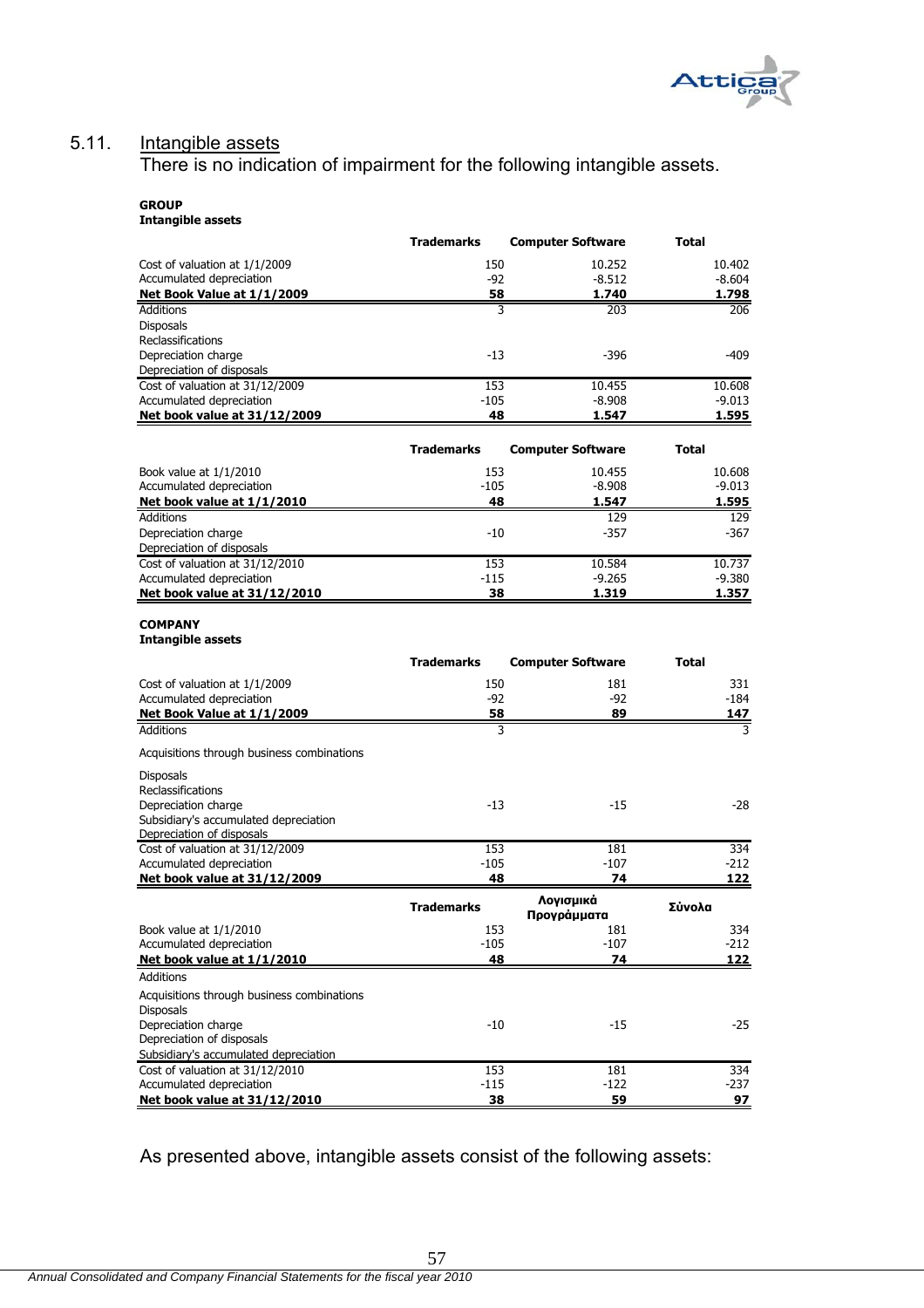

- a) Trademarks, the cost of which include the cost of development and registration of the trademarks of Attica Holdings S.A., Superfast Ferries and Blue Star Ferries both in Greece and abroad.
- b) Computer software programs, the cost of which include the cost of the ticket booking systems and the cost of purchasing and developing the Group's integrated Enterprise Resource Planning system.

The most important assets acquired with finance lease as far as tangible assets are concerned include vessels' antennas and office assets. Intangible assets acquired with finance lease include mainly software programs purchased.

### 5.12. Investments in subsidiaries

|                                             | <b>COMPANY</b> |
|---------------------------------------------|----------------|
| Initial Cost at 01.01.2009                  | 515.846        |
| Revaluation of investments                  |                |
| in subsidiaries at fair value               |                |
| New Initial Cost at 01.01.2009              |                |
| <b>Acquisitions - Additions</b>             | 106.535        |
| Disposals/Write-offs                        | $-32.705$      |
|                                             |                |
| Adjustments-Impairments added to Net Equity | $-65.132$      |
| Revaluation of investments                  |                |
| in subsidiaries at fair value               |                |
| Adjustments-Impairments added to the Income |                |
| Statement                                   | $-15.873$      |
| Value at 31.12.2009                         | 508.671        |
|                                             |                |
|                                             |                |
| Initial Cost at 01.01.2010                  | 508.671        |
| Revaluation of investments                  |                |
| in subsidiaries at fair value               |                |
| New Initial Cost at 01.01.2010              |                |
| <b>Acquisitions - Additions</b>             | 37.046         |
| Acquisitions due tomerger                   |                |
| Increace due to merger                      |                |
| Disposals/Write-offs                        | $-25.946$      |
|                                             |                |
| Adjustments-Impairments added to Net Equity | $-72.997$      |
| Revaluation of investments                  |                |
| in subsidiaries at fair value               |                |
| Adjustments-Impairments added to the Income |                |
| Statement                                   | $-4.787$       |
| Value at 31.12.2010                         | 441.987        |

The parent company participated in the share capital increase of its 100% subsidiaries Blue Star M.C., Blue Star Ferries M.C., Superfast Exi INC. and Attica Premium S.A with the amount of Euro 13.300 thousand, Euro 13.250 thousand, Euro 8.496 thousand and Euro 2.000 thousand respectively.

Furthermore, the 100% subsidiaries Superfast Ennea MC, Attica Shield LTD, Superfast Pente INC and Superfast Dodeca INC, have decided to return part of their share capital to their parent company ATTICA HOLDINGS S.A. due to their share capital decrease. The capital return amounts € 25.946 thousand.

The following table depicts the development of the investments in subsidiaries.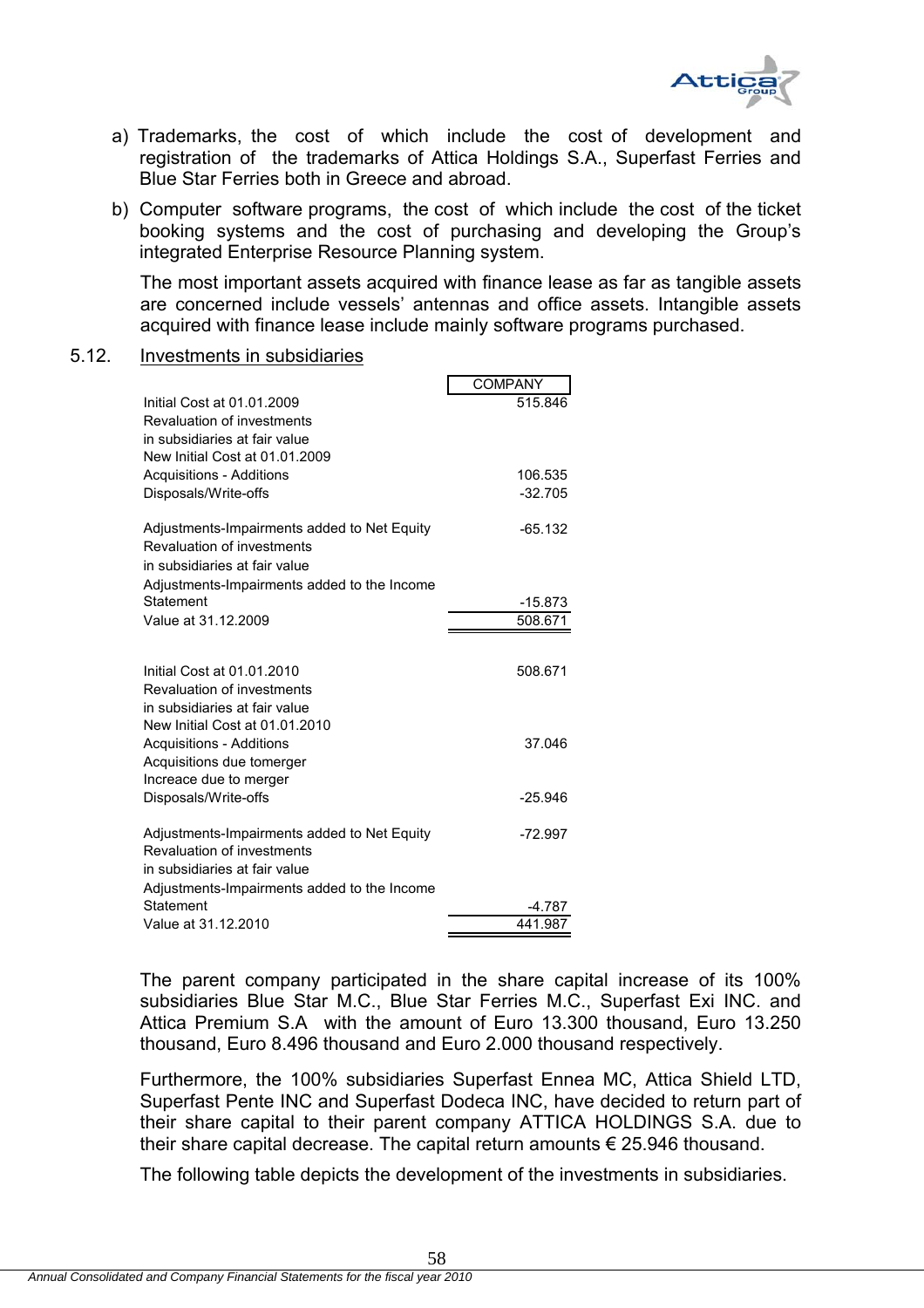

#### **Investments in subsidiaries**

|                                                            |                        |                                 |                                           | 31/12/2010                 |                    |                                             |                            |                        | 31/12/2009                      |                                               |                    |                    |                                                    |                            |
|------------------------------------------------------------|------------------------|---------------------------------|-------------------------------------------|----------------------------|--------------------|---------------------------------------------|----------------------------|------------------------|---------------------------------|-----------------------------------------------|--------------------|--------------------|----------------------------------------------------|----------------------------|
| Subsidiary                                                 | <b>Carrying amount</b> | <b>Direct</b><br>Shareholding % | Indirect<br>Shareholding<br>$\frac{9}{6}$ | Total<br>Shareholding<br>% | Country            | <b>Nature of</b><br>Relationship            | Consolidation<br>Method    | <b>Carrying amount</b> | <b>Direct</b><br>Shareholding % | Indirect<br>Shareholding Shareholding<br>$\%$ | Total<br>$\%$      | Country            | <b>Nature of</b><br>Relationship                   | Consolidation<br>Method    |
| SUPERFAST EPTA MC.                                         | 49                     | 100,00%                         | 0,00%                                     | 100,00%                    | <b>GREECE</b>      | <b>DIRECT</b>                               | <b>FULL</b>                | 49                     | 100,00%                         | 0,00%                                         | 100,00%            | <b>GREECE</b>      | <b>DIRECT</b>                                      | <b>FULL</b>                |
| SUPERFAST OKTO MC.                                         | 32                     | 100.00%                         | 0.00%                                     | 100.00%                    | <b>GREECE</b>      | <b>DIRECT</b>                               | <b>FULL</b>                | 32                     | 100,00%                         | 0.00%                                         | 100.00%            | <b>GREECE</b>      | <b>DIRECT</b>                                      | <b>FULL</b>                |
| SUPERFAST ENNEA MC.                                        | 1.005                  | 100.00%                         | 0.00%                                     | 100.00%                    | <b>GREECE</b>      | <b>DIRECT</b>                               | <b>FULL</b>                | 4.762                  | 100.00%                         | $0.00\%$                                      | 100.00%            | <b>GREECE</b>      | <b>DIRECT</b>                                      | <b>FULL</b>                |
| SUPERFAST DEKA MC.                                         | 54                     | 100.00%                         | 0.00%                                     | 100.00%                    | <b>GREECE</b>      | <b>DIRECT</b>                               | <b>FULL</b>                | 53                     | 100.00%                         | $0.00\%$                                      | 100.00%            | <b>GREECE</b>      | <b>DIRECT</b>                                      | <b>FULL</b>                |
| NORDIA MC.                                                 | 23                     | 100,00%                         | 0,00%                                     | 100,00%                    | <b>GREECE</b>      | <b>DIRECT</b>                               | <b>FULL</b>                | 26                     | 100,00%                         | 0,00%                                         | 100,00%            | <b>GREECE</b>      | <b>DIRECT</b>                                      | <b>FULL</b>                |
| MARIN MC.                                                  | 2.306                  | 100,00%                         | 0,00%                                     | 100,00%                    | <b>GREECE</b>      | <b>DIRECT</b>                               | <b>FULL</b>                | 2.309                  | 100,00%                         | 0,00%                                         | 100,00%            | <b>GREECE</b>      | <b>DIRECT</b>                                      | <b>FULL</b>                |
| ATTICA CHALLENGE LTD                                       | 4.777                  | 100,00%                         | 0,00%                                     | 100,00%                    | <b>MALTA</b>       | <b>DIRECT</b>                               | <b>FULL</b>                | 4.774                  | 100,00%                         | 0.00%                                         | 100,00%            | MALTA              | <b>DIRECT</b>                                      | <b>FULL</b>                |
| <b>ATTICA SHIELD LTD</b>                                   | 1.898                  | 100.00%                         | 0.00%                                     | 100,00%                    | <b>MALTA</b>       | <b>DIRECT</b>                               | <b>FULL</b>                | 5.548                  | 100,00%                         | 0.00%                                         | 100.00%            | <b>MALTA</b>       | <b>DIRECT</b>                                      | <b>FULL</b>                |
| ATTICA PREMIUM S.A.                                        | 1.350                  | 100.00%                         | $0.00\%$                                  | 100.00%                    | <b>GREECE</b>      | <b>DIRECT</b>                               | <b>FULL</b>                | 751                    | 100,00%                         | 0.00%                                         | 100.00%            | <b>GREECE</b>      | <b>DIRECT</b>                                      | <b>FULL</b>                |
| SUPERFAST DODEKA (HELLAS) INC.& CO JOINT<br><b>VENTURE</b> |                        | 0,00%                           | 0,00%                                     | 0,00%                      | <b>GREECE</b>      | <b>UNDER</b><br><b>COMMON</b><br>MANAGEMENT | <b>FULL</b>                |                        | 0,00%                           | 0.00%                                         | 0,00%              | <b>GREECE</b>      | <b>UNDER</b><br><b>COMMON</b><br><b>MANAGEMENT</b> | <b>FULL</b>                |
| SUPERFAST FERRIES S.A.                                     | $\overline{2}$         | 100,00%                         | 0.00%                                     | 100,00%                    | LIBERIA            | <b>DIRECT</b>                               | <b>FULL</b>                | $\overline{2}$         | 100,00%                         | $0.00\%$                                      | 100,00%            | LIBERIA            | <b>DIRECT</b>                                      | <b>FULL</b>                |
| SUPERFAST PENTE INC.                                       |                        | 100,00%                         | 0.00%                                     | 100,00%                    | LIBERIA            | <b>DIRECT</b>                               | <b>FULL</b>                | 14.060                 | 100,00%                         | 0.00%                                         | 100,00%            | LIBERIA            | <b>DIRECT</b>                                      | <b>FULL</b>                |
| SUPERFAST EXI INC.                                         | 42.123                 | 100.00%                         | 0.00%                                     | 100.00%                    | LIBERIA            | <b>DIRECT</b>                               | <b>FULL</b>                | 30.793                 | 100,00%                         | 0.00%                                         | 100.00%            | LIBERIA            | <b>DIRECT</b>                                      | <b>FULL</b>                |
| SUPERFAST ENDEKA INC.                                      | 48.508                 | 100.00%                         | 0.00%                                     | 100.00%                    | LIBERIA            | <b>DIRECT</b>                               | <b>FULL</b>                | 32,281                 | 100,00%                         | 0.00%                                         | 100.00%            | LIBERIA            | <b>DIRECT</b>                                      | <b>FULL</b>                |
| SUPERFAST DODEKA INC.                                      |                        | 100,00%                         | 0,00%                                     | 100,00%                    | LIBERIA            | <b>DIRECT</b>                               | <b>FULL</b>                | 4.745                  | 100,00%                         | 0,00%                                         | 100,00%            | LIBERIA            | <b>DIRECT</b>                                      | <b>FULL</b>                |
| BLUE STAR FERRIES MARITIME S.A.                            | 195.764                | 100,00%                         | 0,00%                                     | 100,00%                    | <b>GREECE</b>      | <b>DIRECT</b>                               | <b>FULL</b>                | 314.814                | 100,00%                         | 0,00%                                         | 100,00%            | <b>GREECE</b>      | <b>DIRECT</b>                                      | <b>FULL</b>                |
| BLUE STAR FERRIES JOINT VENTURE                            |                        | 0,00%                           | 0.00%                                     | 0,00%                      | <b>GREECE</b>      | <b>UNDER</b><br><b>COMMON</b><br>MANAGEMENT | <b>FULL</b>                |                        | 0,00%                           | 0.00%                                         | 0,00%              | <b>GREECE</b>      | <b>UNDER</b><br><b>COMMON</b><br><b>MANAGEMENT</b> | <b>FULL</b>                |
| BLUE STAR FERRIES S.A.                                     | 3.664                  | 100.00%                         | 0.00%                                     | 100.00%                    | <b>LIBERIA</b>     | <b>DIRECT</b>                               | <b>FULL</b>                | 3.668                  | 100,00%                         | 0.00%                                         | 100.00%            | LIBERIA            | <b>DIRECT</b>                                      | <b>FULL</b>                |
| WATERFRONT NAVIGATION COMPANY                              |                        | 100,00%                         | 0,00%                                     | 100,00%                    | LIBERIA            | <b>DIRECT</b>                               | <b>FULL</b>                |                        | 100,00%                         | 0,00%                                         | 100,00%            | LIBERIA            | <b>DIRECT</b>                                      | <b>FULL</b>                |
| THELMO MARINE S.A.                                         | 77                     | 100.00%                         | 0.00%                                     | 100.00%                    | LIBERIA            | <b>DIRECT</b>                               | <b>FULL</b>                | 77                     | 100.00%                         | 0.00%                                         | 100.00%            | LIBERIA            | <b>DIRECT</b>                                      | <b>FULL</b>                |
| BLUE ISLAND SHIPPING INC.                                  | 29                     | 100,00%                         | 0,00%                                     | 100,00%                    | PANAMA             | <b>DIRECT</b>                               | <b>FULL</b>                | 29                     | 100,00%                         | 0.00%                                         | 100.00%            | <b>PANAMA</b>      | <b>DIRECT</b>                                      | <b>FULL</b>                |
| STRINTZIS LINES SHIPPING LTD.<br>SUPERFAST ONE INC         | 22                     | 100.00%                         | 0.00%                                     | 100.00%                    | <b>CYPRUS</b>      | <b>DIRECT</b>                               | <b>FULL</b>                | 22                     | 100,00%                         | 0.00%                                         | 100.00%            | <b>CYPRUS</b>      | <b>DIRECT</b>                                      | <b>FULL</b>                |
| SUPERFAST TWO INC                                          | 17.234<br>18.765       | 100,00%<br>100.00%              | 0,00%<br>0.00%                            | 100,00%<br>100.00%         | LIBERIA<br>LIBERIA | <b>DIRECT</b><br><b>DIRECT</b>              | <b>FULL</b><br><b>FULL</b> | 18,939<br>19,831       | 100,00%<br>100,00%              | 0,00%<br>0.00%                                | 100,00%<br>100.00% | LIBERIA<br>LIBERIA | <b>DIRECT</b><br><b>DIRECT</b>                     | <b>FULL</b><br><b>FULL</b> |
| ATTICA FERRIES M.C                                         | 46.794                 | 100.00%                         | 0.00%                                     | 100.00%                    | <b>GREECE</b>      | <b>DIRECT</b>                               | <b>FULL</b>                | 25,724                 | 100,00%                         | 0.00%                                         | 100.00%            | <b>GREECE</b>      | <b>DIRECT</b>                                      | <b>FULL</b>                |
|                                                            |                        |                                 |                                           |                            |                    | <b>UNDER</b>                                |                            |                        |                                 |                                               |                    |                    | <b>UNDER</b>                                       |                            |
| ATTICA FERRIES M.C & CO JOINT VENTURE                      |                        |                                 | 0,00%                                     |                            | <b>GREECE</b>      | <b>COMMON</b><br>MANAGEMENT                 | <b>FULL</b>                |                        | 0,00%                           | 0.00%                                         | 0.00%              | <b>GREECE</b>      | <b>COMMON</b><br><b>MANAGEMENT</b>                 | <b>FULL</b>                |
| <b>BLUE STAR M.C.</b>                                      | 28.669                 | 100,00%                         | 0,00%                                     | 100,00%                    | <b>GREECE</b>      | <b>DIRECT</b>                               | <b>FULL</b>                | 12.651                 | 100,00%                         | 0.00%                                         | 100,00%            | <b>GREECE</b>      | <b>DIRECT</b>                                      | <b>FULL</b>                |
| BLUE STAR FERRIES M.C.                                     | 28.843                 | 100.00%                         | 0.00%                                     | 100.00%                    | <b>GREECE</b>      | <b>DIRECT</b>                               | <b>FULL</b>                | 12.733                 | 100.00%                         | $0.00\%$                                      | 100.00%            | <b>GREECE</b>      | <b>DIRECT</b>                                      | <b>FULL</b>                |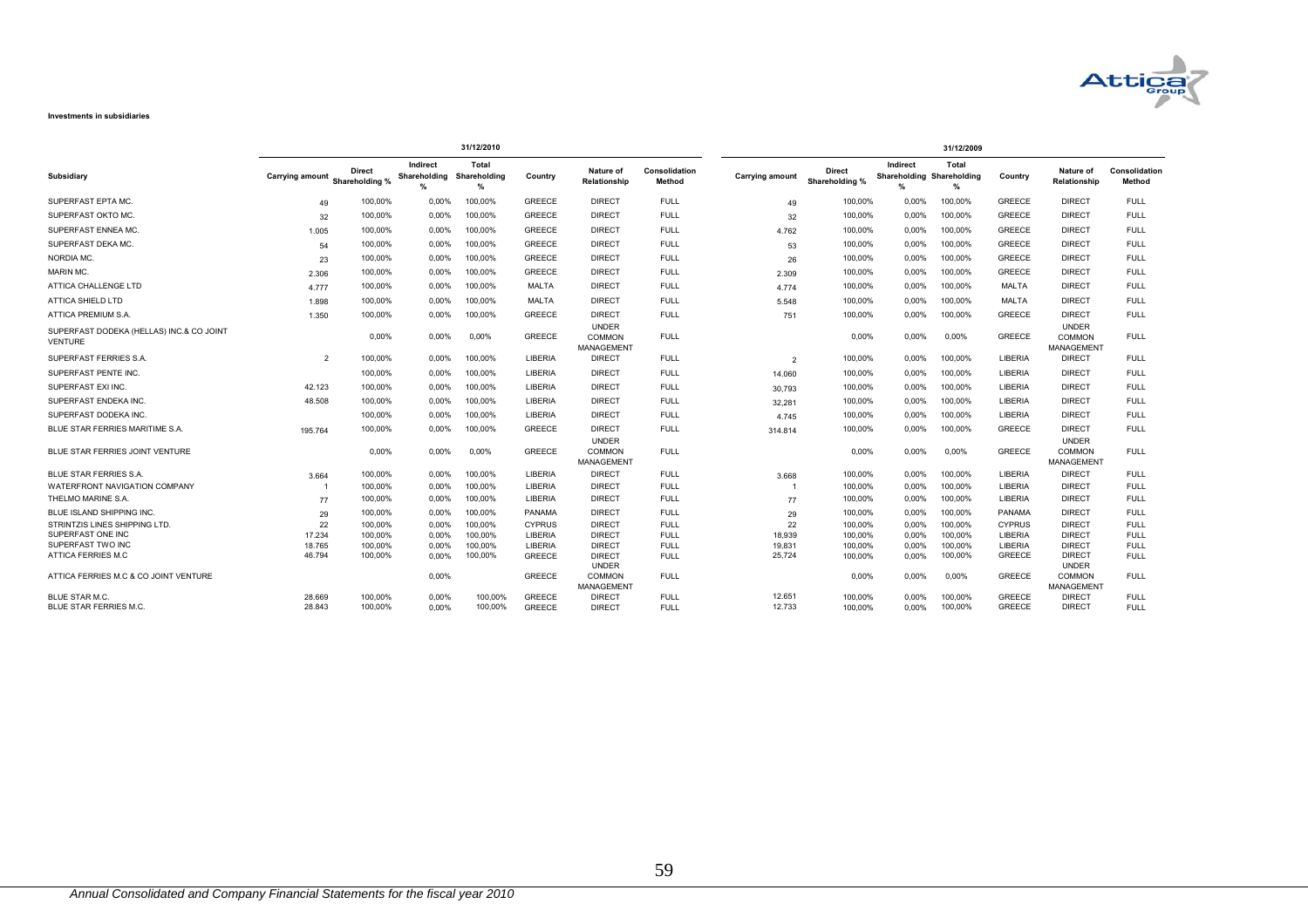

The parent company, as it mentioned in paragraph 2.2.2, is measure its investments in subsidiaries using the fair value method.

For each fiscal year, a measurement has been made by independent estimators. The change in investments in subsidiaries' fair value per company at 31/12/2010 and 31/12/2009 has as follows:

| Company                              | 31/12/2010 | 31/12/2009 | <b>Remarks</b> |
|--------------------------------------|------------|------------|----------------|
| SUPERFAST EPTA MC.                   | 49         | 49         |                |
| SUPERFAST OKTO MC.                   | 32         | 32         |                |
| SUPERFAST ENNEA MC.                  | 1.005      | 4.762      |                |
| SUPERFAST DEKA MC.                   | 54         | 53         |                |
| NORDIA MC.                           | 23         | 26         |                |
| <b>MARIN MC.</b>                     | 2.306      | 2.309      |                |
| ATTICA CHALLENGE LTD                 | 4.777      | 4.774      |                |
| <b>ATTICA SHIELD LTD</b>             | 1.898      | 5.548      |                |
| ATTICA PREMIUM S.A.                  | 1.350      | 751        |                |
| SUPERFAST FERRIES S.A.               |            | 2          |                |
| SUPERFAST PENTE INC.                 | O          | 14.060     |                |
| SUPERFAST EXI INC.                   | 42.123     | 30.793     |                |
| SUPERFAST ENDEKA INC.                | 48.508     | 32.281     |                |
| SUPERFAST DODEKA INC.                | 0          | 4.745      |                |
| BLUE STAR FERRIES MARITIME S.A.      | 195.764    | 314.814    |                |
| <b>BLUE STAR FERRIES S.A.</b>        | 3.664      | 3.668      |                |
| <b>WATERFRONT NAVIGATION COMPANY</b> |            |            |                |
| THELMO MARINE S.A.                   | 77         | 77         |                |
| BLUE ISLAND SHIPPING INC.            | 29         | 29         |                |
| STRINTZIS LINES SHIPPING LTD.        | 22         | 22         |                |
| SUPERFAST ONE INC                    | 17.234     | 18.939     |                |
| SUPERFAST TWO INC                    | 18.765     | 19.831     |                |
| ATTICA FERRIES M.C.                  | 46.794     | 25.724     |                |
| <b>BLUE STAR M.C.</b>                | 28.669     | 12.651     |                |
| <b>BLUE STAR FERRIES M.C.</b>        | 28.843     | 12.733     |                |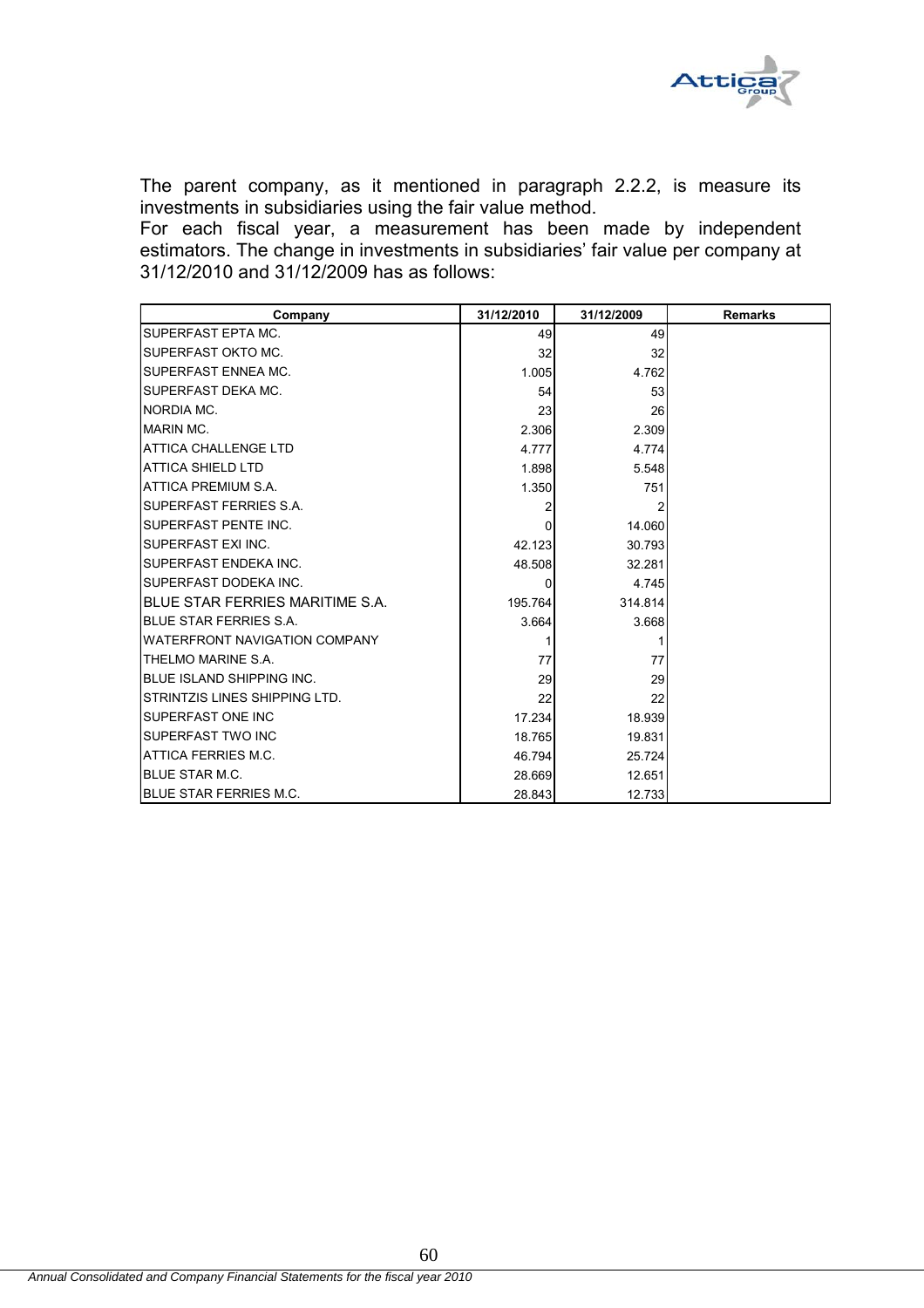

**Unaudited Fiscal Years**

|                                       | Years     |  |
|---------------------------------------|-----------|--|
| ATTICA HOLDINGS S.A.                  | 2008-2010 |  |
| SUPERFAST EPTA MC.                    | 2007-2010 |  |
| SUPERFAST OKTO MC.                    | 2007-2010 |  |
| SUPERFAST ENNEA MC.                   | 2007-2010 |  |
| SUPERFAST DEKA MC.                    | 2007-2010 |  |
| NORDIA MC.                            | 2007-2010 |  |
| MARIN MC.                             | 2007-2010 |  |
| ATTICA CHALLENGE LTD                  |           |  |
| <b>ATTICA SHIELD LTD</b>              |           |  |
| ATTICA PREMIUM S.A.                   | 2006-2010 |  |
| SUPERFAST DODEKA (HELLAS) INC. & CO   |           |  |
| <b>JOINT VENTURE</b>                  | 2007-2010 |  |
| SUPERFAST FERRIES S.A.                | 2007-2010 |  |
| SUPERFAST PENTE INC.                  | 2007-2010 |  |
| SUPERFAST EXI INC.                    | 2007-2010 |  |
| SUPERFAST ENDEKA INC.                 | 2007-2010 |  |
| SUPERFAST DODEKA INC.                 | 2007-2010 |  |
| BLUE STAR FERRIES MARITIME S.A.       | 2008-2010 |  |
| BLUE STAR FERRIES JOINT VENTURE       | 2008-2010 |  |
| <b>BLUE STAR FERRIES S.A.</b>         | 2009-2010 |  |
| <b>WATERFRONT NAVIGATION COMPANY</b>  |           |  |
| THELMO MARINE S.A.                    |           |  |
| BLUE ISLAND SHIPPING INC.             |           |  |
| STRINTZIS LINES SHIPPING LTD.         |           |  |
| SUPERFAST ONE INC.                    | 2008-2010 |  |
| SUPERFAST TWO INC.                    | 2009-2010 |  |
| ATTICA FERRIES M.C.                   | 2009-2010 |  |
| ATTICA FERRIES M.C & CO JOINT VENTURE | 2009-2010 |  |
| <b>BLUE STAR M.C.</b>                 | 2009-2010 |  |
| <b>BLUE STAR FERRIES M.C.</b>         | 2009-2010 |  |

For the Group's subsidiaries registered outside the European Union, which do not have an establishment in Greece, there is no obligation for taxation audit.

### 5.13. Derivatives

Derivatives include the hedging of the foreign currency risk in Euro/Usd. The Group agreed with Daewoo Shipbuilding and Marine Engineering Co. Ltd. (DSME), Korea for the building of two new fast car-passenger ferries. The agreement consideration is in USD. The shipowning companies of the under construction vessels, Blue Star Ferries M.C. and Blue star M.C., have made exchange forward agreements purchasing in USD. As a result, the Group's exposure to foreign currency risk has been covered almost 100%.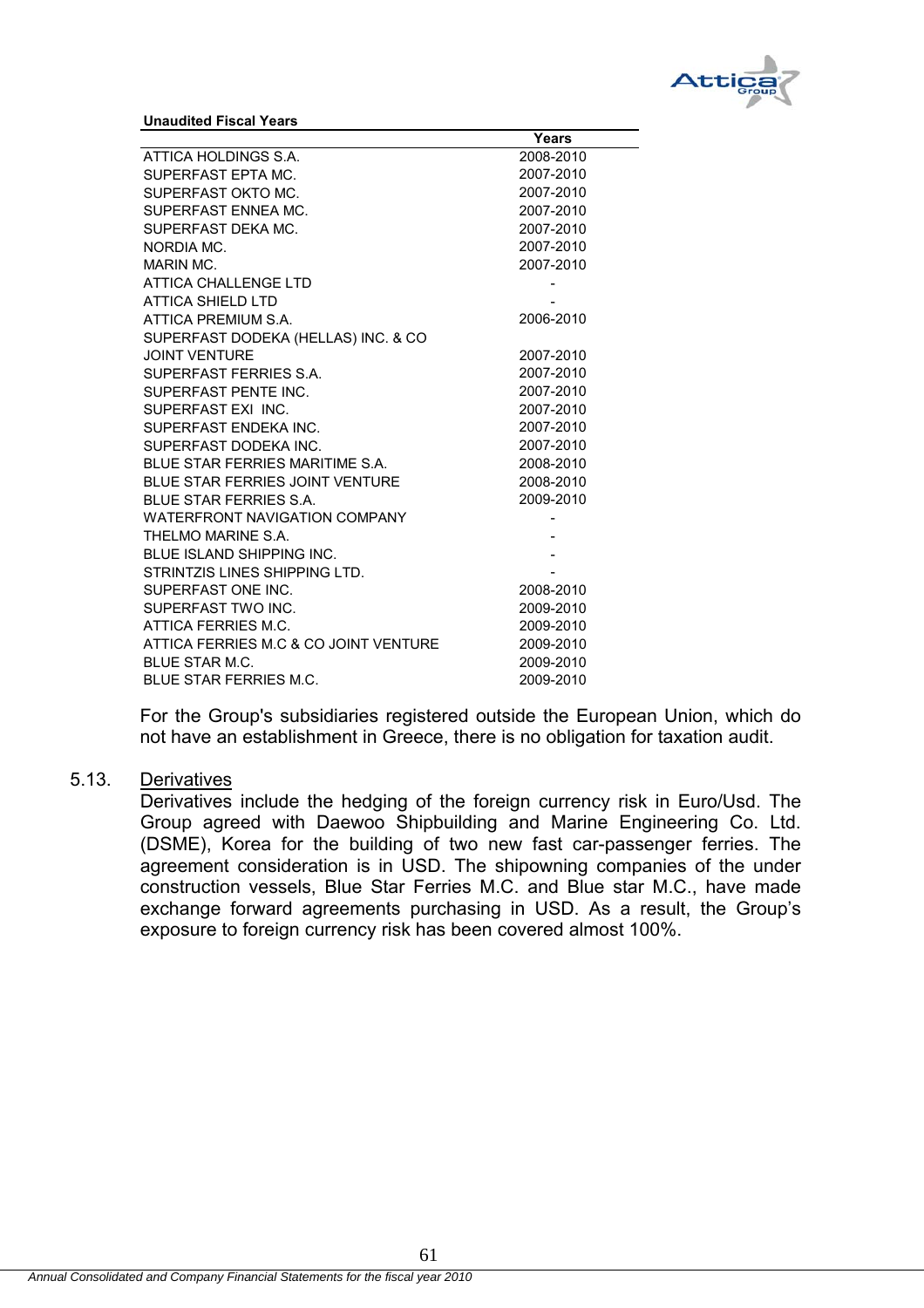

### **GROUP**

|                                                  |                           | 31/12/2010    |                    | 31/12/2009                |               |                    |
|--------------------------------------------------|---------------------------|---------------|--------------------|---------------------------|---------------|--------------------|
|                                                  | <b>Notional</b><br>amount | <b>Assets</b> | <b>Liabilities</b> | <b>Notional</b><br>amount | <b>Assets</b> | <b>Liabilities</b> |
| Derivatives held for trading                     |                           |               |                    |                           |               |                    |
| Interest Rate - Cash flows hedge                 |                           |               |                    | 190.124                   |               | 5.431              |
| Foreign exchange contracts - Cash flows<br>hedge | 86.963                    | 5.149         |                    | 90.024                    |               | 1.113              |
| Fuel oil agreement - Cash flows hedge            |                           |               |                    |                           |               |                    |
| <b>Derivatives</b>                               | 86.963                    | 5.149         |                    | 280.148                   |               | 6.544              |
| Derivatives (long term assets / liabilities)     | 38.081                    | 2.392         |                    | 90.024                    |               | 1.113              |
| Derivatives (short term assets / liabilities)    | 48.882                    | 2.757         |                    | 190.124                   |               | 5.431              |
|                                                  | 86.963                    | 5.149         |                    | 280.148                   |               | 6.544              |
| <b>COMPANY</b>                                   |                           |               |                    |                           |               |                    |
|                                                  |                           | 31/12/2010    |                    |                           | 31/12/2009    |                    |
|                                                  | <b>Notional</b><br>amount | <b>Assets</b> | <b>Liabilities</b> | <b>Notional</b><br>amount | <b>Assets</b> | <b>Liabilities</b> |
| Derivatives held for trading                     |                           |               |                    |                           |               |                    |
| Interest Rate - Cash flows hedge                 |                           |               |                    | 105.000                   |               | 3.725              |
| Foreign exchange contracts - Cash flows<br>hedge | 10.638                    | 588           |                    |                           |               |                    |
| <b>Derivatives</b>                               | 10.638                    | 588           |                    | 105.000                   |               | 3.725              |
| Derivatives (long term assets / liabilities)     |                           |               |                    |                           |               |                    |
| Derivatives (short term assets / liabilities)    | 10.638                    | 588           |                    | 105.000                   |               | 3.725              |
|                                                  | 10.638                    | 588           |                    | 105.000                   |               | 3.725              |

### 5.14 Other non-current assets

|                             | <b>GROUP</b> |            | <b>COMPANY</b> |            |  |  |
|-----------------------------|--------------|------------|----------------|------------|--|--|
|                             | 31/12/2010   | 31/12/2009 | 31/12/2010     | 31/12/2009 |  |  |
| Guarrantees                 | 279          | 291        | 204            | 204        |  |  |
| Other long term receivables | 3.076        | 1.780      | 1.080          | 1.080      |  |  |
| <b>Others</b>               |              |            |                |            |  |  |
| <b>Net Boon Value</b>       | 3.355        | 2.071      | 1.284          | 1.284      |  |  |

Non-current receivables have as follows:

a) The Group has been awarded a subsidy from the Ministry of Finance for its investment plan, related to the development and provision of innovative I.T. broadband services.

The investment plan which has been budgeted for  $\epsilon$  3.600 thousand will be subsidized for expenses of  $\epsilon$  1.080 thousand, i.e. the 30% of the total project. This subsidy was approved by the Ministry of Finance on June 29, 2007 and fulfills all the conditions set by IAS 20 "Accounting for government grants and disclosure of government assistance".

b) Guarantees given against office rent and public utility companies such as P.P.C. (Public Power Corporation) and H.T.O. (Hellenic Telecommunications Organization).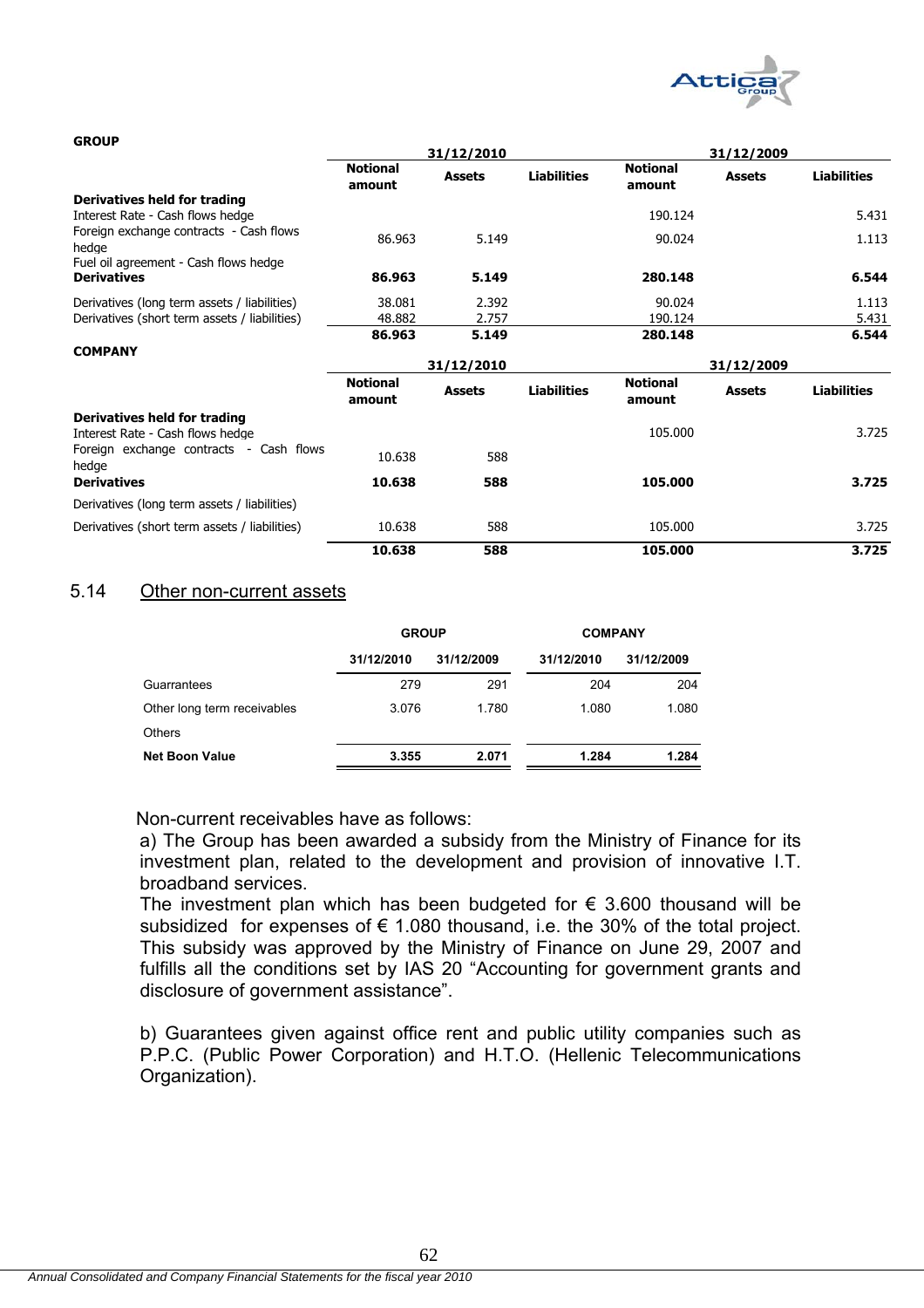

# 5.15. Deferred Tax Assets – Liabilities

|                     | <b>GROUP</b>                      |                    |                                   |                    | <b>COMPANY</b>                    |                    |                                   |                    |
|---------------------|-----------------------------------|--------------------|-----------------------------------|--------------------|-----------------------------------|--------------------|-----------------------------------|--------------------|
|                     |                                   | 31/12/2010         | 31/12/2009                        |                    | 31/12/2010                        |                    | 31/12/2009                        |                    |
|                     | <b>Defferred</b><br><b>Assets</b> | <b>Liabilities</b> | <b>Defferred</b><br><b>Assets</b> | <b>Liabilities</b> | <b>Defferred</b><br><b>Assets</b> | <b>Liabilities</b> | <b>Defferred</b><br><b>Assets</b> | <b>Liabilities</b> |
| Intangible assets   |                                   |                    |                                   |                    |                                   |                    |                                   |                    |
| Other reserves      |                                   | 286                |                                   | 288                |                                   | 271                |                                   | 271                |
| Loss for the period |                                   |                    | 288                               |                    |                                   |                    |                                   |                    |
| <b>Total</b>        |                                   | 286                | 288                               | 288                |                                   | 271                |                                   | 271                |

# 5.16. Inventories

The "Inventories" account includes the following items:

### **GROUP**

|                                                                                                       | 31/12/2010 | 31/12/2009 |
|-------------------------------------------------------------------------------------------------------|------------|------------|
| Merchandise                                                                                           | 500        | 616        |
| Raw materials and other consumables                                                                   | 1.180      | 1.400      |
| Fuels and lubricant                                                                                   | 2.906      | 2.858      |
| Spare Parts of Tangible Assets                                                                        | 6.795      |            |
| Total                                                                                                 | 11.381     | 4.874      |
| Less: Provisions for scrap, slow moving and/or destroyed inventories<br>recognized from previous year |            |            |
| Net book value                                                                                        | 11.381     | 4.874      |
|                                                                                                       |            |            |

There is no indication of impairment for the above-mentioned inventories.

# 5.17. Trade and other receivables

|                             | <b>GROUP</b> |            | <b>COMPANY</b> |            |
|-----------------------------|--------------|------------|----------------|------------|
|                             | 31/12/2010   | 31/12/2009 | 31/12/2010     | 31/12/2009 |
| Trade receivables           | 47.502       | 46.145     |                |            |
| Checks receivable           | 18.518       | 19.508     |                |            |
| Less: Impairment Provisions | $-12.583$    | $-10.345$  |                |            |
| Net trade receivables       | 53.437       | 55.308     | 0              | 0          |
| Advances from suppliers     | 1.574        | 2.130      | 35             | 18         |
| Total                       | 55.011       | 57.438     | 35             | 18         |

The Group recognized a loss for bad debts of  $\epsilon$  2.238 thousand for the period 1/1-31/12/2010. The amount of this provision has been charged to the income statement of the present period.

### **Impairment Provisions**

|                                           | <b>GROUP</b>          |          |  |  |
|-------------------------------------------|-----------------------|----------|--|--|
|                                           | 31/12/2010 31/12/2009 |          |  |  |
| <b>Opening balance</b>                    | -10.345               | $-8.918$ |  |  |
| Additional provisions<br><b>Dicreases</b> | $-2.384$              | $-1.520$ |  |  |
| Recovered bud debts                       | 146                   | 93       |  |  |
| <b>Closing balance</b>                    | $-12.583$             | -10.345  |  |  |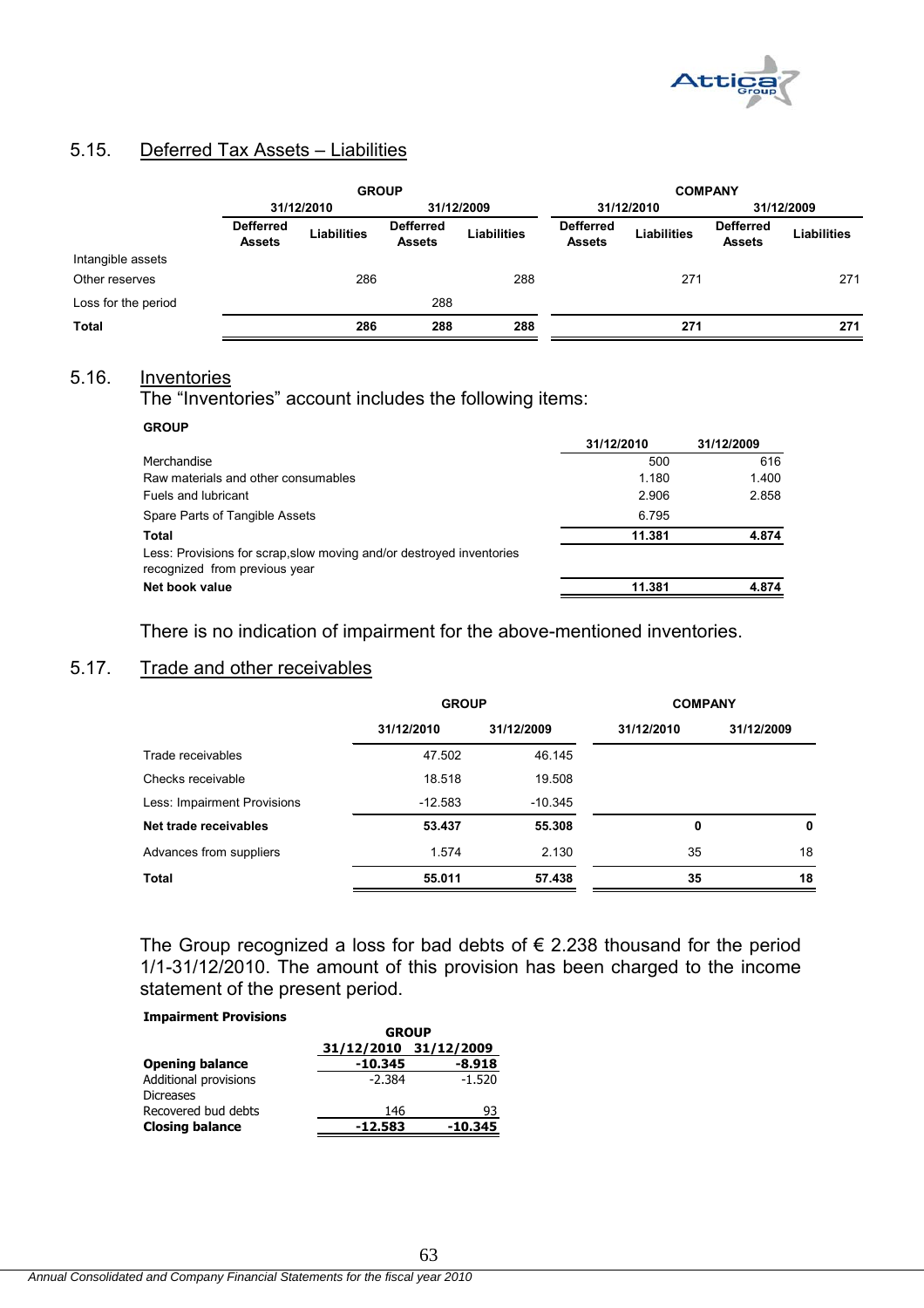

The Group's credit policy about trade receivables is the following:

### Domestic Routes

- a) Passengers and private vehicles tickets have to be settled within two months from the invoice date (last date of each month).
- b) Freight units tickets have to be settled within two or four months from the invoice date (last date of each month).

The above policy is applicable to all Agents based in Greece and abroad.

### Adriatic Sea

- a) Passengers and private vehicles tickets have to be settled within two months from the invoice date from the agents based abroad and within three months from the invoice date from the agents based in Greece.
- b) Freight units tickets have to be settled within two months from the invoice date from the agents based abroad and within four months from the invoice date from the agents based in Greece.

The short-term receivables need not be discounted at the end of the period. The Group has a very wide spectrum of clientele in Greece, as well as abroad, thus the credit risk is very low.

The credit risk control procedures have been reported in paragraph 3.1.2.

### 5.18. Other current assets

|                                 | <b>GROUP</b> |            | <b>COMPANY</b> |            |
|---------------------------------|--------------|------------|----------------|------------|
|                                 | 31/12/2010   | 31/12/2009 | 31/12/2010     | 31/12/2009 |
| Other Debtors*                  | 4.158        | 4.662      | 5.517          | 11         |
| Receivables from the State      | 1.354        | 1.527      | 119            | 390        |
| Advances and loans to personnel | 179          | 241        |                |            |
| Accrued income                  | 475          | 197        | 57             | 112        |
| Prepaid expenses**              | 8.322        | 10.384     |                | 19         |
| Receivables from insurers       | 1.548        | 860        | 4              | 6          |
| <b>Other Receivables</b>        | 561          | 7.430      |                |            |
| Total                           | 16.597       | 25.301     | 5.697          | 538        |
| Less: Impairment Provisions     |              |            |                |            |
| <b>Net Receivables</b>          | 16.597       | 25.301     | 5.697          | 538        |

\* Other Debtors of the parent company refers mainly to the amount of € 5.479 thousand that the parent company has as receivable dividend arising from its 100% subsidiary company Blue Star Ferries Maritime S.A. The above amount is written-off in the consolidated accounts of ATTICA GROUP.

\*\* Prepaid expenses refers mainly to the vessels' dry dock.

### 5.19. Cash and cash equivalents

Cash and cash equivalents that are presenting in the balance sheet include the following: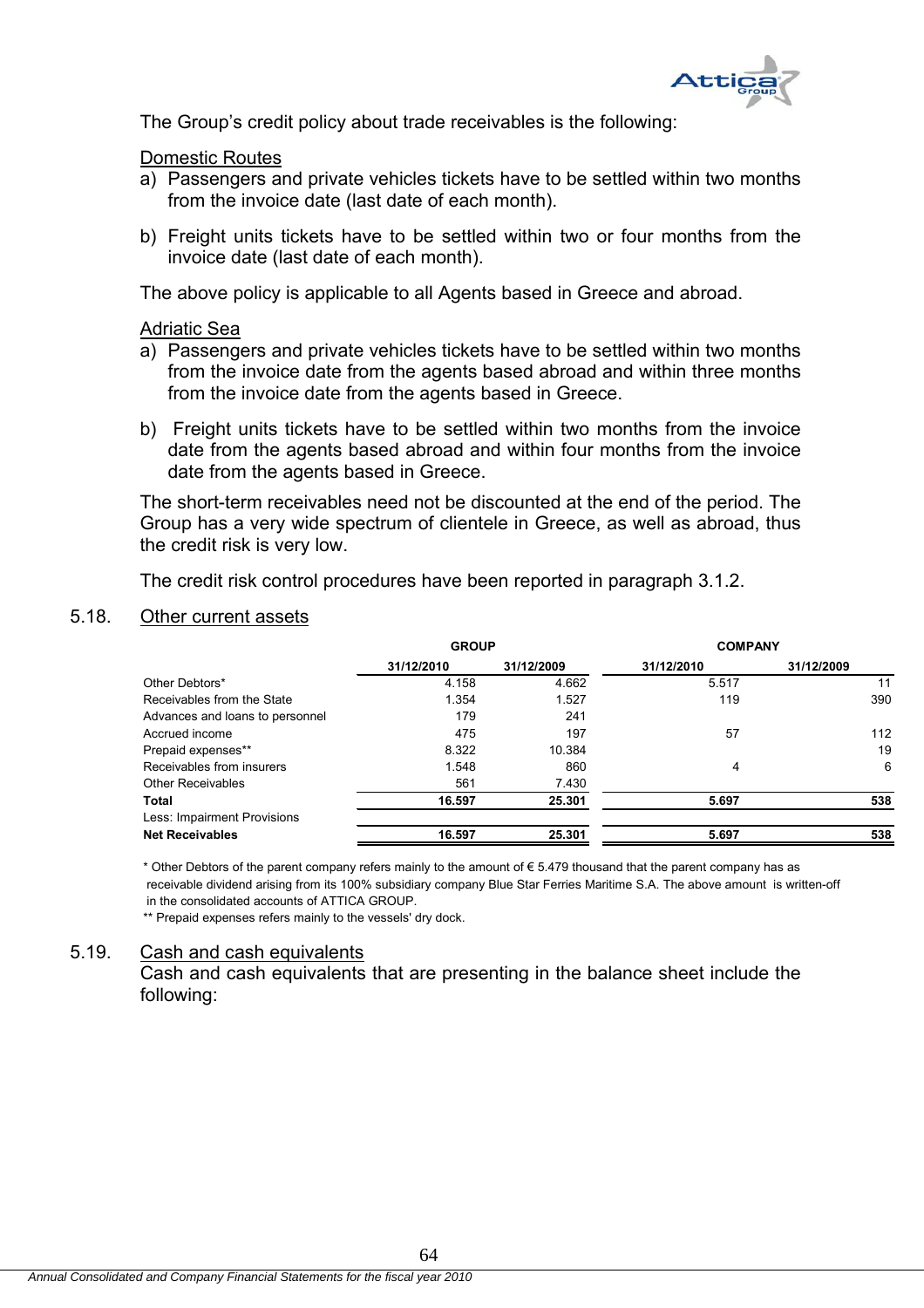

|                                               | <b>GROUP</b> |            | <b>COMPANY</b> |            |
|-----------------------------------------------|--------------|------------|----------------|------------|
|                                               | 31/12/2010   | 31/12/2009 | 31/12/2010     | 31/12/2009 |
| Cash in hand                                  | 188          | 79         | 4              | -6         |
| Cash equivalent balance in bank               | 9.750        | 12.643     | 389            | 3.237      |
| Repos                                         | 13.119       | 4.148      | 239            | 4.148      |
| <b>Bank Overdrafts</b>                        |              |            |                |            |
| Restricted cash                               | 3.434        |            | 3.434          |            |
| Cheques receivable                            |              |            |                |            |
| Total cash and cash equivalents               | 26.491       | 16.870     | 4.066          | 7.391      |
| Cash and cash equivalents in $\epsilon$       | 26.104       | 16.800     | 3.946          | 7.391      |
| Cash and cash equivalents in foreign currency | 387          | 70         | 120            |            |
| Total cash and cash equivalents               | 26.491       | 16.870     | 4.066          | 7.391      |

For cash and cash equivalents in foreign currency risk see paragraph 3.1.1. For liquidity risk analysis see paragraph 3.1.3.

During the fiscal year, the Group has paid the amount of  $\epsilon$  75.981 thousand against its long-term borrowings.

Furthermore, the Group paid the amount of  $\epsilon$  369 thousand against finance leases.

There is no need to measure the above cash and cash equivalents at fair value.

### 5.20. Non-current assets classified as held for sale

The "Non-current assets classified as held for sale" account includes the net book value of Superferry ΙΙ. The above RoPax vessel was sold on 1/3/2011 and the total cash consideration stood at  $\epsilon$  4.65 mln.

## 5.21. Share capital – Reserves

### a) Share Capital

If the share capital increase was completed on 14<sup>th</sup> January 2010. The proceeds of the capital increase are  $\epsilon$  41.620 thousand. The share capital amounts to  $\epsilon$ 134.812 thousand and is divided in 162.424.000 common registered voting shares with a nominal value of  $\epsilon$  0.83 each.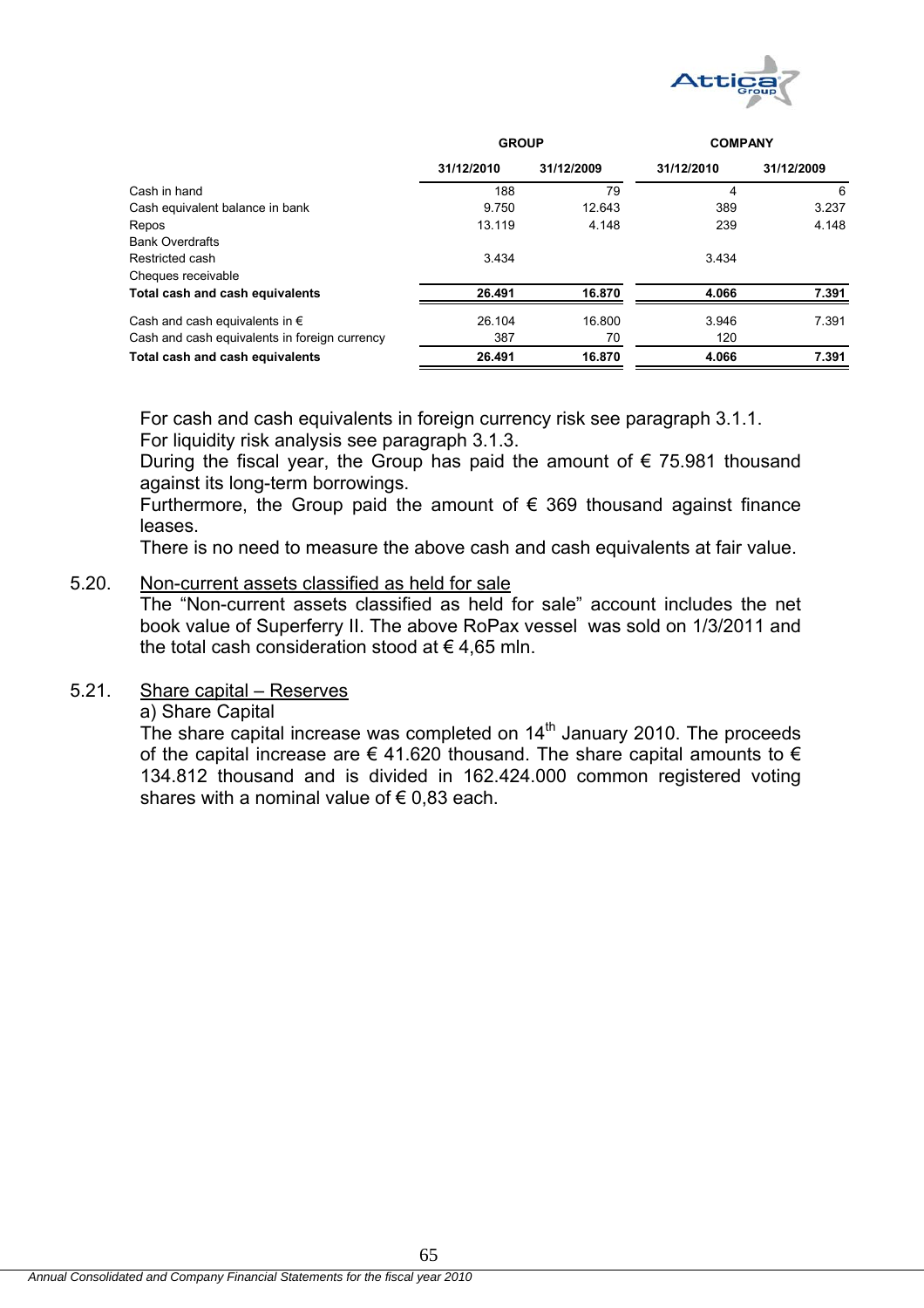

| <b>GROUP</b>                                                                     | <b>Number of</b><br><b>Shares</b> | <b>Nominal value</b> | Value of common<br>shares | Share premium |
|----------------------------------------------------------------------------------|-----------------------------------|----------------------|---------------------------|---------------|
| Balance as of 01/01/2009                                                         | 141.613.700                       | 0,83                 | 117.539                   | 266.560       |
| Capitalisation of share premium                                                  |                                   |                      |                           |               |
| Share issue                                                                      |                                   |                      |                           |               |
| - Common                                                                         |                                   |                      |                           |               |
| - Preference                                                                     |                                   |                      |                           |               |
| Expenses related to share capital increase                                       |                                   |                      |                           |               |
| Increase/(decrease) in Minorities due to purchase of<br>interest in subsidiaries |                                   |                      |                           |               |
| Balance as of 31/12/2009                                                         | 141.613.700                       | 0,83                 | 117.539                   | 266.560       |
| Capitalisation of share premium                                                  |                                   |                      |                           |               |
| Share issue                                                                      |                                   |                      |                           |               |
| - Common                                                                         | 20.810.300                        |                      | 17.273                    | 24.348        |
| - Preference                                                                     |                                   |                      |                           |               |
| Expenses related to share capital increase                                       |                                   |                      |                           | -294          |
| Increase/(decrease) in Minorities due to purchase of<br>interest in subsidiaries |                                   |                      |                           |               |
|                                                                                  |                                   |                      |                           |               |
| Balance as of 31/12/2010                                                         | 162.424.000                       | 0,83                 | 134.812                   | 290.614       |
| <b>COMPANY</b>                                                                   | <b>Number of</b><br><b>Shares</b> | <b>Nominal value</b> | Value of common<br>shares | Share premium |
| Balance as of 01/01/2009                                                         | 141.613.700                       | 0.83                 | 117.539                   | 266.560       |
| Capitalisation of share premium                                                  |                                   |                      |                           |               |
| Share issue                                                                      |                                   |                      |                           |               |
| - Common                                                                         |                                   |                      |                           |               |
| - Preference                                                                     |                                   |                      |                           |               |
| Expenses related to share capital increase                                       |                                   |                      |                           |               |
| Increase/(decrease) in Minorities due to purchase of<br>interest in subsidiaries |                                   |                      |                           |               |
| Expenses related to share capital increase                                       |                                   |                      |                           |               |
| Balance as of 31/12/2009                                                         | 141.613.700                       | 0,83                 | 117.539                   | 266.560       |
| Capitalisation of share premium                                                  |                                   |                      |                           |               |
| Share issue                                                                      |                                   |                      |                           |               |
| - Common                                                                         | 20.810.300                        |                      | 17.273                    | 24.348        |
| - Preference                                                                     |                                   |                      |                           |               |
| Expenses related to share capital increase                                       |                                   |                      |                           | $-294$        |
| Increase/(decrease) in Minorities due to purchase of<br>interest in subsidiaries |                                   |                      |                           |               |
| Balance as of 31/12/2010                                                         | 162.424.000                       | 0,83                 | 134.812                   | 290.614       |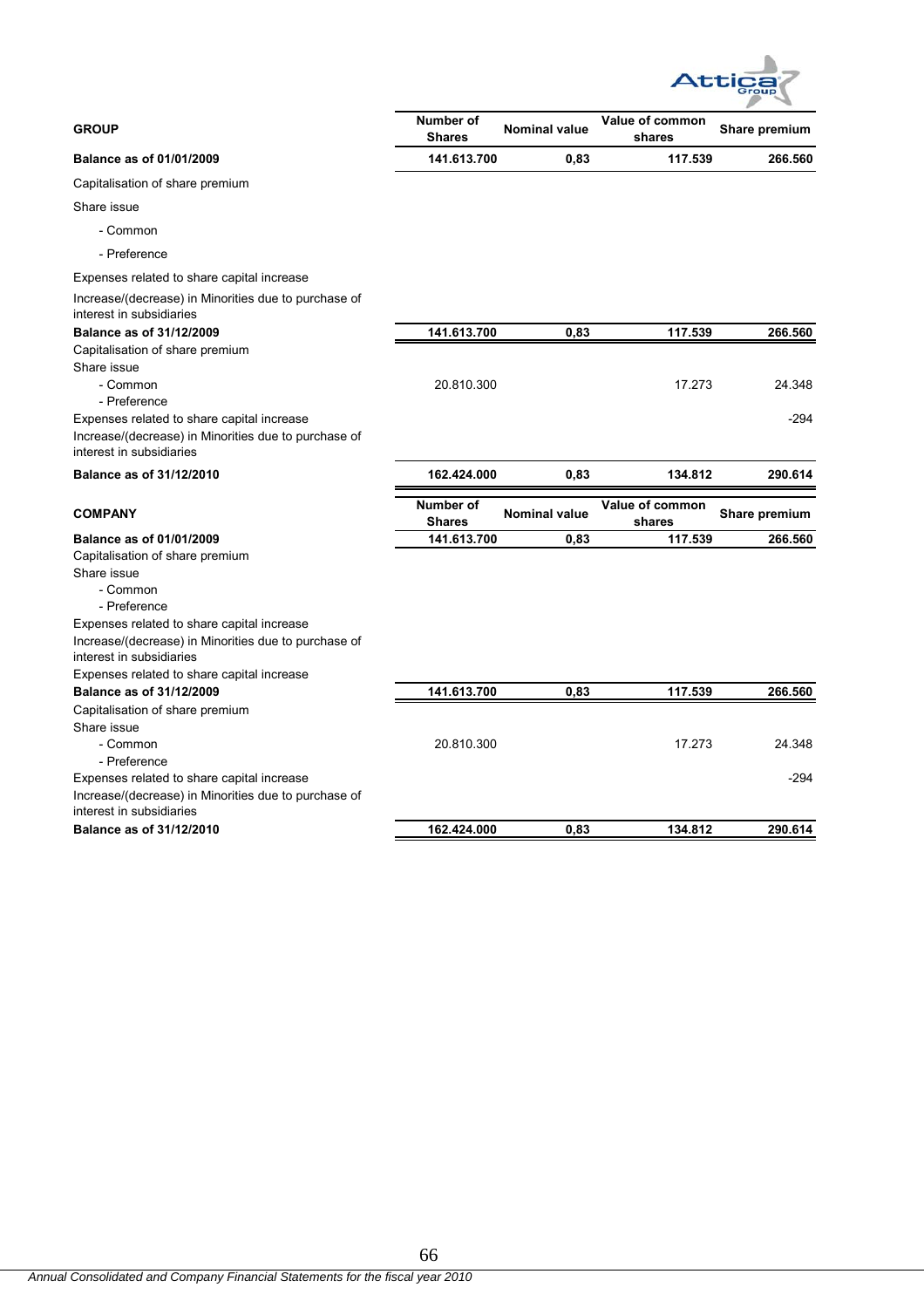

# b) Fair value reserves

## **GROUP**

| <b>GROUP</b>                                         | Fair value reserves                                     |                                                |              |
|------------------------------------------------------|---------------------------------------------------------|------------------------------------------------|--------------|
|                                                      | <b>Revaluation of</b><br>property, plant &<br>equipment | <b>Revaluation of financial</b><br>instruments | <b>Total</b> |
| Balance as of 01/01/2009                             |                                                         | $-8.924$                                       | $-8.924$     |
| Gains/ (losses) from valuation transfeted to equity  |                                                         |                                                |              |
| Cash flow hedge:<br>Gains from fair value valuation: |                                                         | 5.494                                          | 5.494        |
| Balance as of 31/12/2009                             |                                                         | $-3.430$                                       | $-3.430$     |
|                                                      |                                                         | Fair value reserves                            |              |
|                                                      | <b>Revaluation of</b>                                   |                                                |              |
|                                                      | property, plant &<br>equipment                          | <b>Revaluation of financial</b><br>instruments | Total        |
| Balance as of 01/01/2010                             |                                                         | $-3.430$                                       | $-3.430$     |
| Gains/ (losses) from valuation transfeted to equity  |                                                         |                                                |              |
| Cash flow hedge:                                     |                                                         |                                                |              |
| Gains from fair value valuation:                     |                                                         | 7.991                                          | 7.991        |
| Balance as of 31/12/2010                             |                                                         | 4.561                                          | 4.561        |
| <b>COMPANY</b>                                       | Fair value reserves                                     |                                                |              |
|                                                      | <b>Revaluation of</b><br>property, plant &<br>equipment | <b>Revaluation of financial</b><br>instruments | Total        |
| Balance as of 01/01/2009                             | 130.701                                                 | $-1.889$                                       | 128.812      |
| Gains/ (losses) from valuation transfeted to equity  | $-81.005$                                               |                                                | $-81.005$    |
| Gains/ (losses) from valuation transfeted to P&L     | 15.873                                                  |                                                | 15.873       |
| Cash flow hedge:                                     |                                                         |                                                |              |
| Gains from fair value valuation:                     |                                                         | 1.889                                          | 1.889        |
| Balance as of 31/12/2009                             | 65.569                                                  | 0                                              | 65.569       |
|                                                      | Fair value reserves                                     |                                                |              |
|                                                      | <b>Revaluation of</b><br>property, plant &<br>equipment | <b>Revaluation of financial</b><br>instruments | Total        |
| Balance as of 01/01/2010                             | 65.569                                                  | 0                                              | 65.569       |
| Gains/ (losses) from valuation transfeted to equity  | $-68.210$                                               |                                                | $-68.210$    |
| Gains/ (losses) from valuation transfeted to P&L     | $-4.787$                                                |                                                | -4.787       |
| Cash flow hedge:<br>Gains from fair value valuation: |                                                         |                                                | 0            |
| Balance as of 31/12/2010                             | $-7.428$                                                |                                                | $-7.428$     |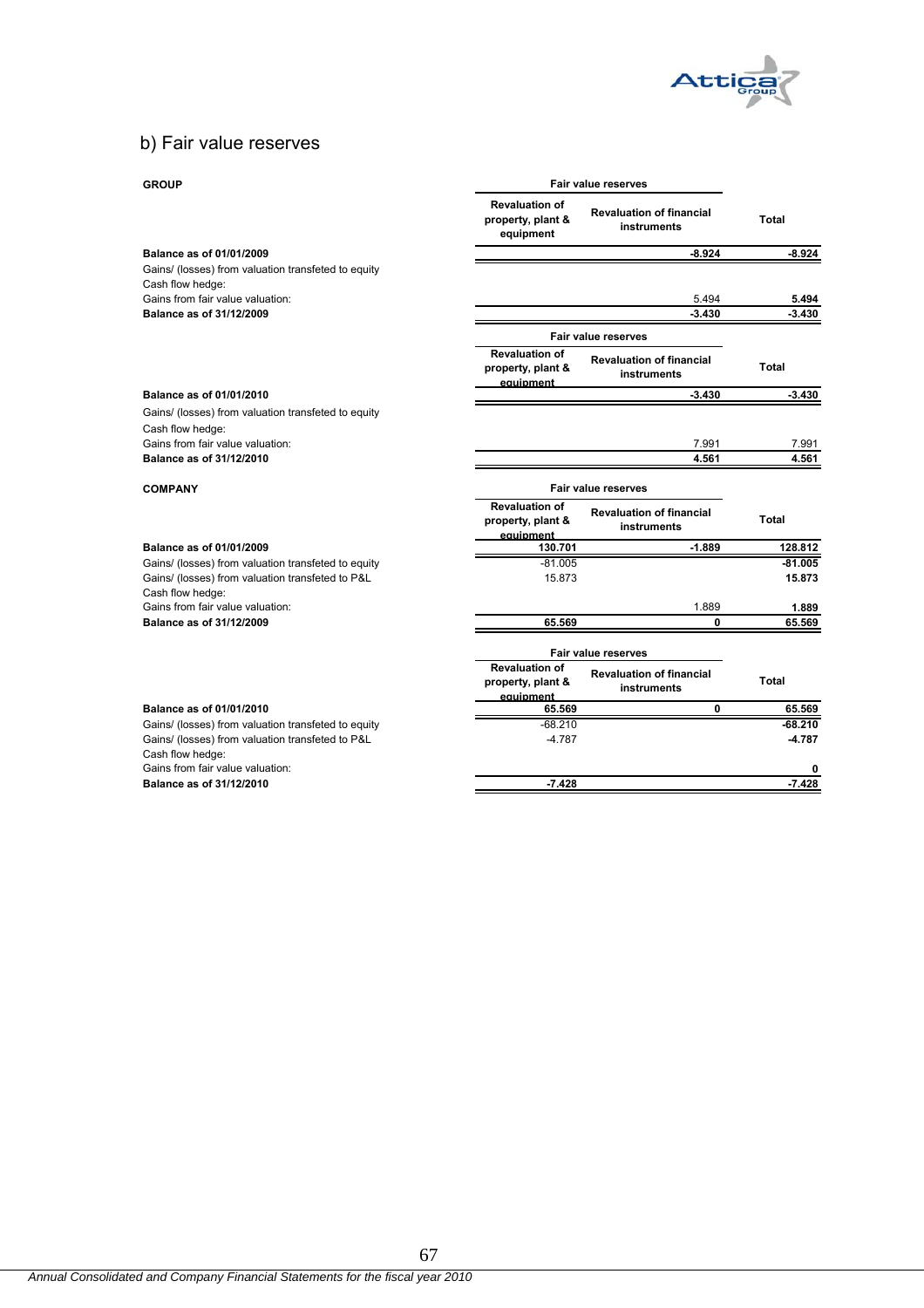

### c) Other reserves

#### **GROUP**

| 62.250<br>13.573<br>1.393<br>47.427<br>Balance as of 01/01/2009<br>$-143$<br>1.908<br>23.043<br>24.951<br>Transfers between reserves and retained earnings<br>85<br>Exchange differences<br>85<br>Changes following the merger<br>Deffred Tax<br>Balance as of 31/12/2009<br>15.481<br>1.393<br>70.470<br>$-58$<br>87.286<br><b>Special</b><br><b>Translation</b><br><b>Statutory</b><br>Tax-free reserves Other reserves<br><b>Total</b><br><b>Reserve</b><br>reserves<br>reserves<br>$-58$<br>87.286<br>Balance as of 01/01/2010<br>15.481<br>1.393<br>70.470<br>1.478<br>2.740<br>$\overline{74}$<br>19.592<br>23.884<br>Transfers between reserves and retained earnings<br>Exchange differences<br>Changes following the merger<br>Deffred Tax<br>Balance as of 31/12/2010<br>111.170<br>16.959<br>2.740<br>1.467<br>90.062<br>$-58$<br><b>COMPANY</b><br><b>Statutory</b><br><b>Special</b><br><b>Translation</b><br>Tax-free reserves Other reserves<br><b>Total</b><br><b>Reserve</b><br>reserves<br>reserves<br>Balance as of 01/01/2009<br>11.353<br>991<br>-33.389<br>$-21.045$<br>24.266<br>1.222<br>23.044<br>Transfers between reserves and retained earnings<br>Exchange differences<br>Changes following the merger<br>Deffred Tax<br>12.575<br>991<br>$-10.345$<br>3.221<br>Balance as of 31/12/2009<br>Special<br><b>Translation</b><br><b>Statutory</b><br>Tax-free reserves Other reserves<br><b>Total</b><br><b>Reserve</b><br>reserves<br>reserves<br>12.575<br>$-10.345$<br>3.221<br><b>Balance as of 01/01/2010</b><br>991<br>20.432<br>$\overline{74}$<br>19.592<br>766<br>Transfers between reserves and retained earnings<br>Exchange differences<br>Changes following the merger<br>Deffred Tax<br>Balance as of 31/12/2010<br>13.341<br>1.065<br>9.247<br>23.653 | <b>Statutory</b><br><b>Reserve</b> | Special<br>reserves | Tax-free reserves Other reserves | <b>Translation</b><br>reserves | <b>Total</b> |
|-----------------------------------------------------------------------------------------------------------------------------------------------------------------------------------------------------------------------------------------------------------------------------------------------------------------------------------------------------------------------------------------------------------------------------------------------------------------------------------------------------------------------------------------------------------------------------------------------------------------------------------------------------------------------------------------------------------------------------------------------------------------------------------------------------------------------------------------------------------------------------------------------------------------------------------------------------------------------------------------------------------------------------------------------------------------------------------------------------------------------------------------------------------------------------------------------------------------------------------------------------------------------------------------------------------------------------------------------------------------------------------------------------------------------------------------------------------------------------------------------------------------------------------------------------------------------------------------------------------------------------------------------------------------------------------------------------------------------------------------------------------------------------------------------|------------------------------------|---------------------|----------------------------------|--------------------------------|--------------|
|                                                                                                                                                                                                                                                                                                                                                                                                                                                                                                                                                                                                                                                                                                                                                                                                                                                                                                                                                                                                                                                                                                                                                                                                                                                                                                                                                                                                                                                                                                                                                                                                                                                                                                                                                                                               |                                    |                     |                                  |                                |              |
|                                                                                                                                                                                                                                                                                                                                                                                                                                                                                                                                                                                                                                                                                                                                                                                                                                                                                                                                                                                                                                                                                                                                                                                                                                                                                                                                                                                                                                                                                                                                                                                                                                                                                                                                                                                               |                                    |                     |                                  |                                |              |
|                                                                                                                                                                                                                                                                                                                                                                                                                                                                                                                                                                                                                                                                                                                                                                                                                                                                                                                                                                                                                                                                                                                                                                                                                                                                                                                                                                                                                                                                                                                                                                                                                                                                                                                                                                                               |                                    |                     |                                  |                                |              |
|                                                                                                                                                                                                                                                                                                                                                                                                                                                                                                                                                                                                                                                                                                                                                                                                                                                                                                                                                                                                                                                                                                                                                                                                                                                                                                                                                                                                                                                                                                                                                                                                                                                                                                                                                                                               |                                    |                     |                                  |                                |              |
|                                                                                                                                                                                                                                                                                                                                                                                                                                                                                                                                                                                                                                                                                                                                                                                                                                                                                                                                                                                                                                                                                                                                                                                                                                                                                                                                                                                                                                                                                                                                                                                                                                                                                                                                                                                               |                                    |                     |                                  |                                |              |
|                                                                                                                                                                                                                                                                                                                                                                                                                                                                                                                                                                                                                                                                                                                                                                                                                                                                                                                                                                                                                                                                                                                                                                                                                                                                                                                                                                                                                                                                                                                                                                                                                                                                                                                                                                                               |                                    |                     |                                  |                                |              |
|                                                                                                                                                                                                                                                                                                                                                                                                                                                                                                                                                                                                                                                                                                                                                                                                                                                                                                                                                                                                                                                                                                                                                                                                                                                                                                                                                                                                                                                                                                                                                                                                                                                                                                                                                                                               |                                    |                     |                                  |                                |              |
|                                                                                                                                                                                                                                                                                                                                                                                                                                                                                                                                                                                                                                                                                                                                                                                                                                                                                                                                                                                                                                                                                                                                                                                                                                                                                                                                                                                                                                                                                                                                                                                                                                                                                                                                                                                               |                                    |                     |                                  |                                |              |
|                                                                                                                                                                                                                                                                                                                                                                                                                                                                                                                                                                                                                                                                                                                                                                                                                                                                                                                                                                                                                                                                                                                                                                                                                                                                                                                                                                                                                                                                                                                                                                                                                                                                                                                                                                                               |                                    |                     |                                  |                                |              |
|                                                                                                                                                                                                                                                                                                                                                                                                                                                                                                                                                                                                                                                                                                                                                                                                                                                                                                                                                                                                                                                                                                                                                                                                                                                                                                                                                                                                                                                                                                                                                                                                                                                                                                                                                                                               |                                    |                     |                                  |                                |              |
|                                                                                                                                                                                                                                                                                                                                                                                                                                                                                                                                                                                                                                                                                                                                                                                                                                                                                                                                                                                                                                                                                                                                                                                                                                                                                                                                                                                                                                                                                                                                                                                                                                                                                                                                                                                               |                                    |                     |                                  |                                |              |
|                                                                                                                                                                                                                                                                                                                                                                                                                                                                                                                                                                                                                                                                                                                                                                                                                                                                                                                                                                                                                                                                                                                                                                                                                                                                                                                                                                                                                                                                                                                                                                                                                                                                                                                                                                                               |                                    |                     |                                  |                                |              |
|                                                                                                                                                                                                                                                                                                                                                                                                                                                                                                                                                                                                                                                                                                                                                                                                                                                                                                                                                                                                                                                                                                                                                                                                                                                                                                                                                                                                                                                                                                                                                                                                                                                                                                                                                                                               |                                    |                     |                                  |                                |              |
|                                                                                                                                                                                                                                                                                                                                                                                                                                                                                                                                                                                                                                                                                                                                                                                                                                                                                                                                                                                                                                                                                                                                                                                                                                                                                                                                                                                                                                                                                                                                                                                                                                                                                                                                                                                               |                                    |                     |                                  |                                |              |
|                                                                                                                                                                                                                                                                                                                                                                                                                                                                                                                                                                                                                                                                                                                                                                                                                                                                                                                                                                                                                                                                                                                                                                                                                                                                                                                                                                                                                                                                                                                                                                                                                                                                                                                                                                                               |                                    |                     |                                  |                                |              |
|                                                                                                                                                                                                                                                                                                                                                                                                                                                                                                                                                                                                                                                                                                                                                                                                                                                                                                                                                                                                                                                                                                                                                                                                                                                                                                                                                                                                                                                                                                                                                                                                                                                                                                                                                                                               |                                    |                     |                                  |                                |              |
|                                                                                                                                                                                                                                                                                                                                                                                                                                                                                                                                                                                                                                                                                                                                                                                                                                                                                                                                                                                                                                                                                                                                                                                                                                                                                                                                                                                                                                                                                                                                                                                                                                                                                                                                                                                               |                                    |                     |                                  |                                |              |

### 5.22. Deferred tax liabilities

The deferred tax liabilities involve the tax free reserves and other special taxable reserves that will be taxed only when they are distributed (see paragraph 5.15).

## 5.23. Accrued pension and retirement obligations

These obligations refer to personnel compensation due to retirement. The Group has the legal obligation of paying to its employees a compensation at their first date of retirement on a pension.

The above-mentioned obligation is a defined benefit plan according to IAS 19.

The assumptions used for the retirement benefit provisions for the period 1/1 – 31/12/2010 are the following:

|                                        | 2010                     | 2009                     |
|----------------------------------------|--------------------------|--------------------------|
| Discount rate                          | 4.00%                    | 6,10%                    |
| Expected rate of return on plan assets | 4.00%                    | 6.10%                    |
| Expected rate of salary increases      | 4.00%                    | 4.00%                    |
| Employees rate of early retirament     | $\overline{\phantom{0}}$ | $\overline{\phantom{0}}$ |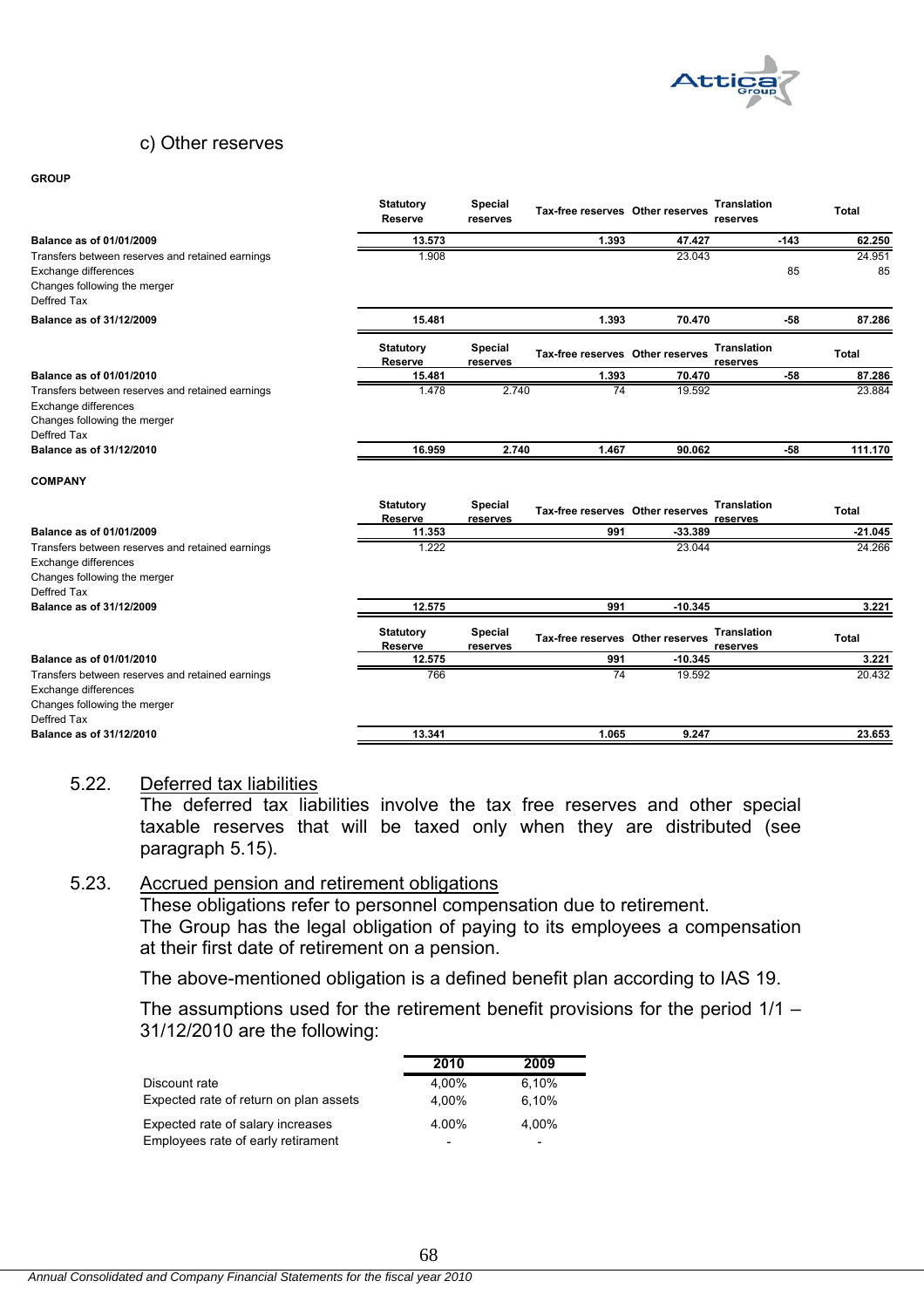

# The analysis of this liability is as follows:

### **GROUP**

### **Accrued pension and retirement obligations**

|                                                                 | 31/12/2010 | 31/12/2009 |
|-----------------------------------------------------------------|------------|------------|
| Long-term pension obligations<br>Short-term pension obligations | 2.352      | 1.881      |
| Total                                                           | 2.352      | 1.881      |

### **The amounts recognized in the income statement are as follows:**

|                                                   | 31/12/2010                       |                                 |              | 31/12/2009                       |                                 |          |
|---------------------------------------------------|----------------------------------|---------------------------------|--------------|----------------------------------|---------------------------------|----------|
|                                                   | Non-financed<br>obligation plans | <b>Defined benefit</b><br>plans | <b>Total</b> | Non-financed<br>obligation plans | <b>Defined benefit</b><br>plans | Total    |
| Current service costs                             | 636                              |                                 | 636          | 532                              |                                 | 532      |
| Interest costs on benefit obligation              | 138                              |                                 | 138          | 126                              |                                 | 126      |
| Actuarial gains / (losses) recognized in the year |                                  |                                 |              |                                  |                                 | $\Omega$ |
| Losses / (gains) on curtailments and settlements  | $-303$                           |                                 | $-303$       | $-181$                           |                                 | $-181$   |
| Expense recognized in profit or loss              | 471                              |                                 | 471          | 477                              |                                 | 477      |

### **The amounts recognized in the balance sheet are as follows:**

|                                             | 31/12/2010                       |                                 | 31/12/2009 |                                  |                                 |              |
|---------------------------------------------|----------------------------------|---------------------------------|------------|----------------------------------|---------------------------------|--------------|
|                                             | Non-financed<br>obligation plans | <b>Defined benefit</b><br>plans | Total      | Non-financed<br>obligation plans | <b>Defined benefit</b><br>plans | <b>Total</b> |
| Present value of unfunded obligations       | 2.352                            |                                 | 2.352      | .881                             |                                 | .881         |
|                                             | 2.352                            |                                 | 2.352      | 1.881                            |                                 | . 881        |
| Net pension obligation in the balance sheet | 2.352                            |                                 | 2.352      | 1.881                            |                                 | 1.881        |

**Changes in the present value of the defined obligation are as follows:**

|                                      |                                  | 31/12/2010                      |              | 31/12/2009                       |                                 |        |  |
|--------------------------------------|----------------------------------|---------------------------------|--------------|----------------------------------|---------------------------------|--------|--|
|                                      | Non-financed<br>obligation plans | <b>Defined benefit</b><br>plans | <b>Total</b> | Non-financed<br>obligation plans | <b>Defined benefit</b><br>plans | Total  |  |
| Balance at the beginning of the year | 1.881                            |                                 | 1.881        | 1.404                            |                                 | 1.404  |  |
| Service cost                         | 636                              |                                 | 636          | 532                              |                                 | 532    |  |
| Interest cost                        | 138                              |                                 | 138          | 126                              |                                 | 126    |  |
| Actuarial losses (gains)             |                                  |                                 |              |                                  |                                 |        |  |
| Losses / (gains) on curtailments     | $-303$                           |                                 | $-303$       | $-181$                           |                                 | $-181$ |  |
| Benefits paid                        |                                  |                                 |              |                                  |                                 |        |  |
| Balance at the end of the year       | 2.352                            |                                 | 2.352        | 1.881                            |                                 | 1.881  |  |
|                                      |                                  |                                 |              |                                  |                                 |        |  |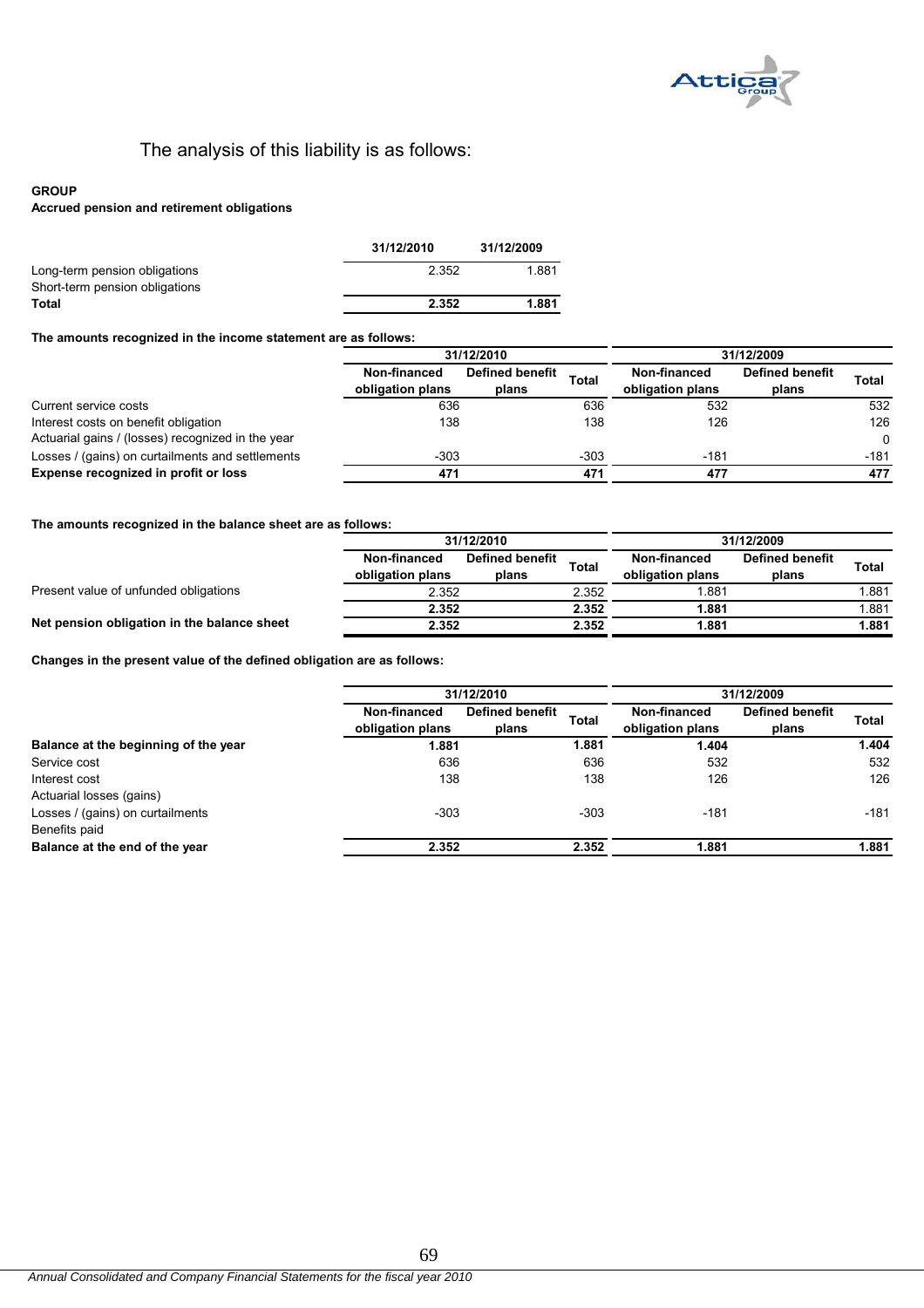

### **PARENT**

**Accrued pension and retirement obligations**

|                                | 31/12/2010 | 31/12/2009 |
|--------------------------------|------------|------------|
| Long-term pension obligations  | 119        | 104        |
| Short-term pension obligations |            |            |
| <b>Total</b>                   | 119        | 104        |

**The amounts recognized in the income statement are as follows:**

|                                                                                          | 31/12/2010                       |                          |              | 31/12/2009                       |                                 |       |  |
|------------------------------------------------------------------------------------------|----------------------------------|--------------------------|--------------|----------------------------------|---------------------------------|-------|--|
|                                                                                          | Non-financed<br>obligation plans | Defined benefit<br>plans | <b>Total</b> | Non-financed<br>obligation plans | <b>Defined benefit</b><br>plans | Total |  |
| Current service costs                                                                    |                                  |                          |              | 14                               |                                 | 14    |  |
| Interest costs on benefit obligation<br>Losses / (gains) on curtailments and settlements |                                  |                          |              |                                  |                                 |       |  |
| Expense recognized in profit or loss                                                     | 15                               |                          |              | 21                               |                                 | 21    |  |

**The amounts recognized in the balance sheet are as follows:**

|                                             | 31/12/2010                       |                          |              | 31/12/2009                       |                          |       |  |
|---------------------------------------------|----------------------------------|--------------------------|--------------|----------------------------------|--------------------------|-------|--|
|                                             | Non-financed<br>obligation plans | Defined benefit<br>plans | <b>Total</b> | Non-financed<br>obligation plans | Defined benefit<br>plans | Total |  |
| Present value of unfunded obligations       | 119                              |                          | 119          | 104                              |                          | 104   |  |
|                                             | 119                              |                          | 119          | 104                              |                          | 104   |  |
| Net pension obligation in the balance sheet | 119                              |                          | 119          | 104                              |                          | 104   |  |

**Changes in the present value of the defined obligation are as follows:**

|                                      |                                  | 31/12/2010               |              |                                  | 31/12/2009               |              |  |  |
|--------------------------------------|----------------------------------|--------------------------|--------------|----------------------------------|--------------------------|--------------|--|--|
|                                      | Non-financed<br>obligation plans | Defined benefit<br>plans | <b>Total</b> | Non-financed<br>obligation plans | Defined benefit<br>plans | <b>Total</b> |  |  |
| Balance at the beginning of the year |                                  | 104                      |              | 104<br>83                        |                          | 83           |  |  |
| Service cost                         | చ                                |                          |              | 14                               |                          | 14           |  |  |
| Interest cost                        |                                  |                          |              |                                  |                          |              |  |  |
| Actuarial losses (gains)             |                                  |                          |              |                                  |                          |              |  |  |
| Losses / (gains) on curtailments     |                                  |                          |              |                                  |                          |              |  |  |
| Balance at the end of the year       | 119                              |                          | 119          | 104                              |                          | 104          |  |  |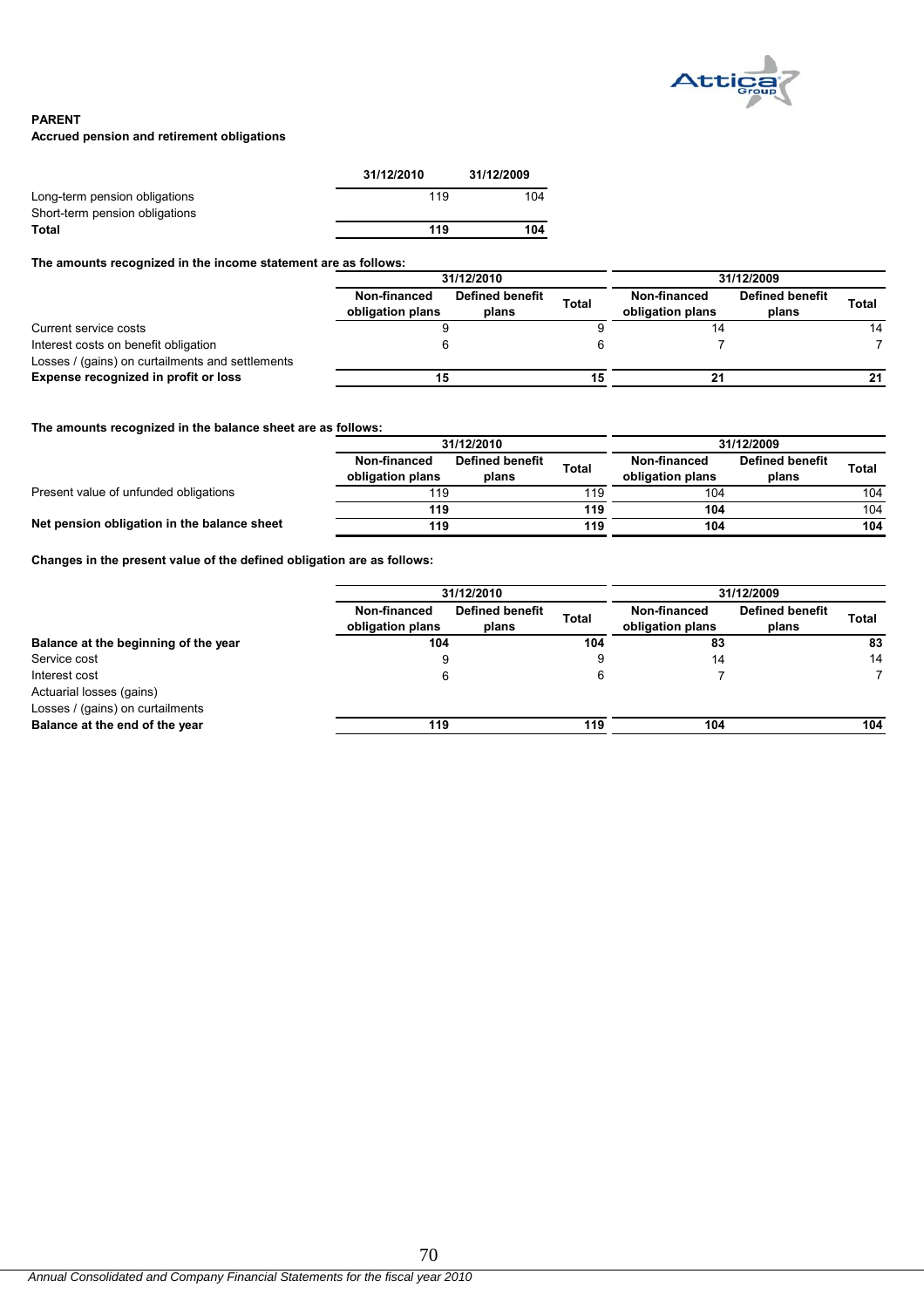

## 5.24. Long-term borrowings Long-term borrowings analysis:

#### **Long-term borrowings Short-term dept**

| Long-term borrowings                                    | 31/12/2010                                | 31/12/2009                         |                         |                                    |                   |  |
|---------------------------------------------------------|-------------------------------------------|------------------------------------|-------------------------|------------------------------------|-------------------|--|
| Obligations under finance lease                         | 55                                        | 288                                |                         |                                    |                   |  |
| Secured Loans                                           | 199.844                                   | 219.597                            |                         |                                    |                   |  |
| <b>Bonds</b>                                            | 129.838                                   | 143.310                            |                         |                                    |                   |  |
| Less: Long-term loans payable in next financial<br>year | $-34.705$                                 | $-34.704$                          |                         |                                    |                   |  |
| Total of long-term loans                                | 295.032                                   | 328.491                            |                         |                                    |                   |  |
| Short-term dept                                         | 31/12/2010                                | 31/12/2009                         |                         |                                    |                   |  |
| Obligations under finance lease<br>Secured Loans        | 338                                       | 321                                |                         |                                    |                   |  |
| <b>Bank Loans</b>                                       | 6.000                                     |                                    |                         |                                    |                   |  |
| More: Long-term loans payable in next financial<br>year | 34.705                                    | 34.704                             |                         |                                    |                   |  |
| Total of short-term loans                               | 41.043                                    | 35.025                             |                         |                                    |                   |  |
| Amounts in €                                            |                                           |                                    |                         |                                    |                   |  |
| Borrowings as of 31/12/2010                             | <b>Obligations under</b><br>finance lease | <b>Bank Loans</b>                  | <b>Secured</b><br>Loans | <b>Bonds</b>                       | <b>Borrowings</b> |  |
| Within 1year                                            | 338                                       | 6.000                              | 22.205                  | 12.500                             | 41.043            |  |
| After 1 year but not more than 5 years                  | 55                                        |                                    | 109.543                 | 117.338                            | 226.936           |  |
| More than five years                                    |                                           |                                    | 68.096                  |                                    | 68.096            |  |
|                                                         | 393                                       | 6.000                              | 199.844                 | 129.838                            | 336.075           |  |
| Amounts in €                                            |                                           |                                    |                         |                                    |                   |  |
| Borrowings as of 31/12/2009                             | <b>Obligations under</b><br>finance lease | <b>Secured Loans</b>               | <b>Bonds</b>            | <b>Borrowings</b>                  |                   |  |
| Within 1year                                            | 321                                       | 22.205                             | 12.500                  | 35.026                             |                   |  |
| After 1year but not more than 5 years                   | 288                                       | 120.642                            | 130.810                 | 251.740                            |                   |  |
| More than five years                                    |                                           | 76.750                             |                         | 76.750                             |                   |  |
|                                                         | 609                                       | 219.597                            | 143.310                 | 363.516                            |                   |  |
|                                                         | 31/12/2009                                |                                    |                         |                                    |                   |  |
|                                                         | €                                         |                                    |                         |                                    |                   |  |
| Long-term borrowings<br>Short-term dept                 | 3,96%<br>$\sim$                           |                                    |                         |                                    |                   |  |
|                                                         | 31/12/2010                                |                                    |                         |                                    |                   |  |
|                                                         | €                                         |                                    |                         |                                    |                   |  |
| Long-term borrowings                                    | 3,97%                                     |                                    |                         |                                    |                   |  |
| Short-term dept                                         | 5,04%                                     |                                    |                         |                                    |                   |  |
| <b>Obligations under finance lease</b>                  |                                           |                                    |                         |                                    |                   |  |
|                                                         | 31/12/2010                                |                                    |                         | 31/12/2009                         |                   |  |
|                                                         |                                           |                                    | <b>Future</b>           |                                    |                   |  |
|                                                         | <b>Future minimum</b>                     | Present value of<br>future minimum | minimum                 | Present value of<br>future minimum |                   |  |
|                                                         | lease paymements                          | lease paymements                   | lease                   | lease paymements                   |                   |  |
|                                                         |                                           |                                    | paymements              |                                    |                   |  |
| Within 1year<br>After 1year but not more than 5 years   | 349<br>57                                 | 338<br>55                          | 343<br>295              | 321<br>288                         |                   |  |
| More than five years                                    |                                           |                                    |                         |                                    |                   |  |
| Total of Future minimum lease paymements                | 406                                       | 393                                | 638                     | 609                                |                   |  |
| Less: Interest expenses                                 | $-13$                                     |                                    | $-29$                   |                                    |                   |  |
| Total of Present value of future minimum                | 393                                       | 393                                | 609                     | 609                                |                   |  |
| lease paymements                                        |                                           |                                    |                         |                                    |                   |  |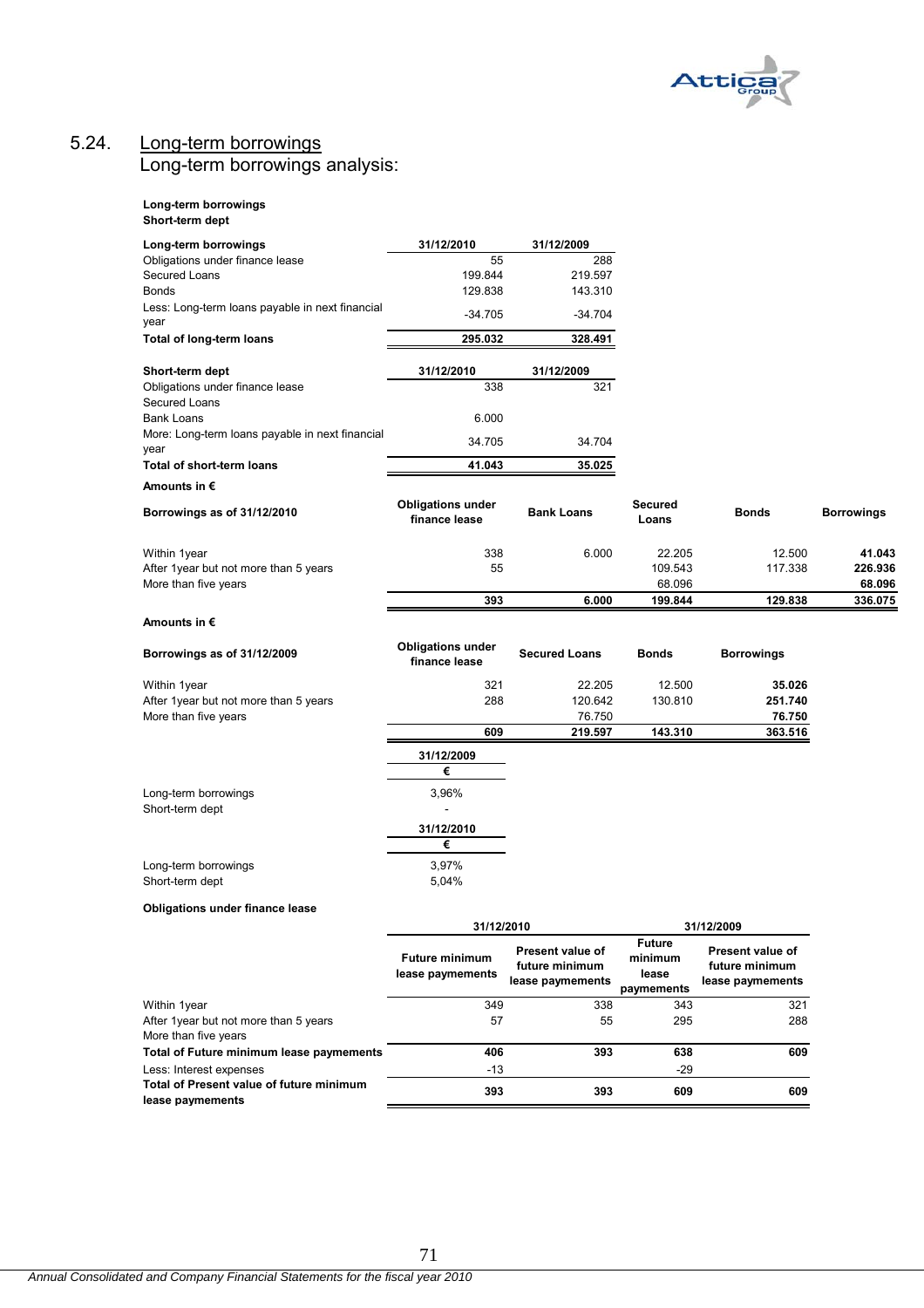

**Obligations under operating lease**

|                                        | 31/12/2010 | 31/12/2009 |
|----------------------------------------|------------|------------|
| Within 1year                           | 1.700      | 1.519      |
| After 1 year but not more than 5 years | 6.052      | 5.994      |
| More than five years                   | 6.848      | 9 7 1 4    |
| <b>Total operating lease</b>           | 14.600     | 17.227     |

There are no overdue liabilities, or liabilities that are about to become due, that cannot be paid.

All loans are denominated in Euro. The Bond Loans are discounted.

During the period 1/1-31/12/2010, the Group has paid the amount of  $\epsilon$  75.981 thousand against its long-term borrowings.

Furthermore, the Group paid the amount of  $\epsilon$  369 thousand against finance leases.

The average weighted interest rate of the finance leases is Euribor plus 2,37%.

The finance leases that have been recognized in the income statement of the period  $1/1 - 31/12/2010$ , amount  $\epsilon$  230 thousand.

The operating leases that have been recognized in the income statement of the period 1/1 - 31/12/2010, amount € 1.833 thousand.

The operating leases refer to office rent and have been contracted with market terms.

### 5.25. Non-current provisions

a) The Group has made a provision amounting  $\epsilon$  910 thousand which concerns claim for compensation from the crew that was employed on board the sold vessels previously deployed in the Baltic Sea.

b) The amount of  $\epsilon$  128 thousand of the parent company following the absorbed subsidiary Blue Star Maritime S.A. which had made a provision amounting  $\epsilon$ 550 thousand which concerned a claim for compensation from the Buyer of the vessel Blue Aegean. For the above case the company paid the amount of  $\epsilon$ 421,8 thousand. The additional amount of  $\epsilon$  128,20 thousand has not been posted as revenue due to the fact that there are still outstanding legal expenses.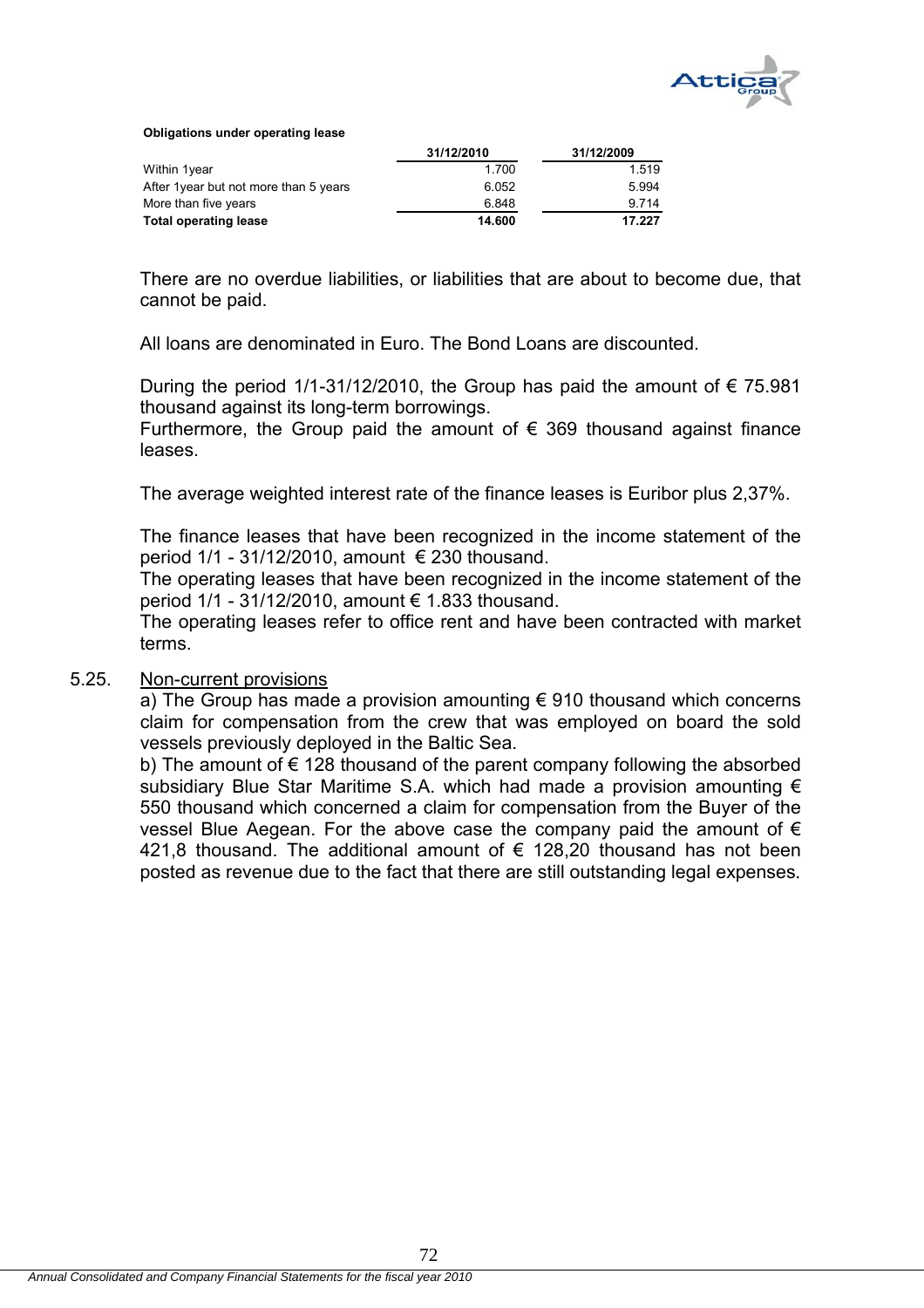

|                                              | Case in arbitration<br>refers to the sold<br>vessel Blue Aegean | Case under litigation which<br>consernes claim for<br>compensation from the crew<br>in the Baltic Sea | Other<br>provisions | Total |
|----------------------------------------------|-----------------------------------------------------------------|-------------------------------------------------------------------------------------------------------|---------------------|-------|
| Opening Balance as of 01/01/2009             | 128                                                             | 461                                                                                                   |                     | 589   |
| Additional provisions<br>Utilised provisions |                                                                 |                                                                                                       |                     |       |
| Closing Balance as of 31/12/2009             | 128                                                             | 461                                                                                                   |                     | 589   |
| Non-current provisions<br>Current provisions | 128                                                             | 461                                                                                                   |                     | 589   |
|                                              | 128                                                             | 461                                                                                                   |                     | 589   |
|                                              | Case in arbitration<br>refers to the sold<br>vessel Blue Aegean | Case under litigation which<br>consernes claim for<br>compensation from the crew<br>in the Baltic Sea | Other<br>provisions | Total |
| Opening Balance as of 01/01/2010             | 128                                                             | 461                                                                                                   |                     | 589   |
| Additional provisions                        |                                                                 | 488                                                                                                   |                     | 488   |
| Utilised provisions                          |                                                                 | -39                                                                                                   |                     | $-39$ |
| Closing Balance as of 31/12/2010             | 128                                                             | 910                                                                                                   |                     | 1.038 |
| Non-current provisions<br>Current provisions | 128                                                             | 910                                                                                                   |                     | 1.038 |
|                                              | 128                                                             | 910                                                                                                   |                     | 1.038 |

# 5.26. Other non- current liabilities

The "Other non – current liabilities" account includes the received guarantees.

# 5.27. Trade and other payables

|                               | <b>GROUP</b> |            | <b>COMPANY</b> |            |  |
|-------------------------------|--------------|------------|----------------|------------|--|
|                               | 31/12/2010   | 31/12/2009 | 31/12/2010     | 31/12/2009 |  |
| Suppliers                     | 22.572       | 21.011     | 51             |            |  |
| <b>Customers' Advances</b>    | 602          | 2.198      |                | 19         |  |
| Intercompany accounts payable |              |            |                | 26.770     |  |
| <b>Other liabilities</b>      | 1.279        | 648        |                |            |  |
| Total                         | 24.453       | 23.857     | 51             | 26,800     |  |

# 5.28. Tax liabilities

|            |            | <b>COMPANY</b>      |            |  |
|------------|------------|---------------------|------------|--|
| 31/12/2010 | 31/12/2009 | 31/12/2010          | 31/12/2009 |  |
|            |            |                     |            |  |
|            |            |                     | 20         |  |
|            |            |                     |            |  |
| 155        | 143        | 20                  | 20         |  |
|            | 155        | <b>GROUP</b><br>143 | 20         |  |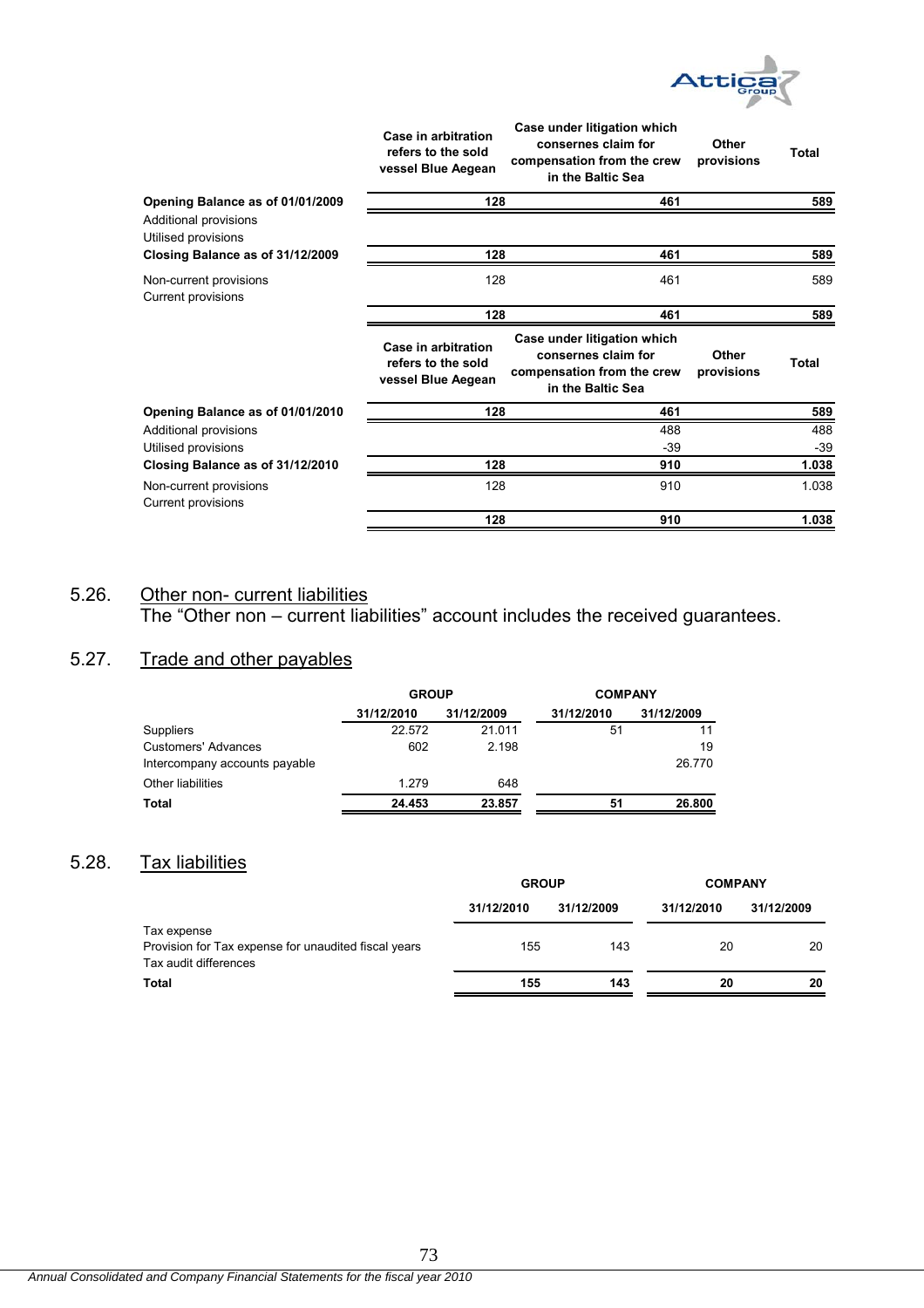

# 5.29. Other current liabilities

|                               | <b>GROUP</b> |            | <b>COMPANY</b> |            |  |
|-------------------------------|--------------|------------|----------------|------------|--|
|                               | 31/12/2010   | 31/12/2009 | 31/12/2010     | 31/12/2009 |  |
| Intercompany accounts payable |              |            |                |            |  |
| Deferred income-Grants        | 1.709        | 2.048      | 1.062          | 1.062      |  |
| Social security insurance     | 3.215        | 2.878      | 12             | 15         |  |
| Other Tax liabilities         | 3.243        | 2.167      | 50             | 53         |  |
| <b>Dividends</b>              | 112          | 112        | 112            | 112        |  |
| Salaries and wages payable    | 1.895        | 2.073      |                |            |  |
| Accrued expenses*             | 9.432        | 9.386      | 1.973          | 2.648      |  |
| <b>Others Liabilities</b>     | 1.027        | 259        | 826            | 88         |  |
| Total                         | 20.633       | 18.923     | 4.035          | 3.978      |  |

\* Accrued expenses refer mainly to the provisions of the operating expenses and accrued interest of vessels' loans.

### 5.30. Liabilities related to Assets held for sale

Refers to the loan of the vessel Superferry II, which has been sold by the Group on 1/3/2011.

### **6. Contingent assets and liabilities**

#### a) Liens and Encumbrances

As already stated in paragraph 5.10., the vessels owned by the Group have been mortgaged as security of secured loans for an amount of Euro 777.780 thousand.

b) Group and company disputes under litigation or arbitration

On 31 December 2010 there were pending lawsuits against the parent company and the Group due to the merger by absorption of Blue Star Maritime S.A., about labour, civil and shipping claims. It is estimated that these claims will not have any significant effect on the Group's financial position because for most of the cases there is appropriate insurances coverage.

c) Unaudited years

See paragraph 5.8. "Income taxes" and paragraph 5.12. "Investments in subsidiaries"

### d) Granted guarantees

Letters of guarantee which have been provided to secure liabilities of the Group and the Company and were in force on 31/12/2010 and on 31/12/2009 have as follows:

| 1.379 |
|-------|
|       |
| 118   |
|       |
|       |
| 12    |
|       |
| 1.509 |
|       |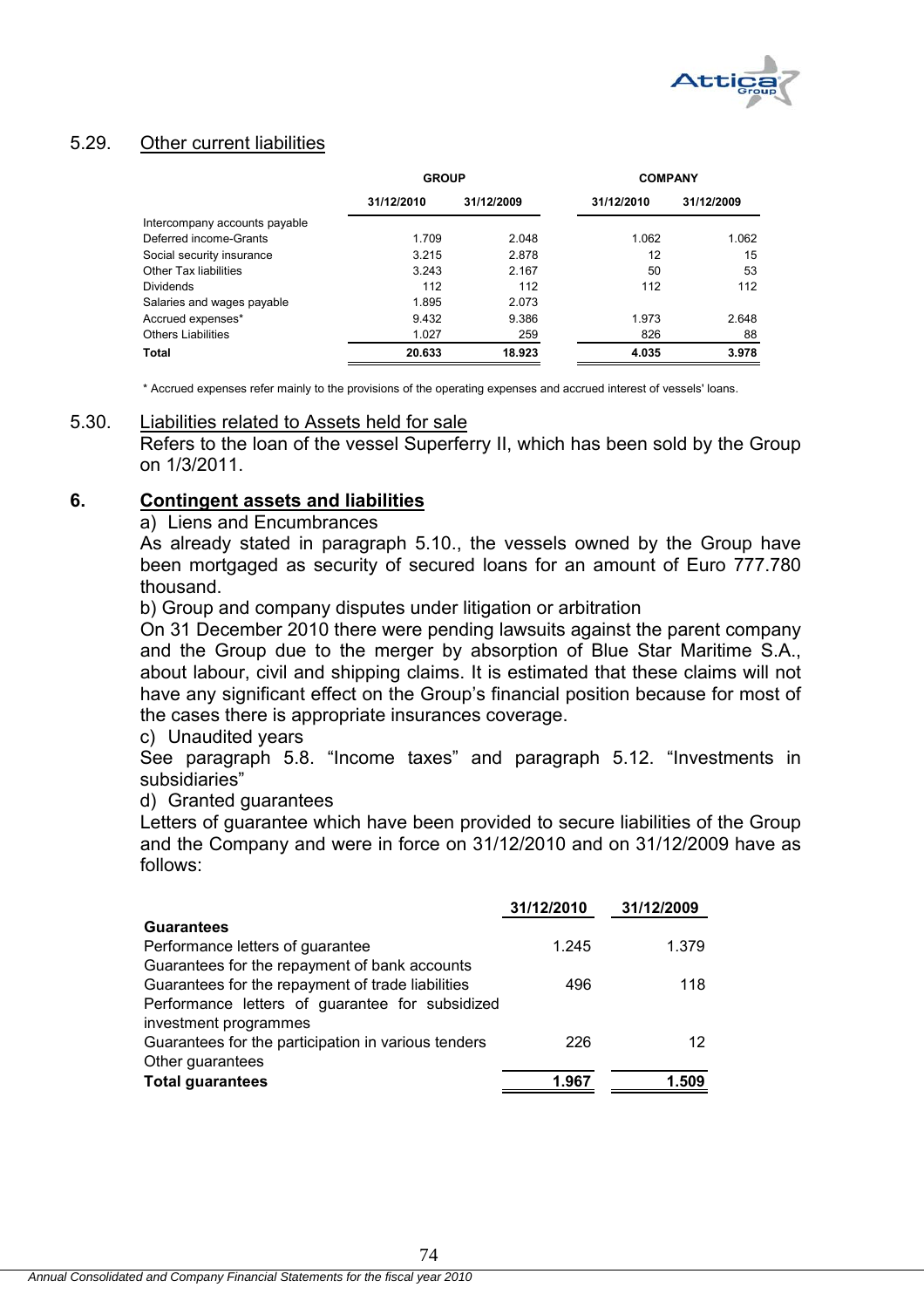

e) Undertakings analysis has as follows:

|                                                                     | <b>GROUP</b> |                       | <b>COMPANY</b> |                       |
|---------------------------------------------------------------------|--------------|-----------------------|----------------|-----------------------|
|                                                                     |              | 31/12/2010 31/12/2009 |                | 31/12/2010 31/12/2009 |
| <b>Finance lease commitments</b>                                    |              |                       |                |                       |
| Within one year                                                     | 55           | 321                   |                |                       |
| After one year but not more than five years                         | 338          | 288                   |                |                       |
| More than five years                                                |              |                       |                |                       |
| <b>Operating lease commitments</b>                                  |              |                       |                |                       |
| Within one year                                                     | 1.700        | 1.519                 | 296            | 291                   |
| After one year but not more than five years                         | 6.052        | 5.994                 | 1.185          | 1.164                 |
| More than five years                                                | 6.848        | 9.714                 | 1.481          | 2.037                 |
| <b>Other commitments</b>                                            |              |                       |                |                       |
| Within one year                                                     | 42.469       | 26.550                |                |                       |
| After one year but not more than five years<br>More than five years | 42.632       | 84.681                |                |                       |

"Other commitments" include the Group's contingent liability for the purchase of new building car-passenger ferries at Daewoo Shipbuilding and Marine Engineering, korea.

## **7. Events after the Balance Sheet date**

a) On 21/01/2011 was completed the share capital increase. The proceeds of the capital increase are  $\epsilon$  24.266 thousand. The share capital stood at  $\epsilon$ 159.078 thousand divided into 191.660.320 common registered voting shares, with a nominal value of Euro 0,83 each.

b) On 01/03/2011 the Group has concluded the sale of the RoPax vessel Superferry II which was sold for a total cash consideration of  $\epsilon$  4,65 mln, out of which Attica Group is expected to book capital gains of approximately  $\epsilon$  3,9 mln which will be included in the financial results of the 1st quarter of 2011. The above sale generate for Attica Group additional cash of  $\epsilon$  2,6 mln approximately.

### **8. No Dividend distribution**

Due to the current period losses there will be no dividend distribution for the fiscal year 2010.

Athens, March 23 , 2011

| THE PRESIDENT         | THE MANAGING    | THE DIRECTOR     | THE FINANCIAL    |
|-----------------------|-----------------|------------------|------------------|
| OF THE B.O.D.         | <b>DIRECTOR</b> |                  | <b>DIRECTOR</b>  |
|                       |                 |                  |                  |
|                       |                 |                  |                  |
| CHARALAMPOS PASCHALIS | PETROS VETTAS   | SPIROS PASCHALIS | NIKOLAOS TAPIRIS |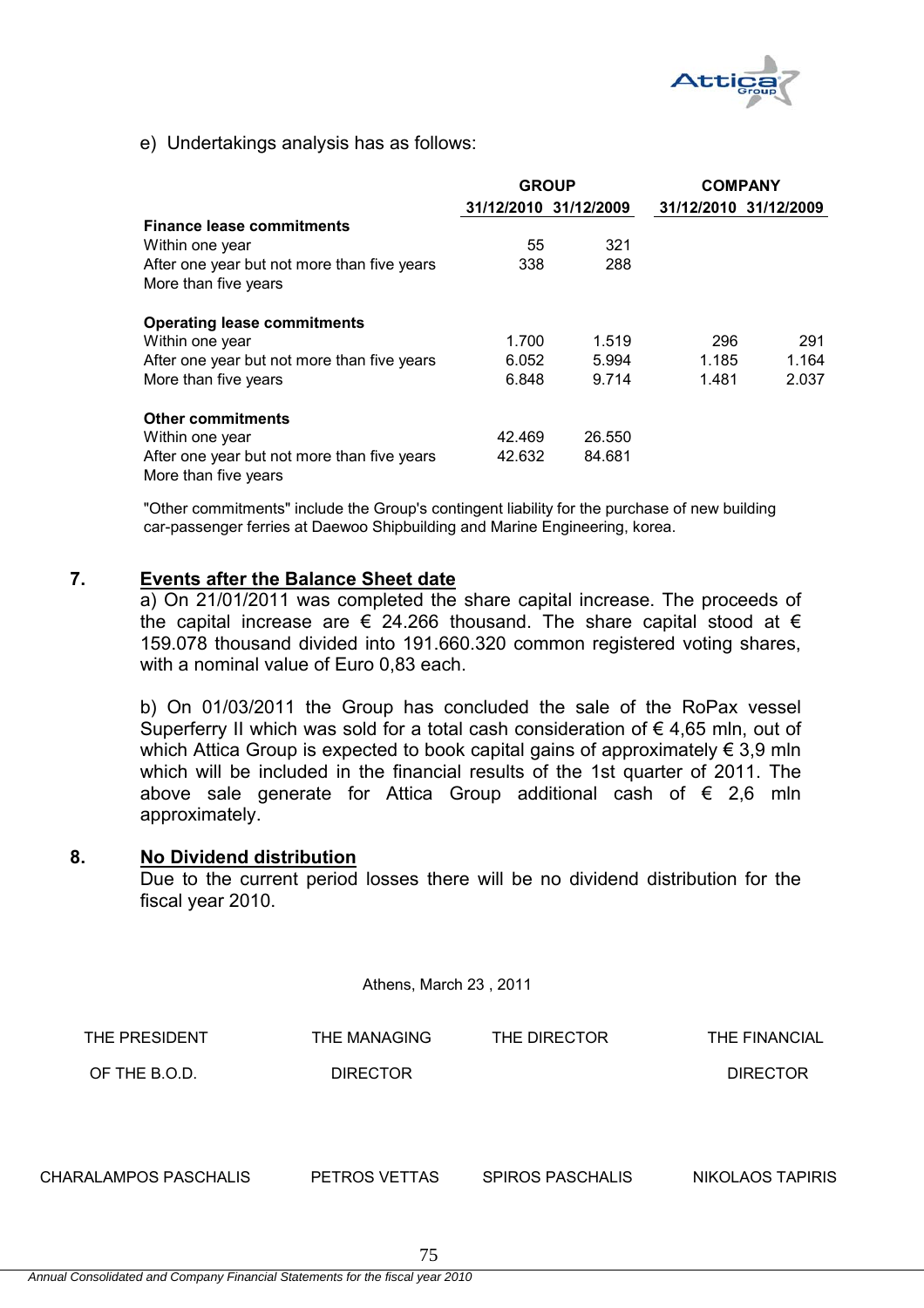

|                                                                                                                                                                                                                                                                                                                                   | <b>Attica</b>                                                       |                          |                                                                                                                                                                                          |                                  |                                                                                                                                                                                                                                                                                                                                                                                                                                                                  |                                                 |                     |                           |                     |
|-----------------------------------------------------------------------------------------------------------------------------------------------------------------------------------------------------------------------------------------------------------------------------------------------------------------------------------|---------------------------------------------------------------------|--------------------------|------------------------------------------------------------------------------------------------------------------------------------------------------------------------------------------|----------------------------------|------------------------------------------------------------------------------------------------------------------------------------------------------------------------------------------------------------------------------------------------------------------------------------------------------------------------------------------------------------------------------------------------------------------------------------------------------------------|-------------------------------------------------|---------------------|---------------------------|---------------------|
|                                                                                                                                                                                                                                                                                                                                   |                                                                     |                          |                                                                                                                                                                                          |                                  |                                                                                                                                                                                                                                                                                                                                                                                                                                                                  |                                                 |                     |                           |                     |
|                                                                                                                                                                                                                                                                                                                                   | ATTICA HOLDINGS S.A.<br>Registration Number: 7702/06/B/86/128       |                          |                                                                                                                                                                                          |                                  |                                                                                                                                                                                                                                                                                                                                                                                                                                                                  |                                                 |                     |                           |                     |
|                                                                                                                                                                                                                                                                                                                                   |                                                                     |                          |                                                                                                                                                                                          |                                  | 123-125, Syngrou Avenue & 3, Torva Street - 11745 Athens, Greec-Information for the period from January 1 to December 31, 2010                                                                                                                                                                                                                                                                                                                                   |                                                 |                     |                           |                     |
|                                                                                                                                                                                                                                                                                                                                   |                                                                     |                          | ipublished according to Article 135 of Law 2199/20, for compar                                                                                                                           |                                  | is which prepare annual financial state<br>its, comolidated or not, according to LF.R.S.)                                                                                                                                                                                                                                                                                                                                                                        |                                                 |                     |                           |                     |
|                                                                                                                                                                                                                                                                                                                                   |                                                                     |                          |                                                                                                                                                                                          |                                  | The following information provides a general currence of the frances position and framital results of ATTES HOLDINGS S.A. and the Group<br>We admit which a complete set of the smoul framition information and as the minority c                                                                                                                                                                                                                                | to all that charmain of the connoising          |                     |                           |                     |
| Pertment Supervising Authority                                                                                                                                                                                                                                                                                                    | <b>COMPANY INFORMATION</b><br>Membry of                             |                          |                                                                                                                                                                                          |                                  |                                                                                                                                                                                                                                                                                                                                                                                                                                                                  | STATEMENT OF CASH FLOWS (INDIRECT METHOD)       |                     |                           |                     |
| Internet Domain:<br><b>Board of Directors</b>                                                                                                                                                                                                                                                                                     | www.attica-group.com                                                |                          | Charalambos Paschalis - Chairman, Non-Executive Member, Andreas Vgenopoulos - Vice-                                                                                                      |                                  |                                                                                                                                                                                                                                                                                                                                                                                                                                                                  | 1.01.31.12.2010 1.01.31.12.2000 1.01.31.12.2010 |                     |                           | 1.01.31.12.200      |
|                                                                                                                                                                                                                                                                                                                                   |                                                                     |                          | Chairman, Non-Executive Member, Petros Veltas - Managing Director,<br>Executive Member, Michael Sakelle - Director, Executive Member, Spiros Paschala - Director,                        |                                  | Cash flow from Operating Activities                                                                                                                                                                                                                                                                                                                                                                                                                              |                                                 |                     |                           |                     |
|                                                                                                                                                                                                                                                                                                                                   |                                                                     |                          | Executive Member, Markos Foros - Director, Independent, Non-Executive                                                                                                                    |                                  | Profit / (Loss) before taxes                                                                                                                                                                                                                                                                                                                                                                                                                                     | 44,400                                          | $-23.880$           | -308                      | 23.419              |
|                                                                                                                                                                                                                                                                                                                                   |                                                                     |                          | Member, Areti Souvatzogicu - Director, Non-Executive Member, Theofilm-Anteidin Priovolos -<br>Director, Non-Executive Member, Alexandros Edipidis - Director, Independent, Non-Executive |                                  |                                                                                                                                                                                                                                                                                                                                                                                                                                                                  |                                                 |                     |                           |                     |
| Date of Board of Directors approval of annual                                                                                                                                                                                                                                                                                     |                                                                     |                          |                                                                                                                                                                                          |                                  | Adjustments for:<br>Depreciation                                                                                                                                                                                                                                                                                                                                                                                                                                 | 27.013                                          | 28,457              | 87                        | 78                  |
| financial stateme<br>Certified Auditor                                                                                                                                                                                                                                                                                            | March 23, 2011                                                      |                          |                                                                                                                                                                                          |                                  | iment of tangible and intangible assets<br>Provisions.                                                                                                                                                                                                                                                                                                                                                                                                           |                                                 | 2.034<br>1.354      | 4.797<br>15               | 45                  |
| <b>Audit Firm:</b><br>Type of centre<br>troget a holibus by                                                                                                                                                                                                                                                                       | Michallos Manolis - SOEL No 25131<br>Grant Thornton S.A. - SOEL 127 |                          |                                                                                                                                                                                          |                                  | Foreign exchange differences<br>Net geofit) / loss from investing activities                                                                                                                                                                                                                                                                                                                                                                                     | $-151$                                          | $-207$<br>6.619     | $-10$<br>6,381            | 258<br>$-24.532$    |
|                                                                                                                                                                                                                                                                                                                                   | STATEMENT OF FINANCIAL POSITION                                     |                          | COMPANY                                                                                                                                                                                  |                                  | Interest payable and other financial expension<br>Plus or minus for working capital changes:                                                                                                                                                                                                                                                                                                                                                                     | 13.895                                          | 15.981              |                           | 633                 |
| <b>ASSETS</b>                                                                                                                                                                                                                                                                                                                     | 31.12.2010                                                          | 31.12.2009               | 31.12.2010<br>210                                                                                                                                                                        | 31.12.2009                       | Decrease / (increase) in inventories                                                                                                                                                                                                                                                                                                                                                                                                                             | $-6.507$<br>7742                                | $-1.162$<br>7253    | 350                       | 789                 |
| Tangible assess<br>Investment properti<br>Intangible assets                                                                                                                                                                                                                                                                       |                                                                     | 1.595                    |                                                                                                                                                                                          | 122                              | Decrease / (increase) in receivables<br>(Decrease) / increase in payables (excluding banks)<br>Less:                                                                                                                                                                                                                                                                                                                                                             | 3.842                                           | $-477$              | 29.736                    | 5.236               |
| Other non current assets                                                                                                                                                                                                                                                                                                          | 1.357<br>5.747<br>11,381                                            | 2.359<br>4.874           | 443.271                                                                                                                                                                                  | 509.955                          | interest and other financial expenses paid                                                                                                                                                                                                                                                                                                                                                                                                                       | $-10.493$<br>$-3.000$                           | $-15.796$<br>$-235$ | 2.826                     | $-19$<br>$-30$      |
| Trade receivables and prepaym                                                                                                                                                                                                                                                                                                     | $\frac{55.011}{45.845}$                                             | $\frac{57.438}{42.175}$  | 10.351                                                                                                                                                                                   |                                  | Taxes paid<br>Operating cash flows of discontinued operations<br>Total cash inflow / (outflow) from operating activities (a)                                                                                                                                                                                                                                                                                                                                     | 15.991                                          | 4.885               | 11.915                    |                     |
| Non current assets classified as held for sale                                                                                                                                                                                                                                                                                    | 682                                                                 | 81.500                   | 453.663                                                                                                                                                                                  | 7.929                            |                                                                                                                                                                                                                                                                                                                                                                                                                                                                  |                                                 |                     |                           | 5,900               |
| <b>Total assets</b>                                                                                                                                                                                                                                                                                                               |                                                                     |                          |                                                                                                                                                                                          | 518,296                          | Cash flow from Investing Activities<br>Acquisition of subsidiaries, associated companies, joint<br>ventures and other investments.                                                                                                                                                                                                                                                                                                                               |                                                 |                     |                           |                     |
| EQUITY AND LIABILITIES<br>Share capita                                                                                                                                                                                                                                                                                            | 134.812                                                             | 117.539                  | 134.812                                                                                                                                                                                  | 117.539                          | Purchase of tangible and intangible assets                                                                                                                                                                                                                                                                                                                                                                                                                       | $-27.642$                                       | $-105.073$          | $-37.046$                 | 106.525<br>-98      |
| Other equity<br>Total shareholders equity (a)                                                                                                                                                                                                                                                                                     | 136.229<br>874.641                                                  | 353.510<br>471.049       | 314.527<br>449.339                                                                                                                                                                       | 5.731<br>483,270                 | roceeds from sale of langible and intangible assets<br>Denvalives' result.                                                                                                                                                                                                                                                                                                                                                                                       | 81.500                                          |                     |                           |                     |
| Minority interests (b)                                                                                                                                                                                                                                                                                                            | 471.041                                                             |                          | 449,339                                                                                                                                                                                  | 483,270                          | Acquisition / Sale of subsidiaries (less cash)                                                                                                                                                                                                                                                                                                                                                                                                                   | 733                                             | 1321                | 355                       |                     |
| Total equity (c)=(a)=(b)<br>Long-term borrowings                                                                                                                                                                                                                                                                                  |                                                                     | 471,049<br>28.49         |                                                                                                                                                                                          |                                  | Interest received<br>Dividends received                                                                                                                                                                                                                                                                                                                                                                                                                          |                                                 |                     |                           | 659<br>45.292       |
| isions / Other long-lerm lightities<br>Prov<br>Short-term debt                                                                                                                                                                                                                                                                    | 3.976<br>41.043                                                     | 3.872<br>36,826          | 518                                                                                                                                                                                      | 503                              | investing cash flows of discontinued operations.<br>Total cash inflow / (outflow) from investing activities (b)                                                                                                                                                                                                                                                                                                                                                  | 54,504                                          | 103,752             | 34, 687                   | 55.672              |
| Other short-term liabilities<br>Liabilities associated with non current                                                                                                                                                                                                                                                           | 45.241                                                              | 48.353                   | 4.106                                                                                                                                                                                    | 34.52                            | <b>Cash flow from Financing Activities</b>                                                                                                                                                                                                                                                                                                                                                                                                                       |                                                 |                     |                           |                     |
| essets classified as held for sale<br>Total Sabilities (d)                                                                                                                                                                                                                                                                        | 187.222                                                             | 456.943                  | 4.674                                                                                                                                                                                    | 35.626                           | toceeds from issuance of share ca<br>Additional equity offering costs                                                                                                                                                                                                                                                                                                                                                                                            | 41.621                                          |                     | 41,621<br>-294            |                     |
| Total equity and liabilities (c)+(d)                                                                                                                                                                                                                                                                                              | 158,263                                                             | 927,992                  | E80.E28                                                                                                                                                                                  | 518.296                          | Proceeds from borrowings<br>Proceeds from subsidiar                                                                                                                                                                                                                                                                                                                                                                                                              | $-254$<br>6.000                                 | 53,600              | 25,946                    | 8.000               |
|                                                                                                                                                                                                                                                                                                                                   | STATEMENT OF COMPREHENSIVE INCOM                                    |                          |                                                                                                                                                                                          |                                  | Payments of borrowings<br>Payments of finance lease lability                                                                                                                                                                                                                                                                                                                                                                                                     | $-75.981$<br>-309                               | 46.775<br>356       |                           | $-8.000$            |
|                                                                                                                                                                                                                                                                                                                                   | 1.01-31.12.2010                                                     | 1.01-31.12.2009          | COMPANY<br>1.01-31.12.2010 1.01-31.12.2009                                                                                                                                               |                                  | .<br>Dividends paid<br>Financing cash flows of discontinued operations<br>Total cash inflow / (outflow) from financing activities (c)                                                                                                                                                                                                                                                                                                                            |                                                 | $-0.913$            |                           | $-9.913$            |
| Revenue                                                                                                                                                                                                                                                                                                                           | 271.521                                                             | 302.478                  |                                                                                                                                                                                          |                                  |                                                                                                                                                                                                                                                                                                                                                                                                                                                                  | 39.023                                          | 3.444               | 67.273                    | 22.791              |
| Gross Profit / Boss)                                                                                                                                                                                                                                                                                                              | 23.924                                                              | 56.295                   |                                                                                                                                                                                          |                                  | Net increase / (decrease) in cash and cash equivalent<br>(a)+(b)+(c)                                                                                                                                                                                                                                                                                                                                                                                             | 9.577                                           | 102.311             | 3.329                     | 43,781              |
| Earnings before taxes, investing and financial<br>Profit / doss) before taxes                                                                                                                                                                                                                                                     | $-29.476$<br>44,400                                                 | 664<br>$-23.880$         | $-1.903$<br>$-308$                                                                                                                                                                       | 1.48<br>23,419                   | Cash and cash equivalents at beginning of period                                                                                                                                                                                                                                                                                                                                                                                                                 | 44                                              | 119.12<br>57        | 7.39                      | 51.429              |
|                                                                                                                                                                                                                                                                                                                                   |                                                                     | $-27.449$                |                                                                                                                                                                                          | 20.43                            | Exchange differences in cash and cash equivalents<br>Cash and cash equivalents at end of period                                                                                                                                                                                                                                                                                                                                                                  | 64.491                                          | 16.870              | 722                       | $\frac{358}{7.391}$ |
| Profit / (loss) after taxes (A)<br>Owners of the parent                                                                                                                                                                                                                                                                           | 49.326<br>49.326                                                    | $-27.449$                | $-2.261$<br>$-2.261$                                                                                                                                                                     | 20.431                           |                                                                                                                                                                                                                                                                                                                                                                                                                                                                  | STATEMENT OF CHANGES IN EQUITY                  |                     |                           |                     |
| Minority shareholders<br>Other comprehensive income after tax (II)                                                                                                                                                                                                                                                                | 7.001                                                               | <b>KKTO</b>              | $-72.997$                                                                                                                                                                                | 43,243                           |                                                                                                                                                                                                                                                                                                                                                                                                                                                                  | <b>GROUP</b><br>31.12.2010                      | 31.12.2009          | COMPANY<br>31.12.2010     | 31.12.2009          |
| nsive income for the period                                                                                                                                                                                                                                                                                                       |                                                                     |                          |                                                                                                                                                                                          |                                  | Equity Opening Balance (01.01.2010 and 01.01.2009)                                                                                                                                                                                                                                                                                                                                                                                                               | 471.049                                         | 502.832             | 483.270                   |                     |
| after tax (A)+(B)                                                                                                                                                                                                                                                                                                                 | $-41335$                                                            | $-21.870$                | 75,258                                                                                                                                                                                   | $-42.812$                        | Total comprehensive income for the period after tax                                                                                                                                                                                                                                                                                                                                                                                                              | $-11335$                                        | $-21.870$           | 75,258                    | $-42.812$           |
| Owners of the parent<br>Minority shareholders                                                                                                                                                                                                                                                                                     | 41.335                                                              | $-21.870$                | $-75.258$                                                                                                                                                                                | $-42.812$                        | Increase / (decrease) of share capital<br>Dividends paid                                                                                                                                                                                                                                                                                                                                                                                                         | 41.327                                          | 9.913               | 41.327                    | -9.913              |
| Earnings after taxes per share - basic (in E)<br>Proposed dividend payable per share (in 4)                                                                                                                                                                                                                                       | -0.3055                                                             | $-0.1938$                | $-0.0140$                                                                                                                                                                                | 0.1443                           | Purchase / (Sale) of treasury stock<br>Equity Closing Balance (31.12.2010 and 31.12.2000)                                                                                                                                                                                                                                                                                                                                                                        | 471.041                                         | 471,649             | 449.336                   | 483,278             |
| Earnings before taxes, investing and<br>financial results, depreciation and amortization                                                                                                                                                                                                                                          | $-2.463$                                                            | 29.071                   | $-1.816$                                                                                                                                                                                 | $-1.411$                         |                                                                                                                                                                                                                                                                                                                                                                                                                                                                  |                                                 |                     |                           |                     |
|                                                                                                                                                                                                                                                                                                                                   |                                                                     |                          |                                                                                                                                                                                          |                                  |                                                                                                                                                                                                                                                                                                                                                                                                                                                                  |                                                 |                     |                           |                     |
| $\frac{\text{NOTES}}{\text{1. The cor}}$                                                                                                                                                                                                                                                                                          |                                                                     |                          |                                                                                                                                                                                          |                                  | The companies with their converponding registration, the percentages of participation and their method of consolidation in the Financial Statements of 31.12.2010, can be found in note 5.12 of the annual financial statement<br>For all the companies of the Group, their air in o changes of his method of considiation. Their air incl conpanies which have been considered in the present period from the them considered in the speed of the film that bee |                                                 |                     |                           |                     |
|                                                                                                                                                                                                                                                                                                                                   |                                                                     |                          |                                                                                                                                                                                          |                                  |                                                                                                                                                                                                                                                                                                                                                                                                                                                                  |                                                 |                     |                           |                     |
| annual financial statements.<br>The accounting principles are the same as those used on 31/12/2009<br>3. The accounting principles are the same as those used on 31/12/2009.<br>4. The number of employees, at period end, was 6 for the parent company and 1.214 for the Group, while at 31/12/2009 was 6 and 1.313 respectively |                                                                     |                          |                                                                                                                                                                                          |                                  |                                                                                                                                                                                                                                                                                                                                                                                                                                                                  |                                                 |                     |                           |                     |
|                                                                                                                                                                                                                                                                                                                                   |                                                                     |                          |                                                                                                                                                                                          |                                  | 5. The vessels owned by the Group have been mortigated as security of ting term bomowings for the amount of Euro 777 700 thousand. There are no liera and encountrances for the Chronical Full thorough CF is the Croup and th                                                                                                                                                                                                                                   |                                                 |                     |                           |                     |
|                                                                                                                                                                                                                                                                                                                                   |                                                                     |                          |                                                                                                                                                                                          |                                  |                                                                                                                                                                                                                                                                                                                                                                                                                                                                  |                                                 |                     |                           |                     |
| accordance with U.S.24, are as follows:                                                                                                                                                                                                                                                                                           |                                                                     |                          |                                                                                                                                                                                          |                                  | the main term of the control of a 252 found in the state in the control in the state in the state of the state of the state of the state of the state of the state of the state of the state of the control of the control of                                                                                                                                                                                                                                    |                                                 |                     | ni zarties in             |                     |
|                                                                                                                                                                                                                                                                                                                                   |                                                                     |                          | Group                                                                                                                                                                                    | (Amounts in thousand iE)<br>Comp |                                                                                                                                                                                                                                                                                                                                                                                                                                                                  |                                                 |                     |                           |                     |
| at Revenue<br>b) Expenses                                                                                                                                                                                                                                                                                                         |                                                                     |                          | 6.722                                                                                                                                                                                    |                                  |                                                                                                                                                                                                                                                                                                                                                                                                                                                                  |                                                 |                     |                           |                     |
| c) Receivables                                                                                                                                                                                                                                                                                                                    |                                                                     |                          | 1.545<br>444                                                                                                                                                                             |                                  |                                                                                                                                                                                                                                                                                                                                                                                                                                                                  |                                                 |                     |                           |                     |
| d) Pavables<br>e) Transactions and Board of Directors and Executive Directors' Fees<br>f) Receivables from Board of Directors and Executive Directors                                                                                                                                                                             |                                                                     |                          | 336<br>3742                                                                                                                                                                              |                                  |                                                                                                                                                                                                                                                                                                                                                                                                                                                                  |                                                 |                     |                           |                     |
| 9) Payables to Board of Directors and Executive Directors                                                                                                                                                                                                                                                                         |                                                                     |                          |                                                                                                                                                                                          |                                  |                                                                                                                                                                                                                                                                                                                                                                                                                                                                  |                                                 |                     |                           |                     |
|                                                                                                                                                                                                                                                                                                                                   |                                                                     |                          |                                                                                                                                                                                          |                                  |                                                                                                                                                                                                                                                                                                                                                                                                                                                                  |                                                 |                     |                           |                     |
|                                                                                                                                                                                                                                                                                                                                   |                                                                     |                          |                                                                                                                                                                                          |                                  |                                                                                                                                                                                                                                                                                                                                                                                                                                                                  |                                                 |                     |                           |                     |
|                                                                                                                                                                                                                                                                                                                                   |                                                                     |                          |                                                                                                                                                                                          |                                  | g/Papies is boat of Discounter Excelent Discounter (Earth of the constitution of 8.9 and the annual statement).<br>In Bandian and Discounter Constitution and Constitution of the Security of the Constitution of Bandian Constit                                                                                                                                                                                                                                |                                                 |                     |                           |                     |
|                                                                                                                                                                                                                                                                                                                                   |                                                                     |                          |                                                                                                                                                                                          |                                  |                                                                                                                                                                                                                                                                                                                                                                                                                                                                  |                                                 |                     |                           |                     |
|                                                                                                                                                                                                                                                                                                                                   |                                                                     |                          |                                                                                                                                                                                          |                                  |                                                                                                                                                                                                                                                                                                                                                                                                                                                                  |                                                 |                     |                           |                     |
| been posted in the Group's full year 2009 results.                                                                                                                                                                                                                                                                                |                                                                     |                          |                                                                                                                                                                                          |                                  |                                                                                                                                                                                                                                                                                                                                                                                                                                                                  |                                                 |                     |                           |                     |
|                                                                                                                                                                                                                                                                                                                                   |                                                                     |                          |                                                                                                                                                                                          |                                  | and possible man and the man terms of the state of the statement of the present period.<br>15. On 2010/2010 to booth of the statement of the statement of the Chandras Constitutions of the statement of the statement of 24.26 b                                                                                                                                                                                                                                |                                                 |                     |                           |                     |
| € 0.83 each                                                                                                                                                                                                                                                                                                                       |                                                                     |                          |                                                                                                                                                                                          |                                  | 17. On 01/03/2011 the Group has concluded the sale of the RoPax vessel Supertery it which was sold for a total cash consideration of € 4.85 min, out of which ABCa Group is expected to book capital gams of approximately € 3                                                                                                                                                                                                                                   |                                                 |                     |                           |                     |
| in the financial results of the 1st quarter of 2011. The above sale generate for Africa Group additional cash of € 2,6 min.                                                                                                                                                                                                       |                                                                     |                          |                                                                                                                                                                                          |                                  |                                                                                                                                                                                                                                                                                                                                                                                                                                                                  |                                                 |                     |                           |                     |
| PRESIDENT OF THE B.O.D.                                                                                                                                                                                                                                                                                                           |                                                                     | <b>MANAGING DIRECTOR</b> |                                                                                                                                                                                          | Athens, March 23, 2011           | DIRECTOR                                                                                                                                                                                                                                                                                                                                                                                                                                                         |                                                 |                     | <b>FINANCIAL DIRECTOR</b> |                     |
| CHARALAMPOS PASCHALIS                                                                                                                                                                                                                                                                                                             |                                                                     | PETROS VETTAS            |                                                                                                                                                                                          |                                  | SPIROS PASCHALIS                                                                                                                                                                                                                                                                                                                                                                                                                                                 |                                                 |                     | <b>NIKOLAOS TAPIRIS</b>   |                     |
|                                                                                                                                                                                                                                                                                                                                   |                                                                     |                          |                                                                                                                                                                                          |                                  |                                                                                                                                                                                                                                                                                                                                                                                                                                                                  |                                                 |                     |                           |                     |
|                                                                                                                                                                                                                                                                                                                                   |                                                                     |                          |                                                                                                                                                                                          |                                  |                                                                                                                                                                                                                                                                                                                                                                                                                                                                  |                                                 |                     |                           |                     |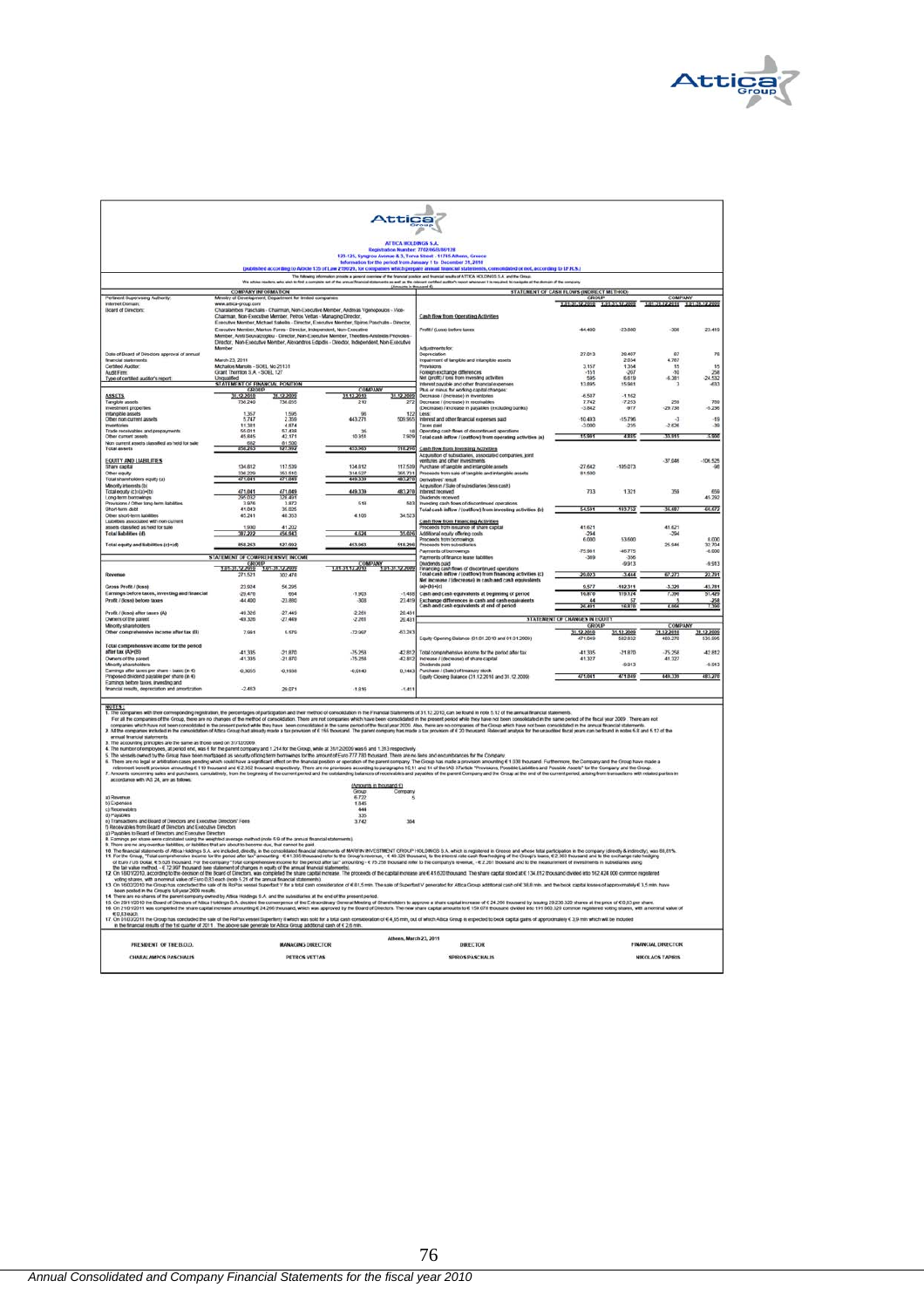

# **9. Information as per Article 10 of Law 3401/2005**

# **Documents available to the public by reference to the Company's and Athens Exchange websites**

In the course of the period  $1/1/2010 - 31/12/2010$ , Attica Holdings S.A. published as per its legal requirements, the following information which can be found on the Company's website and / or the website of the Athens Exchange.

| <b>Date</b> | <b>Subject</b>                                                                     | Web site address                                                                        |  |  |  |  |
|-------------|------------------------------------------------------------------------------------|-----------------------------------------------------------------------------------------|--|--|--|--|
|             | <b>FINANCIAL INFORMATION</b>                                                       |                                                                                         |  |  |  |  |
| 25/11/2010  | Consolidated and Company Information<br>for the period 01.01 - 30.09.2010          | http://www.attica-group.com/pdf2/ATTICA092010ENG.pdf                                    |  |  |  |  |
| 25/11/2010  | <b>Condensed Interim Financial Statements</b><br>for the period 01.01 - 30.09.2010 | http://www.attica-group.com/pdf2/ATTICA92010ENGFINAL.pdf                                |  |  |  |  |
| 24/11/2010  | Nine month 2010 results                                                            | http://www.ase.gr/content/en/announcements/companiespress/press.asp?<br>press id=128045 |  |  |  |  |
| 28/08/2010  | Information for the period 01.01 -<br>30.06.2010                                   | http://www.attica-group.com/pdf2/ATTICAENGL062010.pdf                                   |  |  |  |  |
| 28/08/2010  | <b>Condensed Interim Financial Statements</b><br>for the period 01.01 - 30.06.2010 | http://www.attica-group.com/pdf2/ATTICA6MONTH2010ENGFINAL.pdf                           |  |  |  |  |
| 27/08/2010  | 1 <sup>st</sup> Half 2010 results                                                  | http://www.ase.gr/content/en/announcements/companiespress/press.asp?<br>press id=123893 |  |  |  |  |
| 28/05/2010  | Information for the period 01.01 -<br>31.03.2010                                   | http://www.attica-group.com/pdf2/ATTICA%2003%202010%20(ENGL).pdf                        |  |  |  |  |
| 28/05/2010  | Interim Financial Statements for the<br>period 01.01 - 31.03.2010                  | http://www.attica-<br>group.com/pdf2/ATTICA%203MONTH%202010%20ENG%20FINAL.pdf           |  |  |  |  |
| 27/05/2010  | 1 <sup>st</sup> Quarter 2010 results                                               | http://www.ase.gr/content/en/announcements/companiespress/press.asp?<br>press id=118328 |  |  |  |  |
| 27/03/2010  | Information for the period 01.01 -<br>31.12.2009                                   | http://www.attica-group.com/pdf2/ATTICA USAGE 2009.pdf                                  |  |  |  |  |
| 27/03/2010  | Annual Financial Report for the period<br>$01.01 - 31.12.2009$                     | http://www.attica-group.com/pdf2/ATTICA_REPORT_2009.pdf                                 |  |  |  |  |
| 26/03/2010  | Full Year 2009 Results                                                             | http://www.ase.gr/content/en/announcements/companiespress/press.asp?<br>press id=114523 |  |  |  |  |
|             |                                                                                    | <b>CONVENTION &amp; DECISIONS OF THE GENERAL MEETINGS OF SHAREHOLDERS</b>               |  |  |  |  |
| 30/11/2010  | Decisions of the Extraordinary General<br>Meeting of Shareholders                  | http://www.ase.gr/content/en/announcements/companiespress/press.asp?<br>press id=128501 |  |  |  |  |
| 08/11/2010  | Invitation to an Extraordinary General<br>Meeting of Shareholders                  | http://www.ase.gr/content/en/announcements/companiespress/press.asp?<br>press id=127154 |  |  |  |  |
| 18/06/2010  | Decisions of the Annual General<br>Meeting of Shareholders                         | http://www.ase.gr/content/en/announcements/companiespress/press.asp?<br>press id=120351 |  |  |  |  |
| 20/05/2010  | Invitation to the Annual General Meeting<br>of Shareholders                        | http://www.ase.gr/content/en/announcements/companiespress/press.asp?<br>press id=117757 |  |  |  |  |
|             | <b>OTHER ANNOUNCEMENTS &amp; PRESS RELEASES</b>                                    |                                                                                         |  |  |  |  |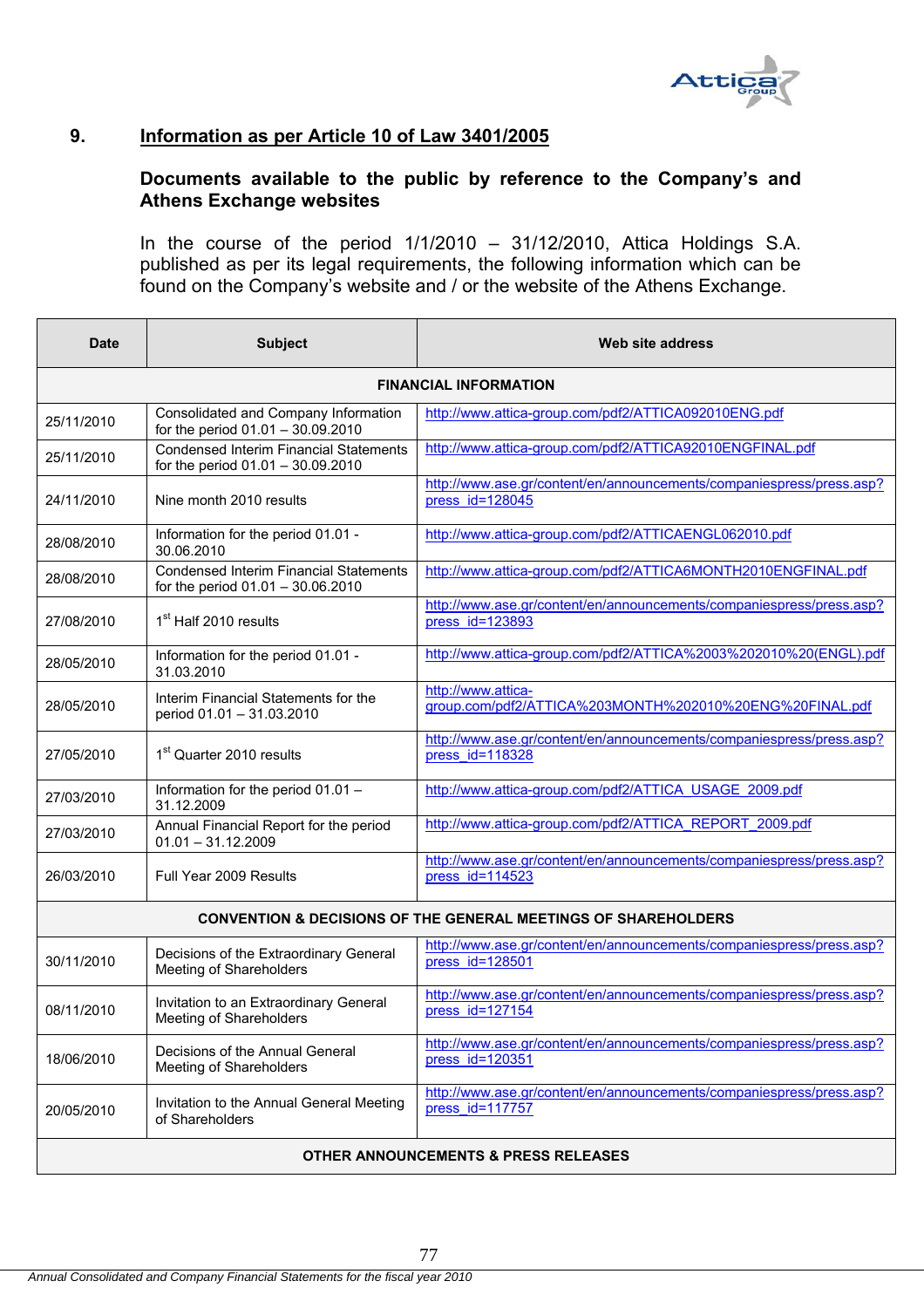

| 27/12/2010 | Share Capital Increase                                                                                                                                         | http://www.ase.gr/content/en/announcements/companiespress/press.asp?<br>press id=129829 |
|------------|----------------------------------------------------------------------------------------------------------------------------------------------------------------|-----------------------------------------------------------------------------------------|
| 20/12/2010 | Sale of Superfast II                                                                                                                                           | http://www.ase.gr/content/en/announcements/companiespress/press.asp?<br>press id=129528 |
| 22/11/2010 | Launching of Blue Star Delos                                                                                                                                   | http://www.ase.gr/content/en/announcements/companiespress/press.asp?<br>press id=127878 |
| 10/11/2010 | Summary report of the Board of<br>Directors of Attica Holdings S.A.                                                                                            | http://www.ase.gr/content/en/announcements/companiespress/press.asp?<br>press id=127321 |
| 05/11/2010 | Attica's Board to propose a Euro 24.3<br>mln capital increase in an extraordinary<br>general meeting of the shareholders on<br>29 <sup>th</sup> November, 2010 | http://www.ase.gr/content/en/announcements/companiespress/press.asp?<br>press id=127090 |
| 18/06/2010 | Composition of new Board of Directors                                                                                                                          | http://www.ase.gr/content/en/announcements/companiespress/press.asp?<br>press id=120355 |
| 04/06/2010 | Windfall tax of Article 5 of Law<br>3845/2010                                                                                                                  | http://www.ase.gr/content/en/announcements/companiespress/press.asp?<br>press id=119361 |
| 16/02/2010 | Conclusion of sale of Superfast V                                                                                                                              | http://www.ase.gr/content/en/announcements/companiespress/press.asp?<br>press id=112671 |
| 03/02/2010 | New Share Capital                                                                                                                                              | http://www.ase.gr/content/en/announcements/companiespress/press.asp?<br>press id=112172 |
| 29/01/2010 | Listing of new shares on the Athens<br>Exchange                                                                                                                | http://www.ase.gr/content/en/announcements/companiespress/press.asp?<br>press id=111983 |
| 19/01/2010 | Attica's share capital increase covered<br>by 92%                                                                                                              | http://www.ase.gr/content/en/announcements/companiespress/press.asp?<br>press id=111454 |
|            |                                                                                                                                                                |                                                                                         |
|            |                                                                                                                                                                | ANNOUNCEMENTS OF REGULATED INFORMATION & OF SIGNIFICANT CHANGE - LAW 3556/2007          |
| 23/12/2010 | Announcement of Regulated Information<br>according to Law 3556/2007                                                                                            | http://www.ase.gr/content/en/announcements/companiespress/press.asp?<br>press id=129767 |
| 22/12/2010 | Announcement of Regulated Information<br>according to Law 3556/2007                                                                                            | http://www.ase.gr/content/en/announcements/companiespress/press.asp?<br>press id=129669 |
| 20/12/2010 | Announcement of Regulated Information<br>according to Law 3556/2007                                                                                            | http://www.ase.gr/content/en/announcements/companiespress/press.asp?<br>press id=129493 |
| 30/11/2010 | Announcement of Regulated Information<br>according to Law 3556/2007                                                                                            | http://www.ase.gr/content/en/announcements/companiespress/press.asp?<br>press id=128555 |
| 26/11/2010 | Announcement of Regulated Information<br>according to Law 3556/2007                                                                                            | http://www.ase.gr/content/en/announcements/companiespress/press.asp?<br>press id=128199 |
| 24/11/2010 | Announcement of Regulated Information<br>according to Law 3556/2007                                                                                            | http://www.ase.gr/content/en/announcements/companiespress/press.asp?<br>press id=128053 |
| 19/11/2010 | Announcement of Regulated Information<br>according to Law 3556/2007                                                                                            | http://www.ase.gr/content/en/announcements/companiespress/press.asp?<br>press id=127755 |
| 17/11/2010 | Announcement of Regulated Information<br>according to Law 3556/2007                                                                                            | http://www.ase.gr/content/en/announcements/companiespress/press.asp?<br>press id=127632 |
| 15/11/2010 | Announcement of Regulated Information<br>according to Law 3556/2007                                                                                            | http://www.ase.gr/content/en/announcements/companiespress/press.asp?<br>press id=127510 |

 $\overline{a}$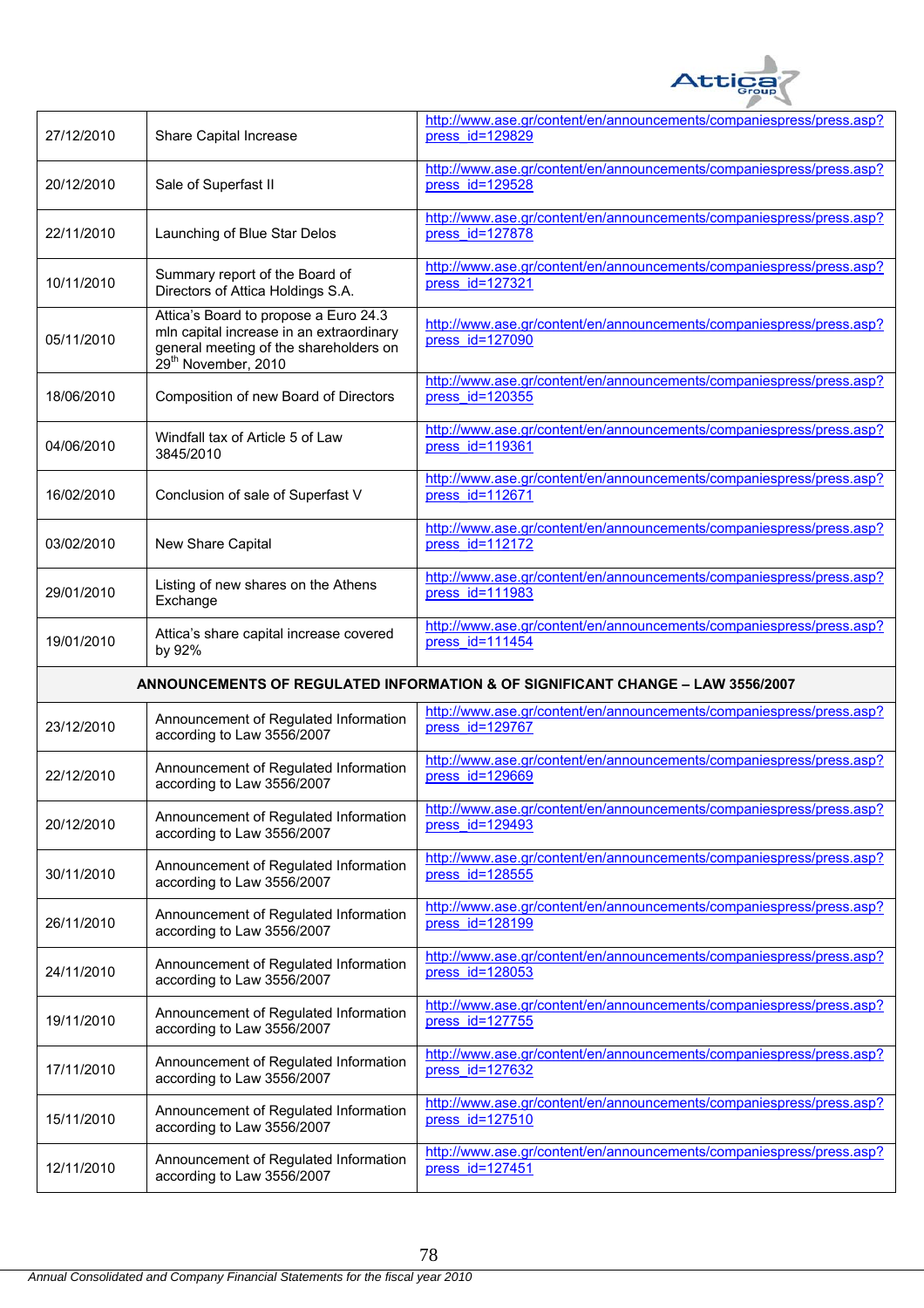

| 27/10/2010 | Announcement of Regulated Information<br>according to Law 3556/2007 | http://www.ase.gr/content/en/announcements/companiespress/press.asp?<br>press id=126660   |
|------------|---------------------------------------------------------------------|-------------------------------------------------------------------------------------------|
| 15/10/2010 | Announcement of Regulated Information<br>according to Law 3556/2007 | http://www.ase.gr/content/en/announcements/companiespress/press.asp?<br>press id=126163   |
| 13/09/2010 | Announcement of Regulated Information<br>according to Law 3556/2007 | http://www.ase.gr/content/en/announcements/companiespress/press.asp?<br>press id=124672   |
| 24/08/2010 | Announcement of Regulated Information<br>according to Law 3556/2007 | http://www.ase.gr/content/en/announcements/companiespress/press.asp?<br>press id=123674   |
| 16/08/2010 | Announcement of Regulated Information<br>according to Law 3556/2007 | http://www.ase.gr/content/en/announcements/companiespress/press.asp?<br>press id=123401   |
| 12/08/2010 | Announcement of Regulated Information<br>according to Law 3556/2007 | http://www.ase.gr/content/en/announcements/companiespress/press.asp?<br>press id=123322   |
| 02/08/2010 | Announcement of Regulated Information<br>according to Law 3556/2007 | http://www.ase.gr/content/en/announcements/companiespress/press.asp?<br>press id=122852   |
| 28/07/2010 | Announcement of Regulated Information<br>according to Law 3556/2007 | http://www.ase.gr/content/en/announcements/companiespress/press.asp?<br>press $id=122648$ |
| 22/07/2010 | Announcement of Regulated Information<br>according to Law 3556/2007 | http://www.ase.gr/content/en/announcements/companiespress/press.asp?<br>press id=122387   |
| 21/07/2010 | Announcement of Regulated Information<br>according to Law 3556/2007 | http://www.ase.gr/content/en/announcements/companiespress/press.asp?<br>press id=122324   |
| 16/07/2010 | Announcement of Regulated Information<br>according to Law 3556/2007 | http://www.ase.gr/content/en/announcements/companiespress/press.asp?<br>press id=122133   |
| 15/07/2010 | Announcement of Regulated Information<br>according to Law 3556/2007 | http://www.ase.gr/content/en/announcements/companiespress/press.asp?<br>press id=122021   |
| 14/07/2010 | Announcement of Regulated Information<br>according to Law 3556/2007 | http://www.ase.gr/content/en/announcements/companiespress/press.asp?<br>press id=121954   |
| 13/07/2010 | Announcement of Regulated Information<br>according to Law 3556/2007 | http://www.ase.gr/content/en/announcements/companiespress/press.asp?<br>press id=121898   |
| 12/07/2010 | Announcement of Regulated Information<br>according to Law 3556/2007 | http://www.ase.gr/content/en/announcements/companiespress/press.asp?<br>press id=121820   |
| 07/07/2010 | Announcement of Regulated Information<br>according to Law 3556/2007 | http://www.ase.gr/content/en/announcements/companiespress/press.asp?<br>press id=121665   |
| 05/07/2010 | Announcement of Regulated Information<br>according to Law 3556/2007 | http://www.ase.gr/content/en/announcements/companiespress/press.asp?<br>press id=121517   |
| 02/07/2010 | Announcement of Regulated Information<br>according to Law 3556/2007 | http://www.ase.gr/content/en/announcements/companiespress/press.asp?<br>press id=121432   |
| 01/07/2010 | Announcement of Regulated Information<br>according to Law 3556/2007 | http://www.ase.gr/content/en/announcements/companiespress/press.asp?<br>press id=121350   |
| 30/06/2010 | Announcement of Regulated Information<br>according to Law 3556/2007 | http://www.ase.gr/content/en/announcements/companiespress/press.asp?<br>press id=121224   |
| 29/06/2010 | Announcement of Regulated Information<br>according to Law 3556/2007 | http://www.ase.gr/content/en/announcements/companiespress/press.asp?<br>press id=121050   |
| 28/06/2010 | Announcement of Regulated Information<br>according to Law 3556/2007 | http://www.ase.gr/content/en/announcements/companiespress/press.asp?<br>press id=120917   |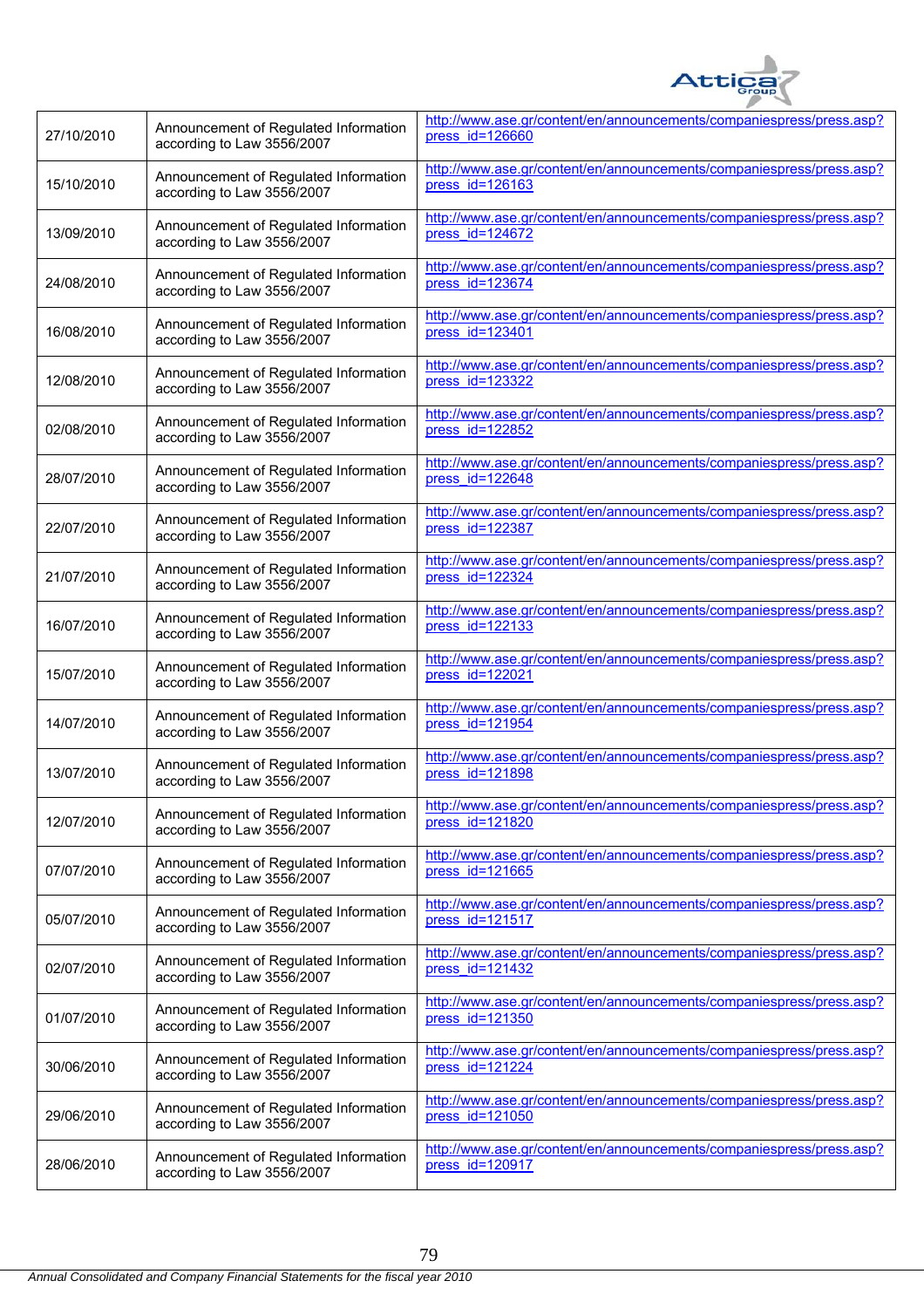

| 25/06/2010 | Announcement of Regulated Information<br>according to Law 3556/2007 | http://www.ase.gr/content/en/announcements/companiespress/press.asp?<br>press id=120796   |
|------------|---------------------------------------------------------------------|-------------------------------------------------------------------------------------------|
| 23/06/2010 | Announcement of Regulated Information<br>according to Law 3556/2007 | http://www.ase.gr/content/en/announcements/companiespress/press.asp?<br>press id=120649   |
| 22/06/2010 | Announcement of Regulated Information<br>according to Law 3556/2007 | http://www.ase.gr/content/en/announcements/companiespress/press.asp?<br>press id=120545   |
| 21/06/2010 | Announcement of Regulated Information<br>according to Law 3556/2007 | http://www.ase.gr/content/en/announcements/companiespress/press.asp?<br>press $id=120443$ |
| 17/06/2010 | Announcement of Regulated Information<br>according to Law 3556/2007 | http://www.ase.gr/content/en/announcements/companiespress/press.asp?<br>press id=120298   |
| 16/06/2010 | Announcement of Regulated Information<br>according to Law 3556/2007 | http://www.ase.gr/content/en/announcements/companiespress/press.asp?<br>press id=120246   |
| 15/06/2010 | Announcement of Regulated Information<br>according to Law 3556/2007 | http://www.ase.gr/content/en/announcements/companiespress/press.asp?<br>press id=120149   |
| 14/06/2010 | Announcement of Regulated Information<br>according to Law 3556/2007 | http://www.ase.gr/content/en/announcements/companiespress/press.asp?<br>press id=120096   |
| 11/06/2010 | Announcement of Regulated Information<br>according to Law 3556/2007 | http://www.ase.gr/content/en/announcements/companiespress/press.asp?<br>press id=119980   |
| 10/06/2010 | Announcement of Regulated Information<br>according to Law 3556/2007 | http://www.ase.gr/content/en/announcements/companiespress/press.asp?<br>press id=119875   |
| 09/06/2010 | Announcement of Regulated Information<br>according to Law 3556/2007 | http://www.ase.gr/content/en/announcements/companiespress/press.asp?<br>press id=119800   |
| 08/06/2010 | Announcement of Regulated Information<br>according to Law 3556/2007 | http://www.ase.gr/content/en/announcements/companiespress/press.asp?<br>press $id=119642$ |
| 07/06/2010 | Announcement of Regulated Information<br>according to Law 3556/2007 | http://www.ase.gr/content/en/announcements/companiespress/press.asp?<br>press id=119485   |
| 04/06/2010 | Announcement of Regulated Information<br>according to Law 3556/2007 | http://www.ase.gr/content/en/announcements/companiespress/press.asp?<br>press id=119314   |
| 03/06/2010 | Announcement of Regulated Information<br>according to Law 3556/2007 | http://www.ase.gr/content/en/announcements/companiespress/press.asp?<br>press id=119240   |
| 02/06/2010 | Announcement of Regulated Information<br>according to Law 3556/2007 | http://www.ase.gr/content/en/announcements/companiespress/press.asp?<br>press id=119052   |
| 01/06/2010 | Announcement of Regulated Information<br>according to Law 3556/2007 | http://www.ase.gr/content/en/announcements/companiespress/press.asp?<br>press id=118878   |
| 31/05/2010 | Announcement of Regulated Information<br>according to Law 3556/2007 | http://www.ase.gr/content/en/announcements/companiespress/press.asp?<br>press id=118677   |
| 28/05/2010 | Announcement of Regulated Information<br>according to Law 3556/2007 | http://www.ase.gr/content/en/announcements/companiespress/press.asp?<br>press id=118477   |
| 27/05/2010 | Announcement of Regulated Information<br>according to Law 3556/2007 | http://www.ase.gr/content/en/announcements/companiespress/press.asp?<br>press id=118292   |
| 25/05/2010 | Announcement of Regulated Information<br>according to Law 3556/2007 | http://www.ase.gr/content/en/announcements/companiespress/press.asp?<br>press id=118020   |
| 21/05/2010 | Announcement of Regulated Information<br>according to Law 3556/2007 | http://www.ase.gr/content/en/announcements/companiespress/press.asp?<br>press id=117870   |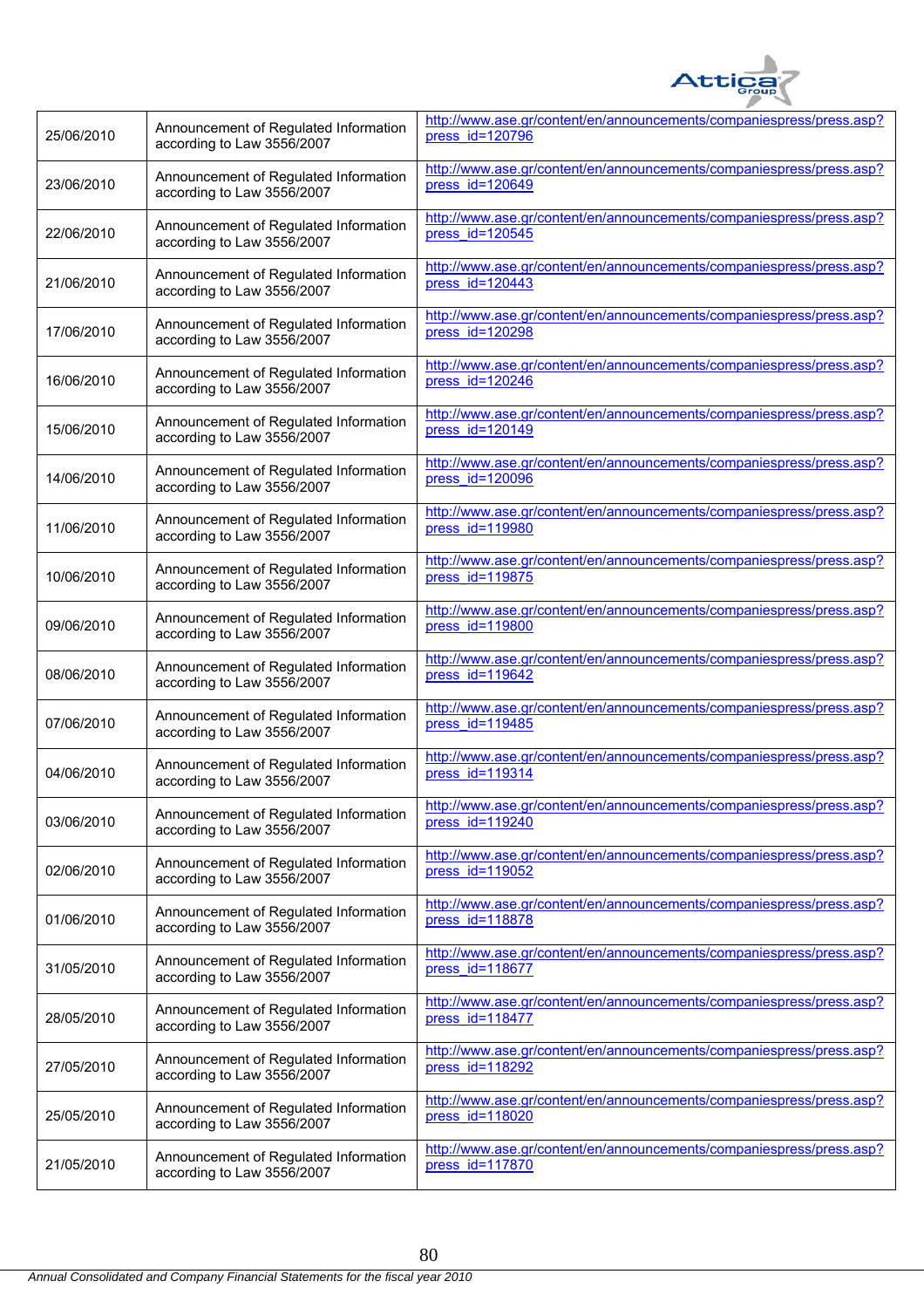

| 19/05/2010 | Announcement of Regulated Information<br>according to Law 3556/2007 | http://www.ase.gr/content/en/announcements/companiespress/press.asp?<br>press id=117639   |
|------------|---------------------------------------------------------------------|-------------------------------------------------------------------------------------------|
| 18/05/2010 | Announcement of Regulated Information<br>according to Law 3556/2007 | http://www.ase.gr/content/en/announcements/companiespress/press.asp?<br>press $id=117541$ |
| 14/05/2010 | Announcement of Regulated Information<br>according to Law 3556/2007 | http://www.ase.gr/content/en/announcements/companiespress/press.asp?<br>press id=117350   |
| 13/05/2010 | Announcement of Regulated Information<br>according to Law 3556/2007 | http://www.ase.gr/content/en/announcements/companiespress/press.asp?<br>press id=117254   |
| 11/05/2010 | Announcement of Regulated Information<br>according to Law 3556/2007 | http://www.ase.gr/content/en/announcements/companiespress/press.asp?<br>press id=117097   |
| 10/05/2010 | Announcement of Regulated Information<br>according to Law 3556/2007 | http://www.ase.gr/content/en/announcements/companiespress/press.asp?<br>press id=117004   |
| 06/05/2010 | Announcement of Regulated Information<br>according to Law 3556/2007 | http://www.ase.gr/content/en/announcements/companiespress/press.asp?<br>press id=116821   |
| 05/05/2010 | Announcement of Regulated Information<br>according to Law 3556/2007 | http://www.ase.gr/content/en/announcements/companiespress/press.asp?<br>$pres$ id=116767  |
| 04/05/2010 | Announcement of Regulated Information<br>according to Law 3556/2007 | http://www.ase.gr/content/en/announcements/companiespress/press.asp?<br>press id=116692   |
| 03/05/2010 | Announcement of Regulated Information<br>according to Law 3556/2007 | http://www.ase.gr/content/en/announcements/companiespress/press.asp?<br>press id=116596   |
| 30/04/2010 | Announcement of Regulated Information<br>according to Law 3556/2007 | http://www.ase.gr/content/en/announcements/companiespress/press.asp?<br>press id=116512   |
| 29/04/2010 | Announcement of Regulated Information<br>according to Law 3556/2007 | http://www.ase.gr/content/en/announcements/companiespress/press.asp?<br>press id=116411   |
| 28/04/2010 | Announcement of Regulated Information<br>according to Law 3556/2007 | http://www.ase.gr/content/en/announcements/companiespress/press.asp?<br>press id=116288   |
| 27/04/2010 | Announcement of Regulated Information<br>according to Law 3556/2007 | http://www.ase.gr/content/en/announcements/companiespress/press.asp?<br>press $id=116196$ |
| 26/04/2010 | Announcement of Regulated Information<br>according to Law 3556/2007 | http://www.ase.gr/content/en/announcements/companiespress/press.asp?<br>press id=116099   |
| 23/04/2010 | Announcement of Regulated Information<br>according to Law 3556/2007 | http://www.ase.gr/content/en/announcements/companiespress/press.asp?<br>press id=116003   |
| 15/04/2010 | Announcement of Regulated Information<br>according to Law 3556/2007 | http://www.ase.gr/content/en/announcements/companiespress/press.asp?<br>press id=115515   |
| 14/04/2010 | Announcement of Regulated Information<br>according to Law 3556/2007 | http://www.ase.gr/content/en/announcements/companiespress/press.asp?<br>press id=115441   |
| 13/04/2010 | Announcement of Regulated Information<br>according to Law 3556/2007 | http://www.ase.gr/content/en/announcements/companiespress/press.asp?<br>press id=115373   |
| 12/04/2010 | Announcement of Regulated Information<br>according to Law 3556/2007 | http://www.ase.gr/content/en/announcements/companiespress/press.asp?<br>press id=115320   |
| 08/04/2010 | Announcement of Regulated Information<br>according to Law 3556/2007 | http://www.ase.gr/content/en/announcements/companiespress/press.asp?<br>press id=115164   |
| 06/04/2010 | Announcement of Regulated Information<br>according to Law 3556/2007 | http://www.ase.gr/content/en/announcements/companiespress/press.asp?<br>press id=115081   |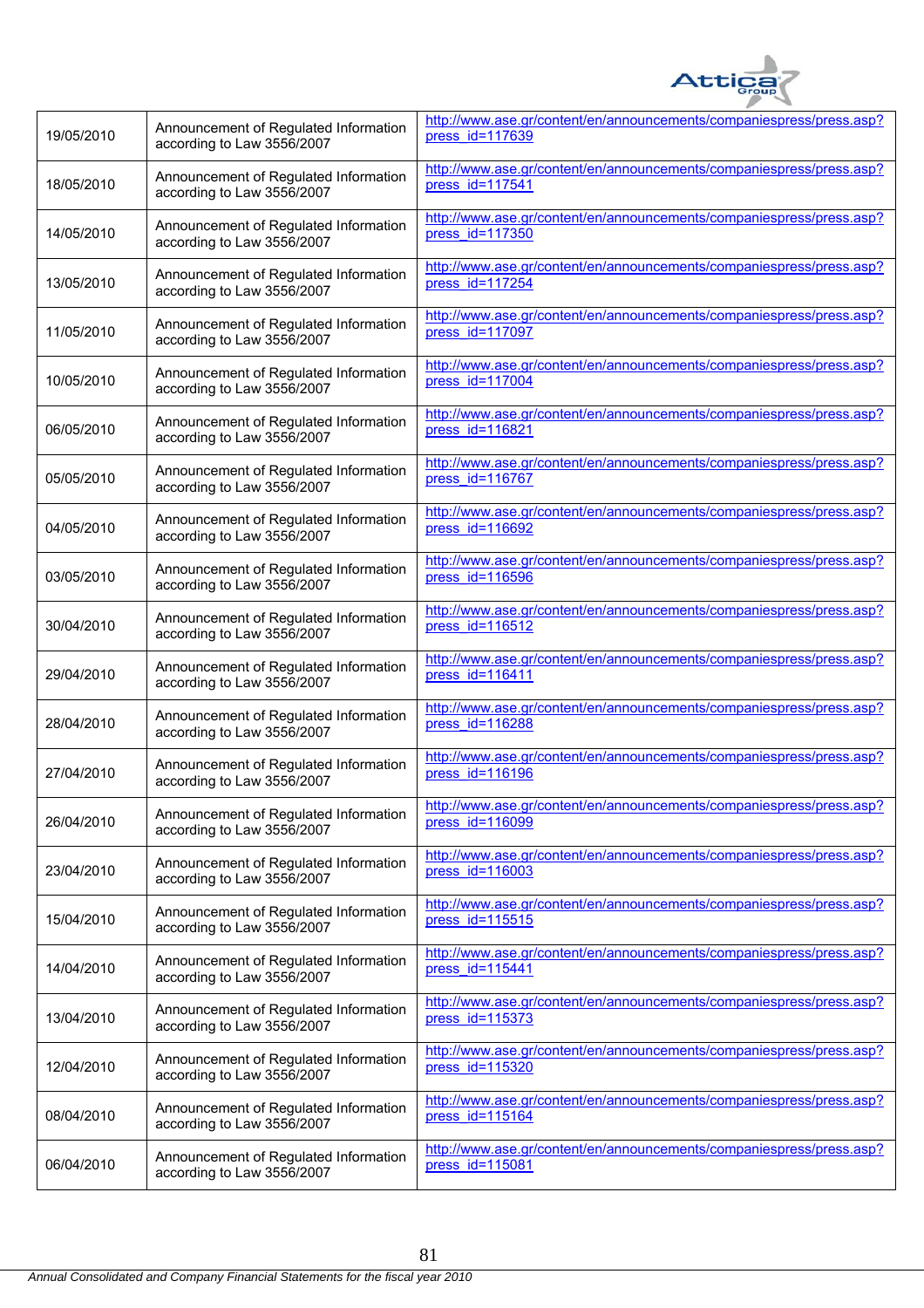

| 01/04/2010 | Announcement of Regulated Information<br>according to Law 3556/2007 | http://www.ase.gr/content/en/announcements/companiespress/press.asp?<br>press id=115028    |
|------------|---------------------------------------------------------------------|--------------------------------------------------------------------------------------------|
| 31/03/2010 | Announcement of Regulated Information<br>according to Law 3556/2007 | http://www.ase.gr/content/en/announcements/companiespress/press.asp?<br>$pres$ $id=114920$ |
| 30/03/2010 | Announcement of Regulated Information<br>according to Law 3556/2007 | http://www.ase.gr/content/en/announcements/companiespress/press.asp?<br>press id=114727    |
| 24/03/2010 | Announcement of Regulated Information<br>according to Law 3556/2007 | http://www.ase.gr/content/en/announcements/companiespress/press.asp?<br>press id=114401    |
| 23/03/2010 | Announcement of Regulated Information<br>according to Law 3556/2007 | http://www.ase.gr/content/en/announcements/companiespress/press.asp?<br>press id=114321    |
| 22/03/2010 | Announcement of Regulated Information<br>according to Law 3556/2007 | http://www.ase.gr/content/en/announcements/companiespress/press.asp?<br>press id=114221    |
| 19/03/2010 | Announcement of Regulated Information<br>according to Law 3556/2007 | http://www.ase.gr/content/en/announcements/companiespress/press.asp?<br>press id=114141    |
| 18/03/2010 | Announcement of Regulated Information<br>according to Law 3556/2007 | http://www.ase.gr/content/en/announcements/companiespress/press.asp?<br>$pres$ $id=114040$ |
| 16/03/2010 | Announcement of Regulated Information<br>according to Law 3556/2007 | http://www.ase.gr/content/en/announcements/companiespress/press.asp?<br>press id=113894    |
| 15/03/2010 | Announcement of Regulated Information<br>according to Law 3556/2007 | http://www.ase.gr/content/en/announcements/companiespress/press.asp?<br>press id=113843    |
| 12/03/2010 | Announcement of Regulated Information<br>according to Law 3556/2007 | http://www.ase.gr/content/en/announcements/companiespress/press.asp?<br>press id=113786    |
| 10/03/2010 | Announcement of Regulated Information<br>according to Law 3556/2007 | http://www.ase.gr/content/en/announcements/companiespress/press.asp?<br>press $id=113638$  |
| 09/03/2010 | Announcement of Regulated Information<br>according to Law 3556/2007 | http://www.ase.gr/content/en/announcements/companiespress/press.asp?<br>press id=113583    |
| 04/03/2010 | Announcement of Regulated Information<br>according to Law 3556/2007 | http://www.ase.gr/content/en/announcements/companiespress/press.asp?<br>press id=113417    |
| 26/02/2010 | Announcement of Regulated Information<br>according to Law 3556/2007 | http://www.ase.gr/content/en/announcements/companiespress/press.asp?<br>press id=113151    |
| 25/02/2010 | Announcement of Regulated Information<br>according to Law 3556/2007 | http://www.ase.gr/content/en/announcements/companiespress/press.asp?<br>press id=113060    |
| 24/02/2010 | Announcement of Regulated Information<br>according to Law 3556/2007 | http://www.ase.gr/content/en/announcements/companiespress/press.asp?<br>press id=112978    |
| 23/02/2010 | Announcement of Regulated Information<br>according to Law 3556/2007 | http://www.ase.gr/content/en/announcements/companiespress/press.asp?<br>press id=112945    |
| 22/02/2010 | Announcement of Regulated Information<br>according to Law 3556/2007 | http://www.ase.gr/content/en/announcements/companiespress/press.asp?<br>press id=112871    |
| 19/02/2010 | Announcement of Regulated Information<br>according to Law 3556/2007 | http://www.ase.gr/content/en/announcements/companiespress/press.asp?<br>press id=112820    |
| 16/02/2010 | Announcement of Regulated Information<br>according to Law 3556/2007 | http://www.ase.gr/content/en/announcements/companiespress/press.asp?<br>press id=112680    |
| 12/02/2010 | Announcement of Regulated Information<br>according to Law 3556/2007 | http://www.ase.gr/content/en/announcements/companiespress/press.asp?<br>press id=112630    |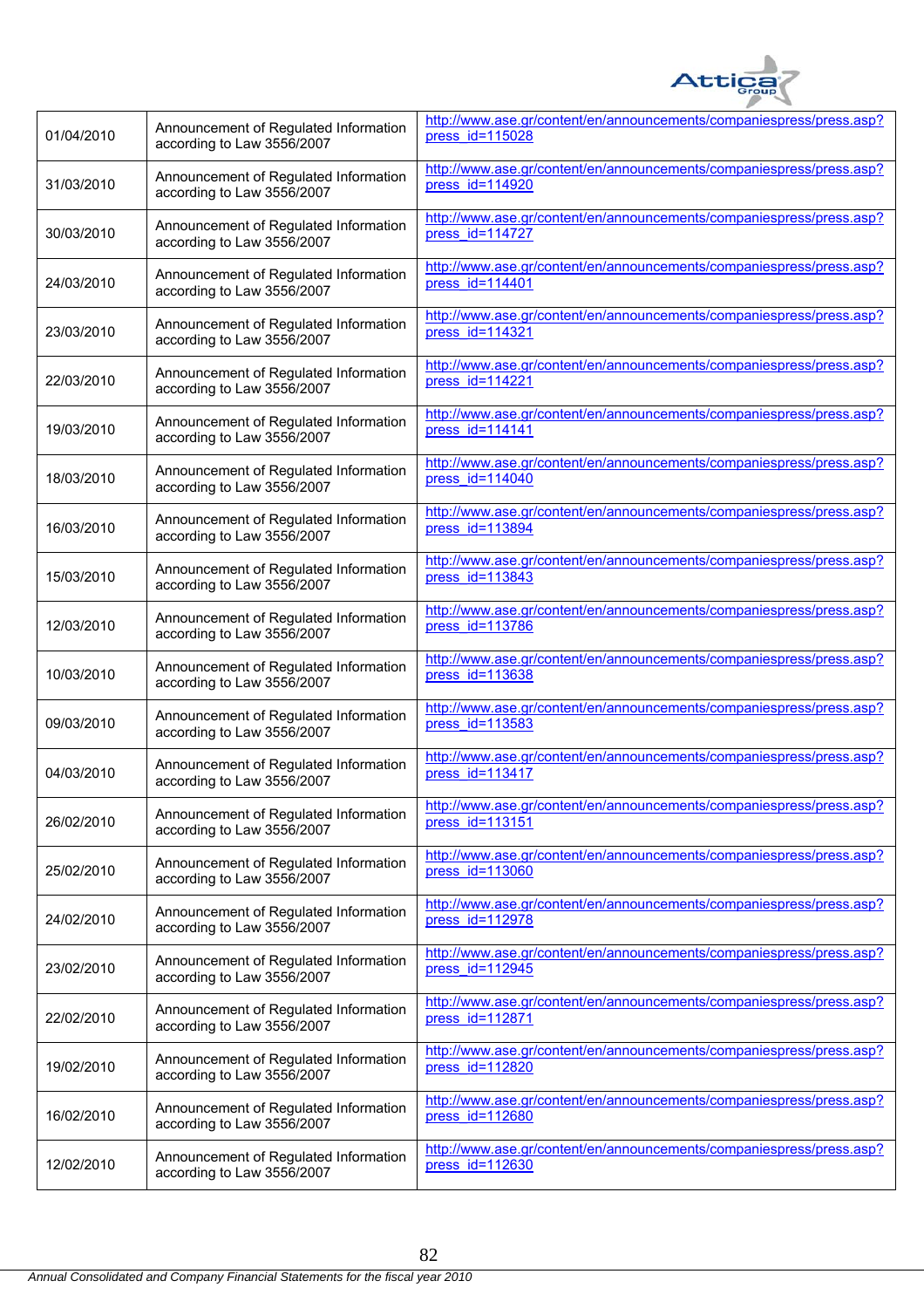

| 11/02/2010 | Announcement of Regulated Information<br>according to Law 3556/2007 | http://www.ase.gr/content/en/announcements/companiespress/press.asp?<br>press id=112564 |
|------------|---------------------------------------------------------------------|-----------------------------------------------------------------------------------------|
| 10/02/2010 | Announcement of Regulated Information<br>according to Law 3556/2007 | http://www.ase.gr/content/en/announcements/companiespress/press.asp?<br>press id=112509 |
| 09/02/2010 | Announcement of Regulated Information<br>according to Law 3556/2007 | http://www.ase.gr/content/en/announcements/companiespress/press.asp?<br>press id=112439 |
| 08/02/2010 | Announcement of Regulated Information<br>according to Law 3556/2007 | http://www.ase.gr/content/en/announcements/companiespress/press.asp?<br>press id=112368 |
| 05/02/2010 | Announcement of Regulated Information<br>according to Law 3556/2007 | http://www.ase.gr/content/en/announcements/companiespress/press.asp?<br>press id=112290 |
| 03/02/2010 | Announcement of Regulated Information<br>according to Law 3556/2007 | http://www.ase.gr/content/en/announcements/companiespress/press.asp?<br>press id=112162 |
| 02/02/2010 | Announcement of Regulated Information<br>according to Law 3556/2007 | http://www.ase.gr/content/en/announcements/companiespress/press.asp?<br>press id=112112 |
| 02/02/2010 | Announcement of Regulated Information<br>according to Law 3556/2007 | http://www.ase.gr/content/en/announcements/companiespress/press.asp?<br>press id=112109 |
| 02/02/2010 | Announcement of Regulated Information<br>according to Law 3556/2007 | http://www.ase.gr/content/en/announcements/companiespress/press.asp?<br>press id=112107 |
| 02/02/2010 | Announcement of Regulated Information<br>according to Law 3556/2007 | http://www.ase.gr/content/en/announcements/companiespress/press.asp?<br>press id=112105 |
| 02/02/2010 | Announcement of Regulated Information<br>according to Law 3556/2007 | http://www.ase.gr/content/en/announcements/companiespress/press.asp?<br>press id=112095 |
| 01/02/2010 | Announcement of Regulated Information<br>according to Law 3556/2007 | http://www.ase.gr/content/en/announcements/companiespress/press.asp?<br>press id=112042 |
| 28/01/2010 | Announcement of Regulated Information<br>according to Law 3556/2007 | http://www.ase.gr/content/en/announcements/companiespress/press.asp?<br>press id=111896 |
| 26/01/2010 | Announcement of Regulated Information<br>according to Law 3556/2007 | http://www.ase.gr/content/en/announcements/companiespress/press.asp?<br>press id=111782 |
| 25/01/2010 | Announcement of Regulated Information<br>according to Law 3556/2007 | http://www.ase.gr/content/en/announcements/companiespress/press.asp?<br>press id=111720 |
| 22/01/2010 | Announcement of Regulated Information<br>according to Law 3556/2007 | http://www.ase.gr/content/en/announcements/companiespress/press.asp?<br>press id=111677 |
| 21/01/2010 | Announcement of Regulated Information<br>according to Law 3556/2007 | http://www.ase.gr/content/en/announcements/companiespress/press.asp?<br>press id=111592 |
| 20/01/2010 | Announcement of Regulated Information<br>according to Law 3556/2007 | http://www.ase.gr/content/en/announcements/companiespress/press.asp?<br>press id=111538 |
| 19/01/2010 | Announcement of Regulated Information<br>according to Law 3556/2007 | http://www.ase.gr/content/en/announcements/companiespress/press.asp?<br>press id=111474 |
| 18/01/2010 | Announcement of Regulated Information<br>according to Law 3556/2007 | http://www.ase.gr/content/en/announcements/companiespress/press.asp?<br>press id=111393 |
| 15/01/2010 | Announcement of Regulated Information<br>according to Law 3556/2007 | http://www.ase.gr/content/en/announcements/companiespress/press.asp?<br>press id=111324 |
| 13/01/2010 | Announcement of Regulated Information<br>according to Law 3556/2007 | http://www.ase.gr/content/en/announcements/companiespress/press.asp?<br>press id=111239 |